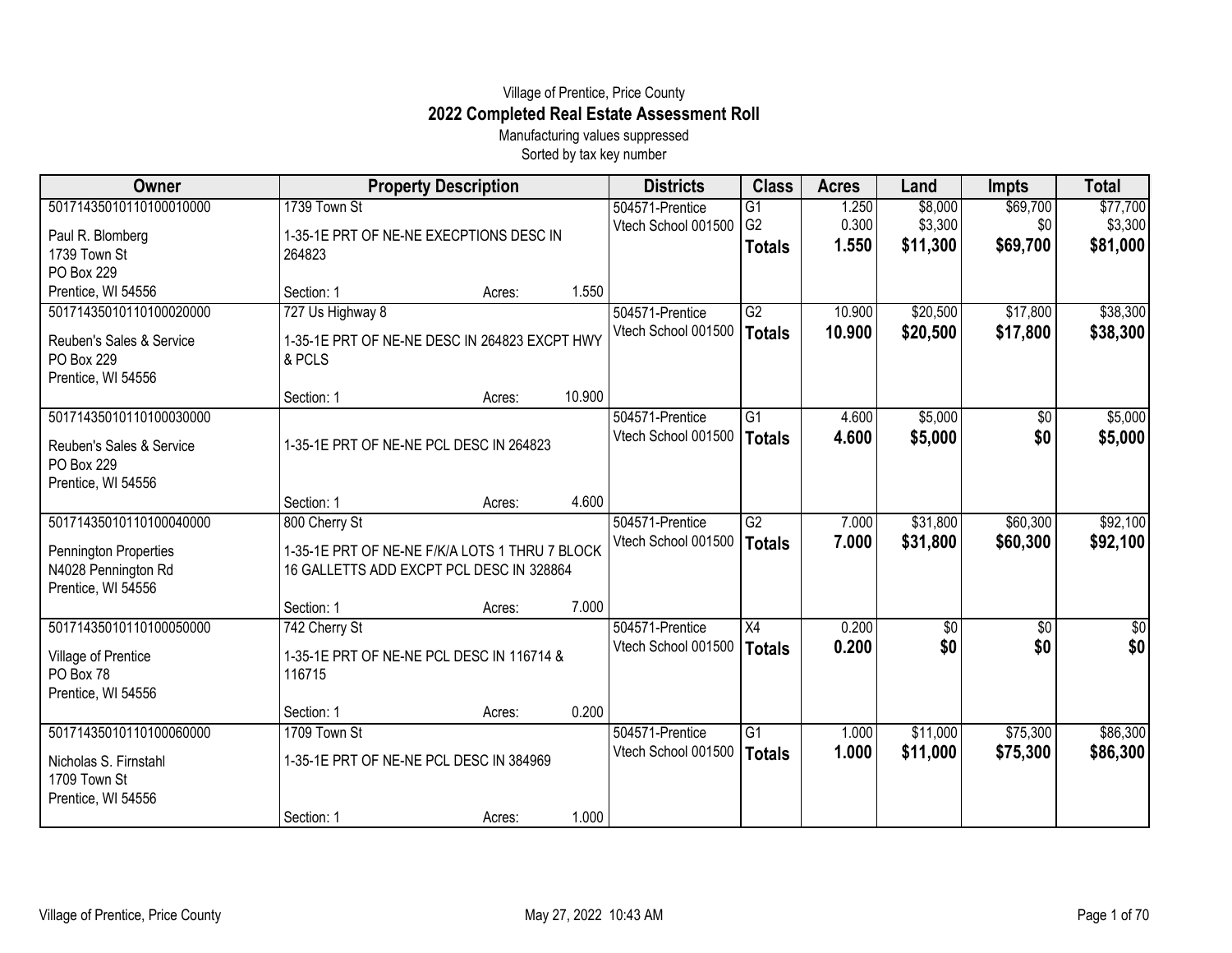| Owner                          |                                                                  | <b>Property Description</b> |        | <b>Districts</b>    | <b>Class</b>    | <b>Acres</b> | Land       | <b>Impts</b>    | <b>Total</b>    |
|--------------------------------|------------------------------------------------------------------|-----------------------------|--------|---------------------|-----------------|--------------|------------|-----------------|-----------------|
| 50171435010110100070000        | 1723 Town St                                                     |                             |        | 504571-Prentice     | $\overline{G1}$ | 0.500        | \$5,500    | \$61,500        | \$67,000        |
| Jay N. Worden                  | 1-35-1E PRT OF NE-NE PCL DESC IN 294466                          |                             |        | Vtech School 001500 | <b>Totals</b>   | 0.500        | \$5,500    | \$61,500        | \$67,000        |
| 1723 Town St                   |                                                                  |                             |        |                     |                 |              |            |                 |                 |
| Prentice, WI 54556             |                                                                  |                             |        |                     |                 |              |            |                 |                 |
|                                | Section: 1                                                       | Acres:                      | 0.500  |                     |                 |              |            |                 |                 |
| 50171435010110100080000        | 1731 Town St                                                     |                             |        | 504571-Prentice     | $\overline{G1}$ | 0.500        | \$5,600    | \$46,400        | \$52,000        |
|                                |                                                                  |                             |        | Vtech School 001500 | <b>Totals</b>   | 0.500        | \$5,600    | \$46,400        | \$52,000        |
| Joshua Gillespie               | 1-35-1E PRT OF NE-NE BEG AT NE COR S ON                          |                             |        |                     |                 |              |            |                 |                 |
| Tina Gillespie<br>1731 Town St | CNTRLN HWY 742.5' W 2 RDS POB W 235' N 96' E 235<br>S 96' TO POB |                             |        |                     |                 |              |            |                 |                 |
| Prentice, WI 54556             | Section: 1                                                       | Acres:                      | 0.500  |                     |                 |              |            |                 |                 |
| 50171435010110200010000        | 794 Balsam St                                                    |                             |        | 504571-Prentice     | W8              | 38.000       | (\$27,600) | $\overline{50}$ | $\overline{50}$ |
|                                |                                                                  |                             |        | Vtech School 001500 |                 |              |            |                 |                 |
| Randall J. Hueckman            | 1-35-1E NW-NE MFL-C/04 EXCPT HWY ROW DESC IN                     |                             |        |                     | <b>Totals</b>   | 38.000       | \$0        | \$0             | \$0             |
| 788 River Spring Dr            | 90D-198                                                          |                             |        |                     |                 |              |            |                 |                 |
| Prentice, WI 54556             |                                                                  |                             |        |                     |                 |              |            |                 |                 |
|                                | Section: 1                                                       | Acres:                      | 38.000 |                     |                 |              |            |                 |                 |
| 50171435010110300010000        | 788 River Spring Dr                                              |                             |        | 504571-Prentice     | G1              | 6.300        | \$15,200   | \$198,000       | \$213,200       |
| Randall J. Hueckman            | 1-35-1E PRT OF SW-NE MFL-C/04 ALL THAT PRT                       |                             |        | Vtech School 001500 | W <sub>8</sub>  | 28.000       | (\$14,000) | \$0             | \$0             |
| 788 River Spring Dr            | LYING NW OF THE JUMP RIVER EXCPT PCL                             |                             |        |                     | <b>Totals</b>   | 34.300       | \$15,200   | \$198,000       | \$213,200       |
| Prentice, WI 54556             |                                                                  |                             |        |                     |                 |              |            |                 |                 |
|                                | Section: 1                                                       | Acres:                      | 34.300 |                     |                 |              |            |                 |                 |
| 50171435010110300020000        | 799 Balsam St                                                    |                             |        | 504571-Prentice     | $\overline{G1}$ | 1.760        | \$8,800    | \$32,200        | \$41,000        |
|                                |                                                                  |                             |        | Vtech School 001500 | <b>Totals</b>   | 1.760        | \$8,800    | \$32,200        | \$41,000        |
| Stephanie Hall                 | 1-35-1E PRT OF SW-NE PCL DESC IN 365900                          |                             |        |                     |                 |              |            |                 |                 |
| Sam L. Hall                    |                                                                  |                             |        |                     |                 |              |            |                 |                 |
| 799 Balsam St                  |                                                                  |                             |        |                     |                 |              |            |                 |                 |
| Prentice, WI 54556             | Section: 1                                                       | Acres:                      | 1.760  |                     |                 |              |            |                 |                 |
| 50171435010110300030000        | 1111 Ash St                                                      |                             |        | 504571-Prentice     | G1              | 2.630        | \$11,700   | \$196,600       | \$208,300       |
| Joseph J. Moritz               | 1-35-1E PRT OF SW-NE PCL DESC IN 286262                          |                             |        | Vtech School 001500 | <b>Totals</b>   | 2.630        | \$11,700   | \$196,600       | \$208,300       |
| Cathleen Moritz                |                                                                  |                             |        |                     |                 |              |            |                 |                 |
| 1111 Ash St                    |                                                                  |                             |        |                     |                 |              |            |                 |                 |
| Prentice, WI 54556             | Section: 1                                                       | Acres:                      | 2.630  |                     |                 |              |            |                 |                 |
| 50171435010110400001000        |                                                                  |                             |        | 504571-Prentice     | X4              | 2.000        | \$0        | $\overline{30}$ | $\overline{50}$ |
|                                |                                                                  |                             |        | Vtech School 001500 | <b>Totals</b>   | 2.000        | \$0        | \$0             | \$0             |
| Village of Prentice            | 1-35-1E PRT OF SE-NE 6-35-2E PRT OF W 1/2 NW1/4                  |                             |        |                     |                 |              |            |                 |                 |
| PO Box 78                      | PCL DESC IN 13D-65 (OUTLOT 1 CSM #538 VOL 2 PG                   |                             |        |                     |                 |              |            |                 |                 |
| Prentice, WI 54556             | 389) EXCPT PCLS                                                  |                             |        |                     |                 |              |            |                 |                 |
|                                | Section: 1                                                       | Acres:                      | 2.000  |                     |                 |              |            |                 |                 |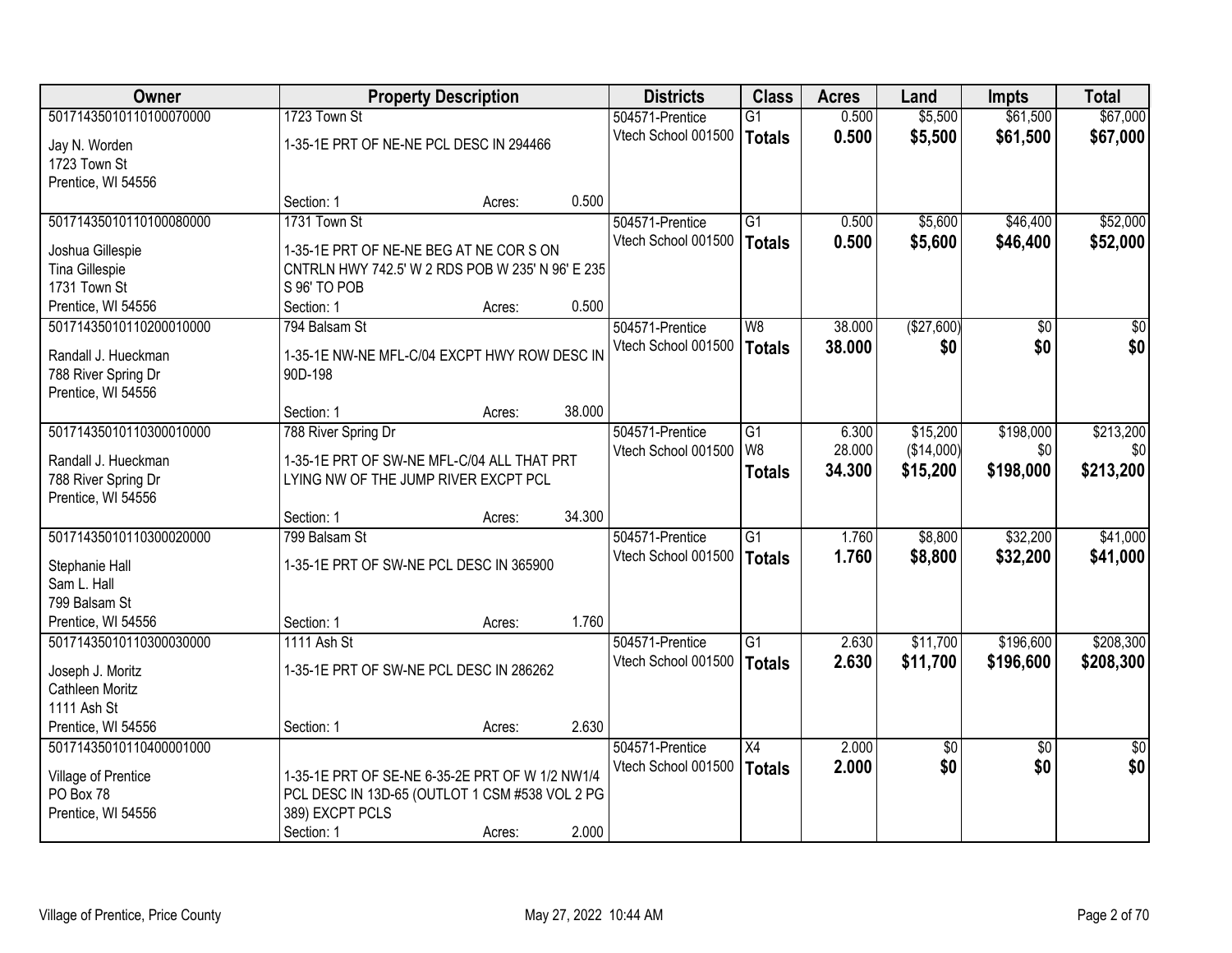| Owner                   |              | <b>Property Description</b>                     |       | <b>Districts</b>    | <b>Class</b>    | <b>Acres</b> | Land     | <b>Impts</b>    | <b>Total</b> |
|-------------------------|--------------|-------------------------------------------------|-------|---------------------|-----------------|--------------|----------|-----------------|--------------|
| 50171435010110400002000 | 1405 Town St |                                                 |       | 504571-Prentice     | $\overline{G1}$ | 0.240        | \$3,000  | \$29,400        | \$32,400     |
| Kevin P. Wollemann      |              | 1-35-1E PRT OF SE-NE PCL DESC IN 293390         |       | Vtech School 001500 | <b>Totals</b>   | 0.240        | \$3,000  | \$29,400        | \$32,400     |
| 1405 Town St            |              |                                                 |       |                     |                 |              |          |                 |              |
| Prentice, WI 54556      |              |                                                 |       |                     |                 |              |          |                 |              |
|                         | Section: 1   | Acres:                                          | 0.240 |                     |                 |              |          |                 |              |
| 50171435010110400003000 | 700 Main St  |                                                 |       | 504571-Prentice     | $\overline{G2}$ | 6.690        | \$26,200 | \$229,500       | \$255,700    |
| Kallmatt Co Ptr         |              | 1-35-1E PRT OF SE-NE PCLS DESC IN 293284        |       | Vtech School 001500 | <b>Totals</b>   | 6.690        | \$26,200 | \$229,500       | \$255,700    |
| 846 Apple St            |              |                                                 |       |                     |                 |              |          |                 |              |
| Prentice, WI 54556      |              |                                                 |       |                     |                 |              |          |                 |              |
|                         | Section: 1   | Acres:                                          | 6.690 |                     |                 |              |          |                 |              |
| 50171435010110400005000 |              |                                                 |       | 504571-Prentice     | $\overline{G1}$ | 2.690        | \$6,000  | $\overline{50}$ | \$6,000      |
| Kallmatt Co Ptr         |              | 1-35-1E PRT OF SE-NE PCL DESC IN 343122         |       | Vtech School 001500 | <b>Totals</b>   | 2.690        | \$6,000  | \$0             | \$6,000      |
| 846 Apple St            |              |                                                 |       |                     |                 |              |          |                 |              |
| Prentice, WI 54556      |              |                                                 |       |                     |                 |              |          |                 |              |
|                         | Section: 1   | Acres:                                          | 2.690 |                     |                 |              |          |                 |              |
| 50171435010110400006000 | 1307 Town St |                                                 |       | 504571-Prentice     | G1              | 0.260        | \$5,200  | \$85,300        | \$90,500     |
| Dale K. Andreae         |              | 1-35-1E PRT OF SE-NE PCL DESC IN 396475         |       | Vtech School 001500 | <b>Totals</b>   | 0.260        | \$5,200  | \$85,300        | \$90,500     |
| Laurie K. Andreae       |              |                                                 |       |                     |                 |              |          |                 |              |
| N4993 Cemetery Rd       |              |                                                 |       |                     |                 |              |          |                 |              |
| Prentice, WI 54556      | Section: 1   | Acres:                                          | 0.260 |                     |                 |              |          |                 |              |
| 50171435010110400007000 |              |                                                 |       | 504571-Prentice     | $\overline{G1}$ | 0.200        | \$700    | $\overline{50}$ | \$700        |
| Dale K. Andreae         |              | 1-35-1E PRT OF SE-NE PCL DESC IN 396475         |       | Vtech School 001500 | <b>Totals</b>   | 0.200        | \$700    | \$0             | \$700        |
| Laurie K. Andreae       |              |                                                 |       |                     |                 |              |          |                 |              |
| N4993 Cemetery Rd       |              |                                                 |       |                     |                 |              |          |                 |              |
| Prentice, WI 54556      | Section: 1   | Acres:                                          | 0.200 |                     |                 |              |          |                 |              |
| 50171435010110400008000 |              |                                                 |       | 504571-Prentice     | $\overline{G1}$ | 0.200        | \$1,800  | $\sqrt{6}$      | \$1,800      |
| Kallmatt Co Ptr         |              | 1-35-1E PRT OF SE-NE & NE-SE PCL DESC IN 274192 |       | Vtech School 001500 | <b>Totals</b>   | 0.200        | \$1,800  | \$0             | \$1,800      |
| 846 Apple St            |              |                                                 |       |                     |                 |              |          |                 |              |
| Prentice, WI 54556      |              |                                                 |       |                     |                 |              |          |                 |              |
|                         | Section: 1   | Acres:                                          | 0.200 |                     |                 |              |          |                 |              |
| 50171435010110400009000 |              |                                                 |       | 504571-Prentice     | $\overline{G1}$ | 0.050        | \$200    | $\overline{30}$ | \$200        |
| Dale K. Andreae         |              | 1-35-1E PRT OF SE-NE & NE-SE PCL DESC IN 396475 |       | Vtech School 001500 | <b>Totals</b>   | 0.050        | \$200    | \$0             | \$200        |
| Laurie K. Andreae       |              |                                                 |       |                     |                 |              |          |                 |              |
| N4993 Cemetery Rd       |              |                                                 |       |                     |                 |              |          |                 |              |
| Prentice, WI 54556      | Section: 1   | Acres:                                          | 0.050 |                     |                 |              |          |                 |              |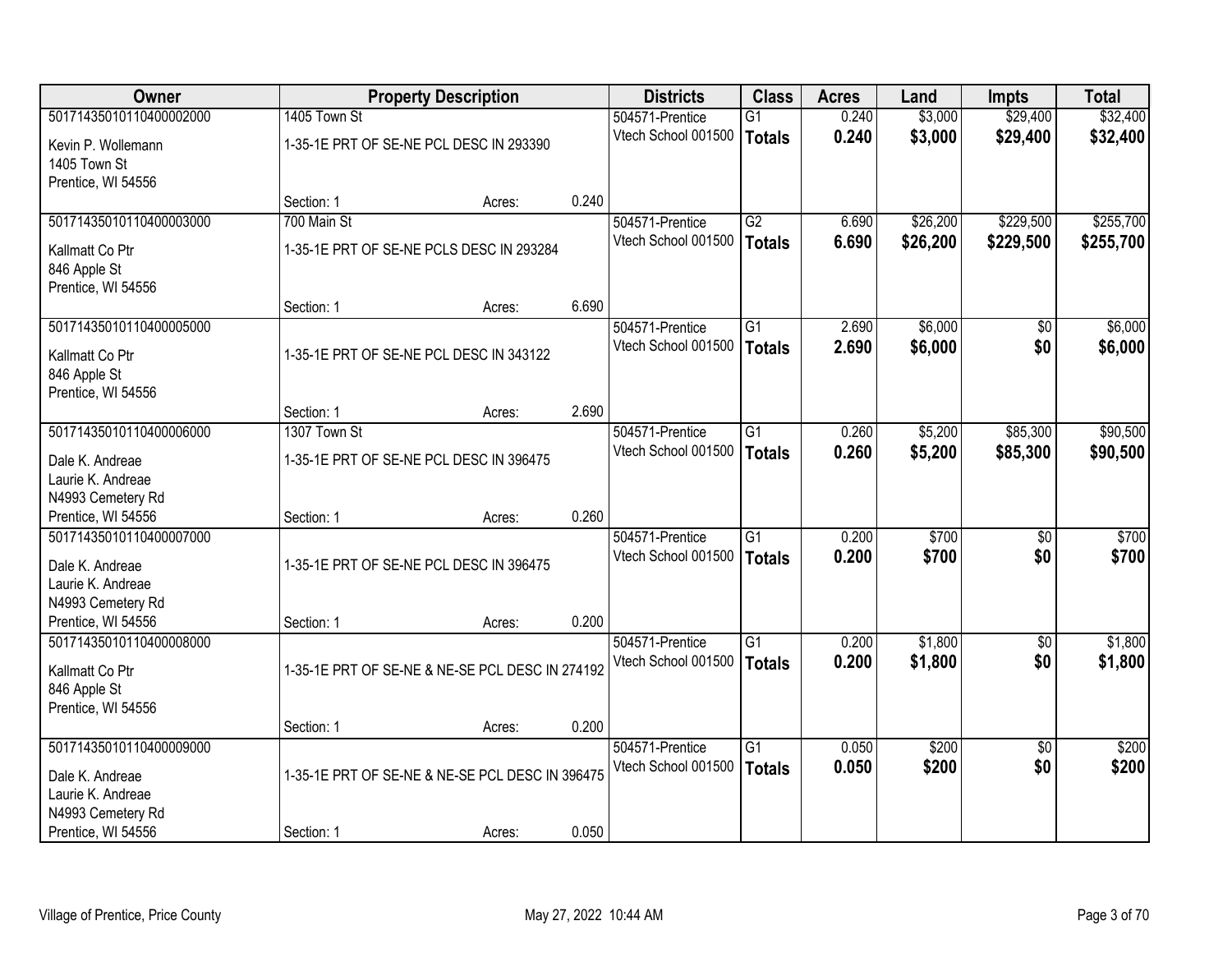| Owner                                         |                                                                     | <b>Property Description</b> |       | <b>Districts</b>                       | <b>Class</b>    | <b>Acres</b>   | Land            | <b>Impts</b>    | <b>Total</b>    |
|-----------------------------------------------|---------------------------------------------------------------------|-----------------------------|-------|----------------------------------------|-----------------|----------------|-----------------|-----------------|-----------------|
| 50171435010110400010000                       |                                                                     |                             |       | 504571-Prentice                        | $\overline{G1}$ | 0.050          | \$600           | $\overline{50}$ | \$600           |
| Dale K. Andreae                               | 1-35-1E PRT OF SE-NE PCL DESC IN 396475                             |                             |       | Vtech School 001500                    | <b>Totals</b>   | 0.050          | \$600           | \$0             | \$600           |
| Laurie K. Andreae                             |                                                                     |                             |       |                                        |                 |                |                 |                 |                 |
| N4993 Cemetery Rd                             |                                                                     |                             |       |                                        |                 |                |                 |                 |                 |
| Prentice, WI 54556                            | Section: 1                                                          | Acres:                      | 0.050 |                                        |                 |                |                 |                 |                 |
| 50171435010110400011000                       | 1301 Town St                                                        |                             |       | 504571-Prentice                        | $\overline{G1}$ | 0.430          | \$5,900         | \$56,600        | \$62,500        |
| Selena L. Barnes                              | 1-35-1E PRT OF SE-NE DESC IN 377513                                 |                             |       | Vtech School 001500                    | <b>Totals</b>   | 0.430          | \$5,900         | \$56,600        | \$62,500        |
| 1301 Town St                                  |                                                                     |                             |       |                                        |                 |                |                 |                 |                 |
| Prentice, WI 54556                            |                                                                     |                             |       |                                        |                 |                |                 |                 |                 |
|                                               | Section: 1                                                          | Acres:                      | 0.430 |                                        |                 |                |                 |                 |                 |
| 50171435010110400012000                       | 770 River Spring Dr                                                 |                             |       | 504571-Prentice                        | G <sub>1</sub>  | 0.280          | \$6,100         | \$83,800        | \$89,900        |
|                                               |                                                                     |                             |       | Vtech School 001500                    | Totals          | 0.280          | \$6,100         | \$83,800        | \$89,900        |
| <b>James Timmers</b><br>770 River Spring Dr   | 1-35-1E PRT OF SE-NE LOT 1 CSM #538 VOL 2 PG<br>389 EXCPT E 161.30' |                             |       |                                        |                 |                |                 |                 |                 |
| Prentice, WI 54556                            |                                                                     |                             |       |                                        |                 |                |                 |                 |                 |
|                                               | Section: 1                                                          | Acres:                      | 0.280 |                                        |                 |                |                 |                 |                 |
| 50171435010110400013000                       | 769 River Spring Dr                                                 |                             |       | 504571-Prentice                        | G1              | 0.200          | \$4,800         | \$46,300        | \$51,100        |
|                                               |                                                                     |                             |       | Vtech School 001500                    | <b>Totals</b>   | 0.200          | \$4,800         | \$46,300        | \$51,100        |
| Bernard C. Kraimer<br>Jennifer Kraimer        | 1-35-1E PRT OF SE-NE E 161.30' OF LOT 1 CSM #538                    |                             |       |                                        |                 |                |                 |                 |                 |
| 769 River Spring Dr                           | <b>VOL 2 PG 389</b>                                                 |                             |       |                                        |                 |                |                 |                 |                 |
| Prentice, WI 54556                            | Section: 1                                                          | Acres:                      | 0.200 |                                        |                 |                |                 |                 |                 |
| 50171435010130100010000                       | 1055 Maple St                                                       |                             |       | 504571-Prentice                        | X4              | 6.800          | $\overline{50}$ | $\overline{50}$ | $\overline{50}$ |
|                                               |                                                                     |                             |       | Vtech School 001500                    | <b>Totals</b>   | 6.800          | \$0             | \$0             | \$0             |
| Village of Prentice                           | 1-35-1E PRT OF NE-SW PCL DESC IN 283475                             |                             |       |                                        |                 |                |                 |                 |                 |
| Disposal Plant                                |                                                                     |                             |       |                                        |                 |                |                 |                 |                 |
| 1055 Maple St<br>Prentice, WI 54556           | Section: 1                                                          |                             | 6.800 |                                        |                 |                |                 |                 |                 |
| 50171435010130300010000                       | W5210 County Rd A                                                   | Acres:                      |       | 504571-Prentice                        | $\overline{G1}$ | 2.500          | \$9,900         | \$48,300        | \$58,200        |
|                                               |                                                                     |                             |       | Vtech School 001500                    | <b>Totals</b>   | 2.500          | \$9,900         | \$48,300        | \$58,200        |
| Ronald E. Deboth                              | 1-35-1E PRT OF SW-SW LOT 1 CSM #541 VOL 3 PG 1                      |                             |       |                                        |                 |                |                 |                 |                 |
| Arlene H. Deboth                              | (ANNEX 342R-223)                                                    |                             |       |                                        |                 |                |                 |                 |                 |
| 634 Cherry St                                 |                                                                     |                             |       |                                        |                 |                |                 |                 |                 |
| Prentice, WI 54556<br>50171435010130300020000 | Section: 1                                                          | Acres:                      | 2.500 |                                        | $\overline{G2}$ |                |                 |                 |                 |
|                                               | W5206 County Rd A                                                   |                             |       | 504571-Prentice<br>Vtech School 001500 |                 | 1.500<br>1.500 | \$31,600        | \$108,300       | \$139,900       |
| Deboth Bros Logging                           | 1-35-1E PRT OF SW-SW LOT 2 CSM #541 VOL 3 PG 1                      |                             |       |                                        | <b>Totals</b>   |                | \$31,600        | \$108,300       | \$139,900       |
| W5210 County Rd A                             | (ANNEX 342R-223)                                                    |                             |       |                                        |                 |                |                 |                 |                 |
| Prentice, WI 54556                            |                                                                     |                             |       |                                        |                 |                |                 |                 |                 |
|                                               | Section: 1                                                          | Acres:                      | 1.500 |                                        |                 |                |                 |                 |                 |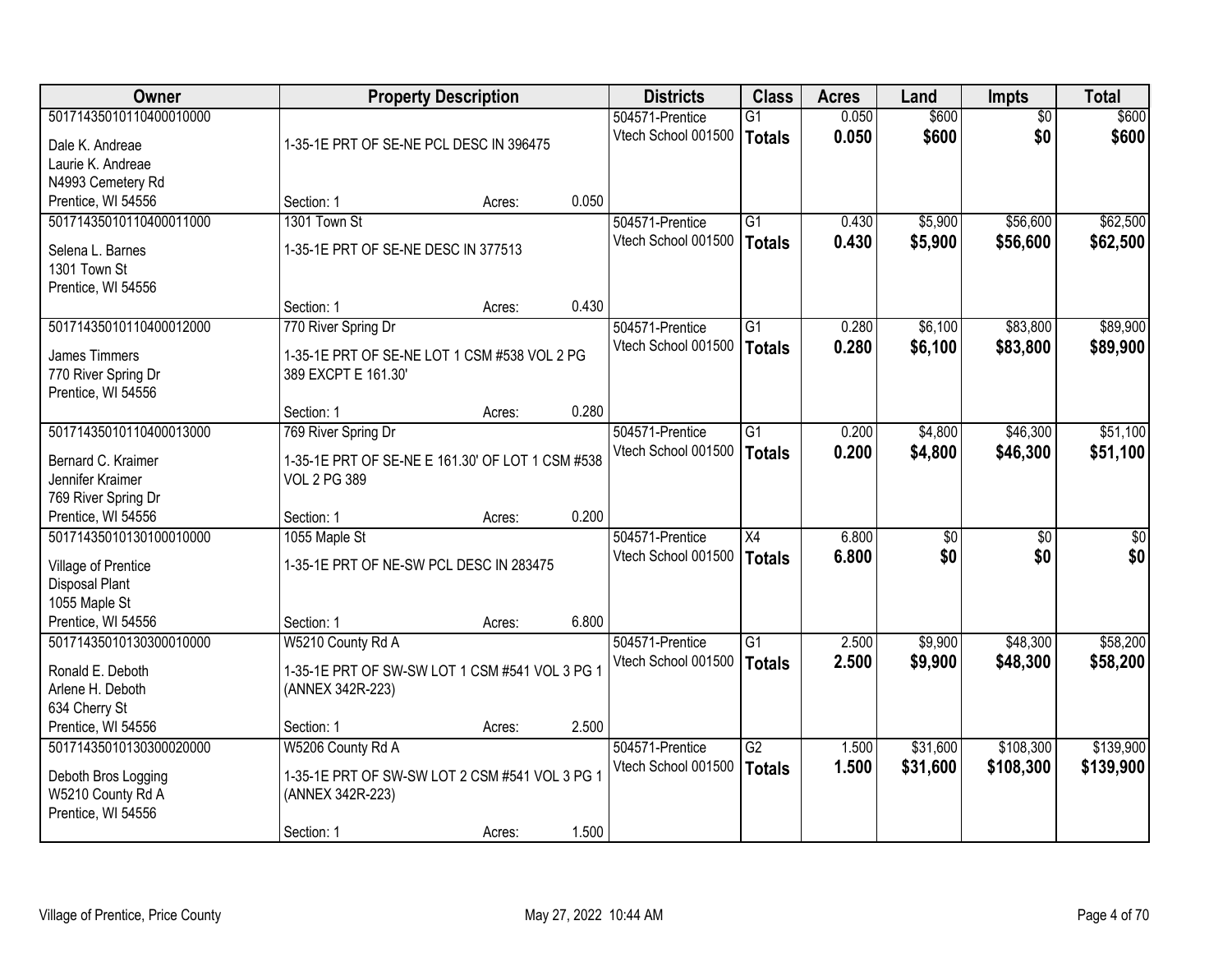| Owner                             | <b>Property Description</b>                     |        | <b>Districts</b> | <b>Class</b>        | <b>Acres</b>    | Land  | <b>Impts</b> | <b>Total</b>    |           |
|-----------------------------------|-------------------------------------------------|--------|------------------|---------------------|-----------------|-------|--------------|-----------------|-----------|
| 50171435010130400010000           |                                                 |        |                  | 504571-Prentice     | $\overline{G2}$ | 2.180 | \$39,000     | $\overline{50}$ | \$39,000  |
| Deboth Bros Logging               | 1-35-1E PRT OF SE-SW LOT 1 CSM #665 VOL 3 PG    |        |                  | Vtech School 001500 | Totals          | 2.180 | \$39,000     | \$0             | \$39,000  |
| W5210 County Rd A                 | 261                                             |        |                  |                     |                 |       |              |                 |           |
| Prentice, WI 54556                |                                                 |        |                  |                     |                 |       |              |                 |           |
|                                   | Section: 1                                      | Acres: | 2.180            |                     |                 |       |              |                 |           |
| 50171435010140100010000           | 1211 Town St                                    |        |                  | 504571-Prentice     | G1              | 0.430 | \$4,800      | \$89,000        | \$93,800  |
| Norman L. Heikkinen               | 1-35-1E PRT OF SE-NE & NE-SE PCL DESC IN 197327 |        |                  | Vtech School 001500 | Totals          | 0.430 | \$4,800      | \$89,000        | \$93,800  |
| Dawn P. Heikkinen                 |                                                 |        |                  |                     |                 |       |              |                 |           |
| 1211 Town St                      |                                                 |        |                  |                     |                 |       |              |                 |           |
| PO Box 292                        | Section: 1                                      | Acres: | 0.430            |                     |                 |       |              |                 |           |
| Prentice, WI 54556                |                                                 |        |                  |                     |                 |       |              |                 |           |
| 50171435010140100020000           |                                                 |        |                  | 504571-Prentice     | $\overline{G1}$ | 0.180 | \$1,600      | \$0             | \$1,600   |
|                                   |                                                 |        |                  | Vtech School 001500 | Totals          | 0.180 | \$1,600      | \$0             | \$1,600   |
| Norman L. Heikkinen               | 1-35-1E PRT OF SE-NE & NE-SE PCL DESC IN 197327 |        |                  |                     |                 |       |              |                 |           |
| Dawn P. Heikkinen<br>1211 Town St |                                                 |        |                  |                     |                 |       |              |                 |           |
| PO Box 292                        | Section: 1                                      | Acres: | 0.180            |                     |                 |       |              |                 |           |
| Prentice, WI 54556                |                                                 |        |                  |                     |                 |       |              |                 |           |
| 50171435010140100030000           | 1205 Town St                                    |        |                  | 504571-Prentice     | G1              | 0.140 | \$3,000      | $\sqrt[6]{}$    | \$3,000   |
|                                   |                                                 |        |                  | Vtech School 001500 | <b>Totals</b>   | 0.140 | \$3,000      | \$0             | \$3,000   |
| Virginia L. Baumann               | 1-35-1E PRT OF NE-SE PCL DESC IN 343594         |        |                  |                     |                 |       |              |                 |           |
| 1201 Town St                      |                                                 |        |                  |                     |                 |       |              |                 |           |
| PO Box 12                         |                                                 |        |                  |                     |                 |       |              |                 |           |
| Prentice, WI 54556                | Section: 1                                      | Acres: | 0.140            |                     |                 |       |              |                 |           |
| 50171435010140100040000           | 1201 Town St                                    |        |                  | 504571-Prentice     | G1              | 0.150 | \$4,100      | \$63,400        | \$67,500  |
| Virginia L. Baumann               | 1-35-1E PRT OF NE-SE PCL DESC IN 343507         |        |                  | Vtech School 001500 | <b>Totals</b>   | 0.150 | \$4,100      | \$63,400        | \$67,500  |
| 1201 Town St                      |                                                 |        |                  |                     |                 |       |              |                 |           |
| PO Box 12                         |                                                 |        |                  |                     |                 |       |              |                 |           |
| Prentice, WI 54556                | Section: 1                                      | Acres: | 0.150            |                     |                 |       |              |                 |           |
| 50171435010140100050000           | 1125 Town St                                    |        |                  | 504571-Prentice     | G2              | 0.750 | \$15,900     | \$380,900       | \$396,800 |
| Heritage Credit Union             | 1-35-1E PRT OF NE-SE PCL DESC IN 215517 &       |        |                  | Vtech School 001500 | <b>Totals</b>   | 0.750 | \$15,900     | \$380,900       | \$396,800 |
| 1212 Huxley St                    | 345557 EXCPT PCL                                |        |                  |                     |                 |       |              |                 |           |
| PO Box 14047                      |                                                 |        |                  |                     |                 |       |              |                 |           |
| Madison, WI 53704-0047            | Section: 1                                      | Acres: | 0.750            |                     |                 |       |              |                 |           |
| 50171435010140200001000           |                                                 |        |                  | 504571-Prentice     | $\overline{G1}$ | 1.950 | \$5,700      | \$0             | \$5,700   |
|                                   |                                                 |        |                  | Vtech School 001500 | <b>Totals</b>   | 1.950 | \$5,700      | \$0             | \$5,700   |
| Joseph J. Moritz                  | 1-35-1E PRT OF NW-SE PCL DESC IN 286262         |        |                  |                     |                 |       |              |                 |           |
| Cathleen Moritz                   |                                                 |        |                  |                     |                 |       |              |                 |           |
| 1111 Ash St                       |                                                 |        | 1.950            |                     |                 |       |              |                 |           |
| Prentice, WI 54556                | Section: 1                                      | Acres: |                  |                     |                 |       |              |                 |           |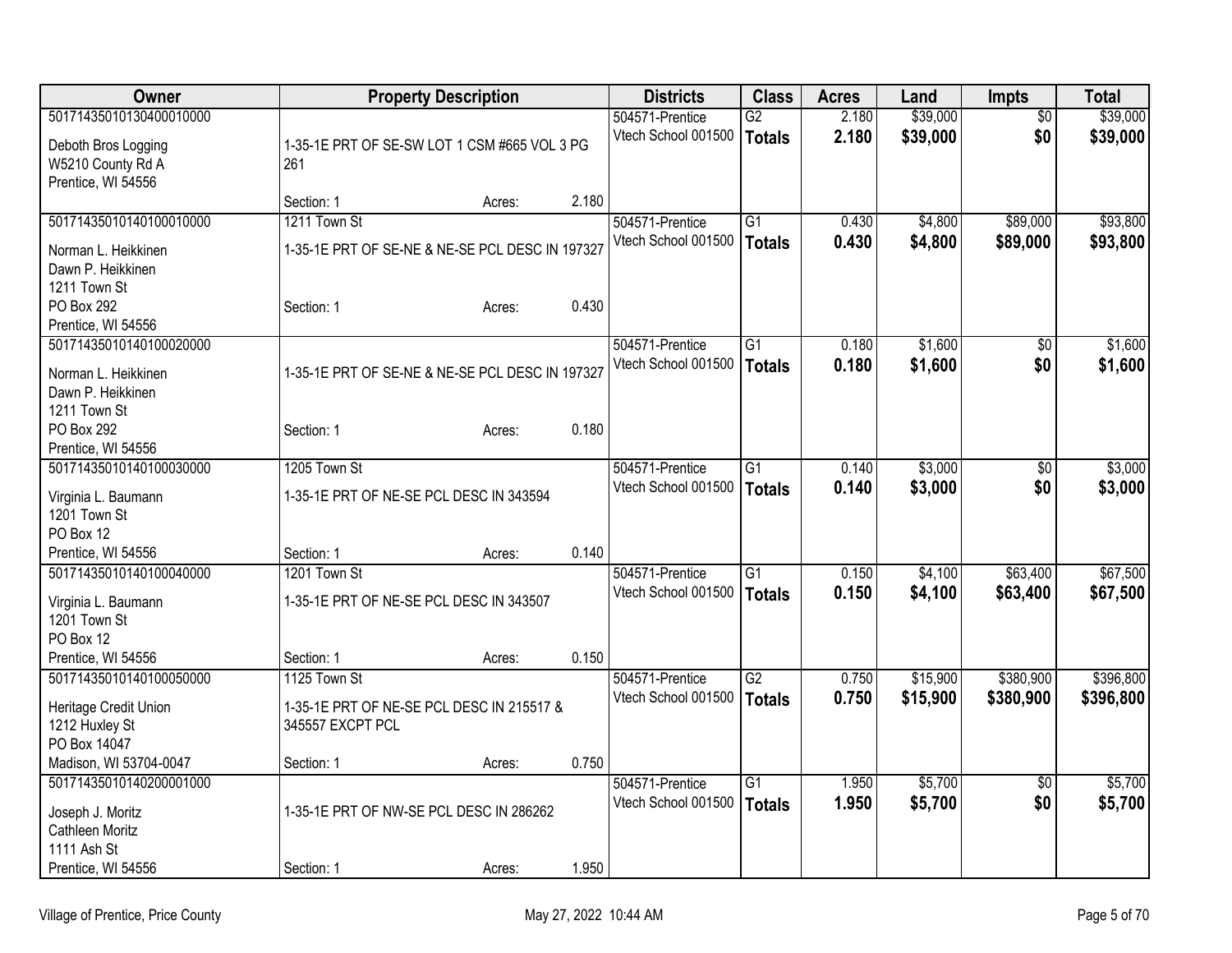| Owner                     |                          | <b>Property Description</b>                    |       | <b>Districts</b>                       | <b>Class</b>    | <b>Acres</b> | Land     | <b>Impts</b>    | <b>Total</b> |
|---------------------------|--------------------------|------------------------------------------------|-------|----------------------------------------|-----------------|--------------|----------|-----------------|--------------|
| 50171435010140200002100   | 952 Maple St             |                                                |       | 504571-Prentice                        | $\overline{G1}$ | 3.760        | \$13,700 | \$117,200       | \$130,900    |
| David E. Steliga          |                          | 1-35-1E PRT OF NW-SE PCL DESC IN 383290        |       | Vtech School 001500                    | <b>Totals</b>   | 3.760        | \$13,700 | \$117,200       | \$130,900    |
| Arlene A. Steliga         |                          |                                                |       |                                        |                 |              |          |                 |              |
| 952 Maple St              |                          |                                                |       |                                        |                 |              |          |                 |              |
| Prentice, WI 54556        | Section: 1               | Acres:                                         | 3.760 |                                        |                 |              |          |                 |              |
| 50171435010140200003100   | 988 Maple St             |                                                |       | 504571-Prentice                        | $\overline{G1}$ | 3.560        | \$13,000 | \$96,900        | \$109,900    |
| Steliga Family Trust      |                          | 1-35-1E PRT OF NW-SE PCL DESC IN 383289        |       | Vtech School 001500                    | <b>Totals</b>   | 3.560        | \$13,000 | \$96,900        | \$109,900    |
| 988 Maple St              |                          |                                                |       |                                        |                 |              |          |                 |              |
| Prentice, WI 54556        |                          |                                                |       |                                        |                 |              |          |                 |              |
|                           | Section: 1               | Acres:                                         | 3.560 |                                        |                 |              |          |                 |              |
| 50171435010140200004000   |                          |                                                |       | 504571-Prentice                        | G1              | 5.620        | \$8,700  | \$0             | \$8,700      |
| Roy A. Nehs               |                          | 1-35-1E PRT OF NW-SE BEG AT NW COR S 1288 1/2' |       | Vtech School 001500                    | <b>Totals</b>   | 5.620        | \$8,700  | \$0             | \$8,700      |
| 1618 Cedar Ln             |                          | E 429 1/2' N 1288 1/2' W 429 1/2 FT TO POB     |       |                                        |                 |              |          |                 |              |
| Waukesha, WI 53188        |                          |                                                |       |                                        |                 |              |          |                 |              |
|                           | Section: 1               | Acres:                                         | 5.620 |                                        |                 |              |          |                 |              |
| 50171435010140200005000   | 922 Maple St             |                                                |       | 504571-Prentice                        | $\overline{G1}$ | 0.310        | \$9,400  | \$0             | \$9,400      |
| Cmw Retail Properties LLC |                          | 1-35-1E PRT OF NW-SE PCL DESC IN 386162        |       | Vtech School 001500                    | <b>Totals</b>   | 0.310        | \$9,400  | \$0             | \$9,400      |
| 121 1st St N              |                          |                                                |       |                                        |                 |              |          |                 |              |
| Montevideo, MN 56265      |                          |                                                |       |                                        |                 |              |          |                 |              |
|                           | Section: 1               | Acres:                                         | 0.310 |                                        |                 |              |          |                 |              |
| 50171435010140200006000   | 1001 Ash St              |                                                |       | 504571-Prentice                        | $\overline{G1}$ | 1.420        | \$20,600 | \$137,600       | \$158,200    |
| Cmw Retail Properties LLC |                          | 1-35-1E PRT OF NW-SE PCL DESC IN 386162 AS PCL |       | Vtech School 001500                    | <b>Totals</b>   | 1.420        | \$20,600 | \$137,600       | \$158,200    |
| 121 1st St N              |                          |                                                |       |                                        |                 |              |          |                 |              |
| Montevideo, MN 56265      |                          |                                                |       |                                        |                 |              |          |                 |              |
|                           | Section: 1               | Acres:                                         | 1.420 |                                        |                 |              |          |                 |              |
| 50171435010140200007000   |                          |                                                |       | 504571-Prentice<br>Vtech School 001500 | $\overline{G1}$ | 0.818        | \$3,100  | $\sqrt{6}$      | \$3,100      |
| Cmw Retail Properties LLC |                          | 1-35-1E PRT OF NW-SE PCL 3 DESC IN 386162      |       |                                        | <b>Totals</b>   | 0.818        | \$3,100  | \$0             | \$3,100      |
| 121 1st St N              | EXCPT PCL DESC IN 375990 |                                                |       |                                        |                 |              |          |                 |              |
| Montevideo, MN 56265      |                          |                                                |       |                                        |                 |              |          |                 |              |
| 50171435010140200008000   | Section: 1               | Acres:                                         | 0.818 | 504571-Prentice                        | $\overline{G1}$ | 0.250        | \$1,100  | $\overline{30}$ | \$1,100      |
|                           |                          |                                                |       | Vtech School 001500                    | <b>Totals</b>   | 0.250        | \$1,100  | \$0             | \$1,100      |
| Cmw Retail Properties LLC |                          | 1-35-1E PRT OF NW-SE PCL DESC IN 386162 AS PCL |       |                                        |                 |              |          |                 |              |
| 121 1st St N              | $\overline{2}$           |                                                |       |                                        |                 |              |          |                 |              |
| Montevideo, MN 56265      |                          |                                                |       |                                        |                 |              |          |                 |              |
|                           | Section: 1               | Acres:                                         | 0.250 |                                        |                 |              |          |                 |              |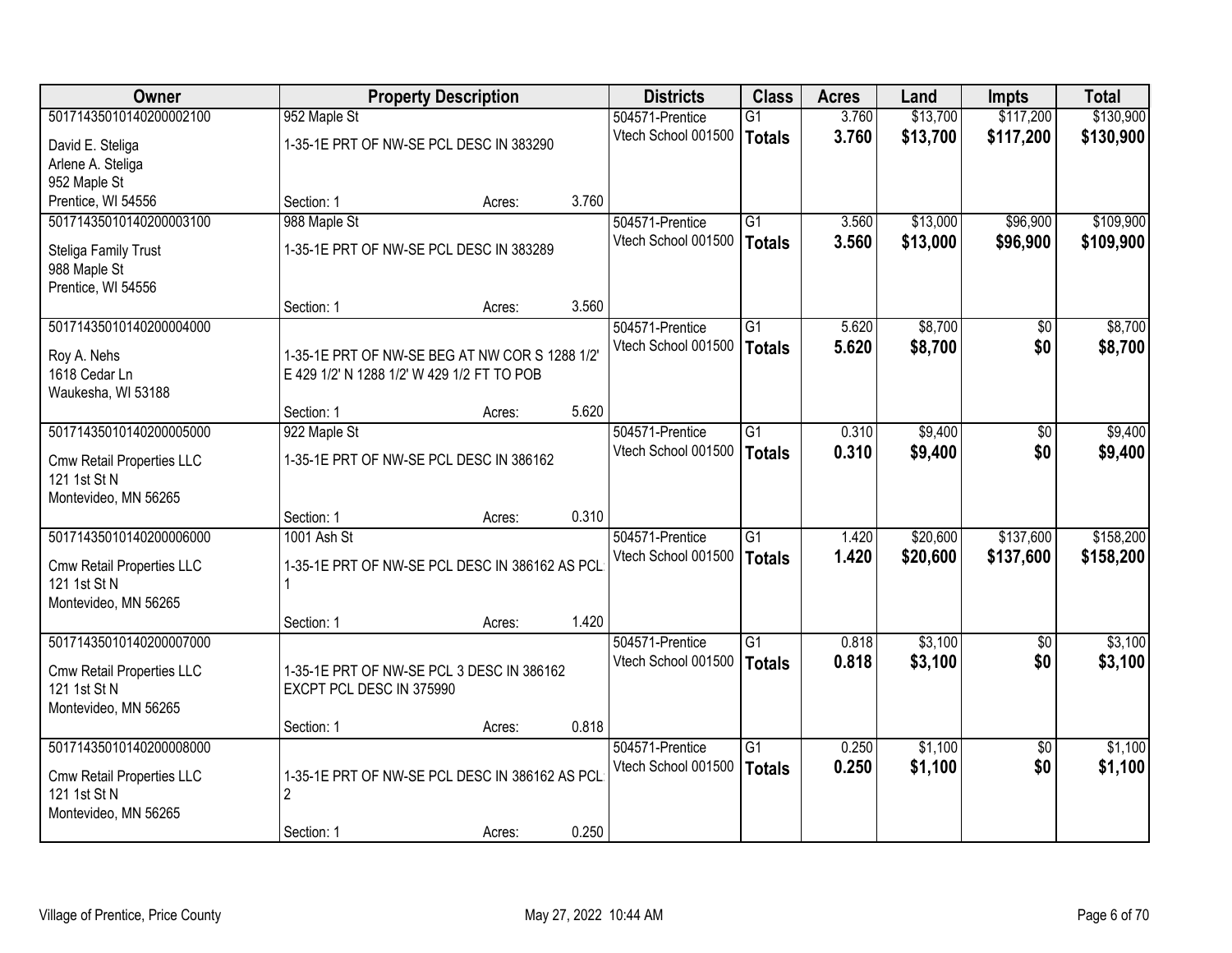| Owner                   |                                               | <b>Property Description</b> |       | <b>Districts</b>    | <b>Class</b>    | <b>Acres</b> | Land     | <b>Impts</b> | <b>Total</b> |
|-------------------------|-----------------------------------------------|-----------------------------|-------|---------------------|-----------------|--------------|----------|--------------|--------------|
| 50171435010140200009000 | 1052 Ash St                                   |                             |       | 504571-Prentice     | $\overline{G1}$ | 1.330        | \$8,100  | \$71,400     | \$79,500     |
| Jack L. Steliga         | 1-35-1E PRT OF NW-SE PCL DESC IN 326931 (REF  |                             |       | Vtech School 001500 | <b>Totals</b>   | 1.330        | \$8,100  | \$71,400     | \$79,500     |
| Helen S. Steliga        | OF MAP OF SURVEY PCS V-1677)                  |                             |       |                     |                 |              |          |              |              |
| 1052 Ash St             |                                               |                             |       |                     |                 |              |          |              |              |
| Prentice, WI 54556      | Section: 1                                    | Acres:                      | 1.330 |                     |                 |              |          |              |              |
| 50171435010140200010000 | 1044 Ash St                                   |                             |       | 504571-Prentice     | $\overline{G1}$ | 0.600        | \$8,300  | \$11,900     | \$20,200     |
| Erin Vanderhoof Lyons   | 1-35-1E PRT OF NW-SE PCLS DESC IN DOC #329339 |                             |       | Vtech School 001500 | <b>Totals</b>   | 0.600        | \$8,300  | \$11,900     | \$20,200     |
| W9824 Midway Rd         |                                               |                             |       |                     |                 |              |          |              |              |
| Catawba, WI 54515-9502  |                                               |                             |       |                     |                 |              |          |              |              |
|                         | Section: 1                                    | Acres:                      | 0.600 |                     |                 |              |          |              |              |
| 50171435010140200011000 | 1030 Ash St                                   |                             |       | 504571-Prentice     | G1              | 0.864        | \$8,300  | \$94,400     | \$102,700    |
| Kenneth Danielson       | 1-35-1E PRT OF NW-SE PCL DESC IN 374870       |                             |       | Vtech School 001500 | <b>Totals</b>   | 0.864        | \$8,300  | \$94,400     | \$102,700    |
| 1030 Ash St             |                                               |                             |       |                     |                 |              |          |              |              |
| Prentice, WI 54556      |                                               |                             |       |                     |                 |              |          |              |              |
|                         | Section: 1                                    | Acres:                      | 0.864 |                     |                 |              |          |              |              |
| 50171435010140200012000 | 933 Maple St                                  |                             |       | 504571-Prentice     | G1              | 0.970        | \$6,500  | \$65,100     | \$71,600     |
| Russell K. Kapitz       | 1-35-1E PRT OF NW-SE PCL DESC IN 185787       |                             |       | Vtech School 001500 | <b>Totals</b>   | 0.970        | \$6,500  | \$65,100     | \$71,600     |
| Carmen Kapitz           |                                               |                             |       |                     |                 |              |          |              |              |
| 933 Maple St            |                                               |                             |       |                     |                 |              |          |              |              |
| Prentice, WI 54556      | Section: 1                                    | Acres:                      | 0.970 |                     |                 |              |          |              |              |
| 50171435010140200013000 | 846 Apple St                                  |                             |       | 504571-Prentice     | $\overline{G1}$ | 1.030        | \$3,800  | \$145,900    | \$149,700    |
| Howard C. Heikkinen     | 1-35-1E PRT OF NW-SE PCL FULLY DESC IN 385710 |                             |       | Vtech School 001500 | <b>Totals</b>   | 1.030        | \$3,800  | \$145,900    | \$149,700    |
| 846 Apple St            |                                               |                             |       |                     |                 |              |          |              |              |
| Prentice, WI 54556      |                                               |                             |       |                     |                 |              |          |              |              |
|                         | Section: 1                                    | Acres:                      | 1.030 |                     |                 |              |          |              |              |
| 50171435010140200014000 | 939 Maple St                                  |                             |       | 504571-Prentice     | $\overline{G1}$ | 0.250        | \$6,700  | \$52,700     | \$59,400     |
| Jeremy D. Ruka          | 1-35-1E PRT OF NW-SE CRESTVIEW ADD PRT LOT    |                             |       | Vtech School 001500 | <b>Totals</b>   | 0.250        | \$6,700  | \$52,700     | \$59,400     |
| 939 Maple St            | 44 PCL DESC IN 363475                         |                             |       |                     |                 |              |          |              |              |
| Prentice, WI 54556      |                                               |                             |       |                     |                 |              |          |              |              |
|                         | Section: 1                                    | Acres:                      | 0.250 |                     |                 |              |          |              |              |
| 50171435010140200015010 | 995 Maple St                                  |                             |       | 504571-Prentice     | $\overline{G1}$ | 4.927        | \$11,500 | \$82,300     | \$93,800     |
| Diana L. Deboth         | 1-35-1E PRT OF NW-SE PCL DESC IN 364573 EXCPT |                             |       | Vtech School 001500 | <b>Totals</b>   | 4.927        | \$11,500 | \$82,300     | \$93,800     |
| W5050 County Rd X       | OUTLOT 1 CSM #1292 & RR ROW - 5D-624          |                             |       |                     |                 |              |          |              |              |
| Prentice, WI 54556      |                                               |                             |       |                     |                 |              |          |              |              |
|                         | Section: 1                                    | Acres:                      | 4.927 |                     |                 |              |          |              |              |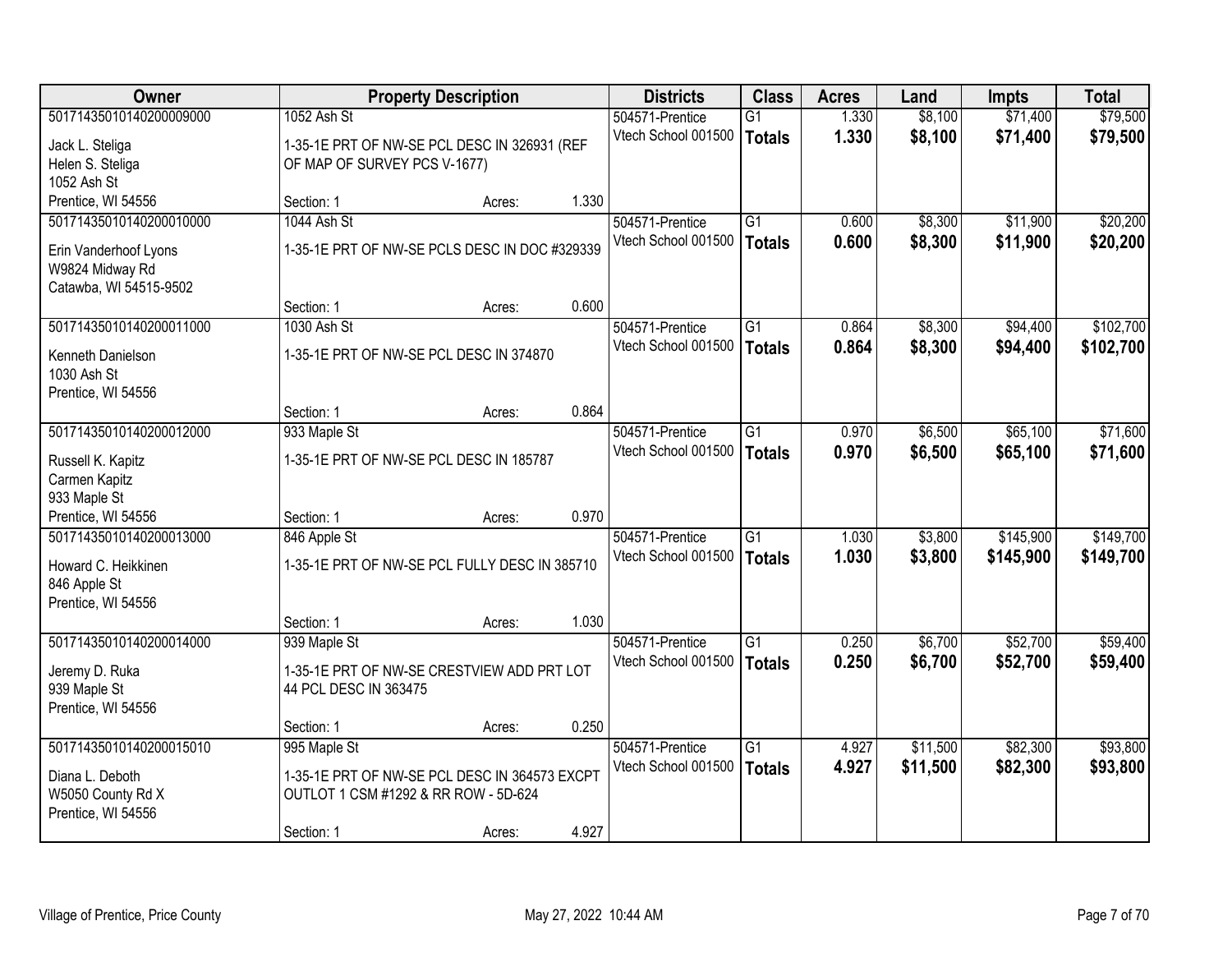| Owner                                                                                                            |                                                                                                                                                                    | <b>Property Description</b> |        | <b>Districts</b>                       | <b>Class</b>                     | <b>Acres</b>     | Land               | Impts                  | <b>Total</b>       |
|------------------------------------------------------------------------------------------------------------------|--------------------------------------------------------------------------------------------------------------------------------------------------------------------|-----------------------------|--------|----------------------------------------|----------------------------------|------------------|--------------------|------------------------|--------------------|
| 50171435010140200015100<br>Diana L. Deboth<br>W5050 County Rd X<br>Prentice, WI 54556                            | 1-35-1E PRT OF NW-SE OUTLOT 1 CSM #1292 VOL 7<br><b>PG 93</b>                                                                                                      |                             |        | 504571-Prentice<br>Vtech School 001500 | G1<br><b>Totals</b>              | 0.273<br>0.273   | \$2,100<br>\$2,100 | $\overline{50}$<br>\$0 | \$2,100<br>\$2,100 |
|                                                                                                                  | Section: 1                                                                                                                                                         | Acres:                      | 0.273  |                                        |                                  |                  |                    |                        |                    |
| 50171435010140300010000<br>Bradley J. Hueckman<br>W5236 County Rd A<br>PO Box 32                                 | 1-35-1E SW-SE S OF RR ROW EXCPT PCLS & HWY<br>ROW IN 90D-136                                                                                                       |                             |        | 504571-Prentice<br>Vtech School 001500 | $\overline{G5}$<br><b>Totals</b> | 20.250<br>20.250 | \$7,600<br>\$7,600 | \$0<br>\$0             | \$7,600<br>\$7,600 |
| Prentice, WI 54556<br>50171435010140300020000                                                                    | Section: 1                                                                                                                                                         | Acres:                      | 20.250 | 504571-Prentice                        | G5                               | 6.750            | \$1,100            | \$0                    | \$1,100            |
| William T. Leo<br>960 County Rd A<br>Prentice, WI 54556                                                          | 1-35-1E PRT OF SW-SE BEG AT E 1/16 PST ON S LN<br>OF SEC N ON 1/16 LN 65' TO N BNDY CO RD A N ON<br>SD LN 300' POB W ALG N LN OF PCL IN 146D-261 500<br>Section: 1 | Acres:                      | 6.750  | Vtech School 001500                    | <b>Totals</b>                    | 6.750            | \$1,100            | \$0                    | \$1,100            |
| 50171435010140300030000                                                                                          | 932 County Rd A                                                                                                                                                    |                             |        | 504571-Prentice                        | $\overline{G2}$                  | 2.130            | \$9,300            | \$20,400               | \$29,700           |
| Stanley P. Mindock<br>Judith L. Mindock<br>W7546 County Rd F<br>Phillips, WI 54555                               | 1-35-1E PRT OF SW-SE PCL DESC IN 338351<br>Section: 1                                                                                                              | Acres:                      | 2.130  | Vtech School 001500                    | <b>Totals</b>                    | 2.130            | \$9,300            | \$20,400               | \$29,700           |
| 50171435010140300040000                                                                                          | 960 County Rd A                                                                                                                                                    |                             |        | 504571-Prentice                        | $\overline{G1}$                  | 3.370            | \$10,500           | \$228,200              | \$238,700          |
| William T. Leo<br>960 County Rd A<br>Prentice, WI 54556                                                          | 1-35-1E PRT OF SW-SE WLY 490' OF PCL DESC IN<br>368476                                                                                                             |                             | 3.370  | Vtech School 001500                    | <b>Totals</b>                    | 3.370            | \$10,500           | \$228,200              | \$238,700          |
| 50171435010140400010000                                                                                          | Section: 1                                                                                                                                                         | Acres:                      |        | 504571-Prentice                        | $\overline{G1}$                  | 0.040            | \$100              | $\overline{50}$        | \$100              |
| Joseph C. Skittino<br>33494 Lone Rock Rd<br>Wildwood, IL 60030                                                   | 1-35-1E PRT OF SE-SE STRIP OF LAND S OF RR<br>ROW W FROM CENTER AVE 25' WIDE & 610' LONG                                                                           |                             |        | Vtech School 001500                    | <b>Totals</b>                    | 0.040            | \$100              | \$0                    | \$100              |
|                                                                                                                  | Section: 1                                                                                                                                                         | Acres:                      | 0.040  |                                        |                                  |                  |                    |                        |                    |
| 50171435010140400020000<br>John V. Virgilio<br>Barbara A. Virgilio<br>3310 Rocky Beach Rd<br>Johnsburg, IL 60051 | 1-35-1E PRT OF SE-SE PCL DESC IN 195221 PRT OF<br>VACATED TOPAZ ST DESC IN 281127<br>Section: 1                                                                    | Acres:                      | 0.250  | 504571-Prentice<br>Vtech School 001500 | $\overline{G1}$<br><b>Totals</b> | 0.250<br>0.250   | \$400<br>\$400     | $\overline{50}$<br>\$0 | \$400<br>\$400     |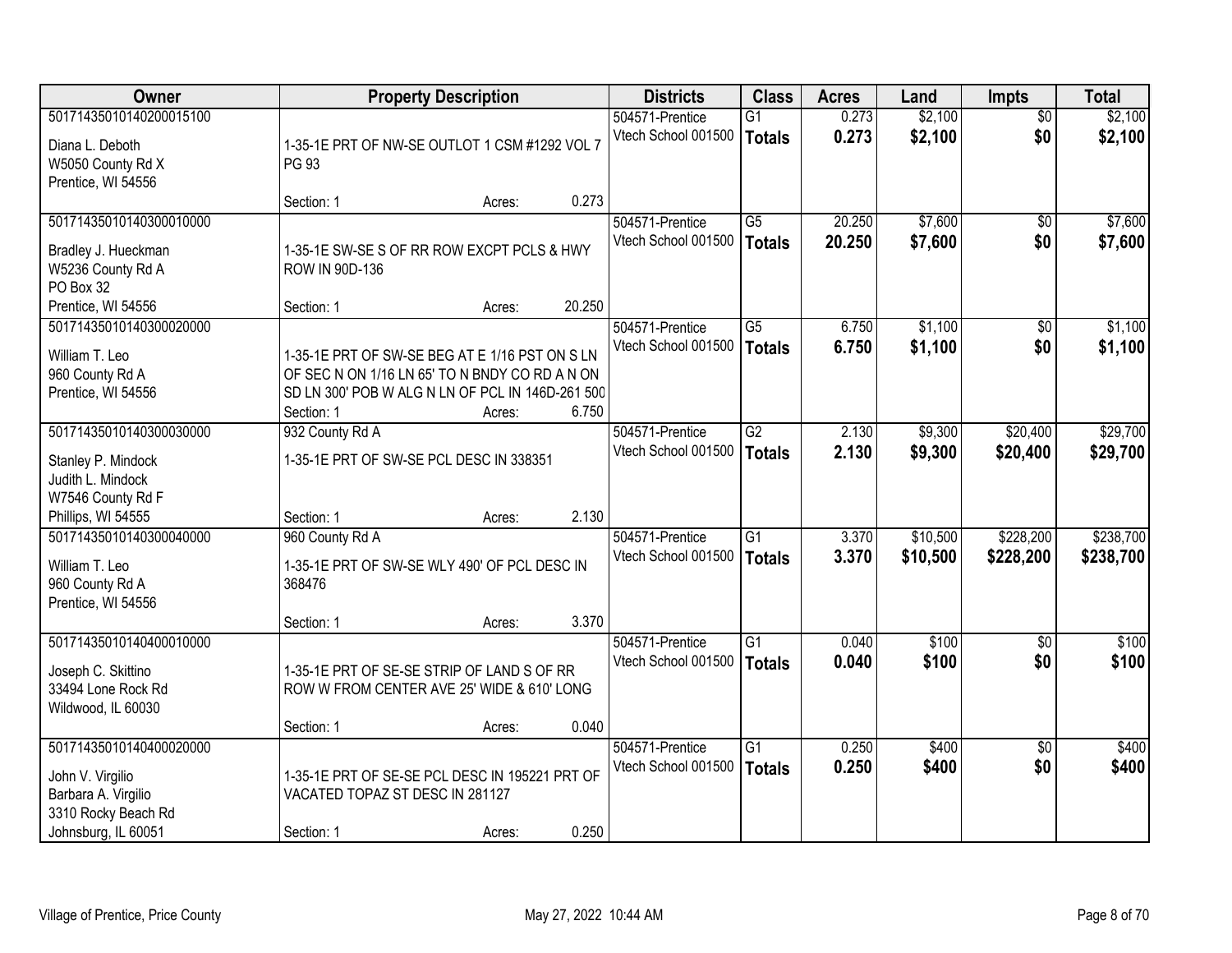| <b>Owner</b>                            |                                                | <b>Property Description</b> |       | <b>Districts</b>    | <b>Class</b>    | <b>Acres</b> | Land            | <b>Impts</b>    | <b>Total</b> |
|-----------------------------------------|------------------------------------------------|-----------------------------|-------|---------------------|-----------------|--------------|-----------------|-----------------|--------------|
| 50171435010140400030000                 |                                                |                             |       | 504571-Prentice     | X4              | 0.170        | $\overline{50}$ | $\overline{50}$ | $\sqrt{30}$  |
| Village of Prentice                     | 1-35-1E PRT OF SE-SE PCL DESC IN 358401 PRT OF |                             |       | Vtech School 001500 | Totals          | 0.170        | \$0             | \$0             | \$0          |
| PO Box 78                               | VACATED LASHALLE ST DESC IN 380R-559 EXCPT     |                             |       |                     |                 |              |                 |                 |              |
| Prentice, WI 54556                      | <b>CSM #834</b>                                |                             |       |                     |                 |              |                 |                 |              |
|                                         | Section: 1                                     | Acres:                      | 0.170 |                     |                 |              |                 |                 |              |
| 50171435010140400040000                 |                                                |                             |       | 504571-Prentice     | $\overline{G1}$ | 2.910        | \$2,900         | $\overline{50}$ | \$2,900      |
| Julie A. Cleveland                      | 1-35-1E PRT OF SE-SE PARCEL C CSM #834 VOL 4   |                             |       | Vtech School 001500 | Totals          | 2.910        | \$2,900         | \$0             | \$2,900      |
| 750 Center Ave                          | PG 233 EXCPT HWY ROW DESC IN 90D-233           |                             |       |                     |                 |              |                 |                 |              |
| Prentice, WI 54556                      |                                                |                             |       |                     |                 |              |                 |                 |              |
|                                         | Section: 1                                     | Acres:                      | 2.910 |                     |                 |              |                 |                 |              |
| 50171435010151501201190                 | 701 Pine St                                    |                             |       | 504571-Prentice     | G1              | 0.300        | \$2,900         | \$53,300        | \$56,200     |
|                                         | VILLAGE OF DIAMOND LOT 19 BLOCK 1 & PRT OF     |                             |       | Vtech School 001500 | <b>Totals</b>   | 0.300        | \$2,900         | \$53,300        | \$56,200     |
| James J. Esterholm<br>Lynn K. Esterholm | VACATED TOWN ST                                |                             |       |                     |                 |              |                 |                 |              |
| 701 Pine St                             |                                                |                             |       |                     |                 |              |                 |                 |              |
| Prentice, WI 54556                      | Section: 1                                     | Acres:                      | 0.300 |                     |                 |              |                 |                 |              |
| 50171435010151501203010                 | 807 Town St                                    |                             |       | 504571-Prentice     | G1              | 0.500        | \$5,700         | \$39,700        | \$45,400     |
|                                         |                                                |                             |       | Vtech School 001500 | Totals          | 0.500        | \$5,700         | \$39,700        | \$45,400     |
| Nila I. De Lasky                        | VILLAGE OF DIAMOND LOTS 1 THRU 4 BLOCK 3 LOT   |                             |       |                     |                 |              |                 |                 |              |
| 807 Town St                             | 3 CSM #583 VOL 3 PG 89                         |                             |       |                     |                 |              |                 |                 |              |
| Prentice, WI 54556                      | Section: 1                                     | Acres:                      | 0.500 |                     |                 |              |                 |                 |              |
| 50171435010151501203030                 | 720 Pine St                                    |                             |       | 504571-Prentice     | $\overline{G1}$ | 0.300        | \$4,900         | \$35,400        | \$40,300     |
|                                         |                                                |                             |       | Vtech School 001500 | Totals          | 0.300        | \$4,900         | \$35,400        | \$40,300     |
| Diane Raab                              | VILLAGE OF DIAMOND PRT OF LOTS 3,4,5 & 6 BLK 3 |                             |       |                     |                 |              |                 |                 |              |
| 720 Pine St                             | LOT 2 CSM #583 VOL 3 PG 89                     |                             |       |                     |                 |              |                 |                 |              |
| Prentice, WI 54556                      |                                                |                             |       |                     |                 |              |                 |                 |              |
|                                         | Section: 1                                     | Acres:                      | 0.300 |                     |                 |              |                 |                 |              |
| 50171435010151501203060                 | 730 Pine St                                    |                             |       | 504571-Prentice     | $\overline{G1}$ | 0.530        | \$6,600         | \$36,900        | \$43,500     |
| Nancy J. Kalander                       | VILLAGE OF DIAMOND PRT OF LT 5 & LTS 6-9 BLK 3 |                             |       | Vtech School 001500 | Totals          | 0.530        | \$6,600         | \$36,900        | \$43,500     |
| 730 Pine St                             | LOT 1 CSM #583 VOL 3 PG 89                     |                             |       |                     |                 |              |                 |                 |              |
| Prentice, WI 54556                      |                                                |                             |       |                     |                 |              |                 |                 |              |
|                                         | Section: 1                                     | Acres:                      | 0.530 |                     |                 |              |                 |                 |              |
| 50171435010151501203100                 | 719 Division St                                |                             |       | 504571-Prentice     | G1              | 0.500        | \$8,000         | \$45,600        | \$53,600     |
| Donna M. Slattery                       | VILLAGE OF DIAMOND LOTS 10-11-12-13 BLOCK 3 W  |                             |       | Vtech School 001500 | Totals          | 0.500        | \$8,000         | \$45,600        | \$53,600     |
| 719 Division St                         | 1/2 LOT 14 BLOCK 3 & PRT OF VACATED ALLEY      |                             |       |                     |                 |              |                 |                 |              |
| Prentice, WI 54556                      |                                                |                             |       |                     |                 |              |                 |                 |              |
|                                         | Section: 1                                     | Acres:                      | 0.500 |                     |                 |              |                 |                 |              |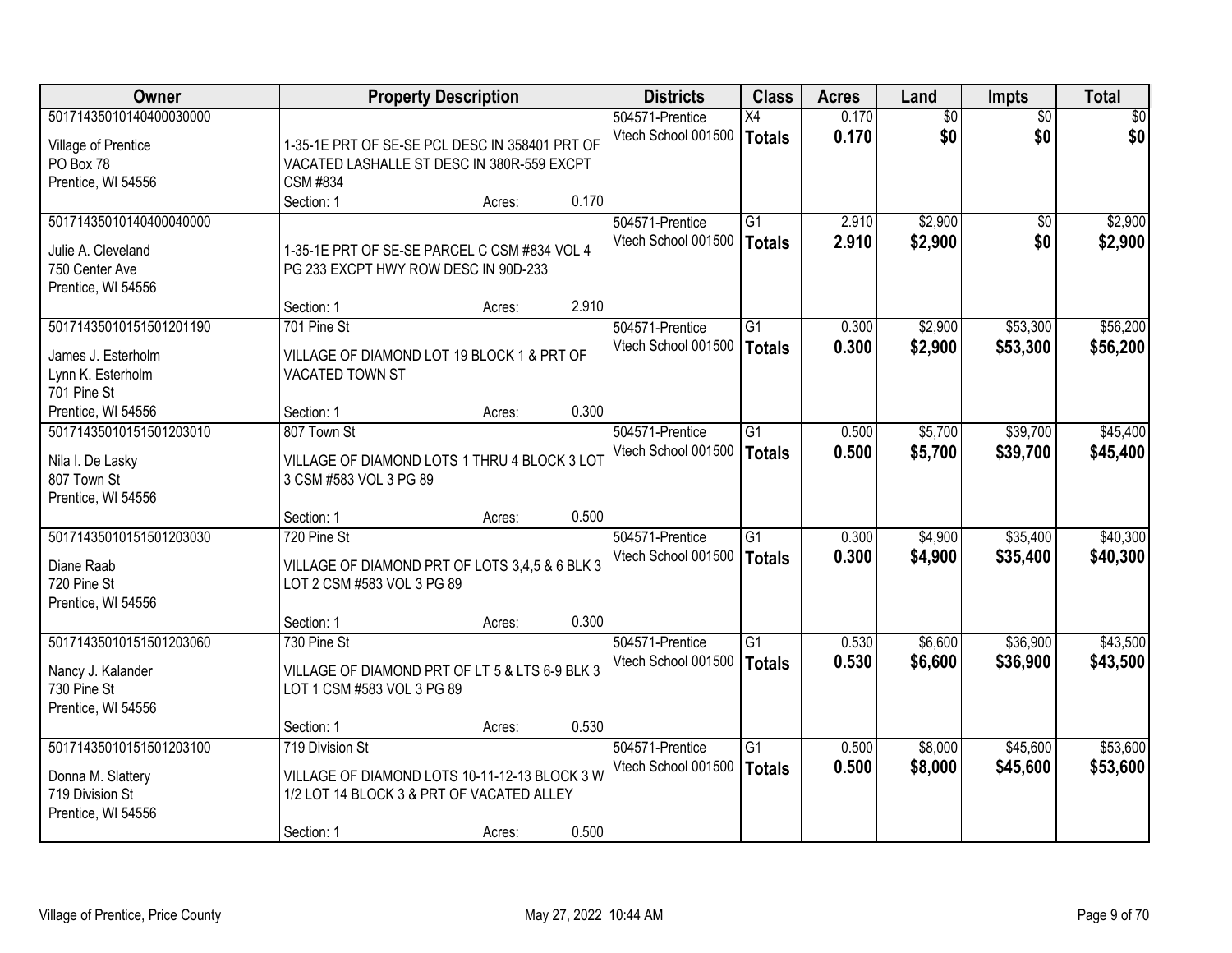| 50171435010151501203140<br>\$32,700<br>\$37,000<br>825 Town St<br>0.430<br>\$4,300<br>504571-Prentice<br>$\overline{G1}$<br>Vtech School 001500<br>0.430<br>\$4,300<br>\$32,700<br>\$37,000<br><b>Totals</b><br>Shirley A. Freeman<br>VILLAGE OF DIAMOND LOTS 14-15-16 BLOCK 3 &<br>PRT OF VCTD ALLEY & TWN ST EXCPT PCL & W 1/2<br>825 Town St<br>Prentice, WI 54556<br>OF LOT 14<br>0.430<br>Section: 1<br>Acres:<br>704 County Rd A<br>\$58,400<br>\$70,300<br>50171435010151501204010<br>504571-Prentice<br>G1<br>4.340<br>\$11,900<br>4.340<br>\$11,900<br>Vtech School 001500<br>\$58,400<br>\$70,300<br><b>Totals</b><br>VILLAGE OF DIAMOND PRT OF LOTS 1-9 & 20-27 BK<br><b>Tana Williams</b><br>704 County Rd A<br>4 1-35-1E PRT OF SE-SE PARCEL A CSM #834 VOL 4<br>PG 233 EXCPT HWY ROW DESC IN 90D-237<br>Prentice, WI 54556<br>4.340<br>Section: 1<br>Acres:<br>50171435010151501204100<br>$\overline{G1}$<br>\$4,900<br>\$107,600<br>\$112,500<br>504571-Prentice<br>3.160<br>750 Center Ave<br>Vtech School 001500<br>3.160<br>\$4,900<br>\$107,600<br>\$112,500<br><b>Totals</b><br>Julie A. Cleveland<br>VILLAGE OF DIAMOND PRT OF LOTS 10 - 19 BLK 4<br>1-35-1E PRT OF SE-SE PARCEL B CSM #834 VOL 4<br>750 Center Ave<br>PG 233 EXCPT HWY ROW DESC IN 90D-237<br>Prentice, WI 54556<br>3.160<br>Section: 1<br>Acres:<br>50171435010151501205010<br>\$3,700<br>$\overline{G1}$<br>2.400<br>504571-Prentice<br>\$0<br>2.400<br>Vtech School 001500<br>\$3,700<br>\$0<br><b>Totals</b><br>Joseph C. Skittino<br>VILLAGE OF DIAMOND LOTS 1 THRU 19 BLOCK 5<br>33494 Lone Rock Rd<br>(easement desc in 314851)<br>Wildwood, IL 60030<br>2.400<br>Section: 1<br>Acres:<br>50171435010151501812010<br>935 Town St<br>X4<br>1.020<br>\$0<br>$\overline{60}$<br>504571-Prentice<br>\$0<br>\$0<br>1.020<br>\$0<br>Vtech School 001500<br><b>Totals</b><br><b>GALLETT'S ADDITION LOT 1 BLOCK 12</b><br>St Johns Catholic Church<br>935 Town<br>Prentice, WI 54556<br>1.020<br>Section: 1<br>Acres:<br>50171435010151501812050<br>$\overline{X4}$<br>0.330<br>$\overline{50}$<br>504571-Prentice<br>$\overline{50}$<br>\$0<br>Vtech School 001500<br>0.330<br>\$0<br><b>Totals</b><br>1-35-1E PRT OF NE-NE PCL DESC IN 387724<br>Village of Prentice<br>PO Box 78<br>Prentice, WI 54556<br>0.330<br>Section: 1<br>Acres:<br>50171435010151501812060<br>$\overline{G2}$<br>\$7,600<br>761 South St<br>0.300<br>$\overline{30}$<br>504571-Prentice<br>Vtech School 001500<br>0.300<br>\$7,600<br>\$0<br><b>Totals</b><br>GALLETT'S ADDITION PRT OF LOTS 6 & 7 BLOCK 12<br>Jg Nimsgern Pc, LLC<br>7495 Trailwood Dr<br>(1-35-1E NE-SE) PCL DESC IN 369748 EXCPT<br><b>CRESTVIEW LT 1</b><br>Minocqua, WI 54548 | Owner |            | <b>Property Description</b> |       | <b>Districts</b> | <b>Class</b> | <b>Acres</b> | Land | <b>Impts</b> | <b>Total</b> |
|--------------------------------------------------------------------------------------------------------------------------------------------------------------------------------------------------------------------------------------------------------------------------------------------------------------------------------------------------------------------------------------------------------------------------------------------------------------------------------------------------------------------------------------------------------------------------------------------------------------------------------------------------------------------------------------------------------------------------------------------------------------------------------------------------------------------------------------------------------------------------------------------------------------------------------------------------------------------------------------------------------------------------------------------------------------------------------------------------------------------------------------------------------------------------------------------------------------------------------------------------------------------------------------------------------------------------------------------------------------------------------------------------------------------------------------------------------------------------------------------------------------------------------------------------------------------------------------------------------------------------------------------------------------------------------------------------------------------------------------------------------------------------------------------------------------------------------------------------------------------------------------------------------------------------------------------------------------------------------------------------------------------------------------------------------------------------------------------------------------------------------------------------------------------------------------------------------------------------------------------------------------------------------------------------------------------------------------------------------------------------------------------------------------------------------------------------------------------------------------------------------------------------------------------------------------------------------------------------------------------------------------------------------------------------------------------------------------------|-------|------------|-----------------------------|-------|------------------|--------------|--------------|------|--------------|--------------|
|                                                                                                                                                                                                                                                                                                                                                                                                                                                                                                                                                                                                                                                                                                                                                                                                                                                                                                                                                                                                                                                                                                                                                                                                                                                                                                                                                                                                                                                                                                                                                                                                                                                                                                                                                                                                                                                                                                                                                                                                                                                                                                                                                                                                                                                                                                                                                                                                                                                                                                                                                                                                                                                                                                                    |       |            |                             |       |                  |              |              |      |              |              |
|                                                                                                                                                                                                                                                                                                                                                                                                                                                                                                                                                                                                                                                                                                                                                                                                                                                                                                                                                                                                                                                                                                                                                                                                                                                                                                                                                                                                                                                                                                                                                                                                                                                                                                                                                                                                                                                                                                                                                                                                                                                                                                                                                                                                                                                                                                                                                                                                                                                                                                                                                                                                                                                                                                                    |       |            |                             |       |                  |              |              |      |              |              |
|                                                                                                                                                                                                                                                                                                                                                                                                                                                                                                                                                                                                                                                                                                                                                                                                                                                                                                                                                                                                                                                                                                                                                                                                                                                                                                                                                                                                                                                                                                                                                                                                                                                                                                                                                                                                                                                                                                                                                                                                                                                                                                                                                                                                                                                                                                                                                                                                                                                                                                                                                                                                                                                                                                                    |       |            |                             |       |                  |              |              |      |              |              |
|                                                                                                                                                                                                                                                                                                                                                                                                                                                                                                                                                                                                                                                                                                                                                                                                                                                                                                                                                                                                                                                                                                                                                                                                                                                                                                                                                                                                                                                                                                                                                                                                                                                                                                                                                                                                                                                                                                                                                                                                                                                                                                                                                                                                                                                                                                                                                                                                                                                                                                                                                                                                                                                                                                                    |       |            |                             |       |                  |              |              |      |              |              |
|                                                                                                                                                                                                                                                                                                                                                                                                                                                                                                                                                                                                                                                                                                                                                                                                                                                                                                                                                                                                                                                                                                                                                                                                                                                                                                                                                                                                                                                                                                                                                                                                                                                                                                                                                                                                                                                                                                                                                                                                                                                                                                                                                                                                                                                                                                                                                                                                                                                                                                                                                                                                                                                                                                                    |       |            |                             |       |                  |              |              |      |              |              |
|                                                                                                                                                                                                                                                                                                                                                                                                                                                                                                                                                                                                                                                                                                                                                                                                                                                                                                                                                                                                                                                                                                                                                                                                                                                                                                                                                                                                                                                                                                                                                                                                                                                                                                                                                                                                                                                                                                                                                                                                                                                                                                                                                                                                                                                                                                                                                                                                                                                                                                                                                                                                                                                                                                                    |       |            |                             |       |                  |              |              |      |              |              |
|                                                                                                                                                                                                                                                                                                                                                                                                                                                                                                                                                                                                                                                                                                                                                                                                                                                                                                                                                                                                                                                                                                                                                                                                                                                                                                                                                                                                                                                                                                                                                                                                                                                                                                                                                                                                                                                                                                                                                                                                                                                                                                                                                                                                                                                                                                                                                                                                                                                                                                                                                                                                                                                                                                                    |       |            |                             |       |                  |              |              |      |              |              |
|                                                                                                                                                                                                                                                                                                                                                                                                                                                                                                                                                                                                                                                                                                                                                                                                                                                                                                                                                                                                                                                                                                                                                                                                                                                                                                                                                                                                                                                                                                                                                                                                                                                                                                                                                                                                                                                                                                                                                                                                                                                                                                                                                                                                                                                                                                                                                                                                                                                                                                                                                                                                                                                                                                                    |       |            |                             |       |                  |              |              |      |              |              |
|                                                                                                                                                                                                                                                                                                                                                                                                                                                                                                                                                                                                                                                                                                                                                                                                                                                                                                                                                                                                                                                                                                                                                                                                                                                                                                                                                                                                                                                                                                                                                                                                                                                                                                                                                                                                                                                                                                                                                                                                                                                                                                                                                                                                                                                                                                                                                                                                                                                                                                                                                                                                                                                                                                                    |       |            |                             |       |                  |              |              |      |              |              |
|                                                                                                                                                                                                                                                                                                                                                                                                                                                                                                                                                                                                                                                                                                                                                                                                                                                                                                                                                                                                                                                                                                                                                                                                                                                                                                                                                                                                                                                                                                                                                                                                                                                                                                                                                                                                                                                                                                                                                                                                                                                                                                                                                                                                                                                                                                                                                                                                                                                                                                                                                                                                                                                                                                                    |       |            |                             |       |                  |              |              |      |              |              |
|                                                                                                                                                                                                                                                                                                                                                                                                                                                                                                                                                                                                                                                                                                                                                                                                                                                                                                                                                                                                                                                                                                                                                                                                                                                                                                                                                                                                                                                                                                                                                                                                                                                                                                                                                                                                                                                                                                                                                                                                                                                                                                                                                                                                                                                                                                                                                                                                                                                                                                                                                                                                                                                                                                                    |       |            |                             |       |                  |              |              |      |              |              |
|                                                                                                                                                                                                                                                                                                                                                                                                                                                                                                                                                                                                                                                                                                                                                                                                                                                                                                                                                                                                                                                                                                                                                                                                                                                                                                                                                                                                                                                                                                                                                                                                                                                                                                                                                                                                                                                                                                                                                                                                                                                                                                                                                                                                                                                                                                                                                                                                                                                                                                                                                                                                                                                                                                                    |       |            |                             |       |                  |              |              |      |              |              |
|                                                                                                                                                                                                                                                                                                                                                                                                                                                                                                                                                                                                                                                                                                                                                                                                                                                                                                                                                                                                                                                                                                                                                                                                                                                                                                                                                                                                                                                                                                                                                                                                                                                                                                                                                                                                                                                                                                                                                                                                                                                                                                                                                                                                                                                                                                                                                                                                                                                                                                                                                                                                                                                                                                                    |       |            |                             |       |                  |              |              |      |              |              |
|                                                                                                                                                                                                                                                                                                                                                                                                                                                                                                                                                                                                                                                                                                                                                                                                                                                                                                                                                                                                                                                                                                                                                                                                                                                                                                                                                                                                                                                                                                                                                                                                                                                                                                                                                                                                                                                                                                                                                                                                                                                                                                                                                                                                                                                                                                                                                                                                                                                                                                                                                                                                                                                                                                                    |       |            |                             |       |                  |              |              |      |              |              |
| \$3,700<br>\$3,700                                                                                                                                                                                                                                                                                                                                                                                                                                                                                                                                                                                                                                                                                                                                                                                                                                                                                                                                                                                                                                                                                                                                                                                                                                                                                                                                                                                                                                                                                                                                                                                                                                                                                                                                                                                                                                                                                                                                                                                                                                                                                                                                                                                                                                                                                                                                                                                                                                                                                                                                                                                                                                                                                                 |       |            |                             |       |                  |              |              |      |              |              |
|                                                                                                                                                                                                                                                                                                                                                                                                                                                                                                                                                                                                                                                                                                                                                                                                                                                                                                                                                                                                                                                                                                                                                                                                                                                                                                                                                                                                                                                                                                                                                                                                                                                                                                                                                                                                                                                                                                                                                                                                                                                                                                                                                                                                                                                                                                                                                                                                                                                                                                                                                                                                                                                                                                                    |       |            |                             |       |                  |              |              |      |              |              |
|                                                                                                                                                                                                                                                                                                                                                                                                                                                                                                                                                                                                                                                                                                                                                                                                                                                                                                                                                                                                                                                                                                                                                                                                                                                                                                                                                                                                                                                                                                                                                                                                                                                                                                                                                                                                                                                                                                                                                                                                                                                                                                                                                                                                                                                                                                                                                                                                                                                                                                                                                                                                                                                                                                                    |       |            |                             |       |                  |              |              |      |              |              |
|                                                                                                                                                                                                                                                                                                                                                                                                                                                                                                                                                                                                                                                                                                                                                                                                                                                                                                                                                                                                                                                                                                                                                                                                                                                                                                                                                                                                                                                                                                                                                                                                                                                                                                                                                                                                                                                                                                                                                                                                                                                                                                                                                                                                                                                                                                                                                                                                                                                                                                                                                                                                                                                                                                                    |       |            |                             |       |                  |              |              |      |              |              |
|                                                                                                                                                                                                                                                                                                                                                                                                                                                                                                                                                                                                                                                                                                                                                                                                                                                                                                                                                                                                                                                                                                                                                                                                                                                                                                                                                                                                                                                                                                                                                                                                                                                                                                                                                                                                                                                                                                                                                                                                                                                                                                                                                                                                                                                                                                                                                                                                                                                                                                                                                                                                                                                                                                                    |       |            |                             |       |                  |              |              |      |              |              |
| \$0<br>\$0<br>\$0<br>\$7,600<br>\$7,600                                                                                                                                                                                                                                                                                                                                                                                                                                                                                                                                                                                                                                                                                                                                                                                                                                                                                                                                                                                                                                                                                                                                                                                                                                                                                                                                                                                                                                                                                                                                                                                                                                                                                                                                                                                                                                                                                                                                                                                                                                                                                                                                                                                                                                                                                                                                                                                                                                                                                                                                                                                                                                                                            |       |            |                             |       |                  |              |              |      |              |              |
|                                                                                                                                                                                                                                                                                                                                                                                                                                                                                                                                                                                                                                                                                                                                                                                                                                                                                                                                                                                                                                                                                                                                                                                                                                                                                                                                                                                                                                                                                                                                                                                                                                                                                                                                                                                                                                                                                                                                                                                                                                                                                                                                                                                                                                                                                                                                                                                                                                                                                                                                                                                                                                                                                                                    |       |            |                             |       |                  |              |              |      |              |              |
|                                                                                                                                                                                                                                                                                                                                                                                                                                                                                                                                                                                                                                                                                                                                                                                                                                                                                                                                                                                                                                                                                                                                                                                                                                                                                                                                                                                                                                                                                                                                                                                                                                                                                                                                                                                                                                                                                                                                                                                                                                                                                                                                                                                                                                                                                                                                                                                                                                                                                                                                                                                                                                                                                                                    |       |            |                             |       |                  |              |              |      |              |              |
|                                                                                                                                                                                                                                                                                                                                                                                                                                                                                                                                                                                                                                                                                                                                                                                                                                                                                                                                                                                                                                                                                                                                                                                                                                                                                                                                                                                                                                                                                                                                                                                                                                                                                                                                                                                                                                                                                                                                                                                                                                                                                                                                                                                                                                                                                                                                                                                                                                                                                                                                                                                                                                                                                                                    |       |            |                             |       |                  |              |              |      |              |              |
|                                                                                                                                                                                                                                                                                                                                                                                                                                                                                                                                                                                                                                                                                                                                                                                                                                                                                                                                                                                                                                                                                                                                                                                                                                                                                                                                                                                                                                                                                                                                                                                                                                                                                                                                                                                                                                                                                                                                                                                                                                                                                                                                                                                                                                                                                                                                                                                                                                                                                                                                                                                                                                                                                                                    |       |            |                             |       |                  |              |              |      |              |              |
|                                                                                                                                                                                                                                                                                                                                                                                                                                                                                                                                                                                                                                                                                                                                                                                                                                                                                                                                                                                                                                                                                                                                                                                                                                                                                                                                                                                                                                                                                                                                                                                                                                                                                                                                                                                                                                                                                                                                                                                                                                                                                                                                                                                                                                                                                                                                                                                                                                                                                                                                                                                                                                                                                                                    |       |            |                             |       |                  |              |              |      |              |              |
|                                                                                                                                                                                                                                                                                                                                                                                                                                                                                                                                                                                                                                                                                                                                                                                                                                                                                                                                                                                                                                                                                                                                                                                                                                                                                                                                                                                                                                                                                                                                                                                                                                                                                                                                                                                                                                                                                                                                                                                                                                                                                                                                                                                                                                                                                                                                                                                                                                                                                                                                                                                                                                                                                                                    |       |            |                             |       |                  |              |              |      |              |              |
|                                                                                                                                                                                                                                                                                                                                                                                                                                                                                                                                                                                                                                                                                                                                                                                                                                                                                                                                                                                                                                                                                                                                                                                                                                                                                                                                                                                                                                                                                                                                                                                                                                                                                                                                                                                                                                                                                                                                                                                                                                                                                                                                                                                                                                                                                                                                                                                                                                                                                                                                                                                                                                                                                                                    |       |            |                             |       |                  |              |              |      |              |              |
|                                                                                                                                                                                                                                                                                                                                                                                                                                                                                                                                                                                                                                                                                                                                                                                                                                                                                                                                                                                                                                                                                                                                                                                                                                                                                                                                                                                                                                                                                                                                                                                                                                                                                                                                                                                                                                                                                                                                                                                                                                                                                                                                                                                                                                                                                                                                                                                                                                                                                                                                                                                                                                                                                                                    |       |            |                             |       |                  |              |              |      |              |              |
|                                                                                                                                                                                                                                                                                                                                                                                                                                                                                                                                                                                                                                                                                                                                                                                                                                                                                                                                                                                                                                                                                                                                                                                                                                                                                                                                                                                                                                                                                                                                                                                                                                                                                                                                                                                                                                                                                                                                                                                                                                                                                                                                                                                                                                                                                                                                                                                                                                                                                                                                                                                                                                                                                                                    |       |            |                             |       |                  |              |              |      |              |              |
|                                                                                                                                                                                                                                                                                                                                                                                                                                                                                                                                                                                                                                                                                                                                                                                                                                                                                                                                                                                                                                                                                                                                                                                                                                                                                                                                                                                                                                                                                                                                                                                                                                                                                                                                                                                                                                                                                                                                                                                                                                                                                                                                                                                                                                                                                                                                                                                                                                                                                                                                                                                                                                                                                                                    |       |            |                             |       |                  |              |              |      |              |              |
|                                                                                                                                                                                                                                                                                                                                                                                                                                                                                                                                                                                                                                                                                                                                                                                                                                                                                                                                                                                                                                                                                                                                                                                                                                                                                                                                                                                                                                                                                                                                                                                                                                                                                                                                                                                                                                                                                                                                                                                                                                                                                                                                                                                                                                                                                                                                                                                                                                                                                                                                                                                                                                                                                                                    |       |            |                             |       |                  |              |              |      |              |              |
|                                                                                                                                                                                                                                                                                                                                                                                                                                                                                                                                                                                                                                                                                                                                                                                                                                                                                                                                                                                                                                                                                                                                                                                                                                                                                                                                                                                                                                                                                                                                                                                                                                                                                                                                                                                                                                                                                                                                                                                                                                                                                                                                                                                                                                                                                                                                                                                                                                                                                                                                                                                                                                                                                                                    |       |            |                             |       |                  |              |              |      |              |              |
|                                                                                                                                                                                                                                                                                                                                                                                                                                                                                                                                                                                                                                                                                                                                                                                                                                                                                                                                                                                                                                                                                                                                                                                                                                                                                                                                                                                                                                                                                                                                                                                                                                                                                                                                                                                                                                                                                                                                                                                                                                                                                                                                                                                                                                                                                                                                                                                                                                                                                                                                                                                                                                                                                                                    |       |            |                             |       |                  |              |              |      |              |              |
|                                                                                                                                                                                                                                                                                                                                                                                                                                                                                                                                                                                                                                                                                                                                                                                                                                                                                                                                                                                                                                                                                                                                                                                                                                                                                                                                                                                                                                                                                                                                                                                                                                                                                                                                                                                                                                                                                                                                                                                                                                                                                                                                                                                                                                                                                                                                                                                                                                                                                                                                                                                                                                                                                                                    |       |            |                             |       |                  |              |              |      |              |              |
|                                                                                                                                                                                                                                                                                                                                                                                                                                                                                                                                                                                                                                                                                                                                                                                                                                                                                                                                                                                                                                                                                                                                                                                                                                                                                                                                                                                                                                                                                                                                                                                                                                                                                                                                                                                                                                                                                                                                                                                                                                                                                                                                                                                                                                                                                                                                                                                                                                                                                                                                                                                                                                                                                                                    |       |            |                             |       |                  |              |              |      |              |              |
|                                                                                                                                                                                                                                                                                                                                                                                                                                                                                                                                                                                                                                                                                                                                                                                                                                                                                                                                                                                                                                                                                                                                                                                                                                                                                                                                                                                                                                                                                                                                                                                                                                                                                                                                                                                                                                                                                                                                                                                                                                                                                                                                                                                                                                                                                                                                                                                                                                                                                                                                                                                                                                                                                                                    |       | Section: 1 | Acres:                      | 0.300 |                  |              |              |      |              |              |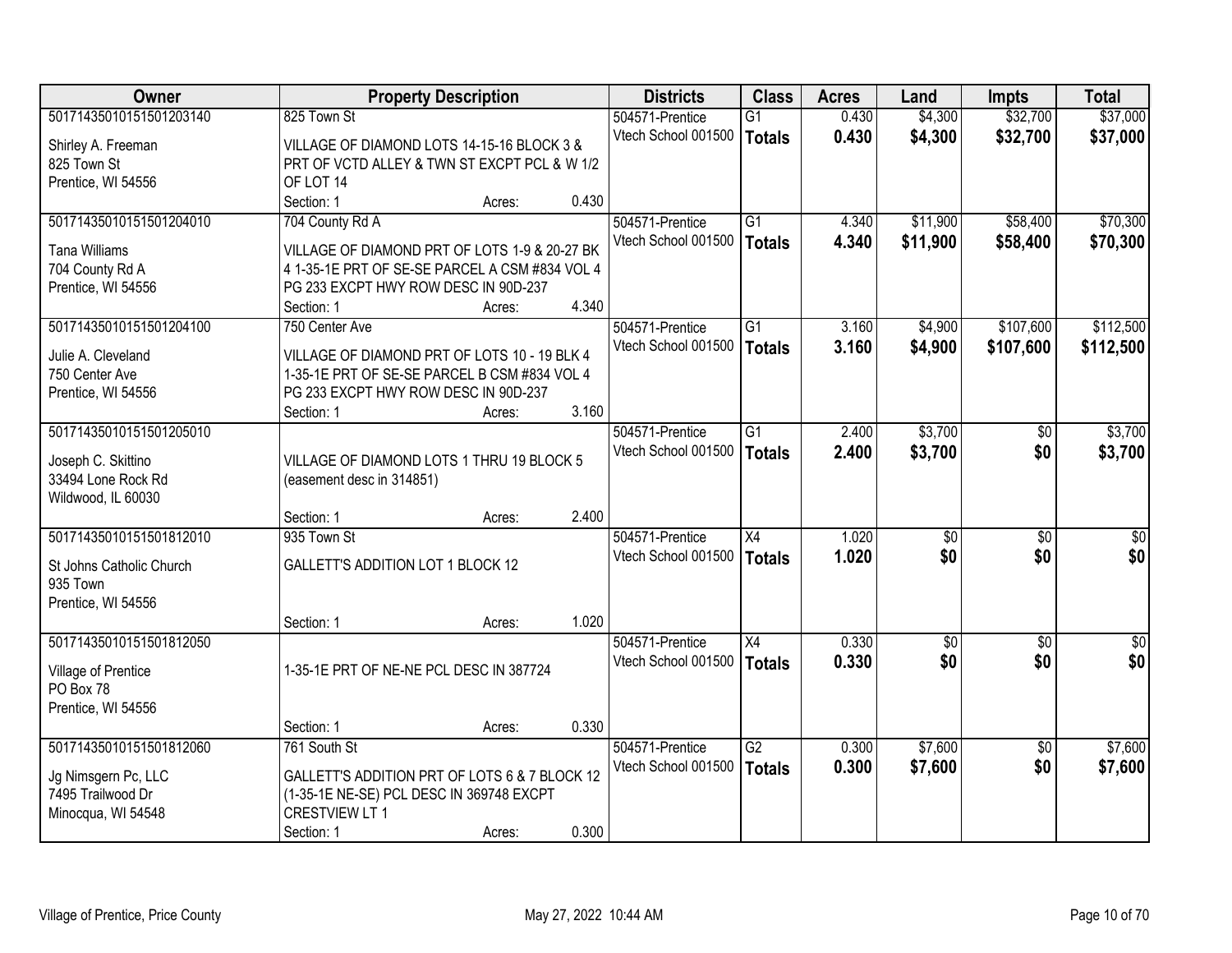| <b>Owner</b>            |                                                                     | <b>Property Description</b> |       | <b>Districts</b>                       | <b>Class</b>    | <b>Acres</b> | Land            | <b>Impts</b>    | <b>Total</b>    |
|-------------------------|---------------------------------------------------------------------|-----------------------------|-------|----------------------------------------|-----------------|--------------|-----------------|-----------------|-----------------|
| 50171435010151501812080 | 730 South St                                                        |                             |       | 504571-Prentice                        | X4              | 3.550        | $\overline{50}$ | $\overline{50}$ | $\sqrt{30}$     |
| Village of Prentice     | GALLETT'S ADDITION LOTS 2-4 7-11 BLOCK 12 W 1/2                     |                             |       | Vtech School 001500                    | Totals          | 3.550        | \$0             | \$0             | \$0             |
| PO Box 78               | LOT 12 BLOCK 12 EXCPT PRT OF LOTS 6 & 7                             |                             |       |                                        |                 |              |                 |                 |                 |
| Prentice, WI 54556      |                                                                     |                             |       |                                        |                 |              |                 |                 |                 |
|                         | Section: 1                                                          | Acres:                      | 3.550 |                                        |                 |              |                 |                 |                 |
| 50171435010151501812141 |                                                                     |                             |       | 504571-Prentice                        | $\overline{X4}$ | 1.400        | $\overline{50}$ | $\overline{50}$ | $\sqrt{50}$     |
| Village of Prentice     | GALLETT'S ADDITION PRT OF LOTS 12-15 BLK 12                         |                             |       | Vtech School 001500                    | Totals          | 1.400        | \$0             | \$0             | \$0             |
| PO Box 78               | PCL DESC IN GALLETT'S ADDITION EXCPT W 1/2                          |                             |       |                                        |                 |              |                 |                 |                 |
| Prentice, WI 54556      | LOT 15 & E 60' LOT 14 BLOCK 12                                      |                             |       |                                        |                 |              |                 |                 |                 |
|                         | Section: 1                                                          | Acres:                      | 1.400 |                                        |                 |              |                 |                 |                 |
| 50171435010151501812142 | 720 Division St                                                     |                             |       | 504571-Prentice                        | $\overline{G1}$ | 0.413        | \$4,200         | \$33,400        | \$37,600        |
|                         |                                                                     |                             |       | Vtech School 001500                    | Totals          | 0.413        | \$4,200         | \$33,400        | \$37,600        |
| Toni M. Singsime        | 1-35-1E PRT OF NE-SE GALLETT'S ADDITION PCL                         |                             |       |                                        |                 |              |                 |                 |                 |
| 720 Division St         | <b>DESC IN 326898</b>                                               |                             |       |                                        |                 |              |                 |                 |                 |
| Prentice, WI 54556      |                                                                     |                             |       |                                        |                 |              |                 |                 |                 |
| 50171435010151501812151 | Section: 1                                                          | Acres:                      | 0.413 |                                        |                 |              |                 |                 |                 |
|                         |                                                                     |                             |       | 504571-Prentice<br>Vtech School 001500 | G1              | 0.090        | \$1,400         | \$0             | \$1,400         |
| Toni M. Singsime        | GALLETT'S ADDITION S 64.585' OF E 1/2 OF LOT 15                     |                             |       |                                        | Totals          | 0.090        | \$1,400         | \$0             | \$1,400         |
| 720 Division St         | BLOCK 12                                                            |                             |       |                                        |                 |              |                 |                 |                 |
| Prentice, WI 54556      |                                                                     |                             |       |                                        |                 |              |                 |                 |                 |
|                         | Section: 1                                                          | Acres:                      | 0.090 |                                        |                 |              |                 |                 |                 |
| 50171435010151501812152 |                                                                     |                             |       | 504571-Prentice                        | $\overline{X4}$ | 0.340        | $\overline{30}$ | $\overline{30}$ | $\overline{30}$ |
| Village of Prentice     | GALLETT'S ADDITION PRT OF BLOCK 12 DESC IN                          |                             |       | Vtech School 001500                    | <b>Totals</b>   | 0.340        | \$0             | \$0             | \$0             |
| PO Box 78               | 217795                                                              |                             |       |                                        |                 |              |                 |                 |                 |
| Prentice, WI 54556      |                                                                     |                             |       |                                        |                 |              |                 |                 |                 |
|                         | Section: 1                                                          | Acres:                      | 0.340 |                                        |                 |              |                 |                 |                 |
| 50171435010151501812160 | 905 Town St                                                         |                             |       | 504571-Prentice                        | $\overline{G1}$ | 0.230        | \$3,000         | \$50,700        | \$53,700        |
| Gary A. Damrau          | GALLETT'S ADDITION LOT 16 BLOCK 12                                  |                             |       | Vtech School 001500                    | Totals          | 0.230        | \$3,000         | \$50,700        | \$53,700        |
| Amy E. Damrau           |                                                                     |                             |       |                                        |                 |              |                 |                 |                 |
| 905 Town St             |                                                                     |                             |       |                                        |                 |              |                 |                 |                 |
| Prentice, WI 54556      | Section: 1                                                          | Acres:                      | 0.230 |                                        |                 |              |                 |                 |                 |
| 50171435010151501812170 | 909 Town St                                                         |                             |       | 504571-Prentice                        | G1              | 0.480        | \$6,800         | \$37,100        | \$43,900        |
|                         |                                                                     |                             |       | Vtech School 001500                    | Totals          | 0.480        | \$6,800         | \$37,100        | \$43,900        |
| Donald Anderson         | GALLETT'S ADDITION E 1/2 OF LOT 15 BLOCK 12                         |                             |       |                                        |                 |              |                 |                 |                 |
| 121 Sprague Ave         | EXCPT N 99' & S 64.585' LOT 17 BLOCK 12 S 33' OF<br>LOT 18 BLOCK 12 |                             |       |                                        |                 |              |                 |                 |                 |
| Prairie Farm, WI 54762  | Section: 1                                                          | Acres:                      | 0.480 |                                        |                 |              |                 |                 |                 |
|                         |                                                                     |                             |       |                                        |                 |              |                 |                 |                 |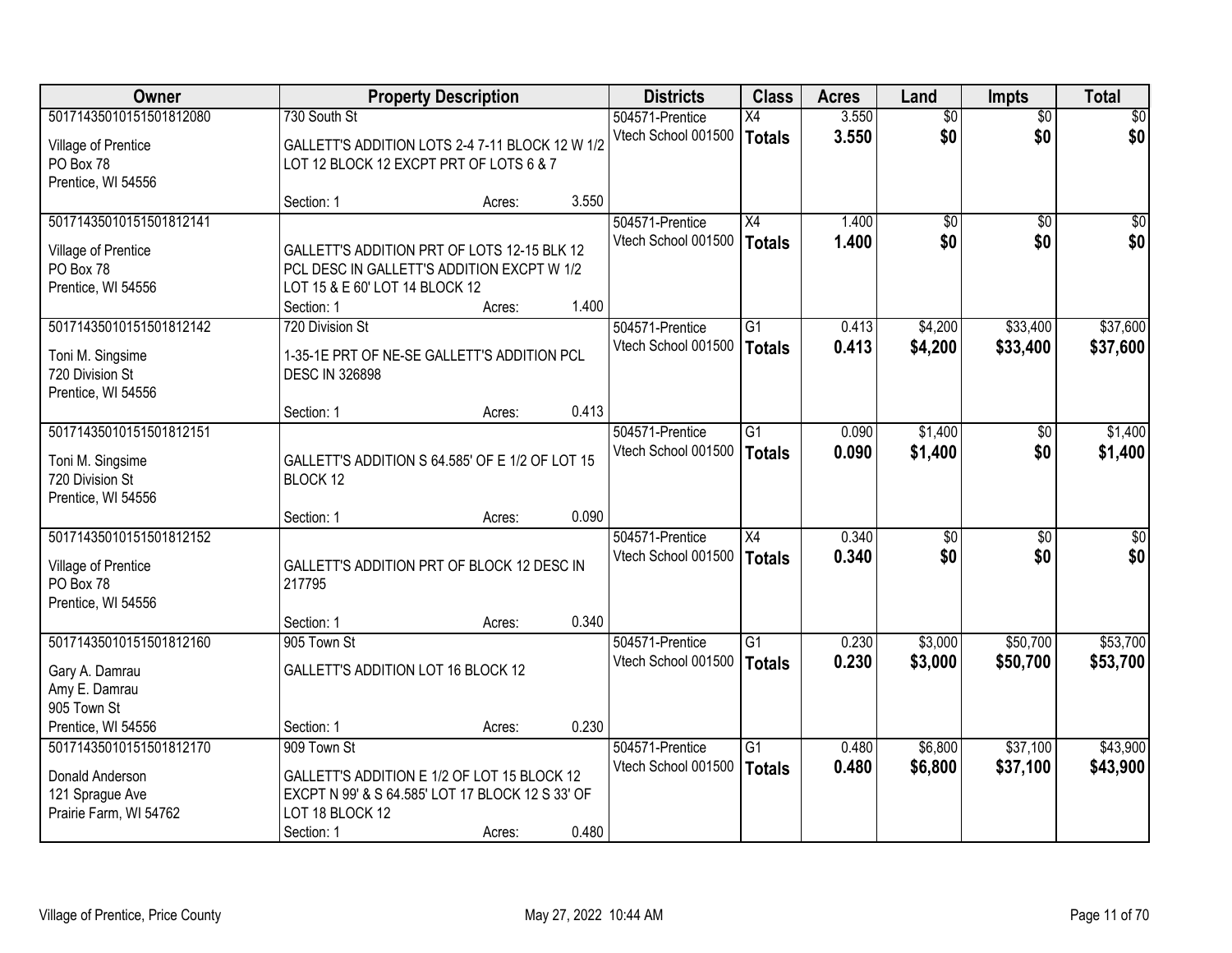| Owner                   | <b>Property Description</b>                       |        |        | <b>Districts</b>    | <b>Class</b>    | <b>Acres</b> | Land    | <b>Impts</b> | <b>Total</b>    |
|-------------------------|---------------------------------------------------|--------|--------|---------------------|-----------------|--------------|---------|--------------|-----------------|
| 50171435010151501812180 | 915 Town St                                       |        |        | 504571-Prentice     | G1              | 0.170        | \$2,400 | \$100        | \$2,500         |
| Michael W. Hamilton     | GALLETT'S ADDITION N 1/2 OF LOT 18 BLOCK 12 S 3   |        |        | Vtech School 001500 | <b>Totals</b>   | 0.170        | \$2,400 | \$100        | \$2,500         |
| Lisa M. Hamilton        | OF LOT 19 BLOCK 12 S 36' OF N 99' OF E 1/2 OF LOT |        |        |                     |                 |              |         |              |                 |
| 919 Town St             | <b>15 BLOCK 12</b>                                |        |        |                     |                 |              |         |              |                 |
| Prentice, WI 54556      | Section: 1                                        | Acres: | 0.170  |                     |                 |              |         |              |                 |
| 50171435010151501812190 | 919 Town St                                       |        |        | 504571-Prentice     | $\overline{G1}$ | 0.300        | \$4,100 | \$38,000     | \$42,100        |
|                         |                                                   |        |        | Vtech School 001500 | <b>Totals</b>   | 0.300        | \$4,100 | \$38,000     | \$42,100        |
| Michael W. Hamilton     | GALLETT'S ADDITION N 63' OF E 1/2 LOT 15 BLK 12   |        |        |                     |                 |              |         |              |                 |
| Lisa M. Hamilton        | LOT 19 BLOCK 12 EXCPT S 3'                        |        |        |                     |                 |              |         |              |                 |
| 919 Town St             |                                                   |        |        |                     |                 |              |         |              |                 |
| Prentice, WI 54556      | Section: 1                                        | Acres: | 0.300  |                     |                 |              |         |              |                 |
| 50171435010151501813000 | 1025 Town St                                      |        |        | 504571-Prentice     | X4              | 18.574       | \$0     | \$0          | $\overline{30}$ |
| Prentice School Dist    | GALLETT'S ADDITION BLOCK 13 1-35-1E PRT OF        |        |        | Vtech School 001500 | Totals          | 18.574       | \$0     | \$0          | \$0             |
| 1025 Town St            | NE-SE ALL DESC IN 8793a; 142125; 142015; 141885 & |        |        |                     |                 |              |         |              |                 |
| <b>PO Box 110</b>       | 345558                                            |        |        |                     |                 |              |         |              |                 |
| Prentice, WI 54556      | Section: 1                                        | Acres: | 18.574 |                     |                 |              |         |              |                 |
| 50171435010151501814010 | 789 Balsam St                                     |        |        | 504571-Prentice     | $\overline{G1}$ | 0.500        | \$8,800 | \$30,200     | \$39,000        |
|                         |                                                   |        |        | Vtech School 001500 | <b>Totals</b>   | 0.500        | \$8,800 | \$30,200     | \$39,000        |
| Gene S. Johnson         | GALLETT'S ADDITION N 1/2 LOT 1 BLOCK 14 EXCPT     |        |        |                     |                 |              |         |              |                 |
| Deeann D. Johnson       | E 33'                                             |        |        |                     |                 |              |         |              |                 |
| N3490 Johnson Rd        |                                                   |        |        |                     |                 |              |         |              |                 |
| Winter, WI 54896        | Section: 1                                        | Acres: | 0.500  |                     |                 |              |         |              |                 |
| 50171435010151501814021 | 768 River Spring Dr                               |        |        | 504571-Prentice     | G1              | 1.340        | \$7,600 | \$95,300     | \$102,900       |
| David J. Harding        | GALLETT'S ADDITION S 1/2 OF LOTS 1 & 2 BLK 14     |        |        | Vtech School 001500 | <b>Totals</b>   | 1.340        | \$7,600 | \$95,300     | \$102,900       |
| Candace M. Harding      | INCL ANY PRT OF VACATED ST ABUTTING SD            |        |        |                     |                 |              |         |              |                 |
| 768 River Spring Dr     | <b>PREMISE</b>                                    |        |        |                     |                 |              |         |              |                 |
| Prentice, WI 54556      | Section: 1                                        | Acres: | 1.340  |                     |                 |              |         |              |                 |
| 50171435010151501814022 | 767 Balsam St                                     |        |        | 504571-Prentice     | G1              | 0.630        | \$9,200 | \$63,400     | \$72,600        |
|                         |                                                   |        |        | Vtech School 001500 | <b>Totals</b>   | 0.630        | \$9,200 | \$63,400     | \$72,600        |
| Ronald E. Larson        | GALLETT'S ADDITION E 33' OF N 1/2 LOT 1 & N 1/2   |        |        |                     |                 |              |         |              |                 |
| Annette M. Larson       | LOT 2 BLOCK 14                                    |        |        |                     |                 |              |         |              |                 |
| 767 Balsam St           |                                                   |        |        |                     |                 |              |         |              |                 |
| Prentice, WI 54556-1201 | Section: 1                                        | Acres: | 0.630  |                     |                 |              |         |              |                 |
| 50171435010151501814031 | 765 Balsam St                                     |        |        | 504571-Prentice     | G1              | 0.500        | \$7,600 | \$51,200     | \$58,800        |
| Mary E. Timmers         | GALLETT'S ADDITION N 1/2 LOT 3 BLOCK 14           |        |        | Vtech School 001500 | <b>Totals</b>   | 0.500        | \$7,600 | \$51,200     | \$58,800        |
| 765 Balsam St           |                                                   |        |        |                     |                 |              |         |              |                 |
| Prentice, WI 54556      |                                                   |        |        |                     |                 |              |         |              |                 |
|                         | Section: 1                                        | Acres: | 0.500  |                     |                 |              |         |              |                 |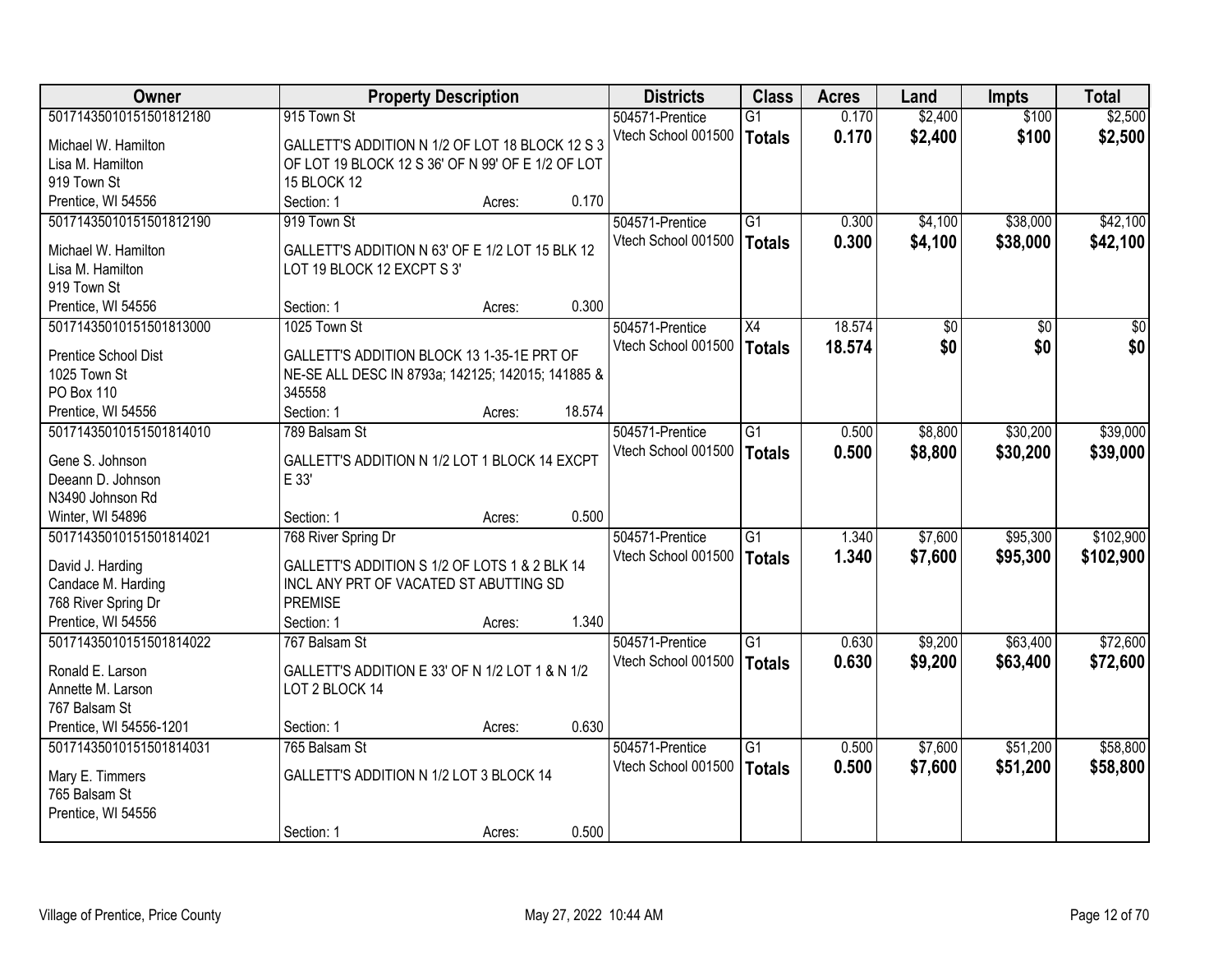| <b>Owner</b>            |                                                | <b>Property Description</b> |       | <b>Districts</b>    | <b>Class</b>    | <b>Acres</b> | Land     | <b>Impts</b>    | <b>Total</b> |
|-------------------------|------------------------------------------------|-----------------------------|-------|---------------------|-----------------|--------------|----------|-----------------|--------------|
| 50171435010151501814032 | 766 River Spring Dr                            |                             |       | 504571-Prentice     | $\overline{G1}$ | 0.600        | \$4,100  | \$9,000         | \$13,100     |
| Koppa Family Trust      | GALLETT'S ADDITION S 1/2 LOT 3 BLOCK 14 PRT OF |                             |       | Vtech School 001500 | <b>Totals</b>   | 0.600        | \$4,100  | \$9,000         | \$13,100     |
| 1230 S 11th Ave         | VACATED STREET DESC IN 262R-252                |                             |       |                     |                 |              |          |                 |              |
| Wausau, WI 54401-5922   |                                                |                             |       |                     |                 |              |          |                 |              |
|                         | Section: 1                                     | Acres:                      | 0.600 |                     |                 |              |          |                 |              |
| 50171435010151501814041 | 763 Balsam St                                  |                             |       | 504571-Prentice     | G1              | 1.000        | \$10,300 | \$94,600        | \$104,900    |
| Melissa S. Price        | GALLETT'S ADDITION N 1/2 LOTS 4 & 5 BLOCK 14   |                             |       | Vtech School 001500 | <b>Totals</b>   | 1.000        | \$10,300 | \$94,600        | \$104,900    |
| 1803 E 3rd Ave          |                                                |                             |       |                     |                 |              |          |                 |              |
| Broadhead, WI 53520     |                                                |                             |       |                     |                 |              |          |                 |              |
|                         | Section: 1                                     | Acres:                      | 1.000 |                     |                 |              |          |                 |              |
| 50171435010151501814042 | 764 River Spring Dr                            |                             |       | 504571-Prentice     | G1              | 0.530        | \$8,300  | \$3,200         | \$11,500     |
| Randall J. Hueckman     | GALLETT'S ADDITION S 1/2 LOT 4 BLOCK 14 PRT OF |                             |       | Vtech School 001500 | <b>Totals</b>   | 0.530        | \$8,300  | \$3,200         | \$11,500     |
| Shirley Hueckman        | VACATED STREET DESC IN 262R-252                |                             |       |                     |                 |              |          |                 |              |
| 788 River Spring Dr     |                                                |                             |       |                     |                 |              |          |                 |              |
| Prentice, WI 54556      | Section: 1                                     | Acres:                      | 0.530 |                     |                 |              |          |                 |              |
| 50171435010151501814050 | 762 River Spring Dr                            |                             |       | 504571-Prentice     | G1              | 0.500        | \$7,100  | \$76,100        | \$83,200     |
| Jennifer L. Staroba     | GALLETT'S ADDITION S 1/2 LOT 5 BLOCK 14        |                             |       | Vtech School 001500 | <b>Totals</b>   | 0.500        | \$7,100  | \$76,100        | \$83,200     |
| Wayne L. Staroba        |                                                |                             |       |                     |                 |              |          |                 |              |
| 762 River Spring Dr     |                                                |                             |       |                     |                 |              |          |                 |              |
| Prentice, WI 54556      | Section: 1                                     | Acres:                      | 0.500 |                     |                 |              |          |                 |              |
| 50171435010151501814061 |                                                |                             |       | 504571-Prentice     | $\overline{G1}$ | 0.460        | \$6,900  | $\overline{50}$ | \$6,900      |
| Todd H. Klimpke         | GALLETT'S ADDITION N 152' OF LOT 6 BLOCK 14    |                             |       | Vtech School 001500 | <b>Totals</b>   | 0.460        | \$6,900  | \$0             | \$6,900      |
| Trudy L. Klimpke        |                                                |                             |       |                     |                 |              |          |                 |              |
| 705 Balsam St           |                                                |                             |       |                     |                 |              |          |                 |              |
| Prentice, WI 54556      | Section: 1                                     | Acres:                      | 0.460 |                     |                 |              |          |                 |              |
| 50171435010151501814062 | 756 River Spring Dr                            |                             |       | 504571-Prentice     | $\overline{G1}$ | 0.530        | \$7,300  | \$50,500        | \$57,800     |
| Rochelle L. Worden      | GALLETT'S ADDITION LOT 6 BLOCK 14 EXCPT N 152  |                             |       | Vtech School 001500 | <b>Totals</b>   | 0.530        | \$7,300  | \$50,500        | \$57,800     |
| 756 River Spring Dr     |                                                |                             |       |                     |                 |              |          |                 |              |
| Prentice, WI 54556      |                                                |                             |       |                     |                 |              |          |                 |              |
|                         | Section: 1                                     | Acres:                      | 0.530 |                     |                 |              |          |                 |              |
| 50171435010151501814070 | 705 Balsam St                                  |                             |       | 504571-Prentice     | $\overline{G1}$ | 0.240        | \$4,800  | \$54,000        | \$58,800     |
| Todd H. Klimpke         | GALLETT'S ADDITION LOTS 7 BLOCK 14 PRT OF LOT  |                             |       | Vtech School 001500 | <b>Totals</b>   | 0.240        | \$4,800  | \$54,000        | \$58,800     |
| Trudy L. Klimpke        | 8 BLOCK 14 A STRIP 20' WIDE EXTENDING ACROSS   |                             |       |                     |                 |              |          |                 |              |
| 705 Balsam St           | W END OF N 1/2                                 |                             |       |                     |                 |              |          |                 |              |
| Prentice, WI 54556      | Section: 1                                     | Acres:                      | 0.240 |                     |                 |              |          |                 |              |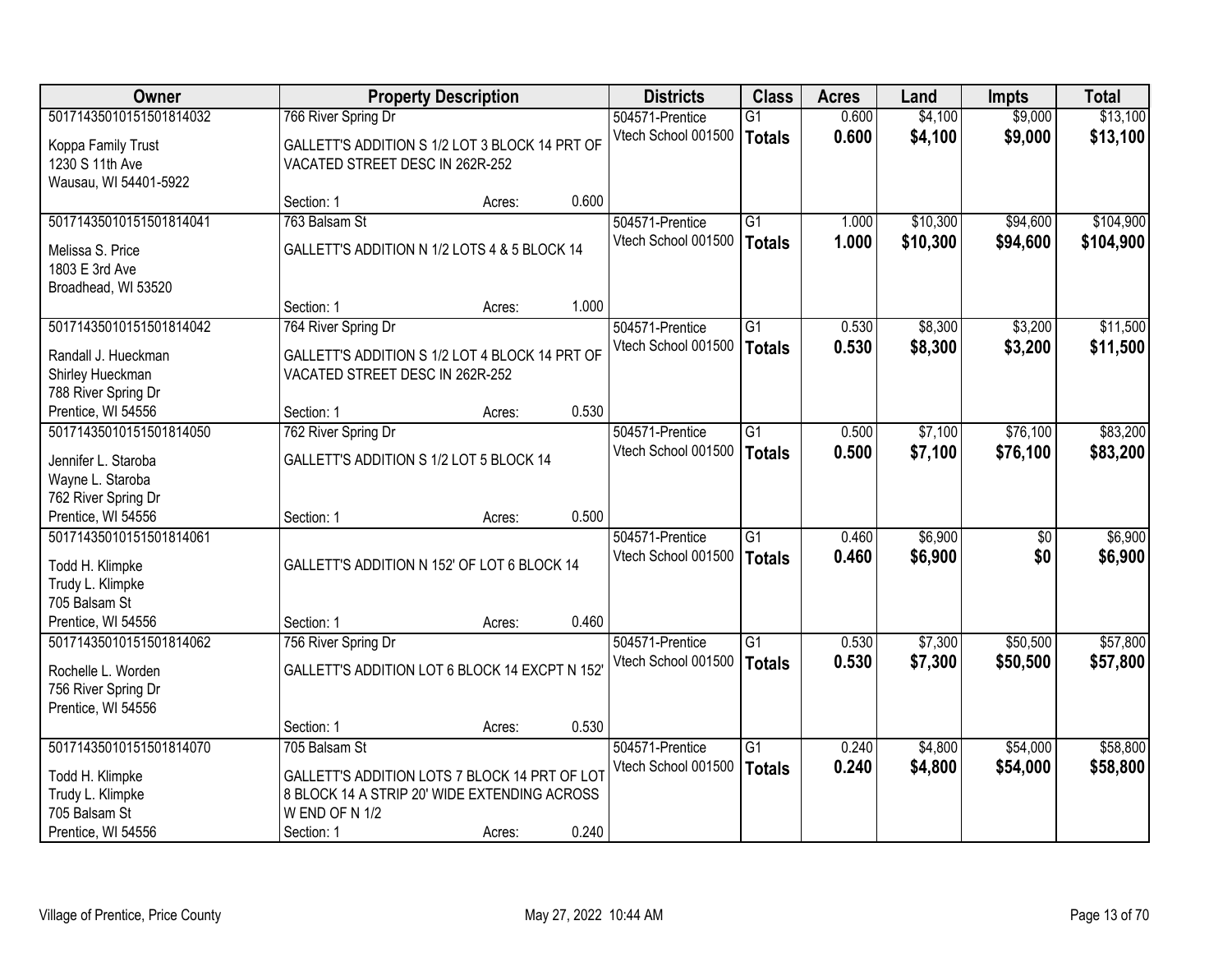| <b>Owner</b>                              |                                                                             | <b>Property Description</b> |       | <b>Districts</b>    | <b>Class</b>    | <b>Acres</b> | Land               | Impts           | <b>Total</b>    |
|-------------------------------------------|-----------------------------------------------------------------------------|-----------------------------|-------|---------------------|-----------------|--------------|--------------------|-----------------|-----------------|
| 50171435010151501814080                   | 712 River Spring Dr                                                         |                             |       | 504571-Prentice     | $\overline{G1}$ | 0.460        | \$7,500            | \$29,100        | \$36,600        |
| Peggy K. Swansey<br>712 River Spring Dr   | GALLETT'S ADDITION N 1/2 LOT 8 BLOCK 14 EXCPT<br>W 20' LOTS 9 & 10 BLOCK 14 |                             |       | Vtech School 001500 | <b>Totals</b>   | 0.460        | \$7,500            | \$29,100        | \$36,600        |
| Prentice, WI 54556                        |                                                                             |                             |       |                     |                 |              |                    |                 |                 |
| 50171435010151501814110                   | Section: 1                                                                  | Acres:                      | 0.460 | 504571-Prentice     | $\overline{G1}$ | 0.270        |                    | \$53,500        | \$57,500        |
|                                           | 718 River Spring Dr                                                         |                             |       | Vtech School 001500 |                 | 0.270        | \$4,000<br>\$4,000 | \$53,500        |                 |
| Willliam J. Lange                         | GALLETT'S ADDITION S 1/2 LOT 8 BLOCK 14 LOT 11                              |                             |       |                     | <b>Totals</b>   |              |                    |                 | \$57,500        |
| Deborah Lange                             | BLOCK 14                                                                    |                             |       |                     |                 |              |                    |                 |                 |
| 718 River Spring Dr<br>Prentice, WI 54556 | Section: 1                                                                  | Acres:                      | 0.270 |                     |                 |              |                    |                 |                 |
| 50171435010151501814120                   | 724 River Spring Dr                                                         |                             |       | 504571-Prentice     | $\overline{G1}$ | 0.620        | \$6,800            | \$45,300        | \$52,100        |
|                                           |                                                                             |                             |       | Vtech School 001500 | <b>Totals</b>   | 0.620        | \$6,800            | \$45,300        | \$52,100        |
| Ralph Nehls                               | GALLETT'S ADDITION LOTS 12 & 13 BLOCK 14                                    |                             |       |                     |                 |              |                    |                 |                 |
| 724 River Spring Dr<br>Prentice, WI 54556 | EXCPT S 15' OF LOT 13                                                       |                             |       |                     |                 |              |                    |                 |                 |
|                                           | Section: 1                                                                  | Acres:                      | 0.620 |                     |                 |              |                    |                 |                 |
| 50171435010151501814130                   |                                                                             |                             |       | 504571-Prentice     | $\overline{X4}$ | 0.050        | $\overline{50}$    | $\overline{30}$ | $\overline{30}$ |
|                                           |                                                                             |                             |       | Vtech School 001500 | <b>Totals</b>   | 0.050        | \$0                | \$0             | \$0             |
| Village of Prentice<br>PO Box 78          | GALLETT'S ADDITION S 15' OF LOT 13 BLOCK 14                                 |                             |       |                     |                 |              |                    |                 |                 |
| Prentice, WI 54556                        |                                                                             |                             |       |                     |                 |              |                    |                 |                 |
|                                           | Section: 1                                                                  | Acres:                      | 0.050 |                     |                 |              |                    |                 |                 |
| 50171435010151501815010                   | 1605 Town St                                                                |                             |       | 504571-Prentice     | $\overline{G1}$ | 0.390        | \$3,600            | \$17,400        | \$21,000        |
| Jacqueline M. Goss                        | GALLETT'S ADDITION E 170' OF LOT 1 BLOCK 15                                 |                             |       | Vtech School 001500 | <b>Totals</b>   | 0.390        | \$3,600            | \$17,400        | \$21,000        |
| S13145 S Kempton Rd                       |                                                                             |                             |       |                     |                 |              |                    |                 |                 |
| Augusta, WI 54722                         |                                                                             |                             |       |                     |                 |              |                    |                 |                 |
|                                           | Section: 1                                                                  | Acres:                      | 0.390 |                     |                 |              |                    |                 |                 |
| 50171435010151501815011                   | 716 Balsam St                                                               |                             |       | 504571-Prentice     | $\overline{G1}$ | 0.770        | \$6,400            | \$83,800        | \$90,200        |
| Joshua Guy Mendola                        | GALLETT'S ADDITION LOTS 1 & 2 BLOCK 15 EXCPT                                |                             |       | Vtech School 001500 | <b>Totals</b>   | 0.770        | \$6,400            | \$83,800        | \$90,200        |
| c/o Dale L & Brenda K Nikkila             | W 100' & E 170'                                                             |                             |       |                     |                 |              |                    |                 |                 |
| 716 Balsam St                             |                                                                             |                             |       |                     |                 |              |                    |                 |                 |
| Prentice, WI 54556                        | Section: 1                                                                  | Acres:                      | 0.770 |                     |                 |              |                    |                 |                 |
| 50171435010151501815012                   | 720 Balsam St                                                               |                             |       | 504571-Prentice     | $\overline{G1}$ | 0.460        | \$5,600            | \$35,800        | \$41,400        |
| Kevin Carter                              | GALLETT'S ADDITION W 100' LOTS 1 & 2 BLOCK 15                               |                             |       | Vtech School 001500 | <b>Totals</b>   | 0.460        | \$5,600            | \$35,800        | \$41,400        |
| 720 Balsam St                             |                                                                             |                             |       |                     |                 |              |                    |                 |                 |
| Prentice, WI 54556                        |                                                                             |                             |       |                     |                 |              |                    |                 |                 |
|                                           | Section: 1                                                                  | Acres:                      | 0.460 |                     |                 |              |                    |                 |                 |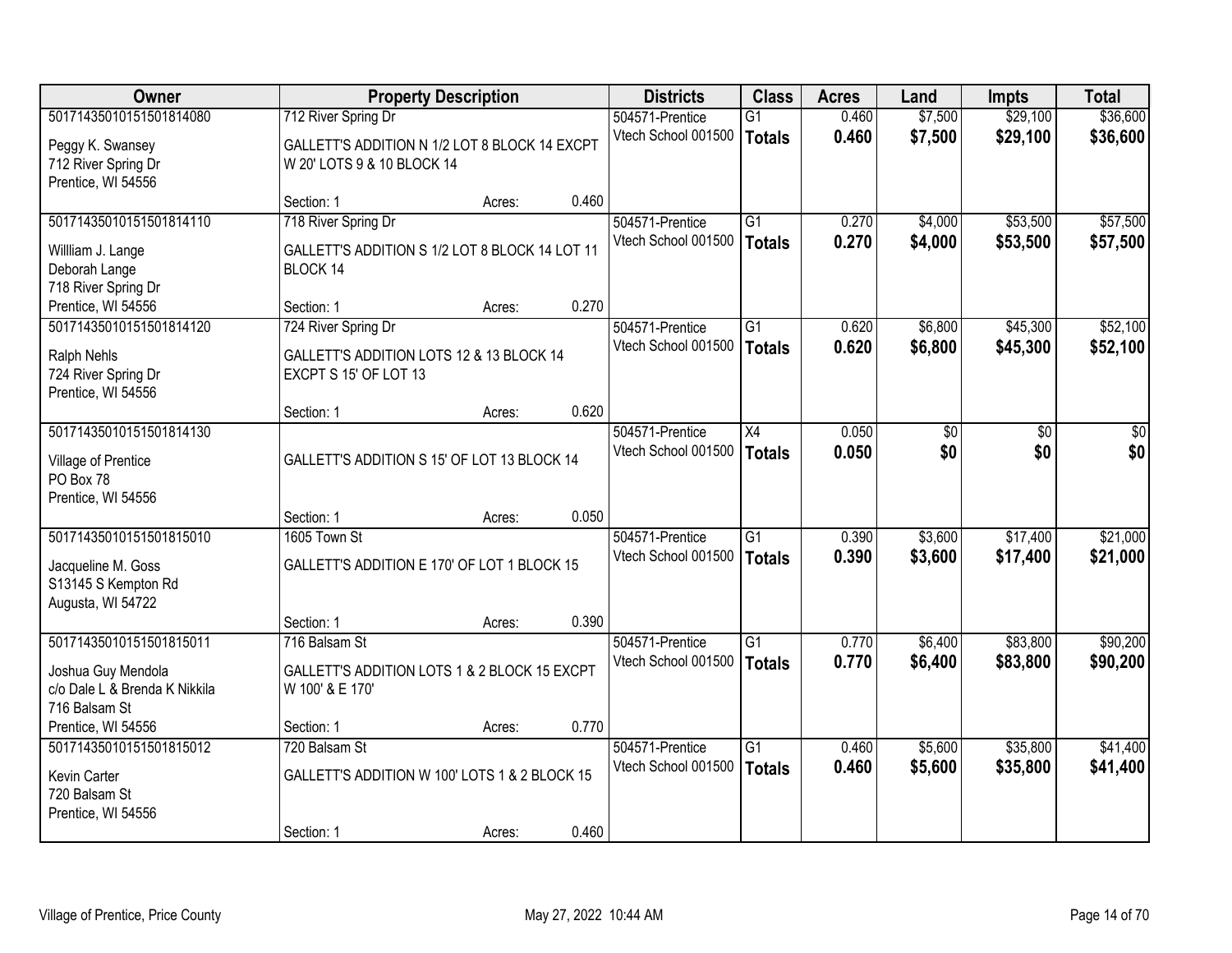| Owner                   |                                               | <b>Property Description</b> |       | <b>Districts</b>    | <b>Class</b>    | <b>Acres</b> | Land    | Impts           | <b>Total</b> |
|-------------------------|-----------------------------------------------|-----------------------------|-------|---------------------|-----------------|--------------|---------|-----------------|--------------|
| 50171435010151501815021 |                                               |                             |       | 504571-Prentice     | $\overline{G1}$ | 0.390        | \$3,600 | $\overline{50}$ | \$3,600      |
| Jacqueline M. Goss      | GALLETT'S ADDITION E 170' OF LOT 2 BLOCK 15   |                             |       | Vtech School 001500 | <b>Totals</b>   | 0.390        | \$3,600 | \$0             | \$3,600      |
| S13145 S Kempton Rd     |                                               |                             |       |                     |                 |              |         |                 |              |
| Augusta, WI 54722       |                                               |                             |       |                     |                 |              |         |                 |              |
|                         | Section: 1                                    | Acres:                      | 0.390 |                     |                 |              |         |                 |              |
| 50171435010151501815030 | 1619 Town St                                  |                             |       | 504571-Prentice     | $\overline{G1}$ | 1.000        | \$6,200 | \$65,100        | \$71,300     |
| Gerald W. Steinbach Jr  | <b>GALLETT'S ADDITION LOT 3 BLOCK 15</b>      |                             |       | Vtech School 001500 | <b>Totals</b>   | 1.000        | \$6,200 | \$65,100        | \$71,300     |
| Betty J. Steinbach Jr   |                                               |                             |       |                     |                 |              |         |                 |              |
| 1619 Town St            |                                               |                             |       |                     |                 |              |         |                 |              |
| Prentice, WI 54556      | Section: 1                                    | Acres:                      | 1.000 |                     |                 |              |         |                 |              |
| 50171435010151501815040 | 1631 Town St                                  |                             |       | 504571-Prentice     | $\overline{G1}$ | 1.000        | \$6,200 | \$34,400        | \$40,600     |
| Mark Vernon Anderson    | <b>GALLETT'S ADDITION LOT 4 BLOCK 15</b>      |                             |       | Vtech School 001500 | <b>Totals</b>   | 1.000        | \$6,200 | \$34,400        | \$40,600     |
| 1631 Town St            |                                               |                             |       |                     |                 |              |         |                 |              |
| Prentice, WI 54556      |                                               |                             |       |                     |                 |              |         |                 |              |
|                         | Section: 1                                    | Acres:                      | 1.000 |                     |                 |              |         |                 |              |
| 50171435010151501815050 | 1637 Town St                                  |                             |       | 504571-Prentice     | G1              | 1.000        | \$6,200 | \$33,700        | \$39,900     |
| Sophie L. Krueger       | <b>GALLETT'S ADDITION LOT 5 BLOCK 15</b>      |                             |       | Vtech School 001500 | <b>Totals</b>   | 1.000        | \$6,200 | \$33,700        | \$39,900     |
| W2692 Us Hwy 18         |                                               |                             |       |                     |                 |              |         |                 |              |
| Helenville, WI 53137    |                                               |                             |       |                     |                 |              |         |                 |              |
|                         | Section: 1                                    | Acres:                      | 1.000 |                     |                 |              |         |                 |              |
| 50171435010151501815061 | 1647 Town St                                  |                             |       | 504571-Prentice     | $\overline{G1}$ | 0.270        | \$4,300 | \$72,900        | \$77,200     |
| Adam Kielsmeier         | GALLETT'S ADDITION PRT OF LOT 6 BLOCK 15 S 80 |                             |       | Vtech School 001500 | <b>Totals</b>   | 0.270        | \$4,300 | \$72,900        | \$77,200     |
| 1647 Town St            | OF THE E 220' OF LT 6 EXCPT W 75'             |                             |       |                     |                 |              |         |                 |              |
| Prentice, WI 54556      |                                               |                             |       |                     |                 |              |         |                 |              |
|                         | Section: 1                                    | Acres:                      | 0.270 |                     |                 |              |         |                 |              |
| 50171435010151501815062 |                                               |                             |       | 504571-Prentice     | G1              | 0.600        | \$5,100 | $\sqrt{6}$      | \$5,100      |
| Charles L. Lundborg     | GALLETT'S ADDITION LOT 6 BLOCK 15 EXCPT PCLS  |                             |       | Vtech School 001500 | <b>Totals</b>   | 0.600        | \$5,100 | \$0             | \$5,100      |
| Kathleen Lundborg       |                                               |                             |       |                     |                 |              |         |                 |              |
| N4254 County Rd C       |                                               |                             |       |                     |                 |              |         |                 |              |
| Prentice, WI 54556      | Section: 1                                    | Acres:                      | 0.600 |                     |                 |              |         |                 |              |
| 50171435010151501815063 |                                               |                             |       | 504571-Prentice     | G1              | 0.130        | \$2,000 | $\overline{30}$ | \$2,000      |
| James E. Balczewski     | GALLETT'S ADDITION PRT OF LOTS 6 & 7 BLOCK 15 |                             |       | Vtech School 001500 | <b>Totals</b>   | 0.130        | \$2,000 | \$0             | \$2,000      |
| Elaine J. Balczewski    | <b>PCL DESC IN 338344</b>                     |                             |       |                     |                 |              |         |                 |              |
| 739 Cherry St           |                                               |                             |       |                     |                 |              |         |                 |              |
| Prentice, WI 54556      | Section: 1                                    | Acres:                      | 0.130 |                     |                 |              |         |                 |              |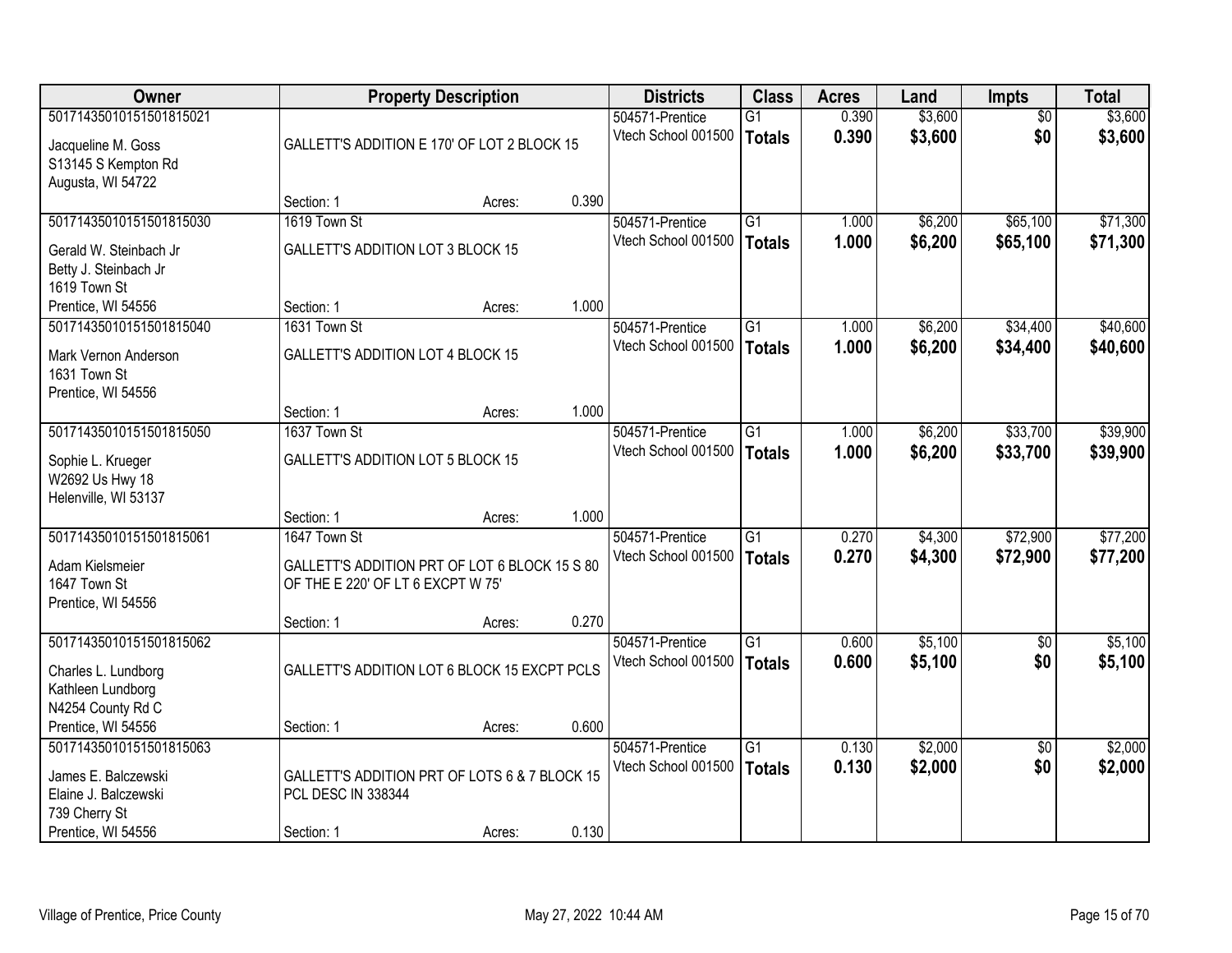| Owner                            |                                                | <b>Property Description</b> |       | <b>Districts</b>    | <b>Class</b>    | <b>Acres</b> | Land            | <b>Impts</b>    | <b>Total</b> |
|----------------------------------|------------------------------------------------|-----------------------------|-------|---------------------|-----------------|--------------|-----------------|-----------------|--------------|
| 50171435010151501815071          | 1653 Town St                                   |                             |       | 504571-Prentice     | $\overline{G1}$ | 0.570        | \$5,200         | \$58,200        | \$63,400     |
| Charles L. Lundborg              | GALLETT'S ADDITION LOT 7 BLOCK 15 EXCPT PCLS   |                             |       | Vtech School 001500 | <b>Totals</b>   | 0.570        | \$5,200         | \$58,200        | \$63,400     |
| Kathleen Lundborg                |                                                |                             |       |                     |                 |              |                 |                 |              |
| N4254 County Rd C                |                                                |                             |       |                     |                 |              |                 |                 |              |
| Prentice, WI 54556               | Section: 1                                     | Acres:                      | 0.570 |                     |                 |              |                 |                 |              |
| 50171435010151501815072          | 739 Cherry St                                  |                             |       | 504571-Prentice     | $\overline{G1}$ | 0.170        | \$3,800         | \$54,700        | \$58,500     |
| James E. Balczewski              | GALLETT'S ADDITION PRT OF LOT 7 BLOCK 15 PCL   |                             |       | Vtech School 001500 | <b>Totals</b>   | 0.170        | \$3,800         | \$54,700        | \$58,500     |
| Elaine J. Balczewski             | <b>DESC IN 338344</b>                          |                             |       |                     |                 |              |                 |                 |              |
| 739 Cherry St                    |                                                |                             |       |                     |                 |              |                 |                 |              |
| Prentice, WI 54556               | Section: 1                                     | Acres:                      | 0.170 |                     |                 |              |                 |                 |              |
| 50171435010151501815081          | 753 Cherry St                                  |                             |       | 504571-Prentice     | $\overline{G1}$ | 1.000        | \$7,100         | \$75,200        | \$82,300     |
| Chase H. Brooks                  | <b>GALLETT'S ADDITION LOT 8 BLOCK 15</b>       |                             |       | Vtech School 001500 | <b>Totals</b>   | 1.000        | \$7,100         | \$75,200        | \$82,300     |
| R1092 County Rd M                |                                                |                             |       |                     |                 |              |                 |                 |              |
| Athens, WI 54411-9427            |                                                |                             |       |                     |                 |              |                 |                 |              |
|                                  | Section: 1                                     | Acres:                      | 1.000 |                     |                 |              |                 |                 |              |
| 50171435010151501815091          |                                                |                             |       | 504571-Prentice     | $\overline{G1}$ | 1.000        | \$7,100         | \$0             | \$7,100      |
| Dennis R. Kempen                 | <b>GALLETT'S ADDITION LOT 9 BLOCK 15</b>       |                             |       | Vtech School 001500 | <b>Totals</b>   | 1.000        | \$7,100         | \$0             | \$7,100      |
| N5149 County Rd J                |                                                |                             |       |                     |                 |              |                 |                 |              |
| Kennan, WI 54537                 |                                                |                             |       |                     |                 |              |                 |                 |              |
|                                  | Section: 1                                     | Acres:                      | 1.000 |                     |                 |              |                 |                 |              |
| 50171435010151501815100          |                                                |                             |       | 504571-Prentice     | $\overline{G1}$ | 1.000        | \$7,100         | \$0             | \$7,100      |
| Dennis R. Kempen                 | GALLETT'S ADDITION LOT 10 BLOCK 15             |                             |       | Vtech School 001500 | <b>Totals</b>   | 1.000        | \$7,100         | \$0             | \$7,100      |
| N5149 County Rd J                |                                                |                             |       |                     |                 |              |                 |                 |              |
| Kennan, WI 54537                 |                                                |                             |       |                     |                 |              |                 |                 |              |
|                                  | Section: 1                                     | Acres:                      | 1.000 |                     |                 |              |                 |                 |              |
| 50171435010151501815110          | 757 Cherry St                                  |                             |       | 504571-Prentice     | $\overline{X4}$ | 4.850        | $\overline{50}$ | $\sqrt{6}$      | \$0          |
| First Baptist Church of Prentice | GALLETT'S ADDITION LOTS 11 THRU 14 W 1/2 LOT   |                             |       | Vtech School 001500 | <b>Totals</b>   | 4.850        | \$0             | \$0             | \$0          |
| 757 Cherry St                    | <b>15 BLOCK 15</b>                             |                             |       |                     |                 |              |                 |                 |              |
| Prentice, WI 54556               |                                                |                             |       |                     |                 |              |                 |                 |              |
|                                  | Section: 1                                     | Acres:                      | 4.850 |                     |                 |              |                 |                 |              |
| 50171435010151501815150          |                                                |                             |       | 504571-Prentice     | $\overline{G2}$ | 0.970        | \$3,700         | $\overline{30}$ | \$3,700      |
| Homz Partners                    | GALLETT'S ADDITION E 1/2 OF LOT 15 BLOCK 15    |                             |       | Vtech School 001500 | <b>Totals</b>   | 0.970        | \$3,700         | \$0             | \$3,700      |
| 901 S 70th St                    | LOT 16 BLOCK 15 W 1/2 OF LOT 17 BLOCK 15 EXCPT |                             |       |                     |                 |              |                 |                 |              |
| West Allis, WI 53214             | <b>PCL</b>                                     |                             |       |                     |                 |              |                 |                 |              |
|                                  | Section: 1                                     | Acres:                      | 0.970 |                     |                 |              |                 |                 |              |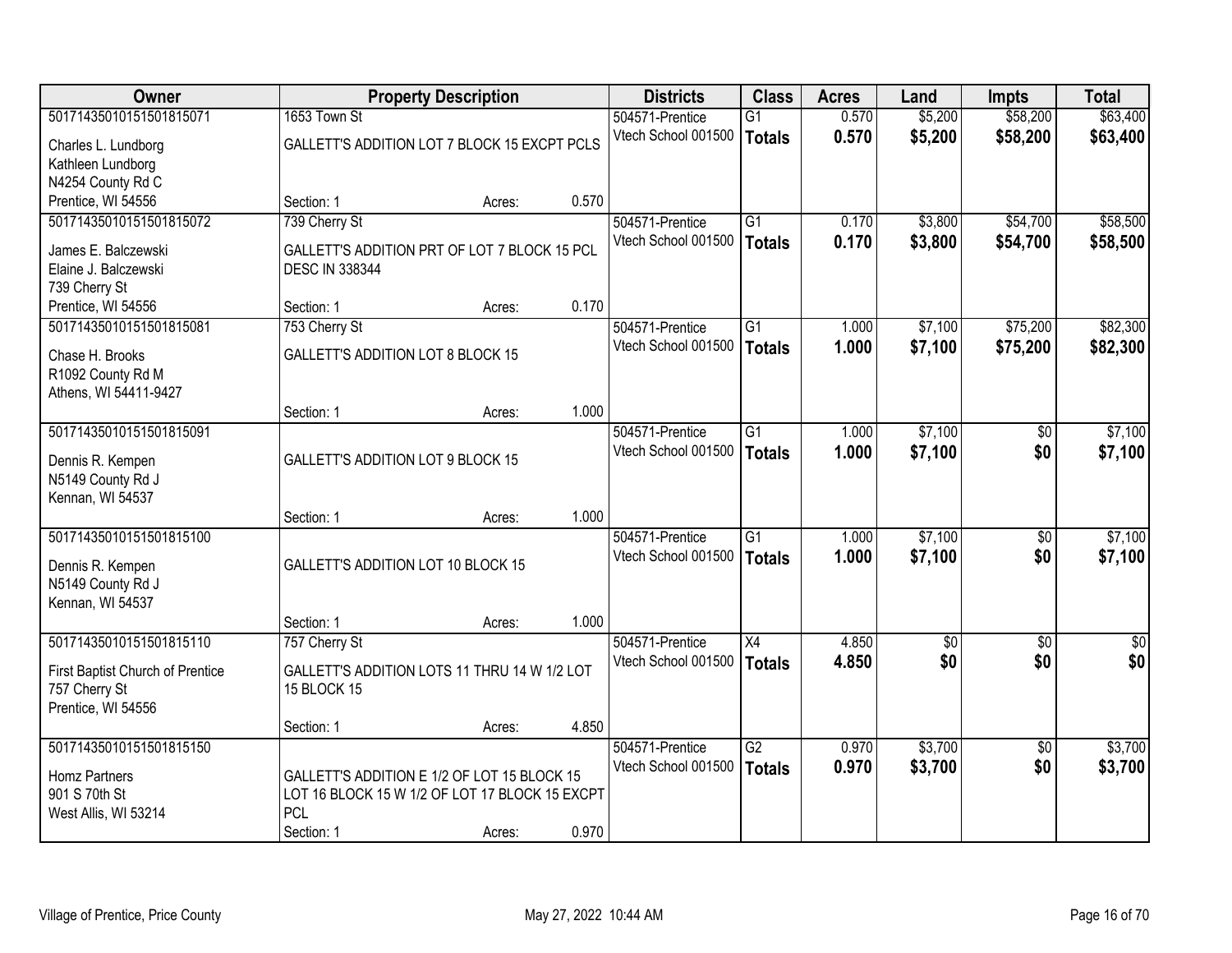| Owner                   | <b>Property Description</b>                      |        |       | <b>Districts</b>    | <b>Class</b>    | <b>Acres</b> | Land            | <b>Impts</b>    | <b>Total</b> |
|-------------------------|--------------------------------------------------|--------|-------|---------------------|-----------------|--------------|-----------------|-----------------|--------------|
| 50171435010151501815160 | 780 Balsam St                                    |        |       | 504571-Prentice     | X4              | 1.000        | $\overline{60}$ | $\overline{50}$ | \$0          |
| Whpc-Price County LLC   | GALLETT'S ADDITION S 210' OF E 1/3 LOT 15 S 210' |        |       | Vtech School 001500 | <b>Totals</b>   | 1.000        | \$0             | \$0             | \$0          |
| 150 E Gilman St         | OF LOT 16 S 210' OF W 42' OF LOT 17 ALL IN BLOCK |        |       |                     |                 |              |                 |                 |              |
| Ste 1500                | 15                                               |        |       |                     |                 |              |                 |                 |              |
| Madison, WI 53703       | Section: 1                                       | Acres: | 1.000 |                     |                 |              |                 |                 |              |
| 50171435010151501815170 | 760 Balsam St                                    |        |       | 504571-Prentice     | $\overline{X4}$ | 1.500        | $\overline{50}$ | $\overline{50}$ | $\sqrt{50}$  |
| Village of Prentice     | GALLETT'S ADDITION E 1/2 OF LOT 17 & LOT 18      |        |       | Vtech School 001500 | <b>Totals</b>   | 1.500        | \$0             | \$0             | \$0          |
| PO Box 78               | BLOCK 15                                         |        |       |                     |                 |              |                 |                 |              |
| Prentice, WI 54556      |                                                  |        |       |                     |                 |              |                 |                 |              |
|                         | Section: 1                                       | Acres: | 1.500 |                     |                 |              |                 |                 |              |
| 50171435010151501815190 | 740 Balsam St                                    |        |       | 504571-Prentice     | G1              | 1.000        | \$12,000        | \$42,500        | \$54,500     |
| Slade A. Erdman         | <b>GALLETT'S ADDITION LOT 19 BLOCK 15</b>        |        |       | Vtech School 001500 | <b>Totals</b>   | 1.000        | \$12,000        | \$42,500        | \$54,500     |
| 740 Balsam St           |                                                  |        |       |                     |                 |              |                 |                 |              |
| Prentice, WI 54556      |                                                  |        |       |                     |                 |              |                 |                 |              |
|                         | Section: 1                                       | Acres: | 1.000 |                     |                 |              |                 |                 |              |
| 50171435010151501819010 | 1703 Town St                                     |        |       | 504571-Prentice     | G1              | 0.560        | \$5,700         | \$49,700        | \$55,400     |
| Rebeca Schantner        | GALLETT'S ADDITION LOT 1 BLOCK 19                |        |       | Vtech School 001500 | <b>Totals</b>   | 0.560        | \$5,700         | \$49,700        | \$55,400     |
| 1703 Town St            |                                                  |        |       |                     |                 |              |                 |                 |              |
| Prentice, WI 54556      |                                                  |        |       |                     |                 |              |                 |                 |              |
|                         | Section: 1                                       | Acres: | 0.560 |                     |                 |              |                 |                 |              |
| 50171435010151507001000 | 761 South St                                     |        |       | 504571-Prentice     | $\overline{G2}$ | 0.500        | \$9,800         | \$57,500        | \$67,300     |
| Jg Nimsgern Pc, LLC     | <b>CRESTVIEW PLAT LOT 1</b>                      |        |       | Vtech School 001500 | <b>Totals</b>   | 0.500        | \$9,800         | \$57,500        | \$67,300     |
| 7495 Trailwood Dr       |                                                  |        |       |                     |                 |              |                 |                 |              |
| Minocqua, WI 54548      |                                                  |        |       |                     |                 |              |                 |                 |              |
|                         | Section: 1                                       | Acres: | 0.500 |                     |                 |              |                 |                 |              |
| 50171435010151507002000 | 928 Pine St                                      |        |       | 504571-Prentice     | $\overline{G1}$ | 0.300        | \$5,800         | \$96,000        | \$101,800    |
| Nikki N. Heikkinen      | <b>CRESTVIEW PLAT LOT 2</b>                      |        |       | Vtech School 001500 | <b>Totals</b>   | 0.300        | \$5,800         | \$96,000        | \$101,800    |
| Carol A. Heikkinen      |                                                  |        |       |                     |                 |              |                 |                 |              |
| 928 Pine St             |                                                  |        |       |                     |                 |              |                 |                 |              |
| Prentice, WI 54556      | Section: 1                                       | Acres: | 0.300 |                     |                 |              |                 |                 |              |
| 50171435010151507003000 | 916 Pine St                                      |        |       | 504571-Prentice     | $\overline{G1}$ | 0.320        | \$5,800         | \$60,700        | \$66,500     |
| Edward Bogdan           | <b>CRESTVIEW PLAT LOT 3</b>                      |        |       | Vtech School 001500 | <b>Totals</b>   | 0.320        | \$5,800         | \$60,700        | \$66,500     |
| 916 Pine St             |                                                  |        |       |                     |                 |              |                 |                 |              |
| Prentice, WI 54556      |                                                  |        |       |                     |                 |              |                 |                 |              |
|                         | Section: 1                                       | Acres: | 0.320 |                     |                 |              |                 |                 |              |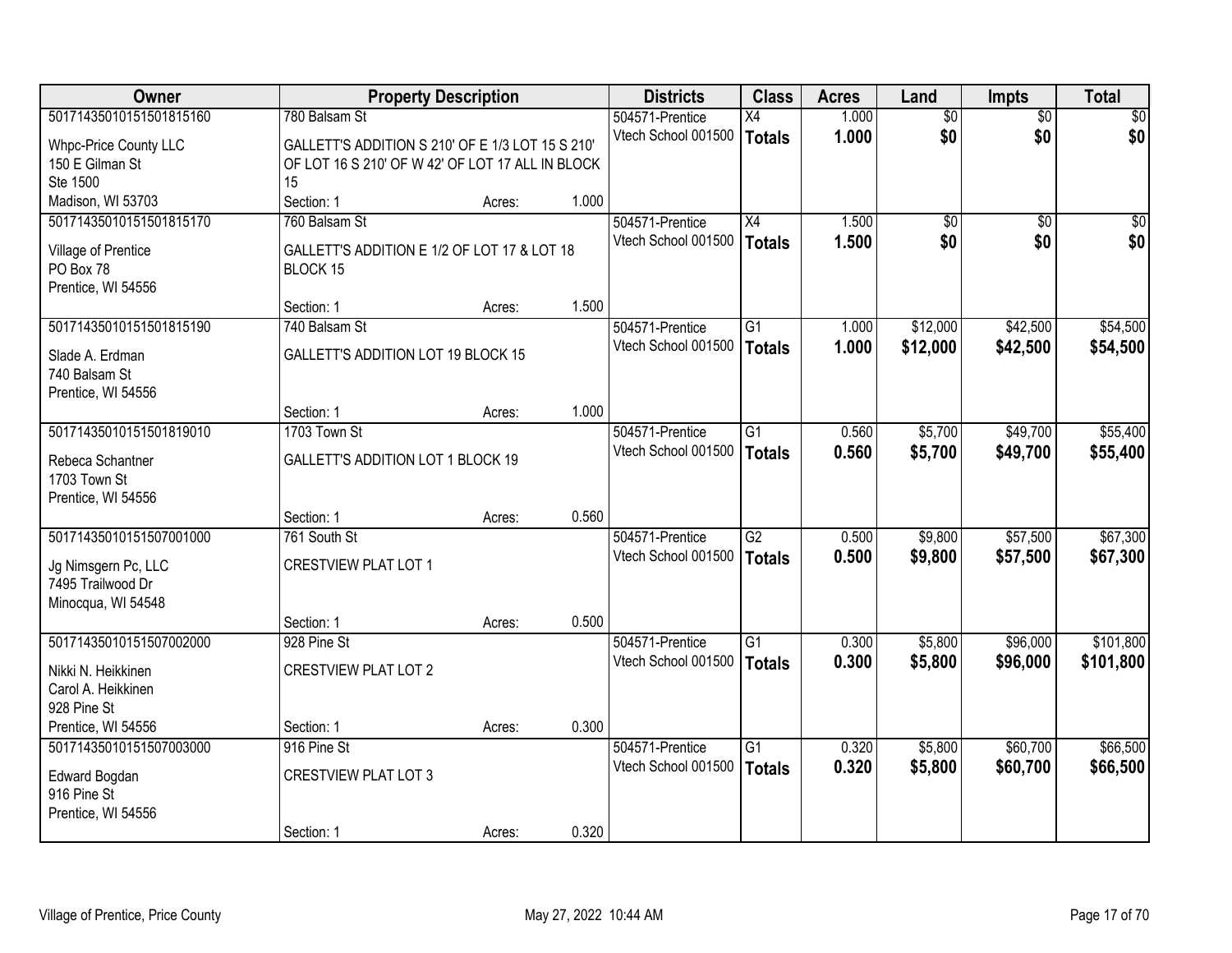| Owner                      | <b>Property Description</b>  |        |       | <b>Districts</b>                       | <b>Class</b>    | <b>Acres</b> | Land            | <b>Impts</b> | <b>Total</b> |
|----------------------------|------------------------------|--------|-------|----------------------------------------|-----------------|--------------|-----------------|--------------|--------------|
| 50171435010151507004000    | 914 Pine St                  |        |       | 504571-Prentice                        | $\overline{G1}$ | 0.320        | \$5,800         | \$58,200     | \$64,000     |
| Timothy J. Bant            | <b>CRESTVIEW PLAT LOT 4</b>  |        |       | Vtech School 001500                    | <b>Totals</b>   | 0.320        | \$5,800         | \$58,200     | \$64,000     |
| 914 Pine St                |                              |        |       |                                        |                 |              |                 |              |              |
| Prentice, WI 54556         |                              |        |       |                                        |                 |              |                 |              |              |
|                            | Section: 1                   | Acres: | 0.320 |                                        |                 |              |                 |              |              |
| 50171435010151507005000    | 906 Pine St                  |        |       | 504571-Prentice                        | G1              | 0.300        | \$5,300         | \$80,700     | \$86,000     |
| Jacob S. Walcisak          | <b>CRESTVIEW PLAT LOT 5</b>  |        |       | Vtech School 001500                    | <b>Totals</b>   | 0.300        | \$5,300         | \$80,700     | \$86,000     |
| Denae Walcisak             |                              |        |       |                                        |                 |              |                 |              |              |
| 908 Pine St                |                              |        |       |                                        |                 |              |                 |              |              |
| Prentice, WI 54556         | Section: 1                   | Acres: | 0.300 |                                        |                 |              |                 |              |              |
| 50171435010151507006000    | 800 Pine St                  |        |       | 504571-Prentice                        | G1              | 0.500        | \$7,500         | \$72,700     | \$80,200     |
| Janet M. Gerard            | CRESTVIEW PLAT LOTS 6 & 7    |        |       | Vtech School 001500                    | <b>Totals</b>   | 0.500        | \$7,500         | \$72,700     | \$80,200     |
| 800 Pine St                |                              |        |       |                                        |                 |              |                 |              |              |
| Prentice, WI 54556         |                              |        |       |                                        |                 |              |                 |              |              |
|                            | Section: 1                   | Acres: | 0.500 |                                        |                 |              |                 |              |              |
| 50171435010151507008000    | 740 Pine St                  |        |       | 504571-Prentice<br>Vtech School 001500 | $\overline{G1}$ | 0.300        | \$5,500         | \$74,700     | \$80,200     |
| Noah J. Suckow             | <b>CRESTVIEW PLAT LOT 8</b>  |        |       |                                        | <b>Totals</b>   | 0.300        | \$5,500         | \$74,700     | \$80,200     |
| 740 Pine St                |                              |        |       |                                        |                 |              |                 |              |              |
| Prentice, WI 54556         |                              |        |       |                                        |                 |              |                 |              |              |
| 50171435010151507009000    | Section: 1                   | Acres: | 0.300 | 504571-Prentice                        | $\overline{G1}$ | 0.300        | \$5,500         | \$0          | \$5,500      |
|                            |                              |        |       | Vtech School 001500                    |                 | 0.300        | \$5,500         | \$0          | \$5,500      |
| Noah J. Suckow             | <b>CRESTVIEW PLAT LOT 9</b>  |        |       |                                        | <b>Totals</b>   |              |                 |              |              |
| 740 Pine St                |                              |        |       |                                        |                 |              |                 |              |              |
| Prentice, WI 54556         | Section: 1                   |        | 0.300 |                                        |                 |              |                 |              |              |
| 50171435010151507010000    |                              | Acres: |       | 504571-Prentice                        | X4              | 0.300        | $\overline{60}$ | $\sqrt{6}$   | \$0          |
|                            |                              |        |       | Vtech School 001500                    | <b>Totals</b>   | 0.300        | \$0             | \$0          | \$0          |
| Village of Prentice        | <b>CRESTVIEW PLAT LOT 10</b> |        |       |                                        |                 |              |                 |              |              |
| PO Box 78                  |                              |        |       |                                        |                 |              |                 |              |              |
| Prentice, WI 54556         | Section: 1                   | Acres: | 0.300 |                                        |                 |              |                 |              |              |
| 50171435010151507011000    | 825 South St                 |        |       | 504571-Prentice                        | $\overline{G1}$ | 0.440        | \$7,000         | \$66,000     | \$73,000     |
|                            |                              |        |       | Vtech School 001500                    | <b>Totals</b>   | 0.440        | \$7,000         | \$66,000     | \$73,000     |
| Virginia K. Jensen         | <b>CRESTVIEW PLAT LOT 11</b> |        |       |                                        |                 |              |                 |              |              |
| 825 South St<br>PO Box 163 |                              |        |       |                                        |                 |              |                 |              |              |
| Prentice, WI 54556         | Section: 1                   | Acres: | 0.440 |                                        |                 |              |                 |              |              |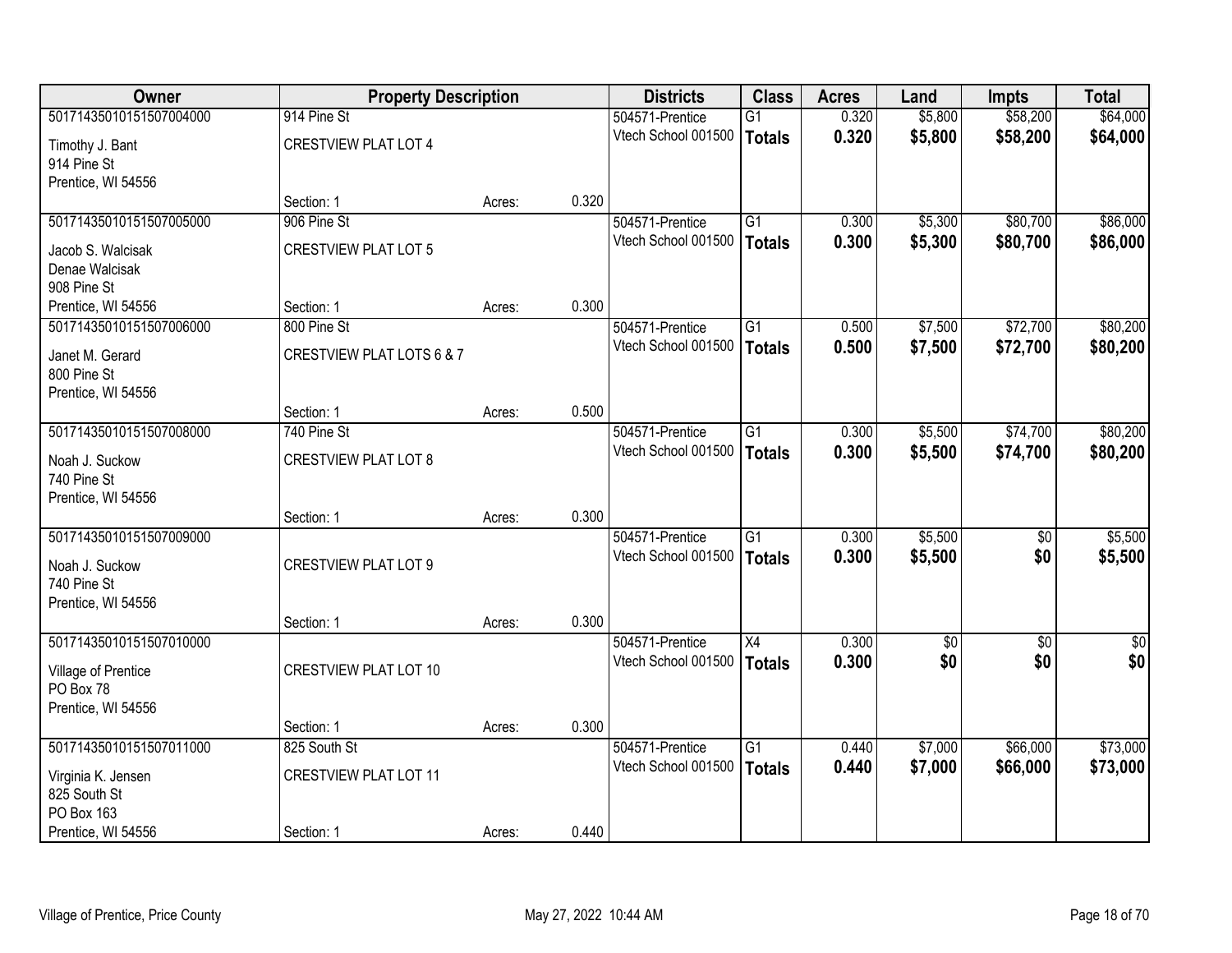| Owner                                | <b>Property Description</b>  |        |       | <b>Districts</b>    | <b>Class</b>    | <b>Acres</b> | Land    | <b>Impts</b> | <b>Total</b> |
|--------------------------------------|------------------------------|--------|-------|---------------------|-----------------|--------------|---------|--------------|--------------|
| 50171435010151507012000              | 919 Pine St                  |        |       | 504571-Prentice     | $\overline{G1}$ | 0.320        | \$5,800 | \$79,700     | \$85,500     |
| Brian Grotelueschen                  | <b>CRESTVIEW PLAT LOT 12</b> |        |       | Vtech School 001500 | <b>Totals</b>   | 0.320        | \$5,800 | \$79,700     | \$85,500     |
| Debra Grotelueschen                  |                              |        |       |                     |                 |              |         |              |              |
| 919 Pine St                          |                              |        |       |                     |                 |              |         |              |              |
| Prentice, WI 54556                   | Section: 1                   | Acres: | 0.320 |                     |                 |              |         |              |              |
| 50171435010151507013000              |                              |        |       | 504571-Prentice     | G1              | 0.320        | \$5,800 | \$0          | \$5,800      |
| <b>Brian Grotelueschen</b>           | <b>CRESTVIEW PLAT LOT 13</b> |        |       | Vtech School 001500 | <b>Totals</b>   | 0.320        | \$5,800 | \$0          | \$5,800      |
| Debra Grotelueschen                  |                              |        |       |                     |                 |              |         |              |              |
| 919 Pine St                          |                              |        |       |                     |                 |              |         |              |              |
| Prentice, WI 54556                   | Section: 1                   | Acres: | 0.320 |                     |                 |              |         |              |              |
| 50171435010151507014000              | 915 Pine St                  |        |       | 504571-Prentice     | G1              | 0.320        | \$5,800 | \$69,200     | \$75,000     |
| Bryce A. Schoenborn                  | <b>CRESTVIEW PLAT LOT 14</b> |        |       | Vtech School 001500 | <b>Totals</b>   | 0.320        | \$5,800 | \$69,200     | \$75,000     |
| Alyssa F. Schoenborn                 |                              |        |       |                     |                 |              |         |              |              |
| 915 Pine St                          |                              |        |       |                     |                 |              |         |              |              |
| Prentice, WI 54556                   | Section: 1                   | Acres: | 0.320 |                     |                 |              |         |              |              |
| 50171435010151507015000              |                              |        |       | 504571-Prentice     | G1              | 0.340        | \$6,000 | \$0          | \$6,000      |
| Bryce A. Schoenborn                  | <b>CRESTVIEW PLAT LOT 15</b> |        |       | Vtech School 001500 | <b>Totals</b>   | 0.340        | \$6,000 | \$0          | \$6,000      |
| Alyssa F. Schoenborn                 |                              |        |       |                     |                 |              |         |              |              |
| 915 Pine St                          |                              |        |       |                     |                 |              |         |              |              |
| Prentice, WI 54556                   | Section: 1                   | Acres: | 0.340 |                     |                 |              |         |              |              |
| 50171435010151507016000              | 907 Pine St                  |        |       | 504571-Prentice     | G1              | 0.340        | \$8,900 | \$62,300     | \$71,200     |
|                                      | <b>CRESTVIEW PLAT LOT 16</b> |        |       | Vtech School 001500 | <b>Totals</b>   | 0.340        | \$8,900 | \$62,300     | \$71,200     |
| Tyler J. Musolff<br>April C. Musolff |                              |        |       |                     |                 |              |         |              |              |
| 907 Pine St                          |                              |        |       |                     |                 |              |         |              |              |
| Prentice, WI 54556                   | Section: 1                   | Acres: | 0.340 |                     |                 |              |         |              |              |
| 50171435010151507017000              | 777 Pine St                  |        |       | 504571-Prentice     | $\overline{G1}$ | 0.770        | \$6,900 | \$75,300     | \$82,200     |
| Bruce S. Jilka                       | CRESTVIEW PLAT LOTS 17 & 18  |        |       | Vtech School 001500 | <b>Totals</b>   | 0.770        | \$6,900 | \$75,300     | \$82,200     |
| Sharon M. Jilka                      |                              |        |       |                     |                 |              |         |              |              |
| 777 Pine St                          |                              |        |       |                     |                 |              |         |              |              |
| Prentice, WI 54556                   | Section: 1                   | Acres: | 0.770 |                     |                 |              |         |              |              |
| 50171435010151507019000              | 774 Pine St                  |        |       | 504571-Prentice     | $\overline{G1}$ | 0.260        | \$5,800 | \$58,200     | \$64,000     |
| Patrick H. Moore                     | <b>CRESTVIEW PLAT LOT 19</b> |        |       | Vtech School 001500 | Totals          | 0.260        | \$5,800 | \$58,200     | \$64,000     |
| Cindy L. Moore                       |                              |        |       |                     |                 |              |         |              |              |
| 774 Pine St                          |                              |        |       |                     |                 |              |         |              |              |
| Prentice, WI 54556                   | Section: 1                   | Acres: | 0.260 |                     |                 |              |         |              |              |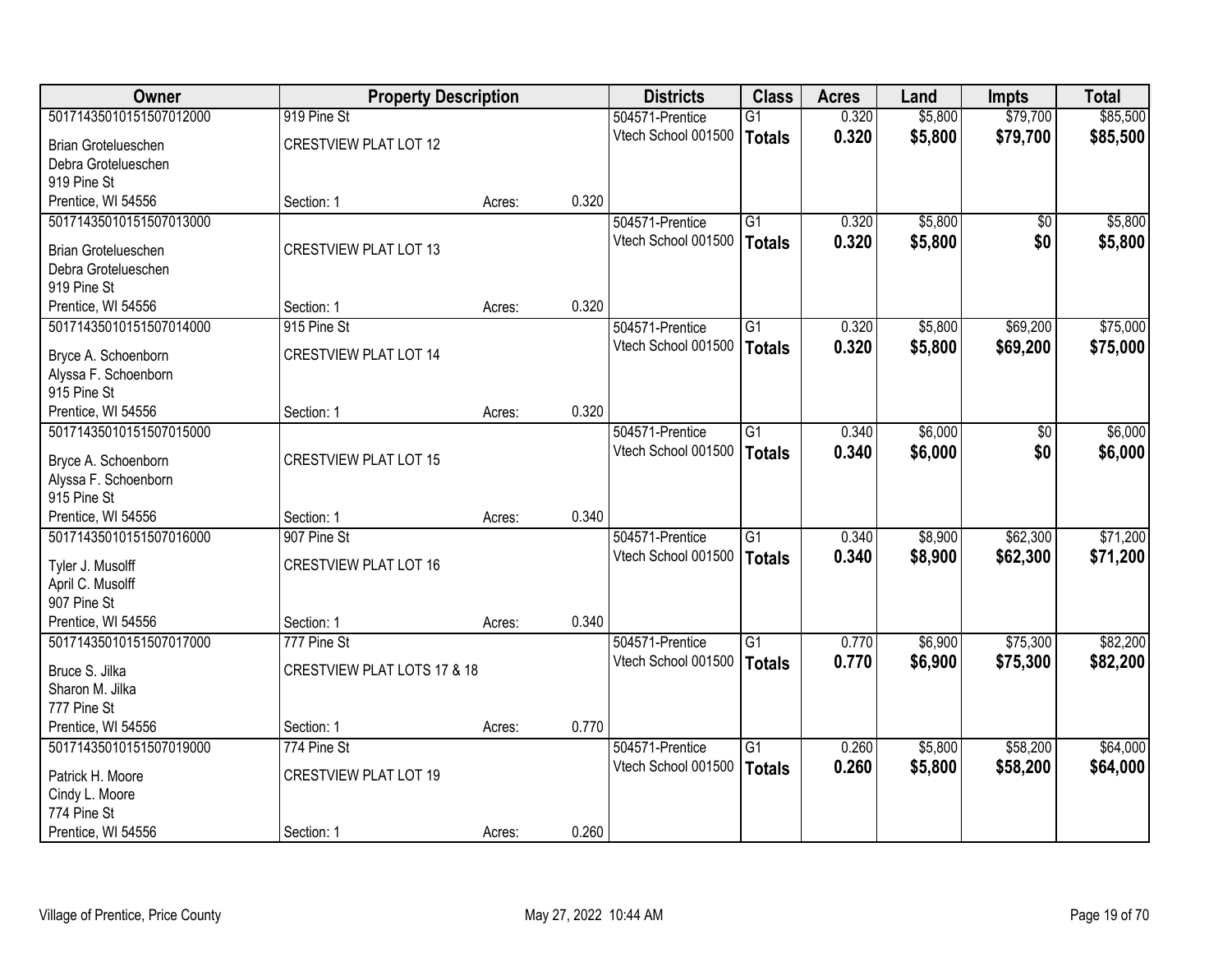| <b>Owner</b>            | <b>Property Description</b>                 |        |       | <b>Districts</b>    | <b>Class</b>    | <b>Acres</b> | Land            | <b>Impts</b>    | <b>Total</b>     |
|-------------------------|---------------------------------------------|--------|-------|---------------------|-----------------|--------------|-----------------|-----------------|------------------|
| 50171435010151507020000 | 772 Pine St                                 |        |       | 504571-Prentice     | G1              | 0.300        | \$5,800         | \$54,300        | \$60,100         |
| Dorothy A. Moe          | <b>CRESTVIEW PLAT LOT 20</b>                |        |       | Vtech School 001500 | Totals          | 0.300        | \$5,800         | \$54,300        | \$60,100         |
| 772 Pine St             |                                             |        |       |                     |                 |              |                 |                 |                  |
| Prentice, WI 54556      |                                             |        |       |                     |                 |              |                 |                 |                  |
|                         | Section: 1                                  | Acres: | 0.300 |                     |                 |              |                 |                 |                  |
| 50171435010151507021000 | Pine St                                     |        |       | 504571-Prentice     | G1              | 0.310        | \$5,800         | $\overline{50}$ | \$5,800          |
| Richard T. Freeman      | <b>CRESTVIEW PLAT LOT 21</b>                |        |       | Vtech School 001500 | Totals          | 0.310        | \$5,800         | \$0             | \$5,800          |
| Tara J. Freeman         |                                             |        |       |                     |                 |              |                 |                 |                  |
| 735 Pine St             |                                             |        |       |                     |                 |              |                 |                 |                  |
| Prentice, WI 54556      | Section: 1                                  | Acres: | 0.310 |                     |                 |              |                 |                 |                  |
| 50171435010151507022000 | 727 Pine St                                 |        |       | 504571-Prentice     | X4              | 0.310        | $\overline{60}$ | \$0             | $\overline{\$0}$ |
| Village of Prentice     | <b>CRESTVIEW PLAT LOT 22</b>                |        |       | Vtech School 001500 | Totals          | 0.310        | \$0             | \$0             | \$0              |
| PO Box 78               |                                             |        |       |                     |                 |              |                 |                 |                  |
| Prentice, WI 54556      |                                             |        |       |                     |                 |              |                 |                 |                  |
|                         | Section: 1                                  | Acres: | 0.310 |                     |                 |              |                 |                 |                  |
| 50171435010151507023000 | 715 Pine St                                 |        |       | 504571-Prentice     | X4              | 0.310        | $\overline{30}$ | \$0             | $\overline{50}$  |
| Village of Prentice     | CRESTVIEW PLAT LOT 23 PRT OF LOT 24 DESC IN |        |       | Vtech School 001500 | <b>Totals</b>   | 0.310        | \$0             | \$0             | \$0              |
| PO Box 78               | 282686                                      |        |       |                     |                 |              |                 |                 |                  |
| Prentice, WI 54556      |                                             |        |       |                     |                 |              |                 |                 |                  |
|                         | Section: 1                                  | Acres: | 0.310 |                     |                 |              |                 |                 |                  |
| 50171435010151507024100 | 702 Pine St                                 |        |       | 504571-Prentice     | $\overline{G2}$ | 0.300        | \$5,700         | \$15,500        | \$21,200         |
| Trl Investments LLC     | CRESTVIEW PLAT LOT 24 EXCPT PCLS            |        |       | Vtech School 001500 | Totals          | 0.300        | \$5,700         | \$15,500        | \$21,200         |
| 702 Pine St             |                                             |        |       |                     |                 |              |                 |                 |                  |
| Prentice, WI 54556      |                                             |        |       |                     |                 |              |                 |                 |                  |
|                         | Section: 1                                  | Acres: | 0.300 |                     |                 |              |                 |                 |                  |
| 50171435010151507024200 |                                             |        |       | 504571-Prentice     | G1              | 0.015        | \$100           | $\overline{50}$ | \$100            |
| James J. Esterholm      | CRESTVIEW PLAT PRT OF LOT 24 PCL DESC IN    |        |       | Vtech School 001500 | Totals          | 0.015        | \$100           | \$0             | \$100            |
| Lynn K. Esterholm       | 263034                                      |        |       |                     |                 |              |                 |                 |                  |
| 701 Pine St             |                                             |        |       |                     |                 |              |                 |                 |                  |
| Prentice, WI 54556      | Section: 1                                  | Acres: | 0.015 |                     |                 |              |                 |                 |                  |
| 50171435010151507025000 | South St                                    |        |       | 504571-Prentice     | $\overline{G1}$ | 0.500        | \$2,200         | $\overline{50}$ | \$2,200          |
| Michael J. Semon        | <b>CRESTVIEW PLAT LOT 25</b>                |        |       | Vtech School 001500 | Totals          | 0.500        | \$2,200         | \$0             | \$2,200          |
| Cassandr Semon          |                                             |        |       |                     |                 |              |                 |                 |                  |
| 942 Ash St              |                                             |        |       |                     |                 |              |                 |                 |                  |
| Prentice, WI 54556      | Section: 1                                  | Acres: | 0.500 |                     |                 |              |                 |                 |                  |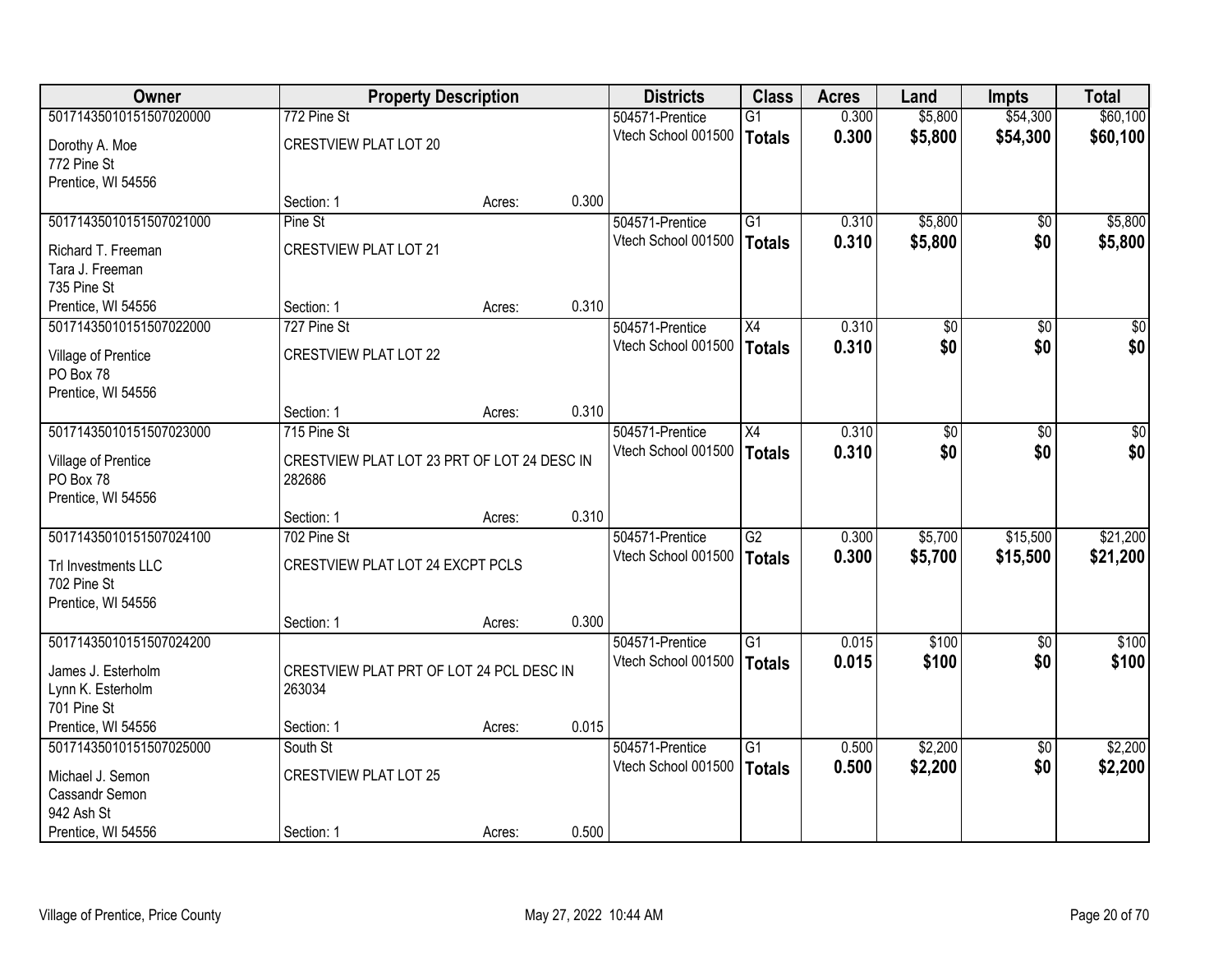| Owner                                         | <b>Property Description</b>  |        |       | <b>Districts</b>    | <b>Class</b>    | <b>Acres</b> | Land    | <b>Impts</b>    | <b>Total</b> |
|-----------------------------------------------|------------------------------|--------|-------|---------------------|-----------------|--------------|---------|-----------------|--------------|
| 50171435010151507026000                       | 942 Ash St                   |        |       | 504571-Prentice     | $\overline{G1}$ | 0.320        | \$5,800 | \$90,200        | \$96,000     |
| Michael J. Semon                              | <b>CRESTVIEW PLAT LOT 26</b> |        |       | Vtech School 001500 | Totals          | 0.320        | \$5,800 | \$90,200        | \$96,000     |
| Cassandr Semon                                |                              |        |       |                     |                 |              |         |                 |              |
| 942 Ash St                                    |                              |        |       |                     |                 |              |         |                 |              |
| Prentice, WI 54556                            | Section: 1                   | Acres: | 0.320 |                     |                 |              |         |                 |              |
| 50171435010151507027000                       |                              |        |       | 504571-Prentice     | $\overline{G1}$ | 0.320        | \$5,800 | $\overline{50}$ | \$5,800      |
|                                               |                              |        |       | Vtech School 001500 | Totals          | 0.320        | \$5,800 | \$0             | \$5,800      |
| Donald L. Arndt                               | <b>CRESTVIEW PLAT LOT 27</b> |        |       |                     |                 |              |         |                 |              |
| Penny R. Arndt                                |                              |        |       |                     |                 |              |         |                 |              |
| 930 Ash St                                    |                              |        |       |                     |                 |              |         |                 |              |
| PO Box 253                                    | Section: 1                   | Acres: | 0.320 |                     |                 |              |         |                 |              |
| Prentice, WI 54556<br>50171435010151507028000 | 930 Ash St                   |        |       |                     | $\overline{G1}$ | 0.320        | \$5,800 | \$65,500        | \$71,300     |
|                                               |                              |        |       | 504571-Prentice     |                 |              |         |                 |              |
| Donald L. Arndt                               | <b>CRESTVIEW PLAT LOT 28</b> |        |       | Vtech School 001500 | Totals          | 0.320        | \$5,800 | \$65,500        | \$71,300     |
| Penny R. Arndt                                |                              |        |       |                     |                 |              |         |                 |              |
| 930 Ash St                                    |                              |        |       |                     |                 |              |         |                 |              |
| PO Box 253                                    | Section: 1                   | Acres: | 0.320 |                     |                 |              |         |                 |              |
| Prentice, WI 54556                            |                              |        |       |                     |                 |              |         |                 |              |
| 50171435010151507029000                       |                              |        |       | 504571-Prentice     | $\overline{G1}$ | 0.320        | \$5,800 | \$0             | \$5,800      |
| Donald L. Arndt                               | <b>CRESTVIEW PLAT LOT 29</b> |        |       | Vtech School 001500 | Totals          | 0.320        | \$5,800 | \$0             | \$5,800      |
| Penny R. Arndt                                |                              |        |       |                     |                 |              |         |                 |              |
| 930 Ash St                                    |                              |        |       |                     |                 |              |         |                 |              |
| PO Box 253                                    | Section: 1                   | Acres: | 0.320 |                     |                 |              |         |                 |              |
| Prentice, WI 54556                            |                              |        |       |                     |                 |              |         |                 |              |
| 50171435010151507030000                       | 928 Ash St                   |        |       | 504571-Prentice     | G <sub>1</sub>  | 0.320        | \$5,800 | \$65,200        | \$71,000     |
| Seth Heikkinen                                | <b>CRESTVIEW PLAT LOT 30</b> |        |       | Vtech School 001500 | <b>Totals</b>   | 0.320        | \$5,800 | \$65,200        | \$71,000     |
| Judy Heikkinen                                |                              |        |       |                     |                 |              |         |                 |              |
| 928 Ash St                                    |                              |        |       |                     |                 |              |         |                 |              |
| Prentice, WI 54556                            | Section: 1                   | Acres: | 0.320 |                     |                 |              |         |                 |              |
| 50171435010151507031000                       |                              |        |       | 504571-Prentice     | G <sub>1</sub>  | 0.270        | \$1,200 | \$0             | \$1,200      |
|                                               |                              |        |       | Vtech School 001500 | Totals          | 0.270        | \$1,200 | \$0             | \$1,200      |
| Seth Heikkinen                                | <b>CRESTVIEW PLAT LOT 31</b> |        |       |                     |                 |              |         |                 |              |
| Judy Heikkinen                                |                              |        |       |                     |                 |              |         |                 |              |
| 928 Ash St                                    |                              |        |       |                     |                 |              |         |                 |              |
| Prentice, WI 54556                            | Section: 1                   | Acres: | 0.270 |                     |                 |              |         |                 |              |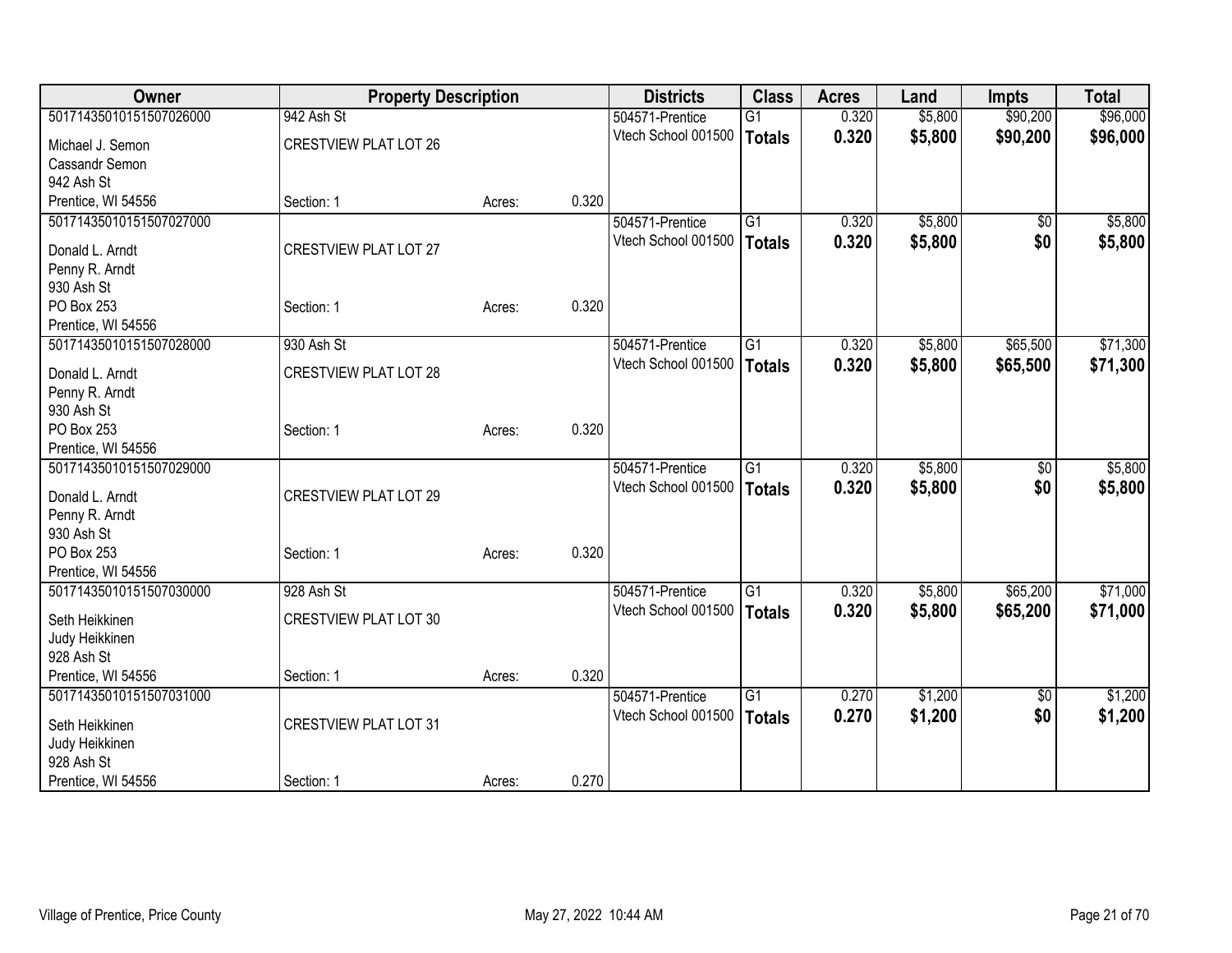| Owner                   | <b>Property Description</b>  |        |       | <b>Districts</b>    | <b>Class</b>    | <b>Acres</b> | Land    | <b>Impts</b>    | <b>Total</b> |
|-------------------------|------------------------------|--------|-------|---------------------|-----------------|--------------|---------|-----------------|--------------|
| 50171435010151507032000 |                              |        |       | 504571-Prentice     | X4              | 0.250        | \$0     | $\overline{50}$ | \$0          |
| Village of Prentice     | <b>CRESTVIEW PLAT LOT 32</b> |        |       | Vtech School 001500 | <b>Totals</b>   | 0.250        | \$0     | \$0             | \$0          |
| PO Box 78               |                              |        |       |                     |                 |              |         |                 |              |
| Prentice, WI 54556      |                              |        |       |                     |                 |              |         |                 |              |
|                         | Section: 1                   | Acres: | 0.250 |                     |                 |              |         |                 |              |
| 50171435010151507033000 |                              |        |       | 504571-Prentice     | $\overline{G1}$ | 0.250        | \$1,200 | $\overline{50}$ | \$1,200      |
| Bruce S. Jilka          | <b>CRESTVIEW PLAT LOT 33</b> |        |       | Vtech School 001500 | <b>Totals</b>   | 0.250        | \$1,200 | \$0             | \$1,200      |
| Sharon M. Jilka         |                              |        |       |                     |                 |              |         |                 |              |
| 777 Pine St             |                              |        |       |                     |                 |              |         |                 |              |
| Prentice, WI 54556      | Section: 1                   | Acres: | 0.250 |                     |                 |              |         |                 |              |
| 50171435010151507034000 |                              |        |       | 504571-Prentice     | G1              | 0.270        | \$1,200 | \$0             | \$1,200      |
| Bruce S. Jilka          | <b>CRESTVIEW PLAT LOT 34</b> |        |       | Vtech School 001500 | <b>Totals</b>   | 0.270        | \$1,200 | \$0             | \$1,200      |
| Sharon M. Jilka         |                              |        |       |                     |                 |              |         |                 |              |
| 777 Pine St             |                              |        |       |                     |                 |              |         |                 |              |
| Prentice, WI 54556      | Section: 1                   | Acres: | 0.270 |                     |                 |              |         |                 |              |
| 50171435010151507035000 |                              |        |       | 504571-Prentice     | G1              | 0.240        | \$1,200 | \$0             | \$1,200      |
| Patrick H. Moore        | <b>CRESTVIEW PLAT LOT 35</b> |        |       | Vtech School 001500 | <b>Totals</b>   | 0.240        | \$1,200 | \$0             | \$1,200      |
| Cindy L. Moore          |                              |        |       |                     |                 |              |         |                 |              |
| 774 Pine St             |                              |        |       |                     |                 |              |         |                 |              |
| Prentice, WI 54556      | Section: 1                   | Acres: | 0.240 |                     |                 |              |         |                 |              |
| 50171435010151507036000 |                              |        |       | 504571-Prentice     | $\overline{G1}$ | 0.240        | \$1,200 | $\overline{50}$ | \$1,200      |
| Patrick H. Moore        | <b>CRESTVIEW PLAT LOT 36</b> |        |       | Vtech School 001500 | <b>Totals</b>   | 0.240        | \$1,200 | \$0             | \$1,200      |
| Cindy L. Moore          |                              |        |       |                     |                 |              |         |                 |              |
| 774 Pine St             |                              |        |       |                     |                 |              |         |                 |              |
| Prentice, WI 54556      | Section: 1                   | Acres: | 0.240 |                     |                 |              |         |                 |              |
| 50171435010151507037000 |                              |        |       | 504571-Prentice     | $\overline{G1}$ | 0.240        | \$1,200 | \$0             | \$1,200      |
| Dorothy A. Moe          | <b>CRESTVIEW PLAT LOT 37</b> |        |       | Vtech School 001500 | <b>Totals</b>   | 0.240        | \$1,200 | \$0             | \$1,200      |
| 772 Pine St             |                              |        |       |                     |                 |              |         |                 |              |
| Prentice, WI 54556      |                              |        |       |                     |                 |              |         |                 |              |
|                         | Section: 1                   | Acres: | 0.240 |                     |                 |              |         |                 |              |
| 50171435010151507038000 |                              |        |       | 504571-Prentice     | X4              | 0.310        | \$0     | $\overline{50}$ | $\sqrt{50}$  |
| Village of Prentice     | <b>CRESTVIEW PLAT LOT 38</b> |        |       | Vtech School 001500 | <b>Totals</b>   | 0.310        | \$0     | \$0             | \$0          |
| PO Box 78               |                              |        |       |                     |                 |              |         |                 |              |
| Prentice, WI 54556      |                              |        |       |                     |                 |              |         |                 |              |
|                         | Section: 1                   | Acres: | 0.310 |                     |                 |              |         |                 |              |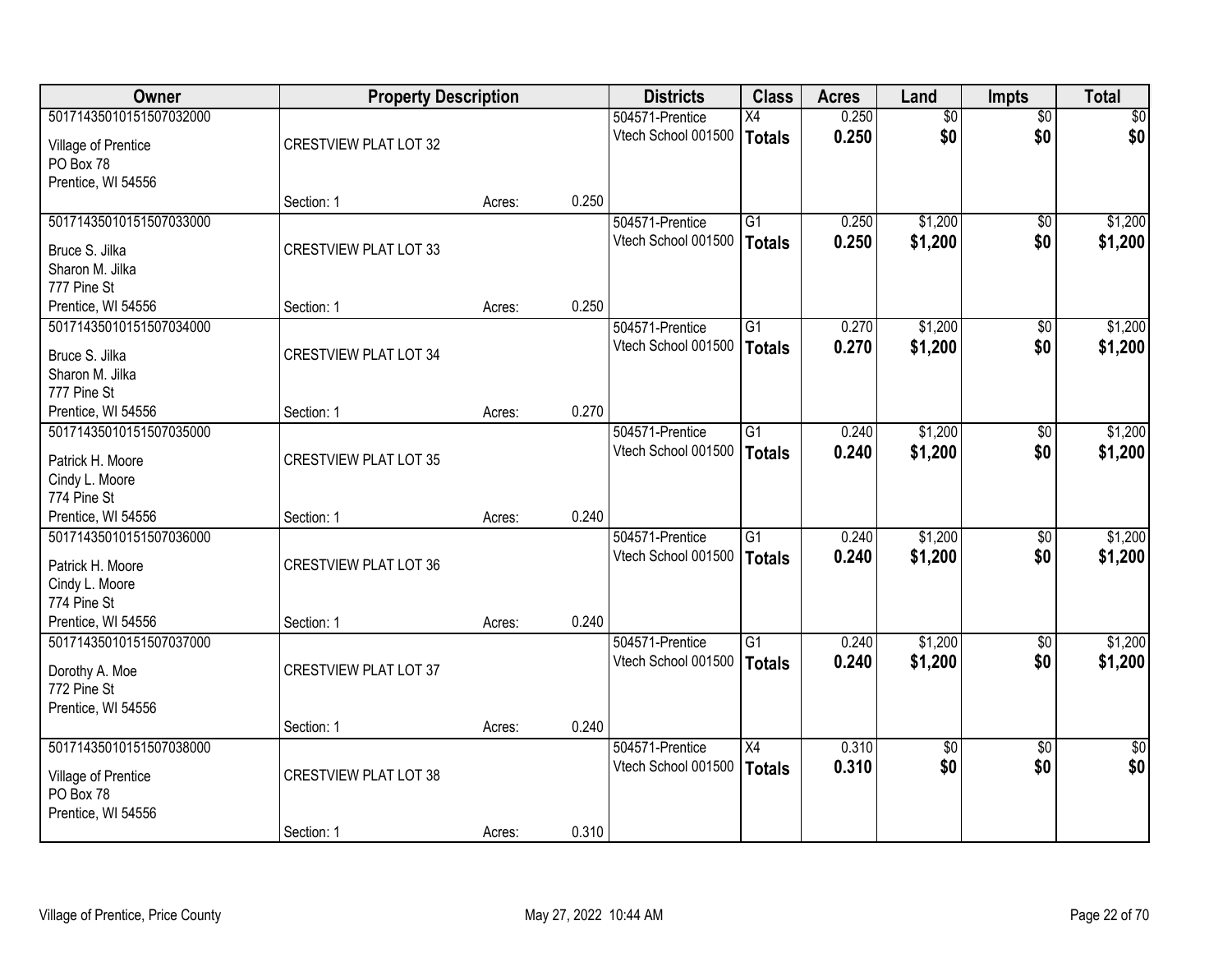| Owner                   |                                             | <b>Property Description</b> |       | <b>Districts</b>    | <b>Class</b>    | <b>Acres</b> | Land            | <b>Impts</b>    | <b>Total</b>    |
|-------------------------|---------------------------------------------|-----------------------------|-------|---------------------|-----------------|--------------|-----------------|-----------------|-----------------|
| 50171435010151507039000 |                                             |                             |       | 504571-Prentice     | $\overline{X4}$ | 0.310        | $\overline{50}$ | $\overline{50}$ | $\overline{30}$ |
| Village of Prentice     | <b>CRESTVIEW PLAT LOT 39</b>                |                             |       | Vtech School 001500 | <b>Totals</b>   | 0.310        | \$0             | \$0             | \$0             |
| PO Box 78               |                                             |                             |       |                     |                 |              |                 |                 |                 |
| Prentice, WI 54556      |                                             |                             |       |                     |                 |              |                 |                 |                 |
|                         | Section: 1                                  | Acres:                      | 0.310 |                     |                 |              |                 |                 |                 |
| 50171435010151507040000 |                                             |                             |       | 504571-Prentice     | $\overline{X4}$ | 0.350        | \$0             | $\overline{50}$ | \$0             |
| Village of Prentice     | CRESTVIEW PLAT LOT 40 & WLY 15' OF LOT 41   |                             |       | Vtech School 001500 | <b>Totals</b>   | 0.350        | \$0             | \$0             | \$0             |
| PO Box 78               |                                             |                             |       |                     |                 |              |                 |                 |                 |
| Prentice, WI 54556      |                                             |                             |       |                     |                 |              |                 |                 |                 |
|                         | Section: 1                                  | Acres:                      | 0.350 |                     |                 |              |                 |                 |                 |
| 50171435010151507041000 |                                             |                             |       | 504571-Prentice     | $\overline{G1}$ | 0.270        | \$2,800         | \$0             | \$2,800         |
| Trl Investments LLC     | CRESTVIEW PLAT LOT 41 EXCPT WLY 15'         |                             |       | Vtech School 001500 | <b>Totals</b>   | 0.270        | \$2,800         | \$0             | \$2,800         |
| 702 Pine St             |                                             |                             |       |                     |                 |              |                 |                 |                 |
| Prentice, WI 54556      |                                             |                             |       |                     |                 |              |                 |                 |                 |
|                         | Section: 1                                  | Acres:                      | 0.270 |                     |                 |              |                 |                 |                 |
| 50171435010151507042000 | 700 Town St                                 |                             |       | 504571-Prentice     | G1              | 0.380        | \$9,200         | \$90,400        | \$99,600        |
| Dennis J. Weeden        | CRESTVIEW PLAT LOT 42 & PRT OF VACATED TOWN |                             |       | Vtech School 001500 | <b>Totals</b>   | 0.380        | \$9,200         | \$90,400        | \$99,600        |
| 700 Town St             | <b>ST</b>                                   |                             |       |                     |                 |              |                 |                 |                 |
| Prentice, WI 54556      |                                             |                             |       |                     |                 |              |                 |                 |                 |
|                         | Section: 1                                  | Acres:                      | 0.380 |                     |                 |              |                 |                 |                 |
| 50171435010151507043000 | 892 Apple St                                |                             |       | 504571-Prentice     | $\overline{G1}$ | 0.400        | \$4,300         | \$78,500        | \$82,800        |
| Joey A. Nelson          | CRESTVIEW PLAT LOT 43 & PRT OF LOT 44       |                             |       | Vtech School 001500 | <b>Totals</b>   | 0.400        | \$4,300         | \$78,500        | \$82,800        |
| 892 Apple St            |                                             |                             |       |                     |                 |              |                 |                 |                 |
| Prentice, WI 54556      |                                             |                             |       |                     |                 |              |                 |                 |                 |
|                         | Section: 1                                  | Acres:                      | 0.400 |                     |                 |              |                 |                 |                 |
| 50171435010151507044000 | 888 Apple St                                |                             |       | 504571-Prentice     | $\overline{G1}$ | 0.070        | \$2,000         | \$300           | \$2,300         |
| Thomas L. Hegeholz      | CRESTVIEW PLAT PRT OF LOT 44 PCL DESC IN    |                             |       | Vtech School 001500 | <b>Totals</b>   | 0.070        | \$2,000         | \$300           | \$2,300         |
| Cheryl A. Hegeholz      | 327961                                      |                             |       |                     |                 |              |                 |                 |                 |
| 888 Apple St            |                                             |                             |       |                     |                 |              |                 |                 |                 |
| Prentice, WI 54556      | Section: 1                                  | Acres:                      | 0.070 |                     |                 |              |                 |                 |                 |
| 50171435010151507045000 | 888 Apple St                                |                             |       | 504571-Prentice     | $\overline{G1}$ | 0.240        | \$5,800         | \$161,900       | \$167,700       |
| Thomas L. Hegeholz      | <b>CRESTVIEW PLAT LOT 45</b>                |                             |       | Vtech School 001500 | <b>Totals</b>   | 0.240        | \$5,800         | \$161,900       | \$167,700       |
| Cheryl A. Hegeholz      |                                             |                             |       |                     |                 |              |                 |                 |                 |
| 888 Apple St            |                                             |                             |       |                     |                 |              |                 |                 |                 |
| Prentice, WI 54556      | Section: 1                                  | Acres:                      | 0.240 |                     |                 |              |                 |                 |                 |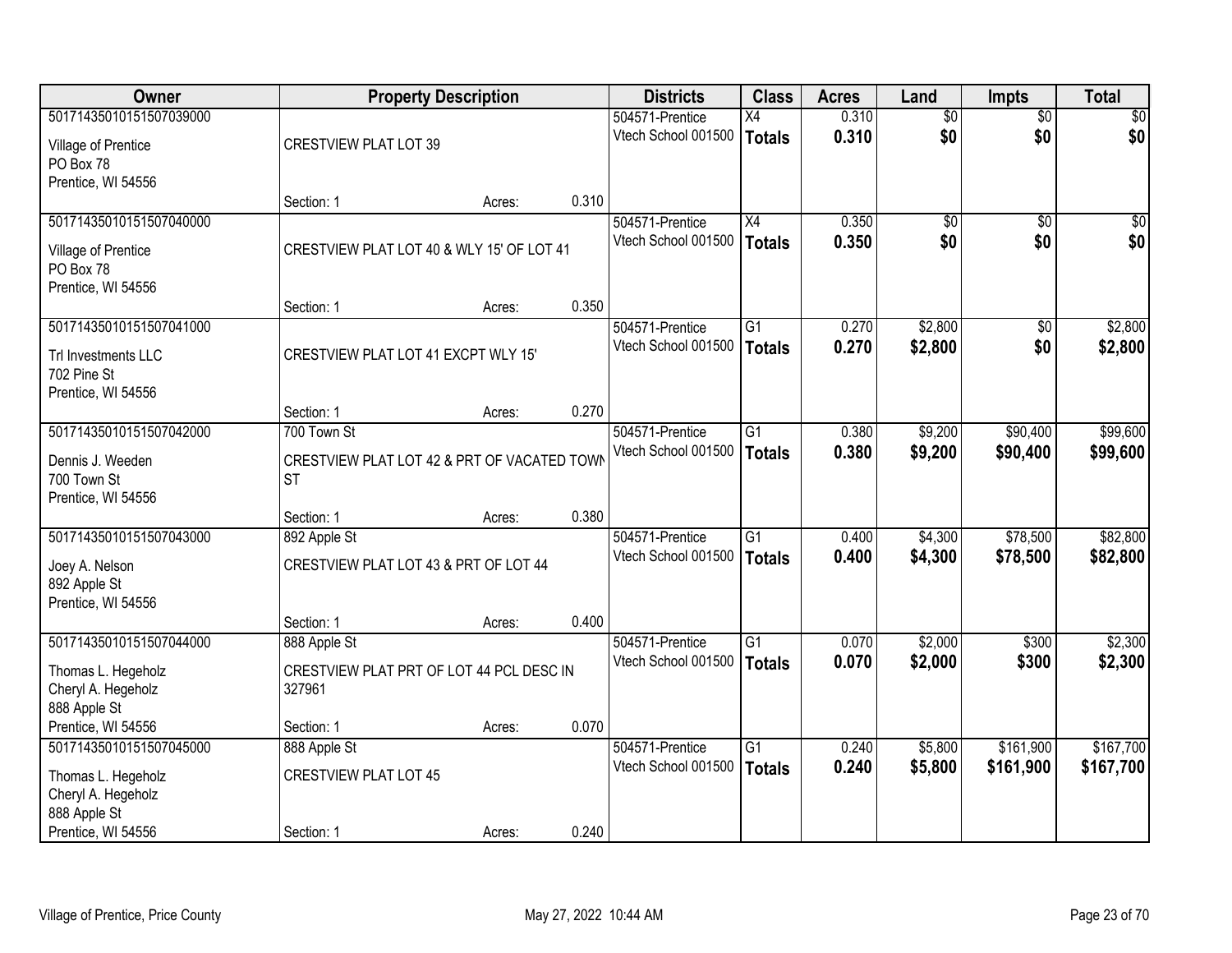| <b>Owner</b>                     |                                             | <b>Property Description</b> |       | <b>Districts</b>    | <b>Class</b>    | <b>Acres</b> | Land    | Impts           | <b>Total</b> |
|----------------------------------|---------------------------------------------|-----------------------------|-------|---------------------|-----------------|--------------|---------|-----------------|--------------|
| 50171435010151507046000          |                                             |                             |       | 504571-Prentice     | $\overline{G1}$ | 0.240        | \$1,400 | $\overline{50}$ | \$1,400      |
| Thomas L. Hegeholz               | <b>CRESTVIEW PLAT LOT 46</b>                |                             |       | Vtech School 001500 | <b>Totals</b>   | 0.240        | \$1,400 | \$0             | \$1,400      |
| Cheryl A. Hegeholz               |                                             |                             |       |                     |                 |              |         |                 |              |
| 888 Apple St                     |                                             |                             |       |                     |                 |              |         |                 |              |
| Prentice, WI 54556               | Section: 1                                  | Acres:                      | 0.240 |                     |                 |              |         |                 |              |
| 50171435010151507047000          |                                             |                             |       | 504571-Prentice     | $\overline{G1}$ | 0.300        | \$1,400 | \$0             | \$1,400      |
| Thomas L. Hegeholz               | <b>CRESTVIEW PLAT LOT 47</b>                |                             |       | Vtech School 001500 | <b>Totals</b>   | 0.300        | \$1,400 | \$0             | \$1,400      |
| Cheryl A. Hegeholz               |                                             |                             |       |                     |                 |              |         |                 |              |
| 888 Apple St                     |                                             |                             |       |                     |                 |              |         |                 |              |
| Prentice, WI 54556               | Section: 1                                  | Acres:                      | 0.300 |                     |                 |              |         |                 |              |
| 50171435010151507048000          | 846 Apple St                                |                             |       | 504571-Prentice     | $\overline{G1}$ | 0.210        | \$5,100 | $\overline{50}$ | \$5,100      |
| Howard C. Heikkinen              | <b>CRESTVIEW PLAT LOT 48</b>                |                             |       | Vtech School 001500 | <b>Totals</b>   | 0.210        | \$5,100 | \$0             | \$5,100      |
| 846 Apple St                     |                                             |                             |       |                     |                 |              |         |                 |              |
| Prentice, WI 54556               |                                             |                             |       |                     |                 |              |         |                 |              |
|                                  | Section: 1                                  | Acres:                      | 0.210 |                     |                 |              |         |                 |              |
| 50171435010151507049000          |                                             |                             |       | 504571-Prentice     | $\overline{G1}$ | 0.230        | \$2,300 | $\overline{30}$ | \$2,300      |
| Howard C. Heikkinen              | <b>CRESTVIEW PLAT LOT 49</b>                |                             |       | Vtech School 001500 | <b>Totals</b>   | 0.230        | \$2,300 | \$0             | \$2,300      |
| 846 Apple St                     |                                             |                             |       |                     |                 |              |         |                 |              |
| Prentice, WI 54556               |                                             |                             |       |                     |                 |              |         |                 |              |
|                                  | Section: 1                                  | Acres:                      | 0.230 |                     |                 |              |         |                 |              |
| 50171435010151507050000          | 822 Apple St                                |                             |       | 504571-Prentice     | $\overline{G1}$ | 0.430        | \$7,600 | \$83,900        | \$91,500     |
| Marian Nussberger                | CRESTVIEW PLAT LOTS 50-51-52 1-35-1E PRT OF |                             |       | Vtech School 001500 | <b>Totals</b>   | 0.430        | \$7,600 | \$83,900        | \$91,500     |
| 822 Apple St                     | NW-SE LOT 1 CSM #371 VOL 2 PG 95            |                             |       |                     |                 |              |         |                 |              |
| Prentice, WI 54556               |                                             |                             |       |                     |                 |              |         |                 |              |
|                                  | Section: 1                                  | Acres:                      | 0.430 |                     |                 |              |         |                 |              |
| 50171435010151507051000          | 935 Ash St                                  |                             |       | 504571-Prentice     | $\overline{G1}$ | 0.390        | \$6,400 | \$71,600        | \$78,000     |
| Schuetz Family Irrevocable Trust | CRESTVIEW PLAT LOTS 50-51-52 1-35-1E PRT OF |                             |       | Vtech School 001500 | <b>Totals</b>   | 0.390        | \$6,400 | \$71,600        | \$78,000     |
| 510 Main St                      | NW-SE LOT 2 CSM #371 VOL 2 PG 95            |                             |       |                     |                 |              |         |                 |              |
| Hawkins, WI 54530                |                                             |                             |       |                     |                 |              |         |                 |              |
|                                  | Section: 1                                  | Acres:                      | 0.390 |                     |                 |              |         |                 |              |
| 50171435010151507053000          |                                             |                             |       | 504571-Prentice     | $\overline{G1}$ | 0.320        | \$4,700 | $\overline{50}$ | \$4,700      |
| Beth Lukes Moore                 | <b>CRESTVIEW PLAT LOT 53</b>                |                             |       | Vtech School 001500 | <b>Totals</b>   | 0.320        | \$4,700 | \$0             | \$4,700      |
| 941 Ash St                       |                                             |                             |       |                     |                 |              |         |                 |              |
| Prentice, WI 54556               |                                             |                             |       |                     |                 |              |         |                 |              |
|                                  | Section: 1                                  | Acres:                      | 0.320 |                     |                 |              |         |                 |              |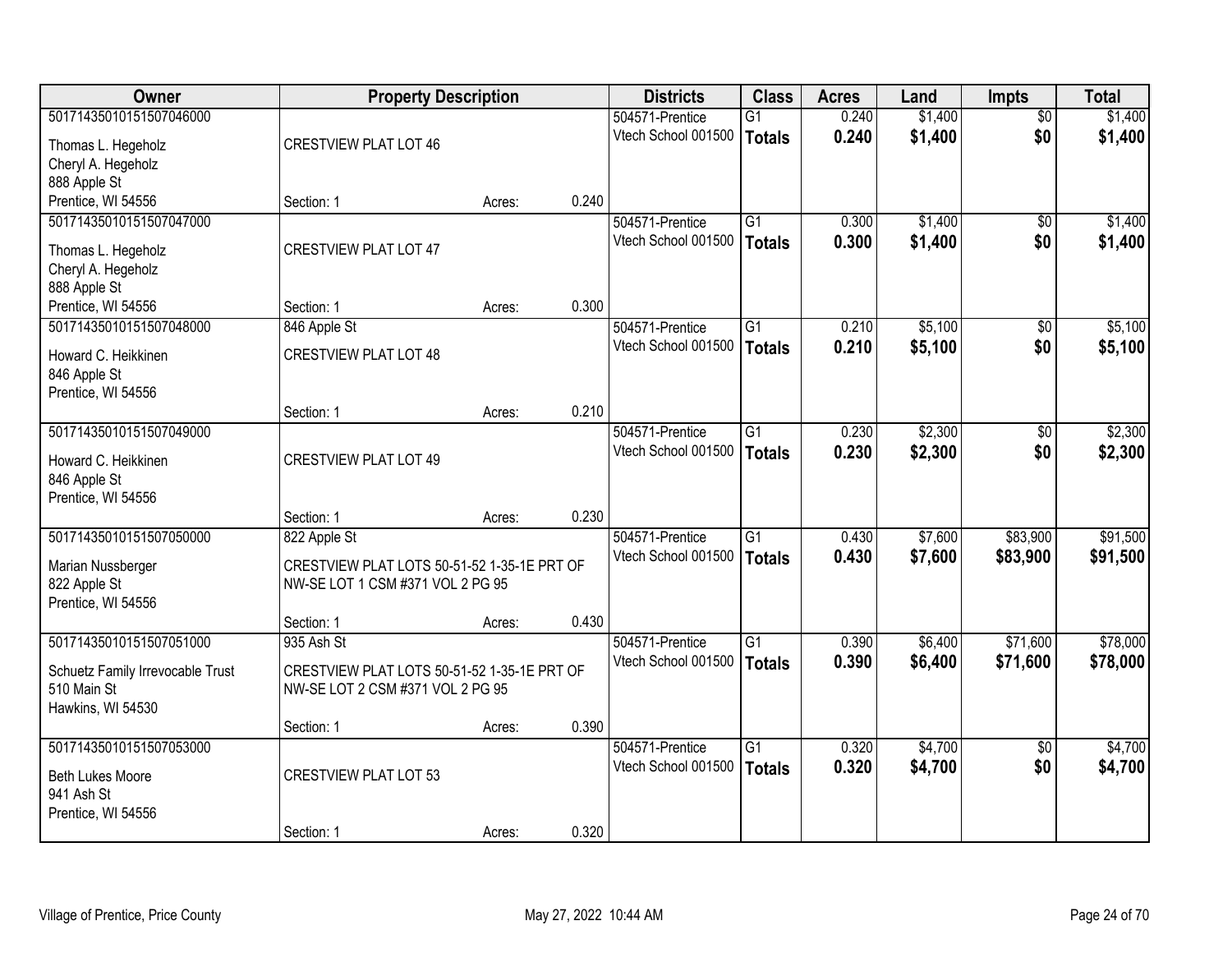| Owner                                     | <b>Property Description</b>  |        |       | <b>Districts</b>    | <b>Class</b>    | <b>Acres</b> | Land    | <b>Impts</b>    | <b>Total</b> |
|-------------------------------------------|------------------------------|--------|-------|---------------------|-----------------|--------------|---------|-----------------|--------------|
| 50171435010151507054000                   | 941 Ash St                   |        |       | 504571-Prentice     | $\overline{G1}$ | 0.250        | \$4,300 | \$64,800        | \$69,100     |
| <b>Beth Lukes Moore</b>                   | <b>CRESTVIEW PLAT LOT 54</b> |        |       | Vtech School 001500 | <b>Totals</b>   | 0.250        | \$4,300 | \$64,800        | \$69,100     |
| 941 Ash St                                |                              |        |       |                     |                 |              |         |                 |              |
| Prentice, WI 54556                        |                              |        |       |                     |                 |              |         |                 |              |
|                                           | Section: 1                   | Acres: | 0.250 |                     |                 |              |         |                 |              |
| 50171435010151507055000                   | 917 Maple St                 |        |       | 504571-Prentice     | $\overline{G1}$ | 0.420        | \$6,300 | \$83,100        | \$89,400     |
| <b>Benchmark Property Investments LLC</b> | <b>CRESTVIEW PLAT LOT 55</b> |        |       | Vtech School 001500 | <b>Totals</b>   | 0.420        | \$6,300 | \$83,100        | \$89,400     |
| N1158 Clear Lake Rd                       |                              |        |       |                     |                 |              |         |                 |              |
| Tomahawk, WI 54487                        |                              |        |       |                     |                 |              |         |                 |              |
|                                           | Section: 1                   | Acres: | 0.420 |                     |                 |              |         |                 |              |
| 50171435010151507056000                   | 841 Apple St                 |        |       | 504571-Prentice     | $\overline{G1}$ | 0.520        | \$8,100 | \$167,000       | \$175,100    |
| Joshua A. Leyendecker                     | CRESTVIEW PLAT LOT 56 & 57   |        |       | Vtech School 001500 | <b>Totals</b>   | 0.520        | \$8,100 | \$167,000       | \$175,100    |
| Sara M. Leyendecker                       |                              |        |       |                     |                 |              |         |                 |              |
| 841 Apple St                              |                              |        |       |                     |                 |              |         |                 |              |
| Prentice, WI 54556                        | Section: 1                   | Acres: | 0.520 |                     |                 |              |         |                 |              |
| 50171435010151507058000                   |                              |        |       | 504571-Prentice     | G1              | 0.460        | \$5,200 | $\frac{1}{20}$  | \$5,200      |
| Joshua A. Leyendecker                     | <b>CRESTVIEW PLAT LOT 58</b> |        |       | Vtech School 001500 | <b>Totals</b>   | 0.460        | \$5,200 | \$0             | \$5,200      |
| Sara M. Leyendecker                       |                              |        |       |                     |                 |              |         |                 |              |
| 841 Apple St                              |                              |        |       |                     |                 |              |         |                 |              |
| Prentice, WI 54556                        | Section: 1                   | Acres: | 0.460 |                     |                 |              |         |                 |              |
| 50171435010151507059000                   |                              |        |       | 504571-Prentice     | $\overline{G1}$ | 0.760        | \$2,400 | $\overline{50}$ | \$2,400      |
| James M. Bruner                           | <b>CRESTVIEW PLAT LOT 59</b> |        |       | Vtech School 001500 | <b>Totals</b>   | 0.760        | \$2,400 | \$0             | \$2,400      |
| Marvene N. Bruner                         |                              |        |       |                     |                 |              |         |                 |              |
| 837 Apple St                              |                              |        |       |                     |                 |              |         |                 |              |
| Prentice, WI 54556                        | Section: 1                   | Acres: | 0.760 |                     |                 |              |         |                 |              |
| 50171435010151507060000                   | 837 Apple St                 |        |       | 504571-Prentice     | $\overline{G1}$ | 0.540        | \$5,600 | \$98,200        | \$103,800    |
| James M. Bruner                           | <b>CRESTVIEW PLAT LOT 60</b> |        |       | Vtech School 001500 | <b>Totals</b>   | 0.540        | \$5,600 | \$98,200        | \$103,800    |
| Marvene N. Bruner                         |                              |        |       |                     |                 |              |         |                 |              |
| 837 Apple St                              |                              |        |       |                     |                 |              |         |                 |              |
| Prentice, WI 54556                        | Section: 1                   | Acres: | 0.540 |                     |                 |              |         |                 |              |
| 50171435010151507061000                   |                              |        |       | 504571-Prentice     | $\overline{G1}$ | 0.280        | \$4,000 | $\overline{50}$ | \$4,000      |
|                                           | <b>CRESTVIEW PLAT LOT 61</b> |        |       | Vtech School 001500 | <b>Totals</b>   | 0.280        | \$4,000 | \$0             | \$4,000      |
| Marvin Steliga<br>Cheryl L. Steliga       |                              |        |       |                     |                 |              |         |                 |              |
| 833 Apple St                              |                              |        |       |                     |                 |              |         |                 |              |
| Prentice, WI 54556                        | Section: 1                   | Acres: | 0.280 |                     |                 |              |         |                 |              |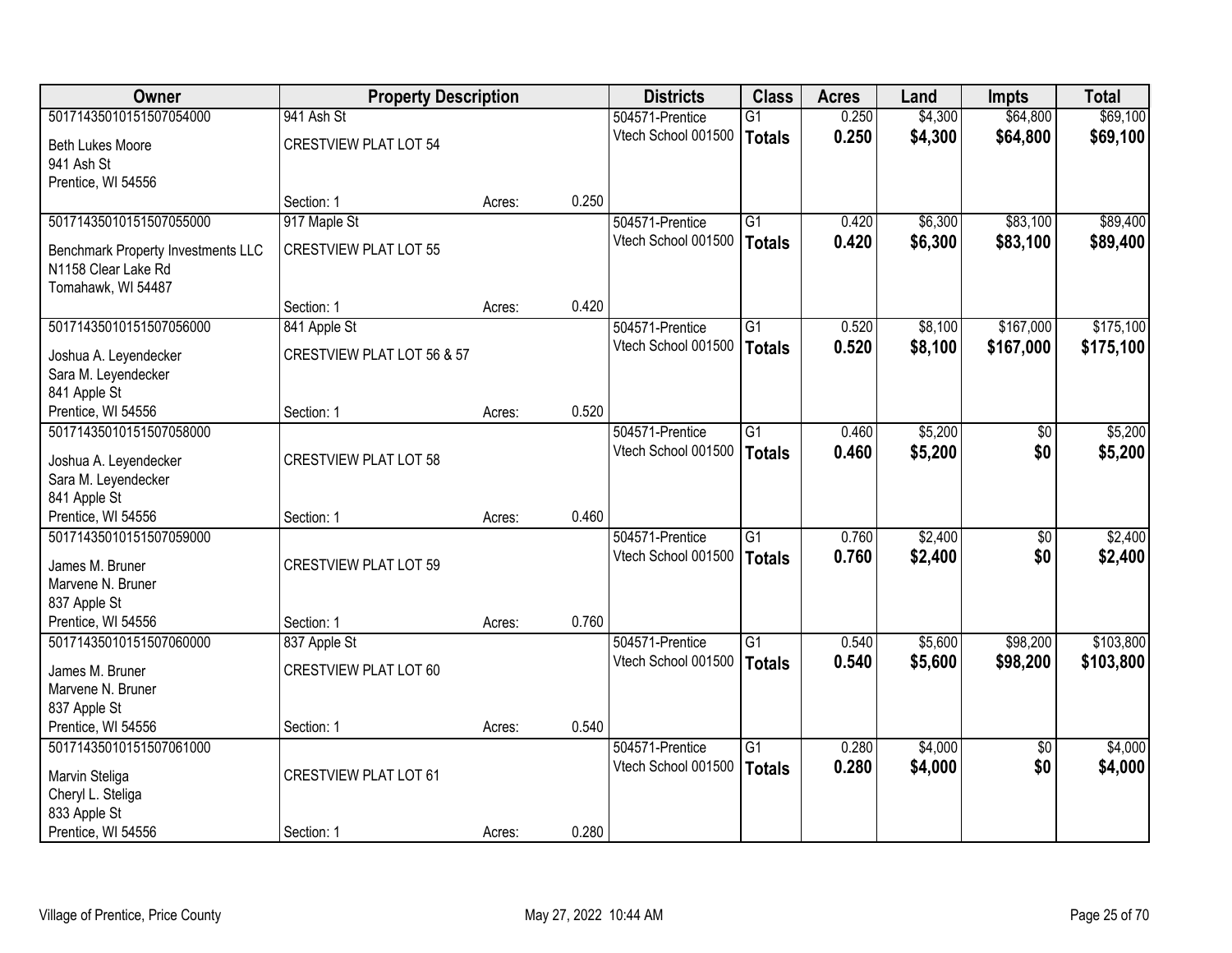| Owner                             |                                                | <b>Property Description</b> |       | <b>Districts</b>    | <b>Class</b>    | <b>Acres</b> | Land    | <b>Impts</b> | <b>Total</b> |
|-----------------------------------|------------------------------------------------|-----------------------------|-------|---------------------|-----------------|--------------|---------|--------------|--------------|
| 50171435010151507062100           | 833 Apple St                                   |                             |       | 504571-Prentice     | $\overline{G1}$ | 0.160        | \$3,400 | \$65,500     | \$68,900     |
| Marvin Steliga                    | CRESTVIEW PLAT LOT 62 EXCPT E 30'              |                             |       | Vtech School 001500 | <b>Totals</b>   | 0.160        | \$3,400 | \$65,500     | \$68,900     |
| Cheryl L. Steliga                 |                                                |                             |       |                     |                 |              |         |              |              |
| 833 Apple St                      |                                                |                             |       |                     |                 |              |         |              |              |
| Prentice, WI 54556                | Section: 1                                     | Acres:                      | 0.160 |                     |                 |              |         |              |              |
| 50171435010151507063100           | 829 Apple St                                   |                             |       | 504571-Prentice     | $\overline{G1}$ | 0.220        | \$4,200 | \$80,500     | \$84,700     |
|                                   |                                                |                             |       | Vtech School 001500 | <b>Totals</b>   | 0.220        | \$4,200 | \$80,500     | \$84,700     |
| William R. Draeger                | CRESTVIEW PLAT LOT 63 EXCPT E 30' E 30' OF LOT |                             |       |                     |                 |              |         |              |              |
| Leone M. Draeger                  | 62                                             |                             |       |                     |                 |              |         |              |              |
| 829 Apple St                      |                                                |                             |       |                     |                 |              |         |              |              |
| Prentice, WI 54556                | Section: 1                                     | Acres:                      | 0.220 |                     |                 |              |         |              |              |
| 50171435010151507064100           | 825 Apple St                                   |                             |       | 504571-Prentice     | G1              | 0.220        | \$4,200 | \$96,000     | \$100,200    |
| James W. Strobl                   | CRESTVIEW PLAT LOT 64 EXCPT E 30' E 30' LOT 63 |                             |       | Vtech School 001500 | <b>Totals</b>   | 0.220        | \$4,200 | \$96,000     | \$100,200    |
| Debra M. Strobl                   |                                                |                             |       |                     |                 |              |         |              |              |
| 825 Apple St                      |                                                |                             |       |                     |                 |              |         |              |              |
| Prentice, WI 54556                | Section: 1                                     | Acres:                      | 0.220 |                     |                 |              |         |              |              |
| 50171435010151507065000           | 817 Apple St                                   |                             |       | 504571-Prentice     | G1              | 0.300        | \$5,900 | \$67,500     | \$73,400     |
|                                   | CRESTVIEW PLAT LOT 65 E 30' LOT 64             |                             |       | Vtech School 001500 | <b>Totals</b>   | 0.300        | \$5,900 | \$67,500     | \$73,400     |
| Leo J. Moritz<br>Denise M. Moritz |                                                |                             |       |                     |                 |              |         |              |              |
| 817 Apple St                      |                                                |                             |       |                     |                 |              |         |              |              |
| Prentice, WI 54556                | Section: 1                                     | Acres:                      | 0.300 |                     |                 |              |         |              |              |
| 50171435010151507066000           | 735 Pine St                                    |                             |       | 504571-Prentice     | $\overline{G1}$ | 0.530        | \$5,000 | \$105,100    | \$110,100    |
|                                   |                                                |                             |       | Vtech School 001500 |                 | 0.530        | \$5,000 | \$105,100    | \$110,100    |
| Richard T. Freeman                | <b>CRESTVIEW PLAT OUTLOT 1</b>                 |                             |       |                     | <b>Totals</b>   |              |         |              |              |
| Tara J. Freeman                   |                                                |                             |       |                     |                 |              |         |              |              |
| 735 Pine St                       |                                                |                             |       |                     |                 |              |         |              |              |
| Prentice, WI 54556                | Section: 1                                     | Acres:                      | 0.530 |                     |                 |              |         |              |              |
| 50171435010151511701000           | 901 Ash St                                     |                             |       | 504571-Prentice     | $\overline{G1}$ | 0.430        | \$6,000 | \$75,000     | \$81,000     |
| Bradley D. Swenson                | ROYAL COURT LOT 1 ALSO 1-35-1E PRT OF SE 1/4   |                             |       | Vtech School 001500 | <b>Totals</b>   | 0.430        | \$6,000 | \$75,000     | \$81,000     |
| Lori E. Swenson                   | ALL DESC IN 371957                             |                             |       |                     |                 |              |         |              |              |
| 901 Ash St                        |                                                |                             |       |                     |                 |              |         |              |              |
| Prentice, WI 54556                | Section: 1                                     | Acres:                      | 0.430 |                     |                 |              |         |              |              |
| 50171435010151511702000           | 901 Ash St                                     |                             |       | 504571-Prentice     | G1              | 0.410        | \$2,800 | \$7,900      | \$10,700     |
|                                   |                                                |                             |       | Vtech School 001500 | <b>Totals</b>   | 0.410        | \$2,800 | \$7,900      | \$10,700     |
| Bradley D. Swenson                | ROYAL COURT LOT 2                              |                             |       |                     |                 |              |         |              |              |
| Lori E. Swenson                   |                                                |                             |       |                     |                 |              |         |              |              |
| 901 Ash St                        |                                                |                             |       |                     |                 |              |         |              |              |
| Prentice, WI 54556                | Section: 1                                     | Acres:                      | 0.410 |                     |                 |              |         |              |              |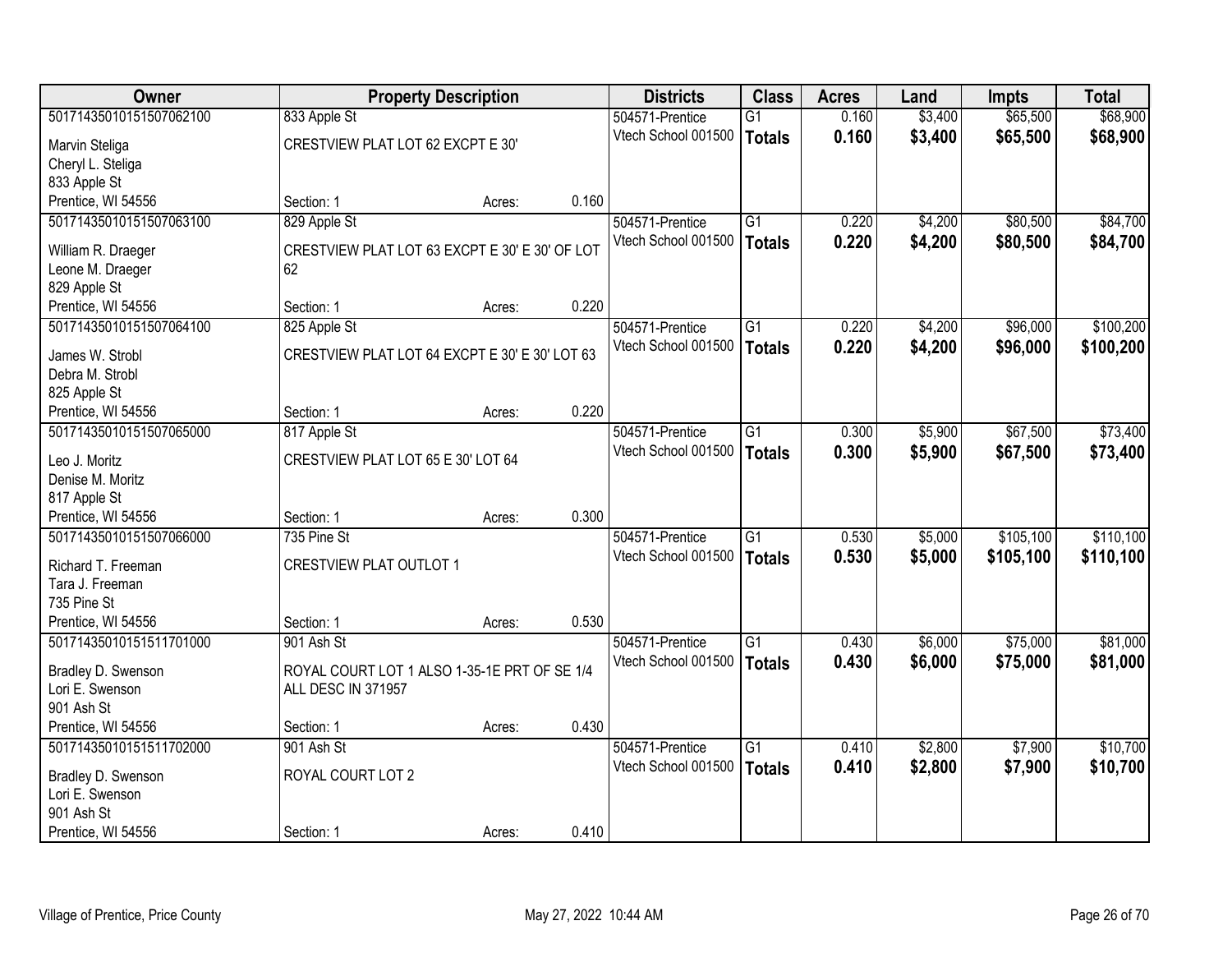| <b>Owner</b>            | <b>Property Description</b>                 |        |       | <b>Districts</b>    | <b>Class</b>    | <b>Acres</b> | Land            | <b>Impts</b>    | <b>Total</b>     |
|-------------------------|---------------------------------------------|--------|-------|---------------------|-----------------|--------------|-----------------|-----------------|------------------|
| 50171435010151511703000 |                                             |        |       | 504571-Prentice     | $\overline{G1}$ | 0.390        | \$2,500         | \$0             | \$2,500          |
| William R. Draeger      | ROYAL COURT E 135' OF LOT 3                 |        |       | Vtech School 001500 | <b>Totals</b>   | 0.390        | \$2,500         | \$0             | \$2,500          |
| Leone M. Draeger        |                                             |        |       |                     |                 |              |                 |                 |                  |
| 829 Apple St            |                                             |        |       |                     |                 |              |                 |                 |                  |
| Prentice, WI 54556      | Section: 1                                  | Acres: | 0.390 |                     |                 |              |                 |                 |                  |
| 50171435010151511704000 | 833 Apple St                                |        |       | 504571-Prentice     | $\overline{G1}$ | 0.200        | \$1,800         | \$1,800         | \$3,600          |
| Marvin Steliga          | ROYAL COURT W 70' OF LOT 3                  |        |       | Vtech School 001500 | <b>Totals</b>   | 0.200        | \$1,800         | \$1,800         | \$3,600          |
| Cheryl L. Steliga       |                                             |        |       |                     |                 |              |                 |                 |                  |
| 833 Apple St            |                                             |        |       |                     |                 |              |                 |                 |                  |
| Prentice, WI 54556      | Section: 1                                  | Acres: | 0.200 |                     |                 |              |                 |                 |                  |
| 50171435010151511705000 |                                             |        |       | 504571-Prentice     | $\overline{G1}$ | 0.330        | \$900           | \$0             | \$900            |
| Marvin Steliga          | ROYAL COURT LOT 4                           |        |       | Vtech School 001500 | Totals          | 0.330        | \$900           | \$0             | \$900            |
| Cheryl L. Steliga       |                                             |        |       |                     |                 |              |                 |                 |                  |
| 833 Apple St            |                                             |        |       |                     |                 |              |                 |                 |                  |
| Prentice, WI 54556      | Section: 1                                  | Acres: | 0.330 |                     |                 |              |                 |                 |                  |
| 50171435010151511706000 |                                             |        |       | 504571-Prentice     | X4              | 0.370        | \$0             | \$0             | $\sqrt{50}$      |
| School Dist of Prentice | ROYAL COURT LOT 5 EXCPT PCL                 |        |       | Vtech School 001500 | <b>Totals</b>   | 0.370        | \$0             | \$0             | \$0              |
| 1025 Town St            |                                             |        |       |                     |                 |              |                 |                 |                  |
| Prentice, WI 54556      |                                             |        |       |                     |                 |              |                 |                 |                  |
|                         | Section: 1                                  | Acres: | 0.370 |                     |                 |              |                 |                 |                  |
| 50171435010151511707000 |                                             |        |       | 504571-Prentice     | $\overline{G1}$ | 0.790        | \$700           | $\overline{50}$ | \$700            |
| James M. Bruner         | ROYAL COURT PRT OF LOT 5 PCL DESC IN 218244 |        |       | Vtech School 001500 | Totals          | 0.790        | \$700           | \$0             | \$700            |
| Marvene N. Bruner       |                                             |        |       |                     |                 |              |                 |                 |                  |
| 837 Apple St            |                                             |        |       |                     |                 |              |                 |                 |                  |
| Prentice, WI 54556      | Section: 1                                  | Acres: | 0.790 |                     |                 |              |                 |                 |                  |
| 50171435010151511708000 |                                             |        |       | 504571-Prentice     | X4              | 0.620        | $\overline{60}$ | \$0             | $\overline{\$0}$ |
| School Dist of Prentice | ROYAL COURT LOT 6                           |        |       | Vtech School 001500 | <b>Totals</b>   | 0.620        | \$0             | \$0             | \$0              |
| 1025 Town St            |                                             |        |       |                     |                 |              |                 |                 |                  |
| Prentice, WI 54556      |                                             |        |       |                     |                 |              |                 |                 |                  |
|                         | Section: 1                                  | Acres: | 0.620 |                     |                 |              |                 |                 |                  |
| 50171435010151511709000 |                                             |        |       | 504571-Prentice     | X4              | 0.470        | $\overline{60}$ | $\overline{50}$ | $\sqrt{30}$      |
| School Dist of Prentice | ROYAL COURT LOT 7                           |        |       | Vtech School 001500 | Totals          | 0.470        | \$0             | \$0             | \$0              |
| 1025 Town St            |                                             |        |       |                     |                 |              |                 |                 |                  |
| Prentice, WI 54556      |                                             |        |       |                     |                 |              |                 |                 |                  |
|                         | Section: 1                                  | Acres: | 0.470 |                     |                 |              |                 |                 |                  |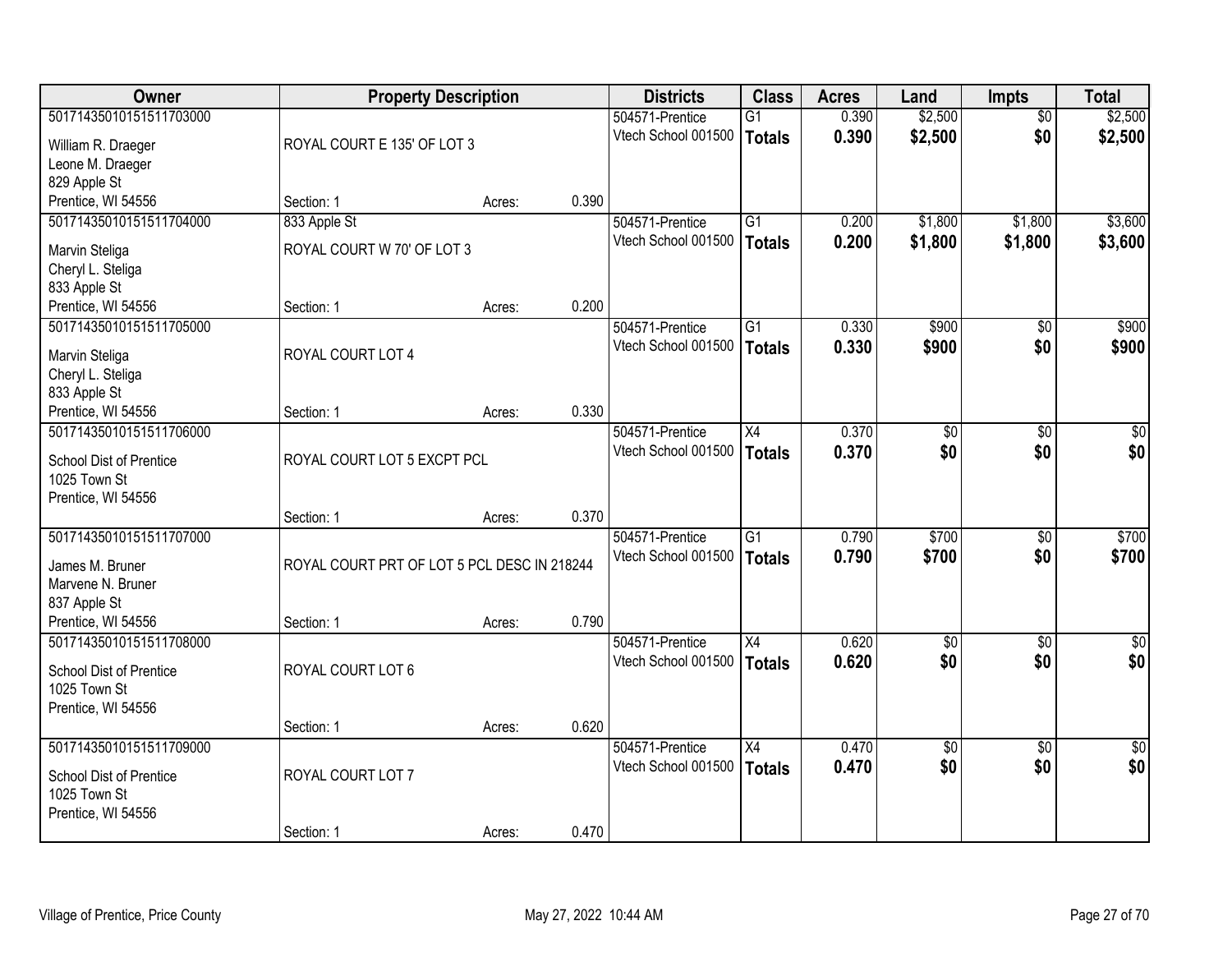| Owner                      |                                                 | <b>Property Description</b> |        | <b>Districts</b>    | <b>Class</b>    | <b>Acres</b> | Land            | <b>Impts</b>    | <b>Total</b>    |
|----------------------------|-------------------------------------------------|-----------------------------|--------|---------------------|-----------------|--------------|-----------------|-----------------|-----------------|
| 50171435010151511710000    |                                                 |                             |        | 504571-Prentice     | $\overline{X4}$ | 0.400        | $\overline{50}$ | $\overline{50}$ | \$0             |
| School Dist of Prentice    | ROYAL COURT OUTLOT 1                            |                             |        | Vtech School 001500 | Totals          | 0.400        | \$0             | \$0             | \$0             |
| 1025 Town St               |                                                 |                             |        |                     |                 |              |                 |                 |                 |
| Prentice, WI 54556         |                                                 |                             |        |                     |                 |              |                 |                 |                 |
|                            | Section: 1                                      | Acres:                      | 0.400  |                     |                 |              |                 |                 |                 |
| 50171435011210100010000    | 840 County Rd A                                 |                             |        | 504571-Prentice     | G4              | 11.380       | \$2,000         | $\overline{50}$ | \$2,000         |
| Stanley J. Lach            | 12-35-1E NE-NE EXCPT PCLS & HWY ROW DESC IN     |                             |        | Vtech School 001500 | G <sub>5</sub>  | 3.000        | \$600           | \$0             | \$600           |
| Luann Lach                 | 90D-132 & 298R-438                              |                             |        |                     | G8              | 22.000       | \$12,400        | \$0             | \$12,400        |
| 840 County Rd A            |                                                 |                             |        |                     | <b>Totals</b>   | 36.380       | \$15,000        | \$0             | \$15,000        |
| Prentice, WI 54556         | Section: 12                                     | Acres:                      | 36.380 |                     |                 |              |                 |                 |                 |
| 50171435011210100020000    |                                                 |                             |        | 504571-Prentice     | G1              | 1.000        | \$1,000         | \$0             | \$1,000         |
| James A and Ellen O Regner | 12-35-1E PRT OF NE-NE BEG AT NE COR S 432' ON E |                             |        | Vtech School 001500 | Totals          | 1.000        | \$1,000         | \$0             | \$1,000         |
| 4002 Mayflower Ct          | LN POB W 12 RODS = WTH N LN S 12.5 RODS = WTH E |                             |        |                     |                 |              |                 |                 |                 |
| Murrysville, PA 15668      | LN E 12 RODS = WTH N LN N 12.5 RODS ON E LN TO  |                             |        |                     |                 |              |                 |                 |                 |
|                            | Section: 12                                     | Acres:                      | 1.000  |                     |                 |              |                 |                 |                 |
| 50171435011210100030000    | 497 County Rd X                                 |                             |        | 504571-Prentice     | X4              | 0.170        | \$0             | $\sqrt{6}$      | $\sqrt{50}$     |
| Northern Natrual Gas Co    | 12-35-1E PRT OF NE-NE PCL DESC IN 256634        |                             |        | Vtech School 001500 | Totals          | 0.170        | \$0             | \$0             | \$0             |
| PO Box 1188                |                                                 |                             |        |                     |                 |              |                 |                 |                 |
| Houston, TX 77251          |                                                 |                             |        |                     |                 |              |                 |                 |                 |
|                            | Section: 12                                     | Acres:                      | 0.170  |                     |                 |              |                 |                 |                 |
| 50171435011210200010000    | 801 County Rd A                                 |                             |        | 504571-Prentice     | $\overline{X4}$ | 0.250        | $\overline{50}$ | $\overline{50}$ | $\overline{50}$ |
| Village of Prentice        | 12-35-1E PRT OF NW-NE PCL DESC IN 282685        |                             |        | Vtech School 001500 | Totals          | 0.250        | \$0             | \$0             | \$0             |
| PO Box 78                  |                                                 |                             |        |                     |                 |              |                 |                 |                 |
| Prentice, WI 54556         |                                                 |                             |        |                     |                 |              |                 |                 |                 |
|                            | Section: 12                                     | Acres:                      | 0.250  |                     |                 |              |                 |                 |                 |
| 50171435011210200020000    | 840 County Rd A                                 |                             |        | 504571-Prentice     | G1              | 2.000        | \$9,200         | \$97,200        | \$106,400       |
| Stanley J. Lach            | 12-35-1E NW-NE EXCPT PCL & HWY ROW DESC IN      |                             |        | Vtech School 001500 | G4              | 9.750        | \$1,800         | \$0             | \$1,800         |
| Luann Lach                 | 90D-132                                         |                             |        |                     | G <sub>5</sub>  | 2.000        | \$100           | \$0             | \$100           |
| 840 County Rd A            |                                                 |                             |        |                     | G <sub>8</sub>  | 24.000       | \$12,100        | \$0             | \$12,100        |
| Prentice, WI 54556         | Section: 12                                     | Acres:                      | 37.750 |                     | <b>Totals</b>   | 37.750       | \$23,200        | \$97,200        | \$120,400       |
| 50171435011210300010000    |                                                 |                             |        | 504571-Prentice     | G5              | 9.320        | \$2,800         | $\overline{50}$ | \$2,800         |
| Thad W. Henderson          | 12-35-1E SW-NE                                  |                             |        | Vtech School 001500 | G <sub>6</sub>  | 30.680       | \$46,000        | \$0             | \$46,000        |
| Lori Ann Henderson         |                                                 |                             |        |                     | <b>Totals</b>   | 40.000       | \$48,800        | \$0             | \$48,800        |
| N1434 Ranch Rd             |                                                 |                             |        |                     |                 |              |                 |                 |                 |
| Kennan, WI 54537           | Section: 12                                     | Acres:                      | 40.000 |                     |                 |              |                 |                 |                 |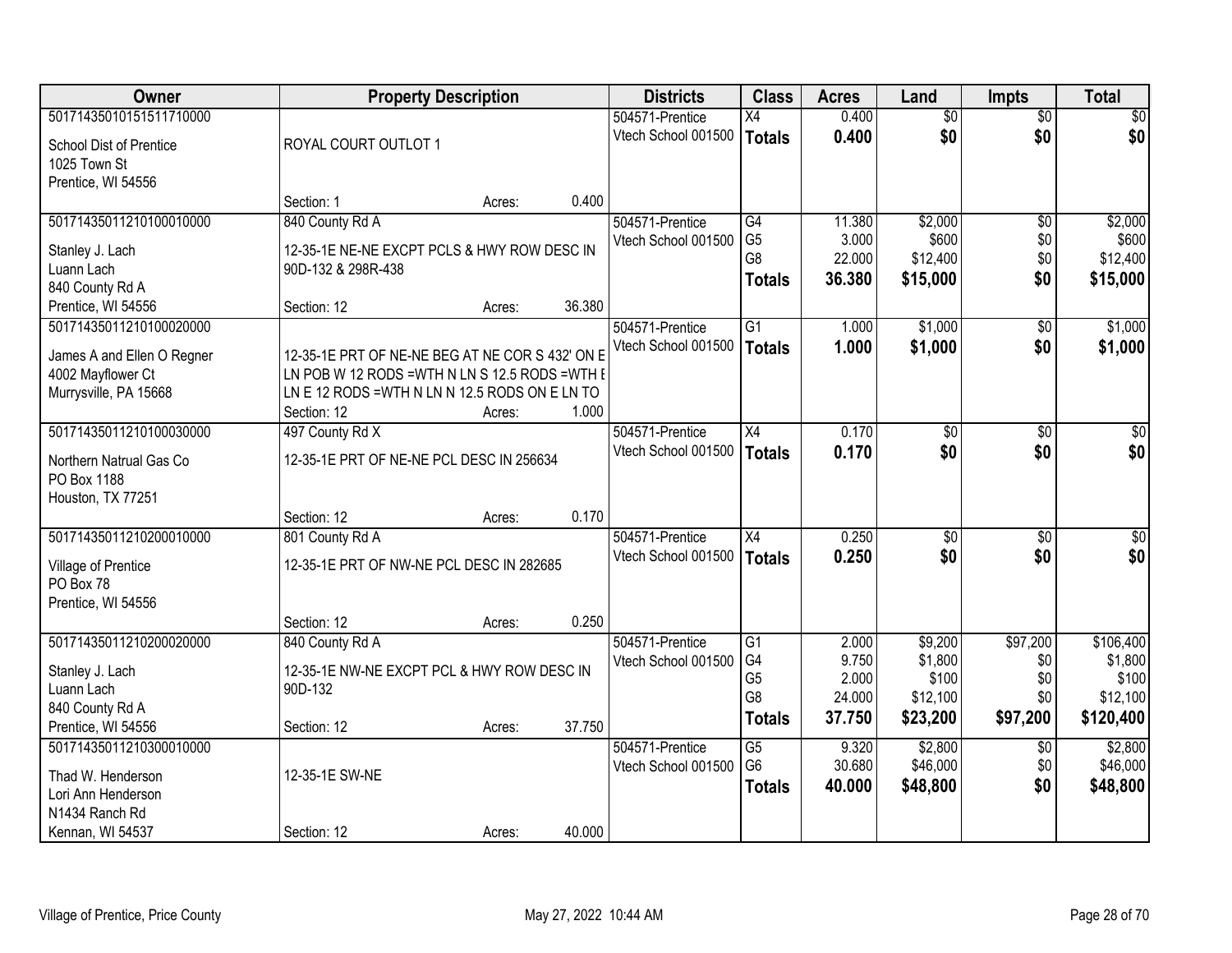| Owner                            |                                                  | <b>Property Description</b> |        | <b>Districts</b>    | <b>Class</b>    | <b>Acres</b> | Land     | Impts           | <b>Total</b> |
|----------------------------------|--------------------------------------------------|-----------------------------|--------|---------------------|-----------------|--------------|----------|-----------------|--------------|
| 50171435011210400010000          | County Rd X                                      |                             |        | 504571-Prentice     | $\overline{G5}$ | 20.870       | \$6,300  | $\overline{50}$ | \$6,300      |
| Thad W. Henderson                | 12-35-1E SE-NE EXCPT HWY DESC IN 299R-371        |                             |        | Vtech School 001500 | G <sub>6</sub>  | 19.130       | \$28,700 | \$0             | \$28,700     |
| Lori Ann Henderson               |                                                  |                             |        |                     | <b>Totals</b>   | 40.000       | \$35,000 | \$0             | \$35,000     |
| N1434 Ranch Rd                   |                                                  |                             |        |                     |                 |              |          |                 |              |
| Kennan, WI 54537                 | Section: 12                                      | Acres:                      | 40.000 |                     |                 |              |          |                 |              |
| 50171435011220100010000          | W5119 County Rd A                                |                             |        | 504571-Prentice     | $\overline{G1}$ | 19.400       | \$10,400 | \$109,100       | \$119,500    |
|                                  |                                                  |                             |        | Vtech School 001500 | <b>Totals</b>   | 19.400       | \$10,400 | \$109,100       | \$119,500    |
| Joseph E. Mabie<br>Erin M. Mabie | 12-35-1E PRT OF E 1/2 OF NE-NW EXCPT W 115.5' OF |                             |        |                     |                 |              |          |                 |              |
| W5119 County Rd A                | THE N 256' & EXCPT HWY ROW DESC IN 90D-135       |                             |        |                     |                 |              |          |                 |              |
| Prentice, WI 54556               | Section: 12                                      | Acres:                      | 19.400 |                     |                 |              |          |                 |              |
| 50171435011220100020000          | W5153 County Rd A                                |                             |        | 504571-Prentice     | G1              | 1.000        | \$7,600  | \$34,600        | \$42,200     |
|                                  |                                                  |                             |        | Vtech School 001500 | <b>Totals</b>   | 1.000        | \$7,600  | \$34,600        | \$42,200     |
| Lisa R. Weinzatl                 | 12-35-1E PRT OF THE NE-NW PCL DESC IN 350264     |                             |        |                     |                 |              |          |                 |              |
| 4745 Pilgrim Rd                  | EXCPT HWY ROW DESC IN 90D-135                    |                             |        |                     |                 |              |          |                 |              |
| Brookfield, WI 53005             |                                                  |                             |        |                     |                 |              |          |                 |              |
|                                  | Section: 12                                      | Acres:                      | 1.000  |                     |                 |              |          |                 |              |
| 50171435011220100030000          |                                                  |                             |        | 504571-Prentice     | G1              | 9.600        | \$12,200 | \$0             | \$12,200     |
| Lisa R. Weinzatl                 | 12-35-1E E1/2-W1/2 OF THE NE-NW EXCPT PCL &      |                             |        | Vtech School 001500 | <b>Totals</b>   | 9.600        | \$12,200 | \$0             | \$12,200     |
| 4745 Pilgram Rd                  | HWY ROW DESC IN 90D-135                          |                             |        |                     |                 |              |          |                 |              |
| Brookfield, WI 53005             |                                                  |                             |        |                     |                 |              |          |                 |              |
|                                  | Section: 12                                      | Acres:                      | 9.600  |                     |                 |              |          |                 |              |
| 50171435011220100040000          |                                                  |                             |        | 504571-Prentice     | $\overline{G1}$ | 10.000       | \$13,400 | $\overline{50}$ | \$13,400     |
| Lisa R. Weinzatl                 | 12-35-1E W1/2-W1/2 OF THE NE-NW (ANNEX           |                             |        | Vtech School 001500 | <b>Totals</b>   | 10.000       | \$13,400 | \$0             | \$13,400     |
| 4745 Pilgrim Rd                  | 342R-223) EXCPT HWY ROW DESC IN 90D-135          |                             |        |                     |                 |              |          |                 |              |
| Brookfield, WI 53005             |                                                  |                             |        |                     |                 |              |          |                 |              |
|                                  | Section: 12                                      | Acres:                      | 10.000 |                     |                 |              |          |                 |              |
| 50171435011220200010000          | W5203 County Rd A                                |                             |        | 504571-Prentice     | $\overline{G2}$ | 25.900       | \$32,500 | \$72,800        | \$105,300    |
| Robron Investments, LLC          | 12-35-1E PRT OF NW-NW THAT PRT LYING E OF        |                             |        | Vtech School 001500 | <b>Totals</b>   | 25.900       | \$32,500 | \$72,800        | \$105,300    |
| PO Box 875                       | CNTR LN OF HWY 13 EXCPT PCL (ANNEX 342R-223)     |                             |        |                     |                 |              |          |                 |              |
| Crivitz, WI 54115                | EXCPT HWY ROW DESC IN 90D-139                    |                             |        |                     |                 |              |          |                 |              |
|                                  | Section: 12                                      | Acres:                      | 25.900 |                     |                 |              |          |                 |              |
| 50171435011220200020000          | W5217 County Rd A                                |                             |        | 504571-Prentice     | G1              | 5.100        | \$12,200 | \$106,200       | \$118,400    |
| Richard L. Grunwald              | 12-35-1E PRT OF NW-NW PCL DESC IN 282451         |                             |        | Vtech School 001500 | <b>Totals</b>   | 5.100        | \$12,200 | \$106,200       | \$118,400    |
| Betty A. Grunwald                | (ANNEX 342R-223) EXCPT HWY ROW DESC IN           |                             |        |                     |                 |              |          |                 |              |
| W5217 County Rd A                | 90D-139                                          |                             |        |                     |                 |              |          |                 |              |
| Prentice, WI 54556               | Section: 12                                      | Acres:                      | 5.100  |                     |                 |              |          |                 |              |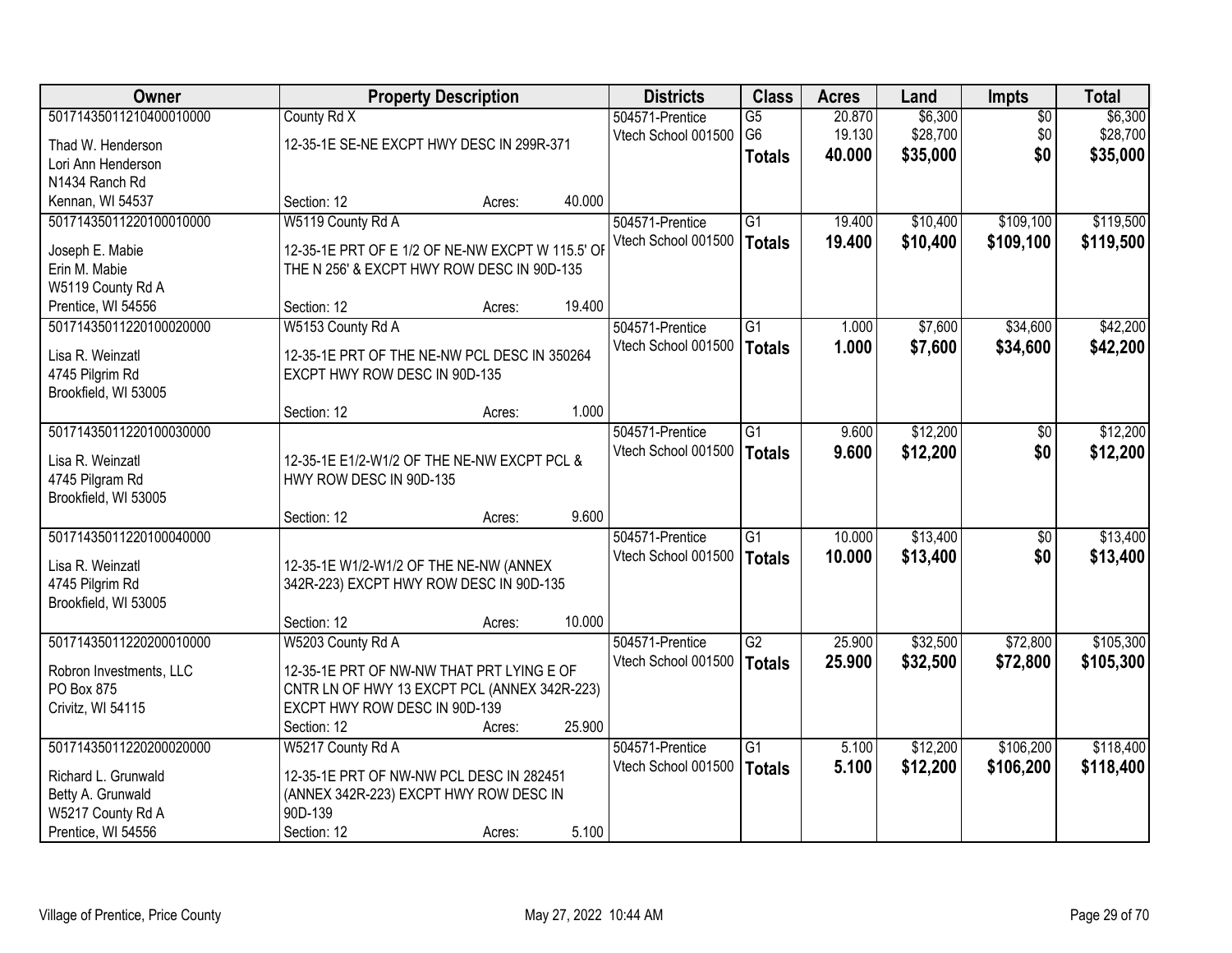| Owner                                                                                       |                                                                                                            | <b>Property Description</b> |        | <b>Districts</b>                       | <b>Class</b>                                       | <b>Acres</b>              | Land                            | <b>Impts</b>                  | <b>Total</b>                    |
|---------------------------------------------------------------------------------------------|------------------------------------------------------------------------------------------------------------|-----------------------------|--------|----------------------------------------|----------------------------------------------------|---------------------------|---------------------------------|-------------------------------|---------------------------------|
| 50171435020620100010000<br>Jermy L. Larsen<br>327 N Bills Dr<br>Stevens Point, WI 54482     | 6-35-2E E 1/2 OF NW 1/4 EXCPT PCLS & HWY ROW<br><b>DESC IN 90D-158</b>                                     |                             |        | 504571-Prentice<br>Vtech School 001500 | $\overline{G5}$<br>G <sub>6</sub><br><b>Totals</b> | 6.500<br>67.980<br>74.480 | \$800<br>\$102,000<br>\$102,800 | $\overline{50}$<br>\$0<br>\$0 | \$800<br>\$102,000<br>\$102,800 |
|                                                                                             | Section: 6                                                                                                 | Acres:                      | 74.480 |                                        |                                                    |                           |                                 |                               |                                 |
| 50171435020620200010000<br>Village of Prentice<br>PO Box 78<br>Prentice, WI 54556           | 1599 Dr Mackinnon<br>6-35-2E W 1/2 OF THE NW 1/4 LYING E OF RR ROW<br>EXCPT PCLS & HWY ROW DESC IN 90D-162 |                             |        | 504571-Prentice<br>Vtech School 001500 | $\overline{X4}$<br><b>Totals</b>                   | 22.930<br>22.930          | \$0<br>\$0                      | $\overline{50}$<br>\$0        | \$0<br>\$0                      |
| 50171435020620200020000                                                                     | Section: 6<br>1528 Railroad Ave                                                                            | Acres:                      | 22.930 | 504571-Prentice                        | $\overline{\text{X3}}$                             | 1.600                     | \$0                             | $\overline{50}$               | $\overline{50}$                 |
| Price County Dam<br>126 Cherry St<br>Phillips, WI 54555                                     | 6-35-2E PRENTICE DAM PRT OF W 1/2 OF NW 1/4<br>PCL DESC IN 288514 & 301200                                 |                             |        | Vtech School 001500                    | <b>Totals</b>                                      | 1.600                     | \$0                             | \$0                           | \$0                             |
|                                                                                             | Section: 6                                                                                                 | Acres:                      | 1.600  |                                        |                                                    |                           |                                 |                               |                                 |
| 50171435020620200030000<br>Mary A. Anderson<br>1619 Railroad Ave<br>Prentice, WI 54556      | 1619 Railroad Ave<br>6-35-2E PRT OF NW-NW & SW-NW PCL FULLY DESC<br>IN 388366                              |                             |        | 504571-Prentice<br>Vtech School 001500 | $\overline{G1}$<br><b>Totals</b>                   | 0.580<br>0.580            | \$7,400<br>\$7,400              | \$56,400<br>\$56,400          | \$63,800<br>\$63,800            |
|                                                                                             | Section: 6                                                                                                 | Acres:                      | 0.580  |                                        |                                                    |                           |                                 |                               |                                 |
| 50171435020620300010000<br><b>Enders Management Inc</b><br>PO Box 200<br>Prentice, WI 54556 | 500 Center St<br>6-35-2E PRT OF SW-NW PCL DESC IN 263195 EXCPT<br><b>PCLS</b>                              |                             |        | 504571-Prentice<br>Vtech School 001500 | $\overline{G2}$<br><b>Totals</b>                   | 3.180<br>3.180            | \$13,800<br>\$13,800            | \$86,000<br>\$86,000          | \$99,800<br>\$99,800            |
|                                                                                             | Section: 6                                                                                                 | Acres:                      | 3.180  |                                        |                                                    |                           |                                 |                               |                                 |
| 50171435020620300010010<br>Kenneth H. Dearth<br>Deloris Dearth<br>212 S Adams Ave           | 6-35-2E PRT OF SW-NW PCL DESC IN DOC #331306                                                               |                             |        | 504571-Prentice<br>Vtech School 001500 | G2<br><b>Totals</b>                                | 0.120<br>0.120            | \$500<br>\$500                  | $\overline{50}$<br>\$0        | \$500<br>\$500                  |
| Marshfield, WI 54449                                                                        | Section: 6                                                                                                 | Acres:                      | 0.120  |                                        |                                                    |                           |                                 |                               |                                 |
| 50171435020620300020000<br>John Hueckman Oil In Hueckman<br>PO Box 80<br>Prentice, WI 54556 | 1422 Railroad Ave<br>6-35-2E PRT OF SW-NW PCL DESC IN 256537<br>Section: 6                                 | Acres:                      | 0.150  | 504571-Prentice<br>Vtech School 001500 | $\overline{G2}$<br><b>Totals</b>                   | 0.150<br>0.150            | \$3,900<br>\$3,900              | \$800<br>\$800                | \$4,700<br>\$4,700              |
|                                                                                             |                                                                                                            |                             |        |                                        |                                                    |                           |                                 |                               |                                 |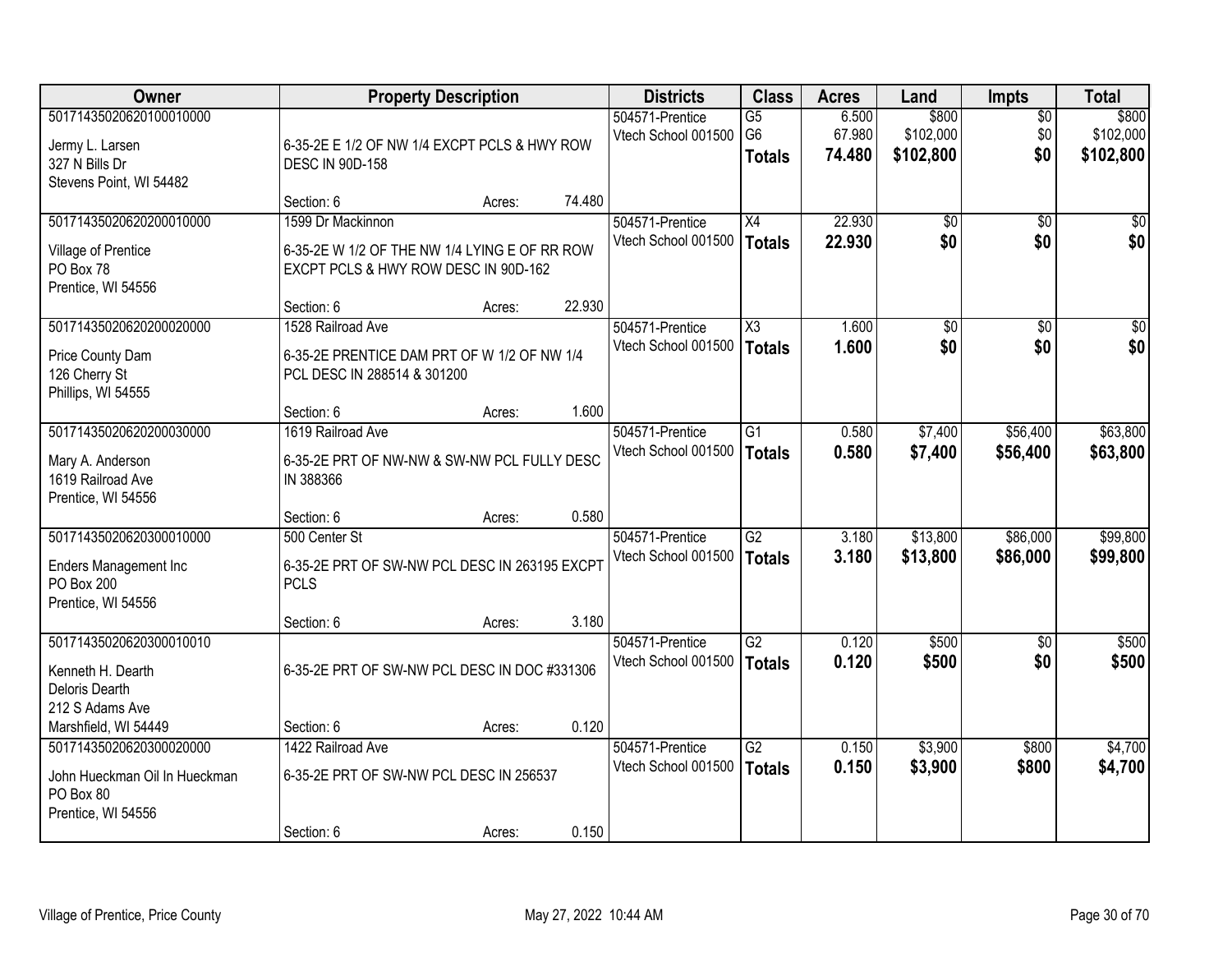| Owner                                   |                                               | <b>Property Description</b> |       |                                        | <b>Class</b>    | <b>Acres</b> | Land     | <b>Impts</b>    | <b>Total</b> |
|-----------------------------------------|-----------------------------------------------|-----------------------------|-------|----------------------------------------|-----------------|--------------|----------|-----------------|--------------|
| 50171435020620300020200                 | 1404 Railroad Ave                             |                             |       | 504571-Prentice                        | $\overline{G2}$ | 0.680        | \$6,500  | \$16,000        | \$22,500     |
| Prentice Hardware LLC                   | 6-35-1E PRT OF SW-NW PCL DESC IN 350728       |                             |       | Vtech School 001500                    | <b>Totals</b>   | 0.680        | \$6,500  | \$16,000        | \$22,500     |
| W1499 Adams Rd                          |                                               |                             |       |                                        |                 |              |          |                 |              |
| Brantwood, WI 54513                     |                                               |                             |       |                                        |                 |              |          |                 |              |
|                                         | Section: 6                                    | Acres:                      | 0.680 |                                        |                 |              |          |                 |              |
| 50171435020620300030000                 |                                               |                             |       | 504571-Prentice<br>Vtech School 001500 | $\overline{G2}$ | 0.850        | \$10,000 | \$0<br>\$0      | \$10,000     |
| Reuben's Sales & Service                | 6-35-2E PRT OF SW-NW PCL DESC IN 264823 EXCPT |                             |       |                                        | <b>Totals</b>   | 0.850        | \$10,000 |                 | \$10,000     |
| PO Box 229                              | <b>PCL</b>                                    |                             |       |                                        |                 |              |          |                 |              |
| Prentice, WI 54556                      |                                               |                             | 0.850 |                                        |                 |              |          |                 |              |
| 50171435020620300040000                 | Section: 6<br>520 Center St                   | Acres:                      |       | 504571-Prentice                        | $\overline{G2}$ | 0.830        | \$9,900  | \$232,300       | \$242,200    |
|                                         |                                               |                             |       | Vtech School 001500                    | <b>Totals</b>   | 0.830        | \$9,900  | \$232,300       | \$242,200    |
| Kenneth H. Dearth                       | 6-35-2E PRT OF SW-NW PCL DESC IN 331555       |                             |       |                                        |                 |              |          |                 |              |
| Deloris Dearth                          |                                               |                             |       |                                        |                 |              |          |                 |              |
| 212 S Adams Ave<br>Marshfield, WI 54449 | Section: 6                                    | Acres:                      | 0.830 |                                        |                 |              |          |                 |              |
| 50171435020620300050000                 | 450 Center St                                 |                             |       | 504571-Prentice                        | $\overline{G2}$ | 0.688        | \$9,300  | \$369,600       | \$378,900    |
|                                         |                                               |                             |       | Vtech School 001500                    | <b>Totals</b>   | 0.688        | \$9,300  | \$369,600       | \$378,900    |
| <b>Community Financial Bank</b>         | 6-35-2E PRT OF SW-NW LOT 2 CSM #636 VOL 3 PG  |                             |       |                                        |                 |              |          |                 |              |
| 450 Center St<br>PO Box 115             | 199                                           |                             |       |                                        |                 |              |          |                 |              |
| Prentice, WI 54556                      | Section: 6                                    | Acres:                      | 0.688 |                                        |                 |              |          |                 |              |
| 50171435020620300060000                 | 428 Center St                                 |                             |       | 504571-Prentice                        | $\overline{G2}$ | 0.340        | \$7,500  | \$120,500       | \$128,000    |
| Elaine R. Buss                          | 6-35-2E PRT OF S 1/2 OF THE NW 1/4 LOT 1 CSM  |                             |       | Vtech School 001500                    | <b>Totals</b>   | 0.340        | \$7,500  | \$120,500       | \$128,000    |
| 2795 Fox run                            | #636 VOL 3 PG 199                             |                             |       |                                        |                 |              |          |                 |              |
| Appleton, WI 54914                      |                                               |                             |       |                                        |                 |              |          |                 |              |
|                                         | Section: 6                                    | Acres:                      | 0.340 |                                        |                 |              |          |                 |              |
| 50171435020620300070000                 |                                               |                             |       | 504571-Prentice                        | $\overline{G1}$ | 0.172        | \$2,400  | $\overline{50}$ | \$2,400      |
| Michelle L. Ciaccio                     | 6-35-2E PRT OF SW-NW PCL DESC IN 390636       |                             |       | Vtech School 001500                    | <b>Totals</b>   | 0.172        | \$2,400  | \$0             | \$2,400      |
| 636 Bridge St                           |                                               |                             |       |                                        |                 |              |          |                 |              |
| Prentice, WI 54556                      |                                               |                             |       |                                        |                 |              |          |                 |              |
|                                         | Section: 6                                    | Acres:                      | 0.172 |                                        |                 |              |          |                 |              |
| 50171435020620400010000                 |                                               |                             |       | 504571-Prentice                        | G2              | 0.320        | \$1,100  | $\overline{50}$ | \$1,100      |
| Richard J. Enders                       | 6-35-2E PRT OF SE-NW PCL DESC IN 245251 EXCPT |                             |       | Vtech School 001500                    | <b>Totals</b>   | 0.320        | \$1,100  | \$0             | \$1,100      |
| Faye A. Enders                          | <b>PCL</b>                                    |                             |       |                                        |                 |              |          |                 |              |
| W5501 Veenstra Rd                       |                                               |                             |       |                                        |                 |              |          |                 |              |
| PO Box 200                              | Section: 6                                    | Acres:                      | 0.320 |                                        |                 |              |          |                 |              |
| Prentice, WI 54556                      |                                               |                             |       |                                        |                 |              |          |                 |              |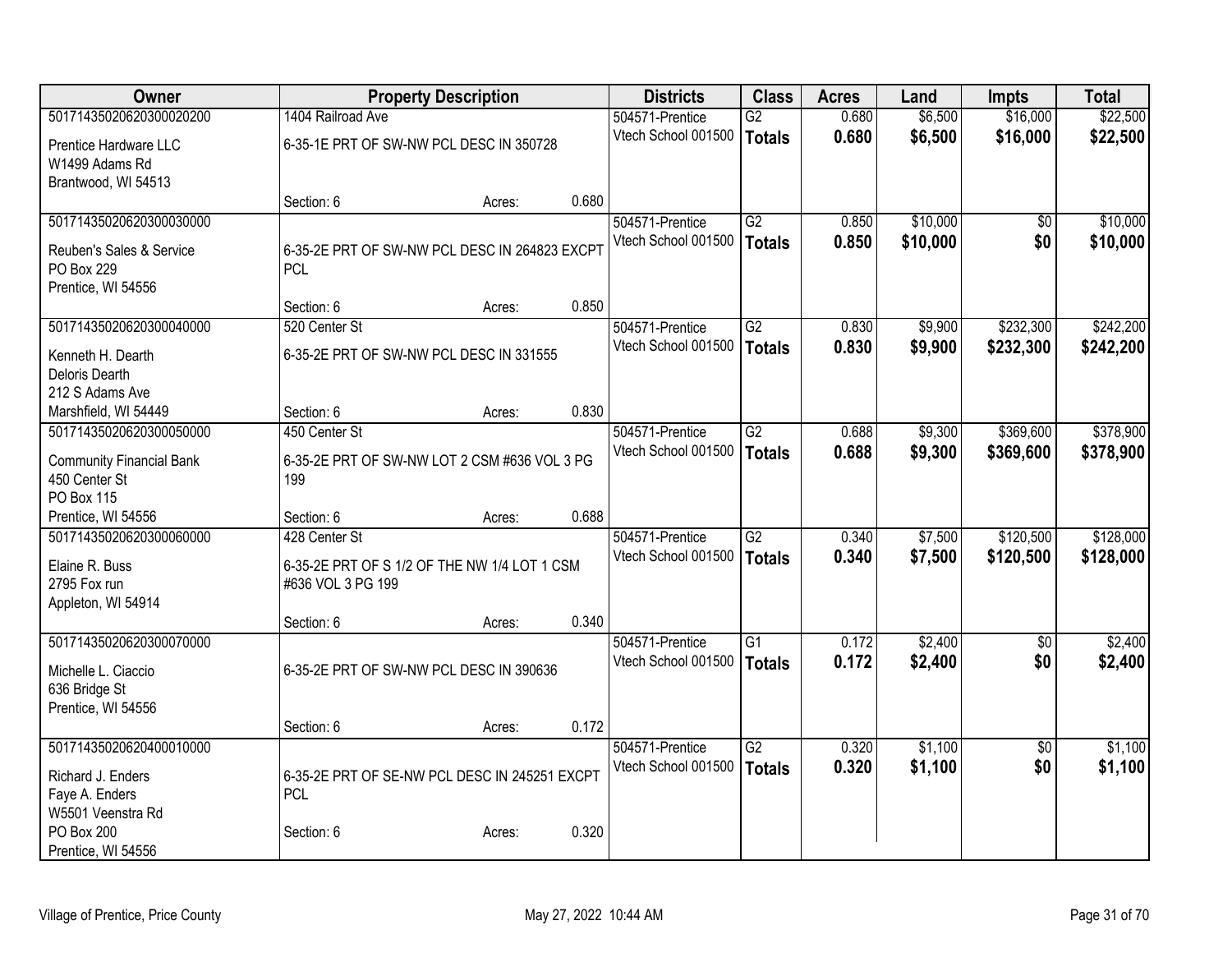| Owner                                  |                                               | <b>Property Description</b> |        | <b>Districts</b>    | <b>Class</b>    | <b>Acres</b> | Land            | <b>Impts</b>    | <b>Total</b>    |
|----------------------------------------|-----------------------------------------------|-----------------------------|--------|---------------------|-----------------|--------------|-----------------|-----------------|-----------------|
| 50171435020620400020000                |                                               |                             |        | 504571-Prentice     | G1              | 2.521        | \$9,700         | \$0             | \$9,700         |
| <b>Enders Management Inc</b>           | 6-35-2E PRT OF SE-NW PCL DESC IN 253213       |                             |        | Vtech School 001500 | Totals          | 2.521        | \$9,700         | \$0             | \$9,700         |
| PO Box 200                             |                                               |                             |        |                     |                 |              |                 |                 |                 |
| Prentice, WI 54556                     |                                               |                             |        |                     |                 |              |                 |                 |                 |
|                                        | Section: 6                                    | Acres:                      | 2.521  |                     |                 |              |                 |                 |                 |
| 50171435020620400030000                |                                               |                             |        | 504571-Prentice     | X4              | 0.220        | $\overline{50}$ | \$0             | \$0             |
| Village of Prentice                    | 6-35-2E PRT OF SE-NW LOT 1 CSM #1214 VOL 6 PG |                             |        | Vtech School 001500 | Totals          | 0.220        | \$0             | \$0             | \$0             |
| PO Box 78                              | 285                                           |                             |        |                     |                 |              |                 |                 |                 |
| Prentice, WI 54556                     |                                               |                             |        |                     |                 |              |                 |                 |                 |
|                                        | Section: 6                                    | Acres:                      | 0.220  |                     |                 |              |                 |                 |                 |
| 50171435020620400040000                | 400 Center St                                 |                             |        | 504571-Prentice     | X4              | 1.000        | $\overline{50}$ | $\overline{50}$ | $\overline{50}$ |
|                                        |                                               |                             |        | Vtech School 001500 | Totals          | 1.000        | \$0             | \$0             | \$0             |
| Town of Prentice                       | 6-35-2E PRT OF SE-NW LOT IN CSM #697 VOL 3 PG |                             |        |                     |                 |              |                 |                 |                 |
| 400 Center St                          | 329                                           |                             |        |                     |                 |              |                 |                 |                 |
| PO Box 49<br>Prentice, WI 54556        | Section: 6                                    |                             | 1.000  |                     |                 |              |                 |                 |                 |
| 50171435020620400050000                | 380 Center St                                 | Acres:                      |        | 504571-Prentice     | $\overline{G1}$ | 3.000        | \$10,200        | \$142,400       | \$152,600       |
|                                        |                                               |                             |        | Vtech School 001500 |                 | 3.000        |                 |                 |                 |
| Connie G. Waterman                     | 6-35-2E PRT OF SE-NW PCL DESC IN 179385       |                             |        |                     | <b>Totals</b>   |              | \$10,200        | \$142,400       | \$152,600       |
| Nancy K. Waterman                      |                                               |                             |        |                     |                 |              |                 |                 |                 |
| 380 Center St                          |                                               |                             |        |                     |                 |              |                 |                 |                 |
| PO Box 255                             | Section: 6                                    | Acres:                      | 3.000  |                     |                 |              |                 |                 |                 |
| Prentice, WI 54556                     |                                               |                             |        |                     |                 |              |                 |                 |                 |
| 50171435020620400060000                | 350 Center St                                 |                             |        | 504571-Prentice     | G1              | 2.040        | \$9,200         | \$113,800       | \$123,000       |
| Tony J. Lueck                          | 6-35-2E PRT OF SE-NW PCL DESC IN 370572       |                             |        | Vtech School 001500 | <b>Totals</b>   | 2.040        | \$9,200         | \$113,800       | \$123,000       |
| Tiffany A. Lueck                       |                                               |                             |        |                     |                 |              |                 |                 |                 |
| 350 Center St                          |                                               |                             |        |                     |                 |              |                 |                 |                 |
| PO Box 71                              | Section: 6                                    | Acres:                      | 2.040  |                     |                 |              |                 |                 |                 |
| Prentice, WI 54556                     |                                               |                             |        |                     |                 |              |                 |                 |                 |
| 50171435020620400070000                | 340 Center St                                 |                             |        | 504571-Prentice     | $\overline{G2}$ | 1.900        | \$11,500        | \$171,500       | \$183,000       |
| Housing Enterprises of Prentice I Lmtd | 6-35-2E PRT OF SE-NW LOT 1 CSM #694 VOL 3 PG  |                             |        | Vtech School 001500 | <b>Totals</b>   | 1.900        | \$11,500        | \$171,500       | \$183,000       |
| Prtsp                                  | 323                                           |                             |        |                     |                 |              |                 |                 |                 |
| 1020 Lincoln Ave                       |                                               |                             |        |                     |                 |              |                 |                 |                 |
| Fennimore, WI 53809                    | Section: 6                                    | Acres:                      | 1.900  |                     |                 |              |                 |                 |                 |
| 50171435020630100010001                | 403 Center St                                 |                             |        | 504571-Prentice     | X4              | 51.570       | $\sqrt{6}$      | $\sqrt{6}$      | \$0             |
| Village of Prentice                    | 6-35-2E SW 1/4 LESS PCLS & SUB-DIVS           |                             |        | Vtech School 001500 | <b>Totals</b>   | 51.570       | \$0             | \$0             | \$0             |
| PO Box 78                              |                                               |                             |        |                     |                 |              |                 |                 |                 |
| Prentice, WI 54556                     |                                               |                             |        |                     |                 |              |                 |                 |                 |
|                                        | Section: 6                                    | Acres:                      | 51.570 |                     |                 |              |                 |                 |                 |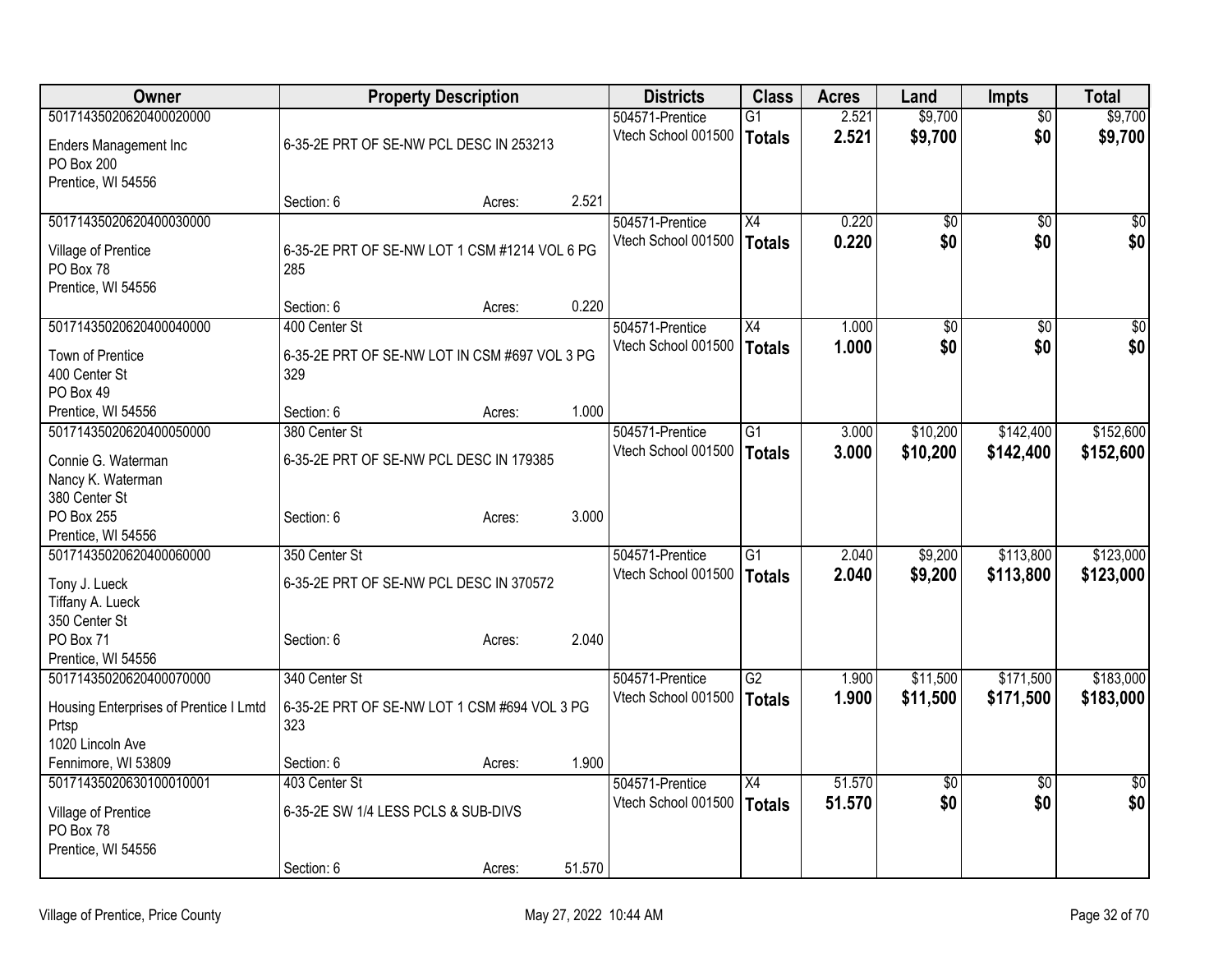| Owner                     |                                               | <b>Property Description</b> |       | <b>Districts</b>                       | <b>Class</b>           | <b>Acres</b>   | Land       | <b>Impts</b>           | <b>Total</b>           |
|---------------------------|-----------------------------------------------|-----------------------------|-------|----------------------------------------|------------------------|----------------|------------|------------------------|------------------------|
| 50171435020630200010000   | 912 Town St                                   |                             |       | 504571-Prentice                        | $\overline{G1}$        | 0.580          | \$6,300    | \$62,700               | \$69,000               |
| Romeo J. Schutze          | 6-35-2E PRT OF NW-SW LOT 3 CSM #514 VOL 2 PG  |                             |       | Vtech School 001500                    | <b>Totals</b>          | 0.580          | \$6,300    | \$62,700               | \$69,000               |
| 912 Town St               | 329                                           |                             |       |                                        |                        |                |            |                        |                        |
| Prentice, WI 54556-1026   |                                               |                             |       |                                        |                        |                |            |                        |                        |
|                           | Section: 6                                    | Acres:                      | 0.580 |                                        |                        |                |            |                        |                        |
| 50171435020630300010000   |                                               |                             |       | 504571-Prentice                        | G2                     | 1.100          | \$4,500    | \$0                    | \$4,500                |
| Northern Utility Services | 6-35-2E PRT OF NW-SW PCL DESC IN 376853 & LOT |                             |       | Vtech School 001500                    | <b>Totals</b>          | 1.100          | \$4,500    | \$0                    | \$4,500                |
| N3852 Ogema Prentice Rd   | 1 CSM #486 VOL 2 PG 267 EXCPT PCL             |                             |       |                                        |                        |                |            |                        |                        |
| Prentice, WI 54556        |                                               |                             |       |                                        |                        |                |            |                        |                        |
|                           | Section: 6                                    | Acres:                      | 1.100 |                                        |                        |                |            |                        |                        |
| 50171435020630300020000   | 904 Town St                                   |                             |       | 504571-Prentice                        | $\overline{G1}$        | 0.430          | \$7,400    | \$79,000               | \$86,400               |
| Katrina E. Haugsby        | 6-35-2E PRT OF SW-SW PCL DESC IN 394365       |                             |       | Vtech School 001500                    | <b>Totals</b>          | 0.430          | \$7,400    | \$79,000               | \$86,400               |
| 904 Town St               |                                               |                             |       |                                        |                        |                |            |                        |                        |
| Prentice, WI 54556        |                                               |                             |       |                                        |                        |                |            |                        |                        |
|                           | Section: 6                                    | Acres:                      | 0.430 |                                        |                        |                |            |                        |                        |
| 50171435020630300030000   | 675 Van Dusen St                              |                             |       | 504571-Prentice                        | $\overline{G1}$        | 0.460          | \$4,800    | \$50,700               | \$55,500               |
| Jerald W. Esterholm       | 6-35-2E PRT OF SW-SW PCL DESC IN 382159       |                             |       | Vtech School 001500                    | <b>Totals</b>          | 0.460          | \$4,800    | \$50,700               | \$55,500               |
| Heidi Y. Esterholm        |                                               |                             |       |                                        |                        |                |            |                        |                        |
| 675 Van Dusen St          |                                               |                             |       |                                        |                        |                |            |                        |                        |
| Prentice, WI 54556        | Section: 6                                    | Acres:                      | 0.460 |                                        |                        |                |            |                        |                        |
| 50171435020630300040000   | 800 Town St                                   |                             |       | 504571-Prentice                        | $\overline{X4}$        | 5.700          | \$0        | $\overline{50}$        | $\overline{50}$        |
| Village of Prentice       | 6-35-2E PRT OF VAN DUSEN ADDITION & PRT OF    |                             |       | Vtech School 001500                    | <b>Totals</b>          | 5.700          | \$0        | \$0                    | \$0                    |
| PO Box 78                 | SW-SW PCL DESC IN 180443 & 188128 EXCPT PCLS  |                             |       |                                        |                        |                |            |                        |                        |
| Prentice, WI 54556        |                                               |                             |       |                                        |                        |                |            |                        |                        |
|                           | Section: 6                                    | Acres:                      | 5.700 |                                        |                        |                |            |                        |                        |
| 50171435020630300050000   | 651 County Rd A                               |                             |       | 504571-Prentice                        | G1                     | 1.800          | \$2,000    | \$55,000               | \$57,000               |
| Patricia A. Winn          | 6-35-2E PRT OF SW-SW THAT PRT LYING W OF SOO  |                             |       | Vtech School 001500                    | <b>Totals</b>          | 1.800          | \$2,000    | \$55,000               | \$57,000               |
| 651 County Rd A           | DEPOT BTWN TRACK & HWY 13 W EXCPT PCLS        |                             |       |                                        |                        |                |            |                        |                        |
| Prentice, WI 54556        |                                               |                             |       |                                        |                        |                |            |                        |                        |
|                           | Section: 6                                    | Acres:                      | 1.800 |                                        |                        |                |            |                        |                        |
| 50171435020630300060000   |                                               |                             |       | 504571-Prentice<br>Vtech School 001500 | $\overline{\text{X3}}$ | 0.690<br>0.690 | \$0<br>\$0 | $\overline{30}$<br>\$0 | $\overline{50}$<br>\$0 |
| Price County Highway      | 6-35-2E PRT OF SW 1/4 PCL DESC IN 172828      |                             |       |                                        | <b>Totals</b>          |                |            |                        |                        |
| 704 N Lake Ave            |                                               |                             |       |                                        |                        |                |            |                        |                        |
| Phillips, WI 54555        |                                               |                             |       |                                        |                        |                |            |                        |                        |
|                           | Section: 6                                    | Acres:                      | 0.690 |                                        |                        |                |            |                        |                        |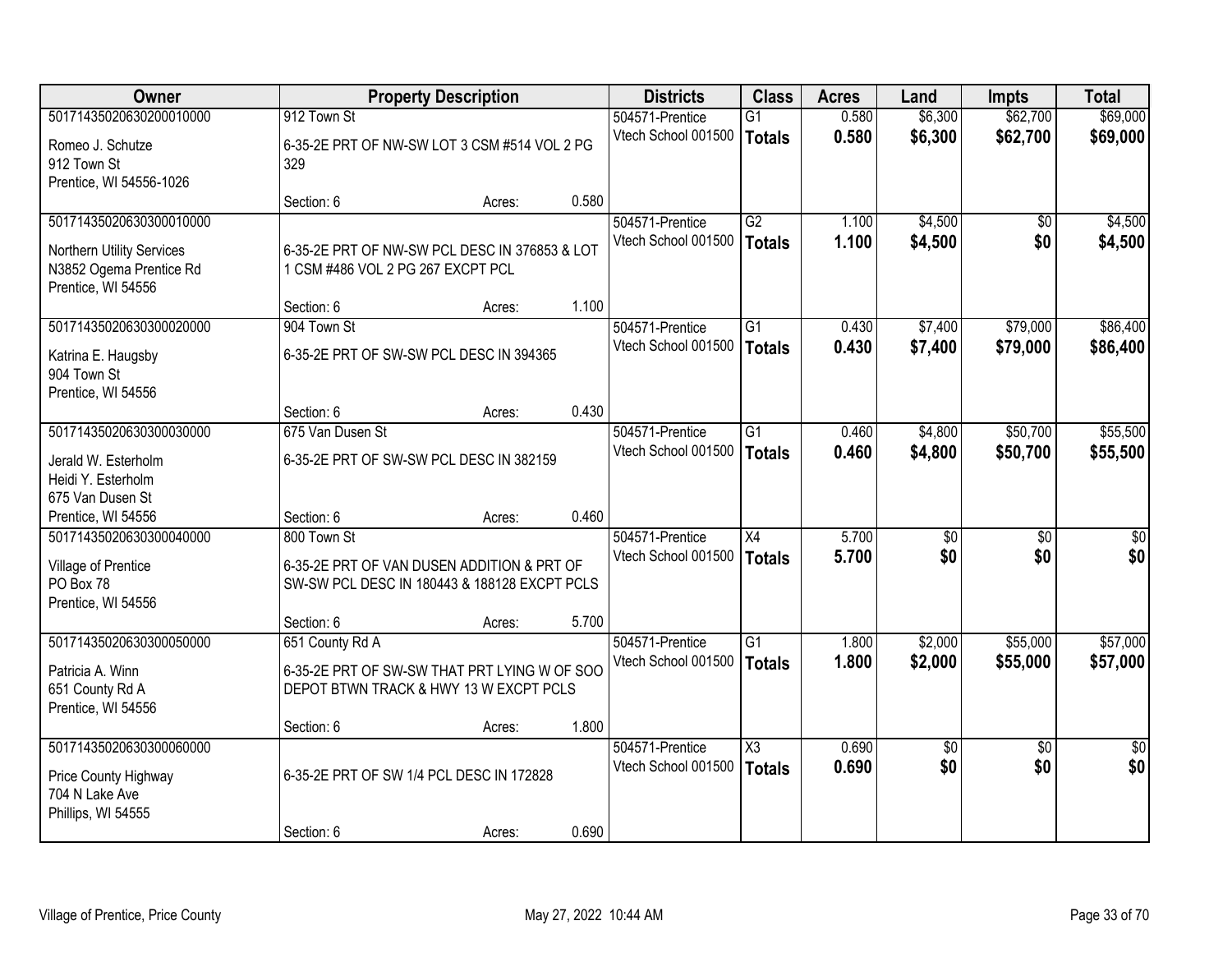| <b>Owner</b>                                              |                                                                           | <b>Property Description</b> |       | <b>Districts</b>    | <b>Class</b>    | <b>Acres</b> | Land            | <b>Impts</b>    | <b>Total</b>    |
|-----------------------------------------------------------|---------------------------------------------------------------------------|-----------------------------|-------|---------------------|-----------------|--------------|-----------------|-----------------|-----------------|
| 50171435020630300070000                                   | 606 Birch St                                                              |                             |       | 504571-Prentice     | $\overline{X4}$ | 1.000        | $\overline{60}$ | $\overline{50}$ | \$0             |
| <b>WI</b> Central Ltd                                     | 6-35-2E PRT OF SW-SW (DEPOT BUILDING)                                     |                             |       | Vtech School 001500 | <b>Totals</b>   | 1.000        | \$0             | \$0             | \$0             |
| PO Box 8103                                               |                                                                           |                             |       |                     |                 |              |                 |                 |                 |
| Montreal Quebec H3c3n3                                    |                                                                           |                             |       |                     |                 |              |                 |                 |                 |
| Canada,                                                   | Section: 6                                                                | Acres:                      | 1.000 |                     |                 |              |                 |                 |                 |
| 50171435020630400001000                                   | 901 Progress St                                                           |                             |       | 504571-Prentice     | $\overline{G2}$ | 2.070        | \$11,700        | \$83,500        | \$95,200        |
| Progress Street Property Group, LLC                       | 6-35-2E PRT OF NE-SW & SE-SW LOT 2 CSM #516                               |                             |       | Vtech School 001500 | <b>Totals</b>   | 2.070        | \$11,700        | \$83,500        | \$95,200        |
| 3310 Miller St                                            | <b>VOL 2 PG 333</b>                                                       |                             |       |                     |                 |              |                 |                 |                 |
| Suite B                                                   |                                                                           |                             |       |                     |                 |              |                 |                 |                 |
| Eau Claire, WI 54701                                      | Section: 6                                                                | Acres:                      | 2.070 |                     |                 |              |                 |                 |                 |
| 50171435020630400002000                                   | 805 Progress St                                                           |                             |       | 504571-Prentice     | G2              | 1.380        | \$11,000        | \$180,000       | \$191,000       |
| Prentice II                                               | 6-35-2E PRT OF SE-SW LOT 3 CSM #678 VOL 3 PG                              |                             |       | Vtech School 001500 | <b>Totals</b>   | 1.380        | \$11,000        | \$180,000       | \$191,000       |
| 1020 Lincoln Ave                                          | 289                                                                       |                             |       |                     |                 |              |                 |                 |                 |
| Fennimore, WI 53809                                       |                                                                           |                             |       |                     |                 |              |                 |                 |                 |
|                                                           | Section: 6                                                                | Acres:                      | 1.380 |                     |                 |              |                 |                 |                 |
| 50171435020630400003000                                   | 505 Air Park Dr                                                           |                             |       | 504571-Prentice     | X4              | 0.320        | \$0             | \$0             | \$0             |
| Village of Prentice                                       | 6-35-2E PRT OF SE-SW LOT 1 CSM #1088 VOL 6 PG                             |                             |       | Vtech School 001500 | <b>Totals</b>   | 0.320        | \$0             | \$0             | \$0             |
| PO Box 78                                                 | 15                                                                        |                             |       |                     |                 |              |                 |                 |                 |
| Prentice, WI 54556                                        |                                                                           |                             |       |                     |                 |              |                 |                 |                 |
|                                                           | Section: 6                                                                | Acres:                      | 0.320 |                     |                 |              |                 |                 |                 |
| 50171435020630400004000                                   | 507 Air Park Dr                                                           |                             |       | 504571-Prentice     | $\overline{G3}$ | 0.918        | $\overline{50}$ | $\overline{50}$ | \$0             |
|                                                           |                                                                           |                             |       | Vtech School 001500 | <b>Totals</b>   | 0.918        | \$0             | \$0             | \$0             |
| Northern Utility Services, LLC<br>N3852 Ogema Prentice Rd | 6-35-2E PRT OF SE-SW LOT 1 CSM #689 VOL 3 PG<br>313                       |                             |       |                     |                 |              |                 |                 |                 |
| Prentice, WI 54556                                        |                                                                           |                             |       |                     |                 |              |                 |                 |                 |
|                                                           | Section: 6                                                                | Acres:                      | 0.918 |                     |                 |              |                 |                 |                 |
| 50171435020630400005020                                   |                                                                           |                             |       | 504571-Prentice     | $\overline{G2}$ | 0.130        | \$1,400         | $\overline{60}$ | \$1,400         |
|                                                           | 6-35-2E PRT OF SE-SW PCL DESC IN 358637                                   |                             |       | Vtech School 001500 | <b>Totals</b>   | 0.130        | \$1,400         | \$0             | \$1,400         |
| <b>Gladson Property Services LLC</b><br>W5471 Old Rd W    |                                                                           |                             |       |                     |                 |              |                 |                 |                 |
| Prentice, WI 54556                                        |                                                                           |                             |       |                     |                 |              |                 |                 |                 |
|                                                           | Section: 6                                                                | Acres:                      | 0.130 |                     |                 |              |                 |                 |                 |
| 50171435020630400005030                                   | 509 Air Park Dr                                                           |                             |       | 504571-Prentice     | $\overline{G3}$ | 0.790        | \$0             | $\overline{50}$ | $\overline{50}$ |
|                                                           |                                                                           |                             |       | Vtech School 001500 | <b>Totals</b>   | 0.790        | \$0             | \$0             | \$0             |
| Joseph J. Moritz<br>Cathleen Moritz                       | 6-35-2E PRT OF SE-SW PRT OF LOT 2 CSM #1088<br>VOL 6 PG 15 DESC IN 358652 |                             |       |                     |                 |              |                 |                 |                 |
| 1111 Ash St                                               |                                                                           |                             |       |                     |                 |              |                 |                 |                 |
| Prentice, WI 54556                                        | Section: 6                                                                | Acres:                      | 0.790 |                     |                 |              |                 |                 |                 |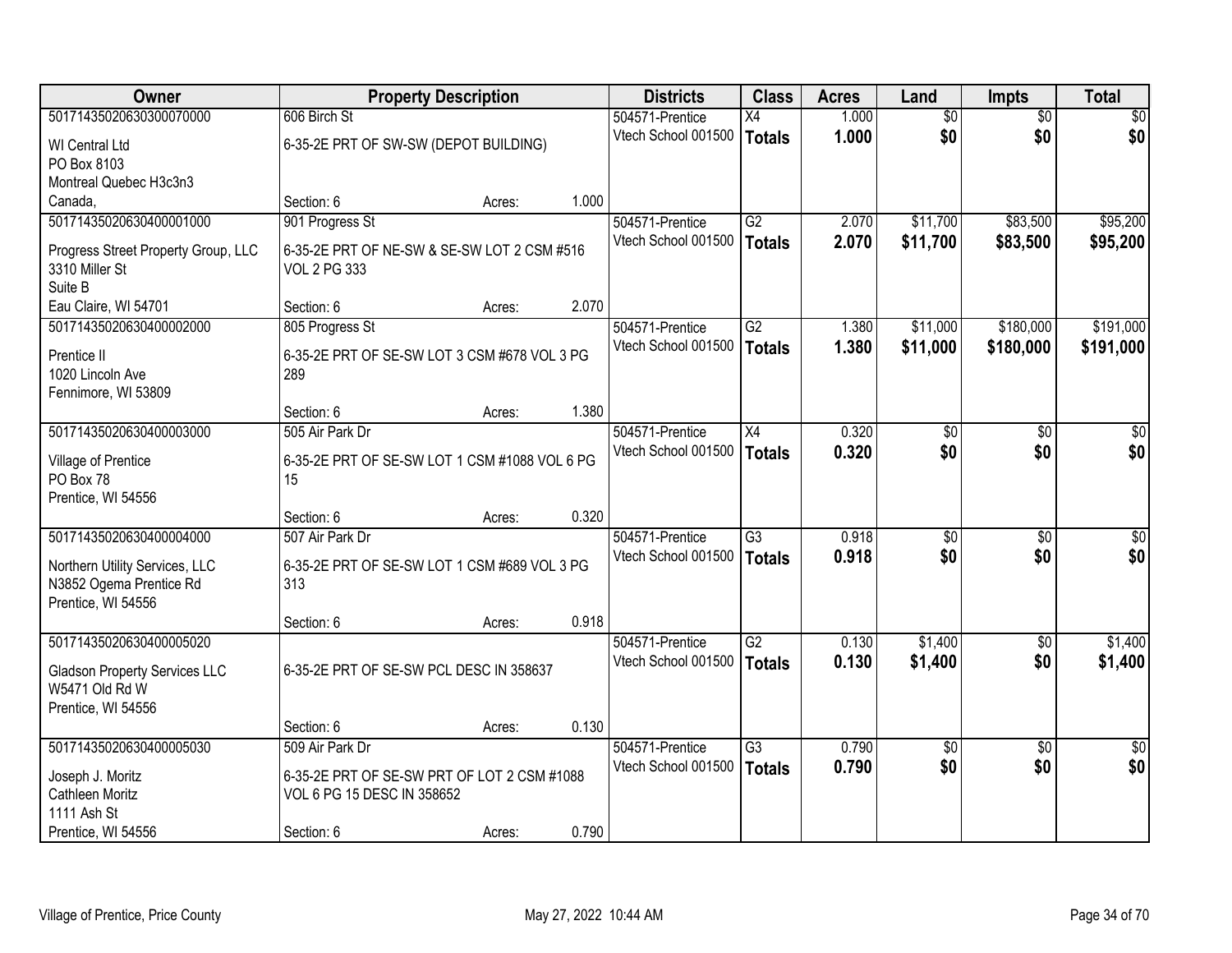| <b>Owner</b>                                                                                  |                                                                                             | <b>Property Description</b> |       | <b>Districts</b>                       | <b>Class</b>                     | <b>Acres</b>   | Land                   | <b>Impts</b>           | <b>Total</b>           |
|-----------------------------------------------------------------------------------------------|---------------------------------------------------------------------------------------------|-----------------------------|-------|----------------------------------------|----------------------------------|----------------|------------------------|------------------------|------------------------|
| 50171435020630400006000                                                                       | 511 Air Park Dr                                                                             |                             |       | 504571-Prentice                        | $\overline{G2}$                  | 0.700          | \$9,300                | \$65,600               | \$74,900               |
| <b>Gladson Property Services LLC</b><br>W5471 Old Rd W<br>Prentice, WI 54556                  | 6-35-2E PRT OF SE-SW LOT 3 CSM #1088 VOL 6 PG<br>15                                         |                             |       | Vtech School 001500                    | <b>Totals</b>                    | 0.700          | \$9,300                | \$65,600               | \$74,900               |
|                                                                                               | Section: 6                                                                                  | Acres:                      | 0.700 |                                        |                                  |                |                        |                        |                        |
| 50171435020630400007000                                                                       | 515 Air Park Dr                                                                             |                             |       | 504571-Prentice                        | $\overline{G2}$                  | 2.070          | \$9,900                | \$134,500              | \$144,400              |
| Deboth Bros Logging<br>W5210 County Rd A<br>Prentice, WI 54556                                | 6-35-2E PRT OF SE-SW LOT 1 CSM #1235 VOL 6 PG<br>335                                        |                             |       | Vtech School 001500                    | <b>Totals</b>                    | 2.070          | \$9,900                | \$134,500              | \$144,400              |
|                                                                                               | Section: 6                                                                                  | Acres:                      | 2.070 |                                        |                                  |                |                        |                        |                        |
| 50171435020630400008000                                                                       | 510 Air Park Dr                                                                             |                             |       | 504571-Prentice                        | $\overline{G3}$                  | 1.033          | \$0                    | \$0                    | \$0                    |
| Moritz E D M<br>c/o Joseph J & Cathleen Moritz<br>1111 Ash St                                 | 6-35-2E PRT OF SE-SW PCL DESC IN 284651                                                     |                             |       | Vtech School 001500                    | Totals                           | 1.033          | \$0                    | \$0                    | \$0                    |
| Prentice, WI 54556                                                                            | Section: 6                                                                                  | Acres:                      | 1.033 |                                        |                                  |                |                        |                        |                        |
| 50171435020630400009000                                                                       |                                                                                             |                             |       | 504571-Prentice                        | $\overline{G1}$                  | 0.522          | \$5,200                | \$0                    | \$5,200                |
| Gary L. Slightam<br>Christiana Slightam<br>422 Green Tree Dr                                  | 6-35-2E PRT OF E 1/2 OF THE SW 1/4 LOT 1 CSM<br>#947 VOL 5 PG 103 (easement desc in 379083) |                             |       | Vtech School 001500                    | <b>Totals</b>                    | 0.522          | \$5,200                | \$0                    | \$5,200                |
| Prentice, WI 54556                                                                            | Section: 6                                                                                  | Acres:                      | 0.522 |                                        |                                  |                |                        |                        |                        |
| 50171435020630400010000<br>Kristy A. Reichert<br>N4789 Lound Rd<br>Prentice, WI 54556         | 521 Air Park Dr<br>6-35-2E PRT OF S 1/2 OF SW 1/4 LOT 1 CSM #1055<br><b>VOL 5 PG 351</b>    |                             |       | 504571-Prentice<br>Vtech School 001500 | $\overline{G2}$<br><b>Totals</b> | 0.750<br>0.750 | \$8,700<br>\$8,700     | \$0<br>\$0             | \$8,700<br>\$8,700     |
|                                                                                               | Section: 6                                                                                  | Acres:                      | 0.750 |                                        |                                  |                |                        |                        |                        |
| 50171435020630400011000<br>Northern Utility Services, LLC<br>PO Box 206<br>Prentice, WI 54556 | 707 Progress St<br>6-35-2E PRT OF SE-SW LOT 1 CSM #1229 VOL 6 PG<br>323                     |                             |       | 504571-Prentice<br>Vtech School 001500 | $\overline{G2}$<br><b>Totals</b> | 0.644<br>0.644 | \$8,500<br>\$8,500     | \$48,200<br>\$48,200   | \$56,700<br>\$56,700   |
|                                                                                               | Section: 6                                                                                  | Acres:                      | 0.644 |                                        |                                  |                |                        |                        |                        |
| 50171435020630400012000<br>Village of Prentice<br>PO Box 78<br>Prentice, WI 54556             | 6-35-2E PRT OF SE-SW OUT LOT 1 CSM #1229 VOL 6<br>PG 323<br>Section: 6                      |                             | 0.137 | 504571-Prentice<br>Vtech School 001500 | $\overline{X4}$<br>Totals        | 0.137<br>0.137 | $\overline{50}$<br>\$0 | $\overline{30}$<br>\$0 | $\overline{30}$<br>\$0 |
|                                                                                               |                                                                                             | Acres:                      |       |                                        |                                  |                |                        |                        |                        |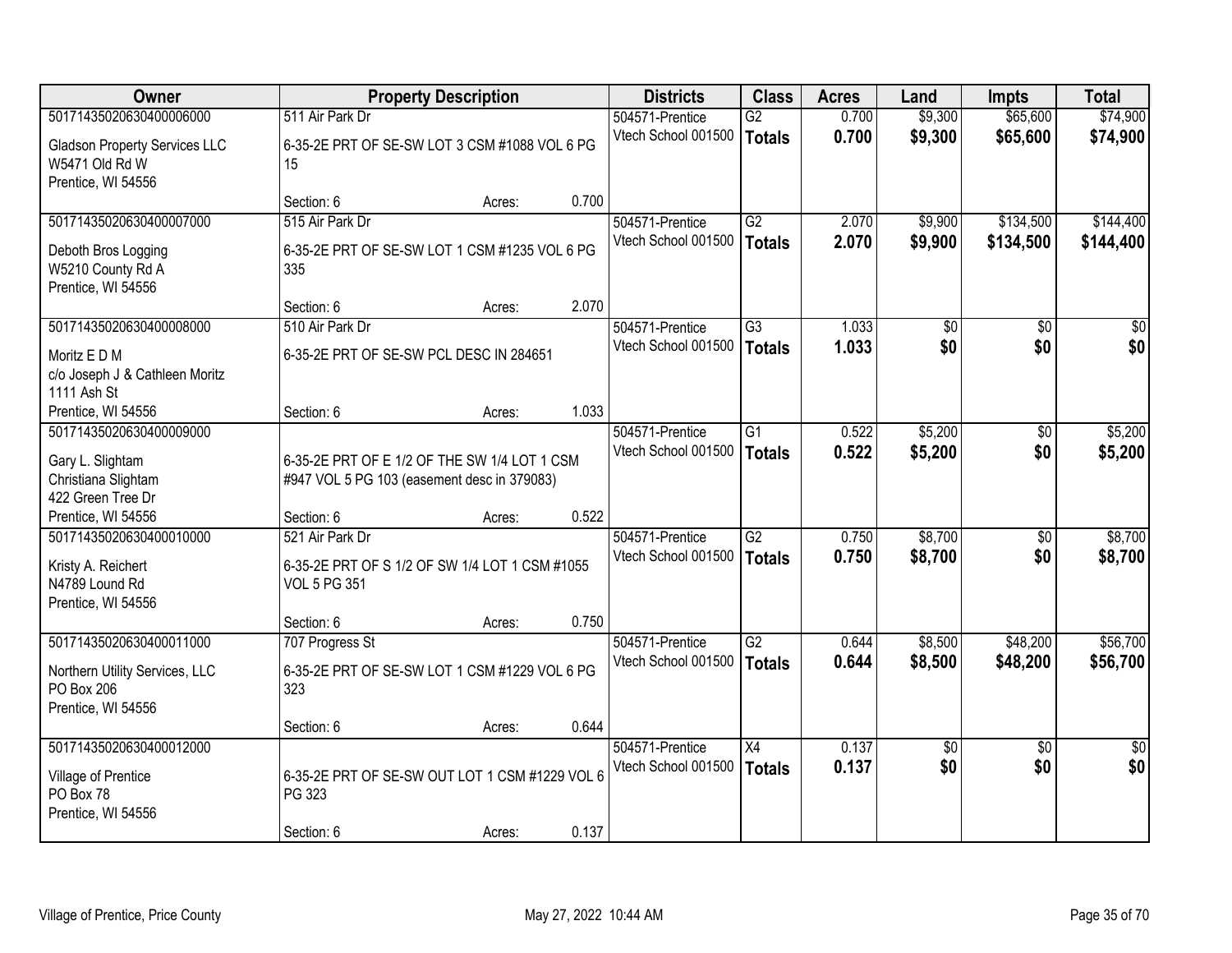| <b>Owner</b>                   |                                                  | <b>Property Description</b> |        | <b>Districts</b>                       | <b>Class</b>    | <b>Acres</b>   | Land            | <b>Impts</b>      | <b>Total</b>       |
|--------------------------------|--------------------------------------------------|-----------------------------|--------|----------------------------------------|-----------------|----------------|-----------------|-------------------|--------------------|
| 50171435020630400013000        |                                                  |                             |        | 504571-Prentice                        | G2              | 1.879          | \$9,100         | $\overline{50}$   | \$9,100            |
| Deboth Bros Logging            | 6-35-2E PRT OF SE-SW LOT 2 CSM #1235 VOL 6 PG    |                             |        | Vtech School 001500                    | <b>Totals</b>   | 1.879          | \$9,100         | \$0               | \$9,100            |
| W5210 County Rd A              | 335                                              |                             |        |                                        |                 |                |                 |                   |                    |
| Prentice, WI 54556             |                                                  |                             |        |                                        |                 |                |                 |                   |                    |
|                                | Section: 6                                       | Acres:                      | 1.879  |                                        |                 |                |                 |                   |                    |
| 50171435020630400014000        | 507 Air Park Dr                                  |                             |        | 504571-Prentice                        | $\overline{G3}$ | 0.667          | $\overline{50}$ | $\overline{50}$   | \$0                |
| Northern Utility Services, LLC | 6-35-2E PRT OF SE-SW PCL DESC IN 386379          |                             |        | Vtech School 001500                    | <b>Totals</b>   | 0.667          | \$0             | \$0               | \$0                |
| N3852 Ogema Prentice Rd        |                                                  |                             |        |                                        |                 |                |                 |                   |                    |
| Prentice, WI 54556             |                                                  |                             |        |                                        |                 |                |                 |                   |                    |
|                                | Section: 6                                       | Acres:                      | 0.667  |                                        |                 |                |                 |                   |                    |
| 50171435020640200010000        | 379 Progress St                                  |                             |        | 504571-Prentice<br>9430 - TIF 3        | X4              | 25.820         | \$0             | \$0               | $\overline{50}$    |
| Village of Prentice            | 6-35-2E NW-SE EXCPT PCLS                         |                             |        | Vtech School 001500                    | <b>Totals</b>   | 25.820         | \$0             | \$0               | \$0                |
| PO Box 78                      |                                                  |                             |        |                                        |                 |                |                 |                   |                    |
| Prentice, WI 54556             |                                                  |                             |        |                                        |                 |                |                 |                   |                    |
| 50171435020640200020000        | Section: 6                                       | Acres:                      | 25.820 |                                        |                 |                |                 |                   |                    |
|                                | 301 Progress St                                  |                             |        | 504571-Prentice<br>Vtech School 001500 | X4              | 2.750<br>2.750 | \$0<br>\$0      | $\sqrt{6}$<br>\$0 | $\sqrt{50}$<br>\$0 |
| Village of Prentice            | 6-35-2E PRT OF NW-SE LOT 1 CSM #473 VOL 2 PG     |                             |        |                                        | <b>Totals</b>   |                |                 |                   |                    |
| PO Box 78                      | 241 EXCPT PCL                                    |                             |        |                                        |                 |                |                 |                   |                    |
| Prentice, WI 54556             |                                                  |                             |        |                                        |                 |                |                 |                   |                    |
| 50171435020640200030000        | Section: 6                                       | Acres:                      | 2.750  | 504571-Prentice                        | $\overline{G3}$ | 10.580         | $\overline{50}$ | $\overline{30}$   | $\overline{50}$    |
|                                | 375 Progress St                                  |                             |        | Vtech School 001500                    |                 | 10.580         | \$0             | \$0               | \$0                |
| Sandstone Lake Partners, LLC   | 6-35-2E PRT OF NW-SE LOT 1 CSM #1254 VOL 7 PG    |                             |        |                                        | <b>Totals</b>   |                |                 |                   |                    |
| 3250 S Fox Ranch Rd            |                                                  |                             |        |                                        |                 |                |                 |                   |                    |
| Rhinelander, WI 54501          |                                                  |                             |        |                                        |                 |                |                 |                   |                    |
| 50171435020640200040011        | Section: 6<br>900 Progress St                    | Acres:                      | 10.580 | 504571-Prentice                        | $\overline{G2}$ | 0.644          | \$6,400         | \$69,500          | \$75,900           |
|                                |                                                  |                             |        | 9430 - TIF 3                           | <b>Totals</b>   | 0.644          | \$6,400         | \$69,500          | \$75,900           |
| D David Sebold                 | 6-35-2E PRT OF NW-SE & SW-SE S 30' LOT 1 & N 1/2 |                             |        | Vtech School 001500                    |                 |                |                 |                   |                    |
| 104 Bluestone Dr               | LOT 2 CSM #1110 VOL G PG 61                      |                             |        |                                        |                 |                |                 |                   |                    |
| Wausau, WI 54401               |                                                  |                             | 0.644  |                                        |                 |                |                 |                   |                    |
| 50171435020640200040100        | Section: 6<br>395 Progress St                    | Acres:                      |        | 504571-Prentice                        | $\overline{G2}$ | 0.500          | \$8,400         | \$20,900          | \$29,300           |
|                                |                                                  |                             |        | Vtech School 001500                    | <b>Totals</b>   | 0.500          | \$8,400         | \$20,900          | \$29,300           |
| Prentice Bushbenders, Inc      | 6-35-2E PRT OF NW-SE & SW-SE N 1/2 LOT 1 CSM     |                             |        |                                        |                 |                |                 |                   |                    |
| 702 Pine St                    | #1110 VOL 6 PG 62                                |                             |        |                                        |                 |                |                 |                   |                    |
| Prentice, WI 54556             | Section: 6                                       | Acres:                      | 0.500  |                                        |                 |                |                 |                   |                    |
|                                |                                                  |                             |        |                                        |                 |                |                 |                   |                    |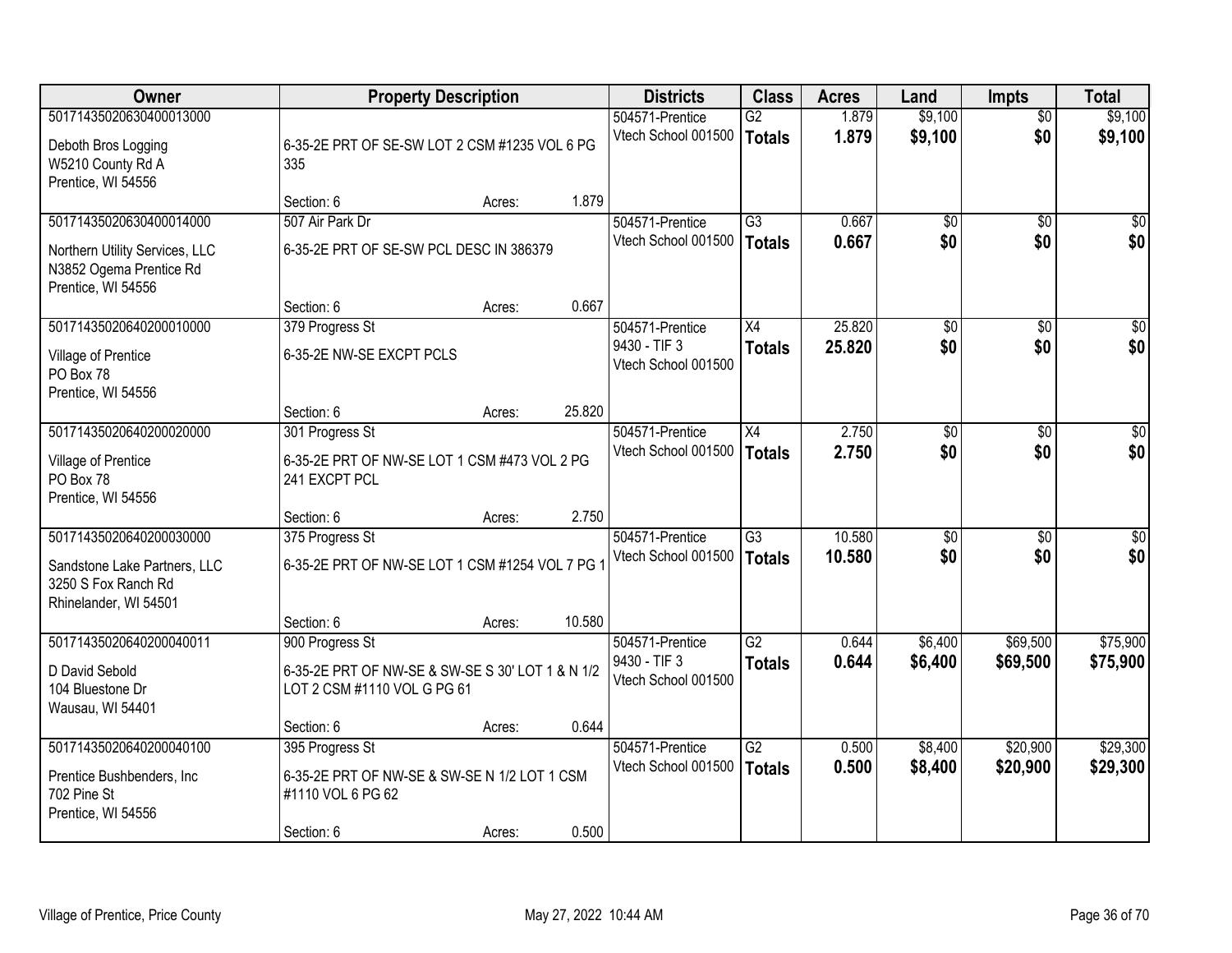| <b>Owner</b>                                                                      | <b>Property Description</b>                                                            | <b>Districts</b>                                       | <b>Class</b>                     | <b>Acres</b>     | Land                   | <b>Impts</b>           | <b>Total</b>           |
|-----------------------------------------------------------------------------------|----------------------------------------------------------------------------------------|--------------------------------------------------------|----------------------------------|------------------|------------------------|------------------------|------------------------|
| 50171435020640200040200                                                           | Progress St                                                                            | 504571-Prentice                                        | $\overline{G2}$                  | 0.356            | \$3,600                | $\overline{50}$        | \$3,600                |
| Prentice Bushbenders, Inc.<br>702 Pine St<br>Prentice, WI 54556                   | 6-35-2E PRT OF NW-SE & SW-SE S 1/2 LOT 1 CSM<br>#1110 VOL 2 PG 61 EXCPT S 30'          | 9430 - TIF 3<br>Vtech School 001500                    | <b>Totals</b>                    | 0.356            | \$3,600                | \$0                    | \$3,600                |
|                                                                                   | 0.356<br>Section: 6<br>Acres:                                                          |                                                        |                                  |                  |                        |                        |                        |
| 50171435020640300010010<br>Village of Prentice<br>PO Box 78<br>Prentice, WI 54556 | 6-35-2E SW-SE EXCPT PCLS                                                               | 504571-Prentice<br>9430 - TIF 3<br>Vtech School 001500 | $\overline{X4}$<br><b>Totals</b> | 18.470<br>18.470 | $\overline{50}$<br>\$0 | $\overline{50}$<br>\$0 | \$0<br>\$0             |
|                                                                                   | 18.470<br>Section: 6<br>Acres:                                                         |                                                        |                                  |                  |                        |                        |                        |
| 50171435020640300010100<br>Village of Prentice<br>PO Box 78<br>Prentice, WI 54556 | Progress St<br>6-35-2E PRT OF SW-SE LOT 1 CSM #1269 VOL 7 PG<br>45                     | 504571-Prentice<br>9430 - TIF 3<br>Vtech School 001500 | X4<br><b>Totals</b>              | 6.000<br>6.000   | $\overline{50}$<br>\$0 | \$0<br>\$0             | \$0<br>\$0             |
|                                                                                   | 6.000<br>Section: 6<br>Acres:                                                          |                                                        |                                  |                  |                        |                        |                        |
| 50171435020640300020000                                                           | Progress St                                                                            | 504571-Prentice                                        | $\overline{G2}$                  | 0.500            | \$5,000                | $\sqrt[6]{3}$          | \$5,000                |
| D David Sebold<br>104 Bluestone Dr<br>Wausau, WI 54401                            | 6-35-2E PRT OF SW-SE S 1/2 OF LOT 2 CSM #1110<br><b>VOL 6 PG 61</b>                    | 9430 - TIF 3<br>Vtech School 001500                    | <b>Totals</b>                    | 0.500            | \$5,000                | \$0                    | \$5,000                |
|                                                                                   | 0.500<br>Section: 6<br>Acres:                                                          |                                                        |                                  |                  |                        |                        |                        |
| 50171435020640300030000<br>Village of Prentice<br>PO Box 78<br>Prentice, WI 54556 | 6-35-2E PRT OF SW-SE LOT 3 CSM #1110 VOL 6 PG<br>61                                    | 504571-Prentice<br>9430 - TIF 3<br>Vtech School 001500 | $\overline{X4}$<br><b>Totals</b> | 1.000<br>1.000   | $\overline{50}$<br>\$0 | $\overline{50}$<br>\$0 | $\overline{50}$<br>\$0 |
|                                                                                   | 1.000<br>Section: 6<br>Acres:                                                          |                                                        |                                  |                  |                        |                        |                        |
| 50171435020640300060000<br>Village of Prentice<br>PO Box 78<br>Prentice, WI 54556 | 6-35-2E PRT OF SW-SE LOT 6 CSM #1001 VOL 5 PG<br>229                                   | 504571-Prentice<br>9430 - TIF 3<br>Vtech School 001500 | $\overline{X4}$<br><b>Totals</b> | 2.000<br>2.000   | $\overline{50}$<br>\$0 | $\overline{50}$<br>\$0 | $\overline{50}$<br>\$0 |
|                                                                                   | 2.000<br>Section: 6<br>Acres:                                                          |                                                        |                                  |                  |                        |                        |                        |
| 50171435020640300070000<br>Village of Prentice<br>PO Box 78<br>Prentice, WI 54556 | 6-35-2E PRT OF SW-SE LOT 5 CSM #1001 VOL 5 PG<br>229<br>11.380<br>Section: 6<br>Acres: | 504571-Prentice<br>9430 - TIF 3<br>Vtech School 001500 | $\overline{X4}$<br><b>Totals</b> | 11.380<br>11.380 | $\overline{50}$<br>\$0 | $\overline{30}$<br>\$0 | $\sqrt{30}$<br>\$0     |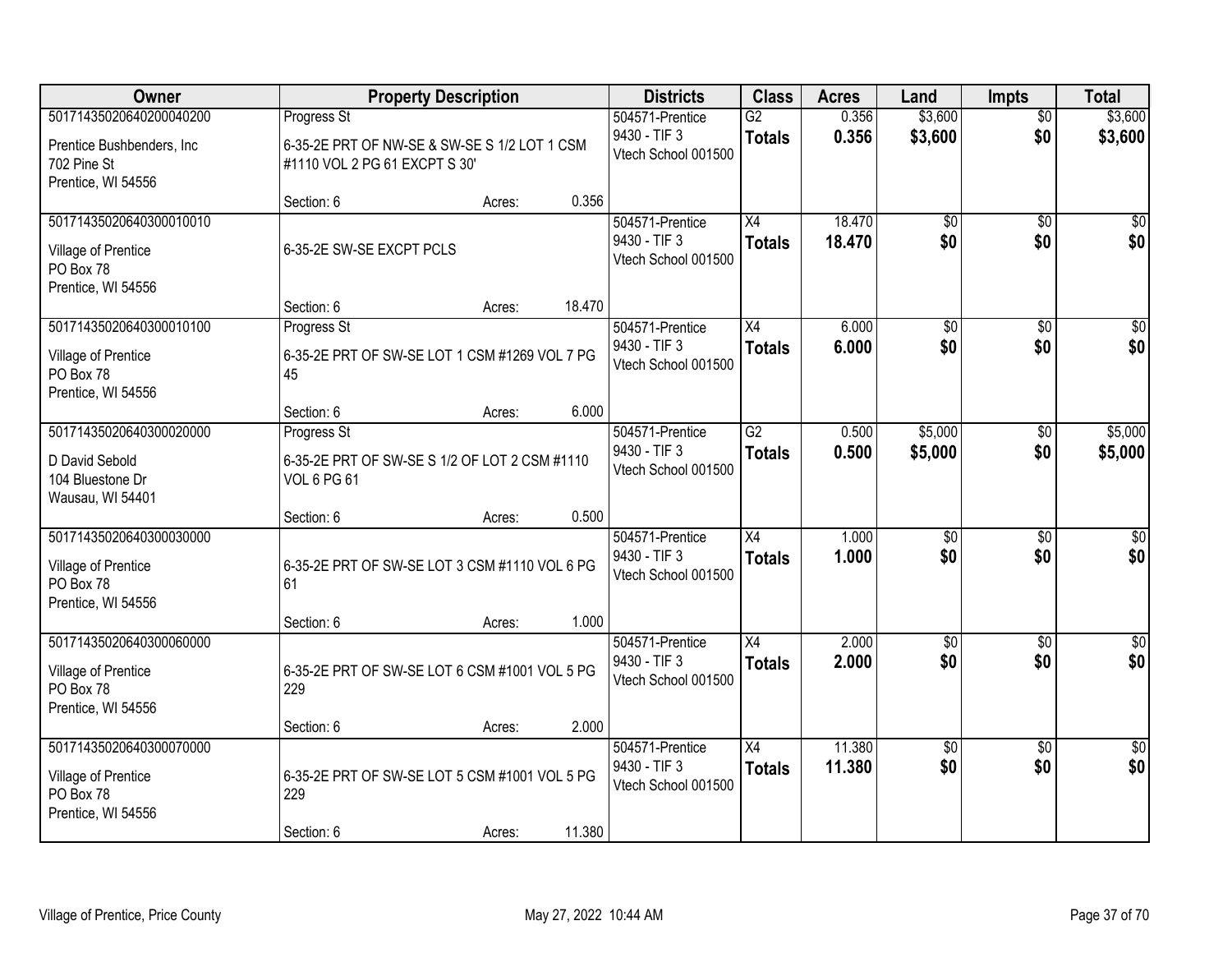| <b>Owner</b>                       |                                  | <b>Property Description</b> |       | <b>Districts</b>    | <b>Class</b>    | <b>Acres</b> | Land    | <b>Impts</b> | <b>Total</b> |
|------------------------------------|----------------------------------|-----------------------------|-------|---------------------|-----------------|--------------|---------|--------------|--------------|
| 50171435020651501001010            | 1413 Railroad Ave                |                             |       | 504571-Prentice     | $\overline{G1}$ | 0.520        | \$6,400 | \$57,200     | \$63,600     |
| Dustin L. Ulrich                   | PRENTICE PLAT LOTS 1 & 2 BLOCK 1 |                             |       | Vtech School 001500 | Totals          | 0.520        | \$6,400 | \$57,200     | \$63,600     |
| Michelle L. Ulrich                 |                                  |                             |       |                     |                 |              |         |              |              |
| 1413 Railroad Ave                  |                                  |                             |       |                     |                 |              |         |              |              |
| Prentice, WI 54556                 | Section: 6                       | Acres:                      | 0.520 |                     |                 |              |         |              |              |
| 50171435020651501001040            | 615 Park St                      |                             |       | 504571-Prentice     | $\overline{G1}$ | 0.158        | \$3,200 | \$20,700     | \$23,900     |
| Patricia A. Vasicek                | PRENTICE PLAT LOT 4 BLOCK 1      |                             |       | Vtech School 001500 | <b>Totals</b>   | 0.158        | \$3,200 | \$20,700     | \$23,900     |
| 615 Park St                        |                                  |                             |       |                     |                 |              |         |              |              |
| PO Box 86                          |                                  |                             |       |                     |                 |              |         |              |              |
| Prentice, WI 54556                 | Section: 6                       | Acres:                      | 0.158 |                     |                 |              |         |              |              |
| 50171435020651501001050            | 621 Park St                      |                             |       | 504571-Prentice     | G1              | 0.158        | \$3,100 | \$84,900     | \$88,000     |
| James M. Wadzinski                 | PRENTICE PLAT LOT 5 BLOCK 1      |                             |       | Vtech School 001500 | Totals          | 0.158        | \$3,100 | \$84,900     | \$88,000     |
| Lindsey E. Wadzinski               |                                  |                             |       |                     |                 |              |         |              |              |
| 621 Park St                        |                                  |                             |       |                     |                 |              |         |              |              |
| Prentice, WI 54556                 | Section: 6                       | Acres:                      | 0.158 |                     |                 |              |         |              |              |
| 50171435020651501001060            | 627 Park St                      |                             |       | 504571-Prentice     | $\overline{G1}$ | 0.158        | \$3,200 | \$17,900     | \$21,100     |
|                                    | PRENTICE PLAT LOT 6 BLOCK 1      |                             |       | Vtech School 001500 | <b>Totals</b>   | 0.158        | \$3,200 | \$17,900     | \$21,100     |
| Robert M. Adler<br>Nancy L. Adler  |                                  |                             |       |                     |                 |              |         |              |              |
| W6615 30th St                      |                                  |                             |       |                     |                 |              |         |              |              |
| New Lisbon, WI 53950               | Section: 6                       | Acres:                      | 0.158 |                     |                 |              |         |              |              |
| 50171435020651501001070            | 635 Park St                      |                             |       | 504571-Prentice     | $\overline{G1}$ | 0.316        | \$6,500 | \$47,600     | \$54,100     |
|                                    |                                  |                             |       | Vtech School 001500 | Totals          | 0.316        | \$6,500 | \$47,600     | \$54,100     |
| Brian K. Pearson                   | PRENTICE PLAT LOTS 7 & 8 BLOCK 1 |                             |       |                     |                 |              |         |              |              |
| Julia A. Pearson<br>635 Park St    |                                  |                             |       |                     |                 |              |         |              |              |
| Prentice, WI 54556                 | Section: 6                       | Acres:                      | 0.316 |                     |                 |              |         |              |              |
| 50171435020651501001090            | 637 Park St                      |                             |       | 504571-Prentice     | $\overline{G1}$ | 0.158        | \$3,200 | \$56,800     | \$60,000     |
|                                    |                                  |                             |       | Vtech School 001500 | Totals          | 0.158        | \$3,200 | \$56,800     | \$60,000     |
| Timothy J. Hansen                  | PRENTICE PLAT LOT 9 BLOCK 1      |                             |       |                     |                 |              |         |              |              |
| 1 S Russian Olive Ct               |                                  |                             |       |                     |                 |              |         |              |              |
| PO Box 274<br>Rock River, WY 82083 | Section: 6                       | Acres:                      | 0.158 |                     |                 |              |         |              |              |
| 50171435020651501001100            | 641 Park St                      |                             |       | 504571-Prentice     | $\overline{G1}$ | 0.158        | \$3,200 | \$56,200     | \$59,400     |
|                                    |                                  |                             |       | Vtech School 001500 | Totals          | 0.158        | \$3,200 | \$56,200     | \$59,400     |
| Amanda R. Vedder                   | PRENTICE PLAT LOT 10 BLOCK 1     |                             |       |                     |                 |              |         |              |              |
| 641 Park St                        |                                  |                             |       |                     |                 |              |         |              |              |
| Prentice, WI 54556                 |                                  |                             |       |                     |                 |              |         |              |              |
|                                    | Section: 6                       | Acres:                      | 0.158 |                     |                 |              |         |              |              |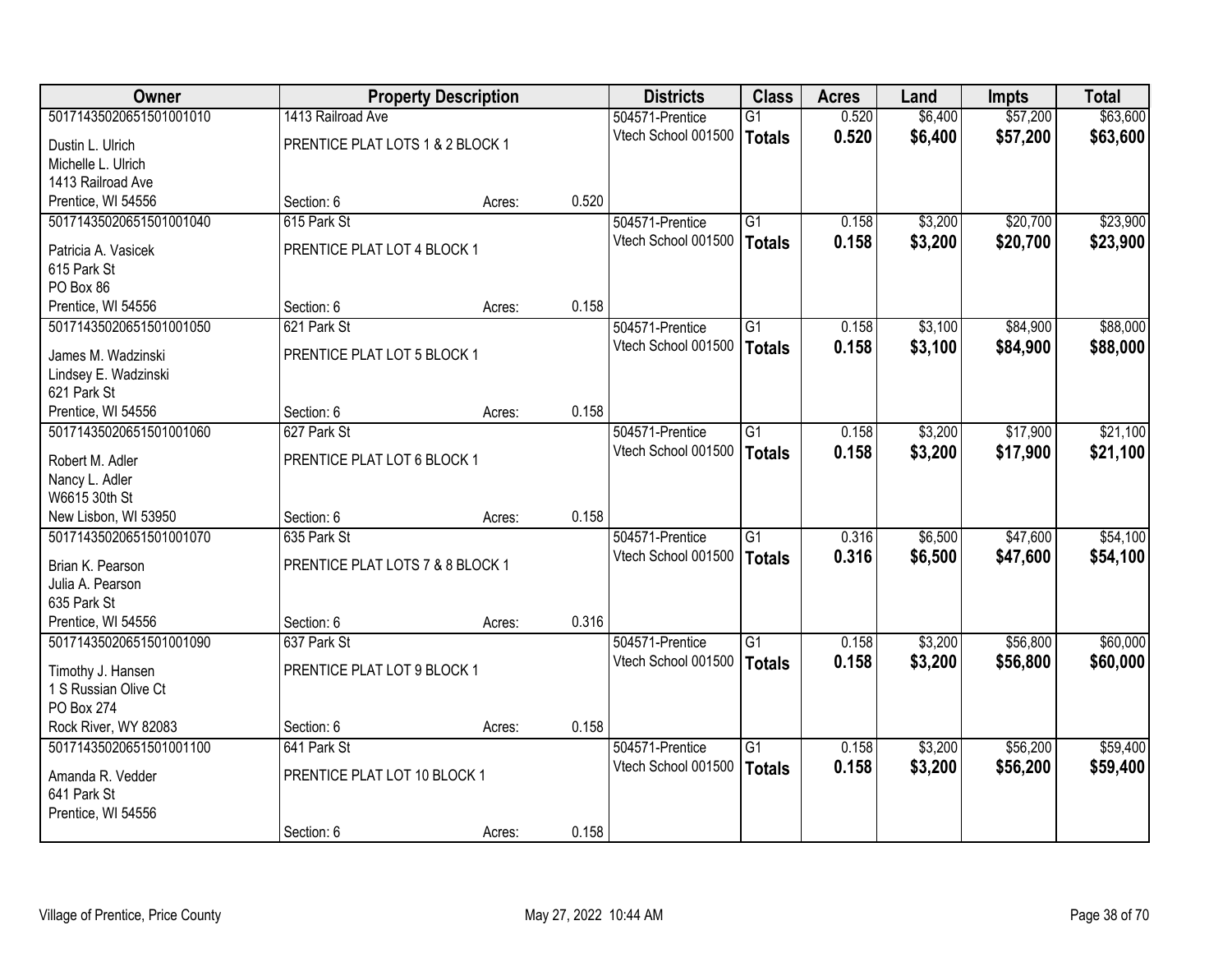| Owner                   |                                            | <b>Property Description</b> |       | <b>Districts</b>    | <b>Class</b>    | <b>Acres</b> | Land            | <b>Impts</b>    | <b>Total</b> |
|-------------------------|--------------------------------------------|-----------------------------|-------|---------------------|-----------------|--------------|-----------------|-----------------|--------------|
| 50171435020651501001110 |                                            |                             |       | 504571-Prentice     | $\overline{G1}$ | 0.231        | \$3,800         | $\overline{50}$ | \$3,800      |
| Amanda R. Vedder        | PRENTICE PLAT LOT 11 BLOCK 1 & ANY PRT OF  |                             |       | Vtech School 001500 | Totals          | 0.231        | \$3,800         | \$0             | \$3,800      |
| 641 Park St             | VACATED ALLEY OR STREETS AS DESC IN 8D-599 |                             |       |                     |                 |              |                 |                 |              |
| Prentice, WI 54556      |                                            |                             |       |                     |                 |              |                 |                 |              |
|                         | Section: 6                                 | Acres:                      | 0.231 |                     |                 |              |                 |                 |              |
| 50171435020651501001130 | 670 Main St                                |                             |       | 504571-Prentice     | X4              | 0.234        | $\overline{50}$ | $\overline{50}$ | $\sqrt{50}$  |
| First Lutheran Church   | PRENTICE PLAT LOT 13 BLOCK 1 & ANY PRT OF  |                             |       | Vtech School 001500 | Totals          | 0.234        | \$0             | \$0             | \$0          |
| PO Box 177              | VACATED ALLEY OR STREETS AS DESC IN 8D-599 |                             |       |                     |                 |              |                 |                 |              |
| Prentice, WI 54556      |                                            |                             |       |                     |                 |              |                 |                 |              |
|                         | Section: 6                                 | Acres:                      | 0.234 |                     |                 |              |                 |                 |              |
| 50171435020651501001140 | 660 Main St                                |                             |       | 504571-Prentice     | G1              | 0.158        | \$3,200         | \$74,000        | \$77,200     |
| Nancy Longseth          | PRENTICE PLAT LOT 14 BLOCK 1               |                             |       | Vtech School 001500 | <b>Totals</b>   | 0.158        | \$3,200         | \$74,000        | \$77,200     |
| 660 Main St             |                                            |                             |       |                     |                 |              |                 |                 |              |
| Prentice, WI 54556      |                                            |                             |       |                     |                 |              |                 |                 |              |
|                         | Section: 6                                 | Acres:                      | 0.158 |                     |                 |              |                 |                 |              |
| 50171435020651501001150 | 654 Main St                                |                             |       | 504571-Prentice     | G1              | 0.158        | \$3,200         | \$71,100        | \$74,300     |
| Larry J. Englund        | PRENTICE PLAT LOT 15 BLOCK 1               |                             |       | Vtech School 001500 | Totals          | 0.158        | \$3,200         | \$71,100        | \$74,300     |
| Maria D. Englund        |                                            |                             |       |                     |                 |              |                 |                 |              |
| 654 Main St             |                                            |                             |       |                     |                 |              |                 |                 |              |
| Prentice, WI 54556      | Section: 6                                 | Acres:                      | 0.158 |                     |                 |              |                 |                 |              |
| 50171435020651501001160 | 648 Main St                                |                             |       | 504571-Prentice     | $\overline{G1}$ | 0.158        | \$3,200         | \$62,000        | \$65,200     |
| Marion Erickson         | PRENTICE PLAT LOT 16 BLOCK 1               |                             |       | Vtech School 001500 | Totals          | 0.158        | \$3,200         | \$62,000        | \$65,200     |
| 648 Main St             |                                            |                             |       |                     |                 |              |                 |                 |              |
| Prentice, WI 54556      |                                            |                             |       |                     |                 |              |                 |                 |              |
|                         | Section: 6                                 | Acres:                      | 0.158 |                     |                 |              |                 |                 |              |
| 50171435020651501001170 | 642 Main St                                |                             |       | 504571-Prentice     | $\overline{G1}$ | 0.158        | \$3,200         | \$32,200        | \$35,400     |
| Mona J. Joswiak         | PRENTICE PLAT LOT 17 BLOCK 1               |                             |       | Vtech School 001500 | <b>Totals</b>   | 0.158        | \$3,200         | \$32,200        | \$35,400     |
| 642 Main St             |                                            |                             |       |                     |                 |              |                 |                 |              |
| Prentice, WI 54556      |                                            |                             |       |                     |                 |              |                 |                 |              |
|                         | Section: 6                                 | Acres:                      | 0.158 |                     |                 |              |                 |                 |              |
| 50171435020651501001180 | 634 Main St                                |                             |       | 504571-Prentice     | $\overline{G1}$ | 0.238        | \$4,900         | \$36,100        | \$41,000     |
| Peter D. Polansky       | PRENTICE PLAT LOT 18 BLOCK 1 W 1/2 LOT 19  |                             |       | Vtech School 001500 | Totals          | 0.238        | \$4,900         | \$36,100        | \$41,000     |
| 634 Main St             | BLOCK <sub>1</sub>                         |                             |       |                     |                 |              |                 |                 |              |
| Prentice, WI 54556      |                                            |                             |       |                     |                 |              |                 |                 |              |
|                         | Section: 6                                 | Acres:                      | 0.238 |                     |                 |              |                 |                 |              |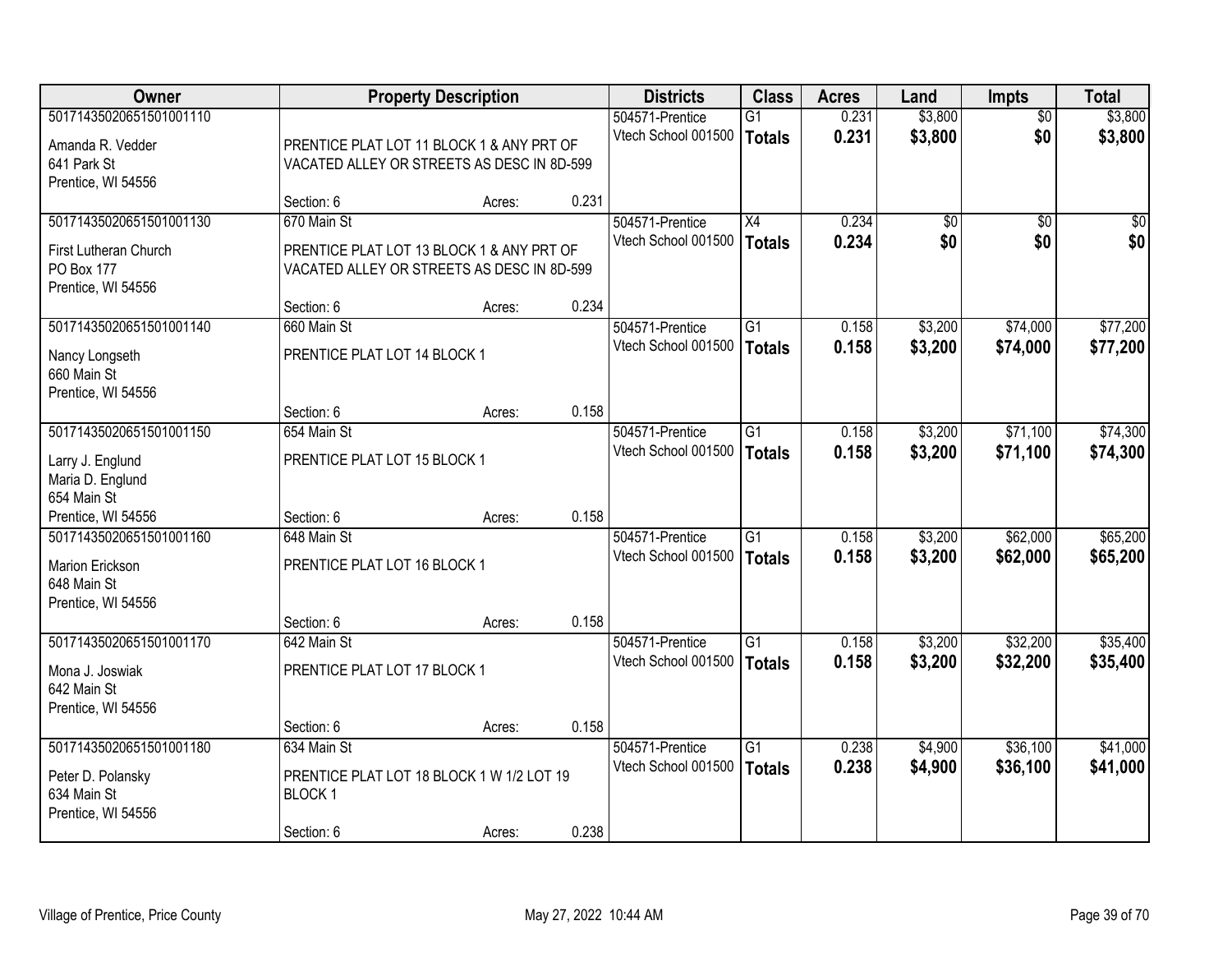| <b>Owner</b>            |                                                   | <b>Property Description</b> |       | <b>Districts</b>    | <b>Class</b>    | <b>Acres</b> | Land    | <b>Impts</b>    | <b>Total</b> |
|-------------------------|---------------------------------------------------|-----------------------------|-------|---------------------|-----------------|--------------|---------|-----------------|--------------|
| 50171435020651501001200 | 624 Main St                                       |                             |       | 504571-Prentice     | $\overline{G1}$ | 0.238        | \$4,900 | \$74,500        | \$79,400     |
| Phillip L. Thums        | PRENTICE PLAT E 1/2 LOT 19 BLOCK 1 LOT 20         |                             |       | Vtech School 001500 | <b>Totals</b>   | 0.238        | \$4,900 | \$74,500        | \$79,400     |
| 624 Main St             | BLOCK <sub>1</sub>                                |                             |       |                     |                 |              |         |                 |              |
| PO Box 92               |                                                   |                             |       |                     |                 |              |         |                 |              |
| Prentice, WI 54556      | Section: 6                                        | Acres:                      | 0.238 |                     |                 |              |         |                 |              |
| 50171435020651501001210 | 618 Main St                                       |                             |       | 504571-Prentice     | $\overline{G1}$ | 0.158        | \$3,200 | $\overline{30}$ | \$3,200      |
| Phillip Thums           | PRENTICE PLAT LOT 21 BLOCK 1                      |                             |       | Vtech School 001500 | <b>Totals</b>   | 0.158        | \$3,200 | \$0             | \$3,200      |
| Nichole Thums           |                                                   |                             |       |                     |                 |              |         |                 |              |
| PO Box 92               |                                                   |                             |       |                     |                 |              |         |                 |              |
| Prentice, WI 54556      | Section: 6                                        | Acres:                      | 0.158 |                     |                 |              |         |                 |              |
| 50171435020651501001230 | 616 Main St                                       |                             |       | 504571-Prentice     | G2              | 0.172        | \$3,300 | \$10,400        | \$13,700     |
| Duke W. Hartmann        | PRENTICE PLAT W 60' LOT 23 BLOCK 1 W 60' LOT 24   |                             |       | Vtech School 001500 | Totals          | 0.172        | \$3,300 | \$10,400        | \$13,700     |
| N5503 County Rd A       | BLOCK <sub>1</sub>                                |                             |       |                     |                 |              |         |                 |              |
| Prentice, WI 54556      |                                                   |                             |       |                     |                 |              |         |                 |              |
|                         | Section: 6                                        | Acres:                      | 0.172 |                     |                 |              |         |                 |              |
| 50171435020651501001240 | 1403 Railroad Ave                                 |                             |       | 504571-Prentice     | $\overline{G2}$ | 0.344        | \$9,100 | \$16,200        | \$25,300     |
| Duke W. Hartmann        | PRENTICE PLAT E 120' OF LOT 23 BLOCK 1 E 120' OF  |                             |       | Vtech School 001500 | Totals          | 0.344        | \$9,100 | \$16,200        | \$25,300     |
| N5503 County Rd A       | LOT 24 BLOCK 1                                    |                             |       |                     |                 |              |         |                 |              |
| Prentice, WI 54556      |                                                   |                             |       |                     |                 |              |         |                 |              |
|                         | Section: 6                                        | Acres:                      | 0.344 |                     |                 |              |         |                 |              |
| 50171435020651501003030 |                                                   |                             |       | 504571-Prentice     | $\overline{G1}$ | 0.240        | \$4,900 | \$0             | \$4,900      |
| Kallmatt Co Ptr         | PRENTICE PLAT LOT 3 BLOCK 3                       |                             |       | Vtech School 001500 | Totals          | 0.240        | \$4,900 | \$0             | \$4,900      |
| 846 Apple St            |                                                   |                             |       |                     |                 |              |         |                 |              |
| Prentice, WI 54556      |                                                   |                             |       |                     |                 |              |         |                 |              |
|                         | Section: 6                                        | Acres:                      | 0.240 |                     |                 |              |         |                 |              |
| 50171435020651501004011 | 1331 Railroad Ave                                 |                             |       | 504571-Prentice     | $\overline{G2}$ | 0.086        | \$2,300 | \$41,600        | \$43,900     |
| Phillip Thums           | PRENTICE PLAT N 1/2 OF LOT 1 BLOCK 4              |                             |       | Vtech School 001500 | Totals          | 0.086        | \$2,300 | \$41,600        | \$43,900     |
| Nichole Thums           |                                                   |                             |       |                     |                 |              |         |                 |              |
| PO Box 92               |                                                   |                             |       |                     |                 |              |         |                 |              |
| Prentice, WI 54556      | Section: 6                                        | Acres:                      | 0.086 |                     |                 |              |         |                 |              |
| 50171435020651501004012 | 1327 Railroad Ave                                 |                             |       | 504571-Prentice     | $\overline{G2}$ | 0.091        | \$2,400 | \$12,100        | \$14,500     |
| Phillip Thums           | PRENTICE PLAT S 1/2 LOT 1 BLOCK 4 & PCL 3'X70' IN |                             |       | Vtech School 001500 | Totals          | 0.091        | \$2,400 | \$12,100        | \$14,500     |
| Nichole Thums           | NE COR OF LOT 2 BLOCK 4                           |                             |       |                     |                 |              |         |                 |              |
| PO Box 92               |                                                   |                             |       |                     |                 |              |         |                 |              |
| Prentice, WI 54556      | Section: 6                                        | Acres:                      | 0.091 |                     |                 |              |         |                 |              |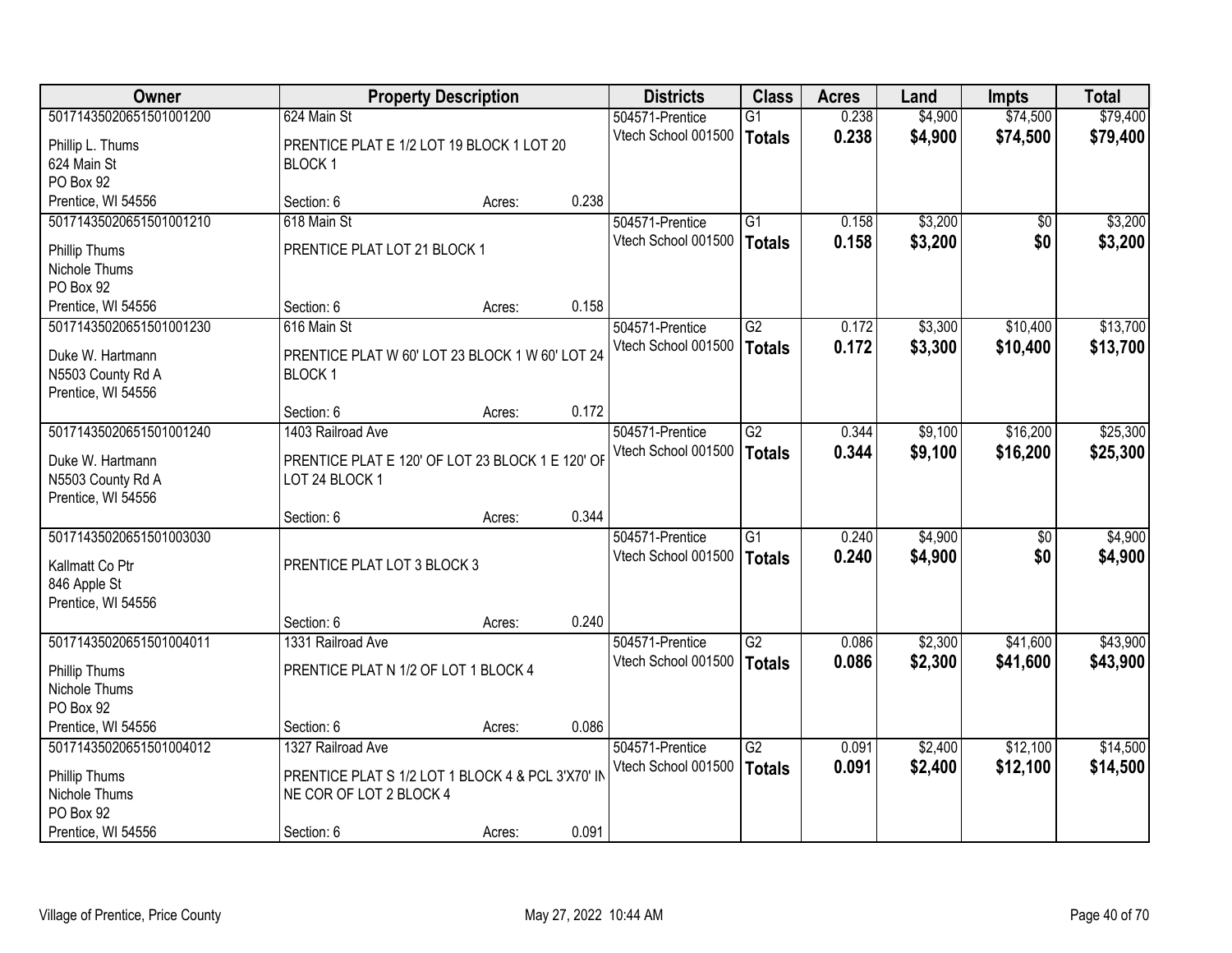| <b>Owner</b>            |                                              | <b>Property Description</b> |       | <b>Districts</b>    | <b>Class</b>    | <b>Acres</b> | Land    | <b>Impts</b> | <b>Total</b> |
|-------------------------|----------------------------------------------|-----------------------------|-------|---------------------|-----------------|--------------|---------|--------------|--------------|
| 50171435020651501004021 | 1323 Railroad Ave                            |                             |       | 504571-Prentice     | $\overline{G2}$ | 0.081        | \$2,100 | \$100        | \$2,200      |
| Eckam Properties, LLC   | PRENTICE PLAT N 1/2 OF LOT 2 BLOCK 4 EXCPT A |                             |       | Vtech School 001500 | <b>Totals</b>   | 0.081        | \$2,100 | \$100        | \$2,200      |
| N3788 Ogema Prentice Rd | PCL IN NE COR                                |                             |       |                     |                 |              |         |              |              |
| PO Box 85               |                                              |                             |       |                     |                 |              |         |              |              |
| Prentice, WI 54556      | Section: 6                                   | Acres:                      | 0.081 |                     |                 |              |         |              |              |
| 50171435020651501004022 | 1319 Railroad Ave                            |                             |       | 504571-Prentice     | $\overline{G2}$ | 0.086        | \$2,200 | \$31,100     | \$33,300     |
| Eckam Properties, LLC   | PRENTICE PLAT S 30' OF LOT 2 BLOCK 4         |                             |       | Vtech School 001500 | <b>Totals</b>   | 0.086        | \$2,200 | \$31,100     | \$33,300     |
| N3788 Ogema Prentice Rd |                                              |                             |       |                     |                 |              |         |              |              |
| PO Box 85               |                                              |                             |       |                     |                 |              |         |              |              |
| Prentice, WI 54556      | Section: 6                                   | Acres:                      | 0.086 |                     |                 |              |         |              |              |
| 50171435020651501004030 | 611 Main St                                  |                             |       | 504571-Prentice     | G1              | 0.158        | \$3,200 | \$20,200     | \$23,400     |
| Ron E. Angelo           | PRENTICE PLAT LOT 3 BLOCK 4                  |                             |       | Vtech School 001500 | <b>Totals</b>   | 0.158        | \$3,200 | \$20,200     | \$23,400     |
| 611 Main St             |                                              |                             |       |                     |                 |              |         |              |              |
| Prentice, WI 54556      |                                              |                             |       |                     |                 |              |         |              |              |
|                         | Section: 6                                   | Acres:                      | 0.158 |                     |                 |              |         |              |              |
| 50171435020651501004040 | 617 Main St                                  |                             |       | 504571-Prentice     | $\overline{G1}$ | 0.158        | \$3,200 | \$58,600     | \$61,800     |
| Edward S. Nelson        | PRENTICE PLAT LOT 4 BLOCK 4                  |                             |       | Vtech School 001500 | <b>Totals</b>   | 0.158        | \$3,200 | \$58,600     | \$61,800     |
| Rachel L. Nelson        |                                              |                             |       |                     |                 |              |         |              |              |
| 617 Main St             |                                              |                             |       |                     |                 |              |         |              |              |
| Prentice, WI 54556      | Section: 6                                   | Acres:                      | 0.158 |                     |                 |              |         |              |              |
| 50171435020651501004050 | 623 Main St                                  |                             |       | 504571-Prentice     | $\overline{G1}$ | 0.158        | \$3,200 | \$29,200     | \$32,400     |
| Phillip L. Thums        | PRENTICE PLAT LOT 5 BLOCK 4                  |                             |       | Vtech School 001500 | Totals          | 0.158        | \$3,200 | \$29,200     | \$32,400     |
| 624 Main St             |                                              |                             |       |                     |                 |              |         |              |              |
| PO Box 92               |                                              |                             |       |                     |                 |              |         |              |              |
| Prentice, WI 54556      | Section: 6                                   | Acres:                      | 0.158 |                     |                 |              |         |              |              |
| 50171435020651501004060 |                                              |                             |       | 504571-Prentice     | G1              | 0.158        | \$3,200 | \$0          | \$3,200      |
| <b>Richard Hall</b>     | PRENTICE PLAT LOT 6 BLOCK 4                  |                             |       | Vtech School 001500 | <b>Totals</b>   | 0.158        | \$3,200 | \$0          | \$3,200      |
| Catherine Hall          |                                              |                             |       |                     |                 |              |         |              |              |
| 601 11st Ne             |                                              |                             |       |                     |                 |              |         |              |              |
| Copperstown, ND 58425   | Section: 6                                   | Acres:                      | 0.158 |                     |                 |              |         |              |              |
| 50171435020651501004070 | 635 Main St                                  |                             |       | 504571-Prentice     | $\overline{G1}$ | 0.158        | \$3,200 | \$51,800     | \$55,000     |
| <b>Richard Hall</b>     | PRENTICE PLAT LOT 7 BLOCK 4                  |                             |       | Vtech School 001500 | <b>Totals</b>   | 0.158        | \$3,200 | \$51,800     | \$55,000     |
| Catherine Hall          |                                              |                             |       |                     |                 |              |         |              |              |
| 601 11st Ne             |                                              |                             |       |                     |                 |              |         |              |              |
| Copperstown, ND 58425   | Section: 6                                   | Acres:                      | 0.158 |                     |                 |              |         |              |              |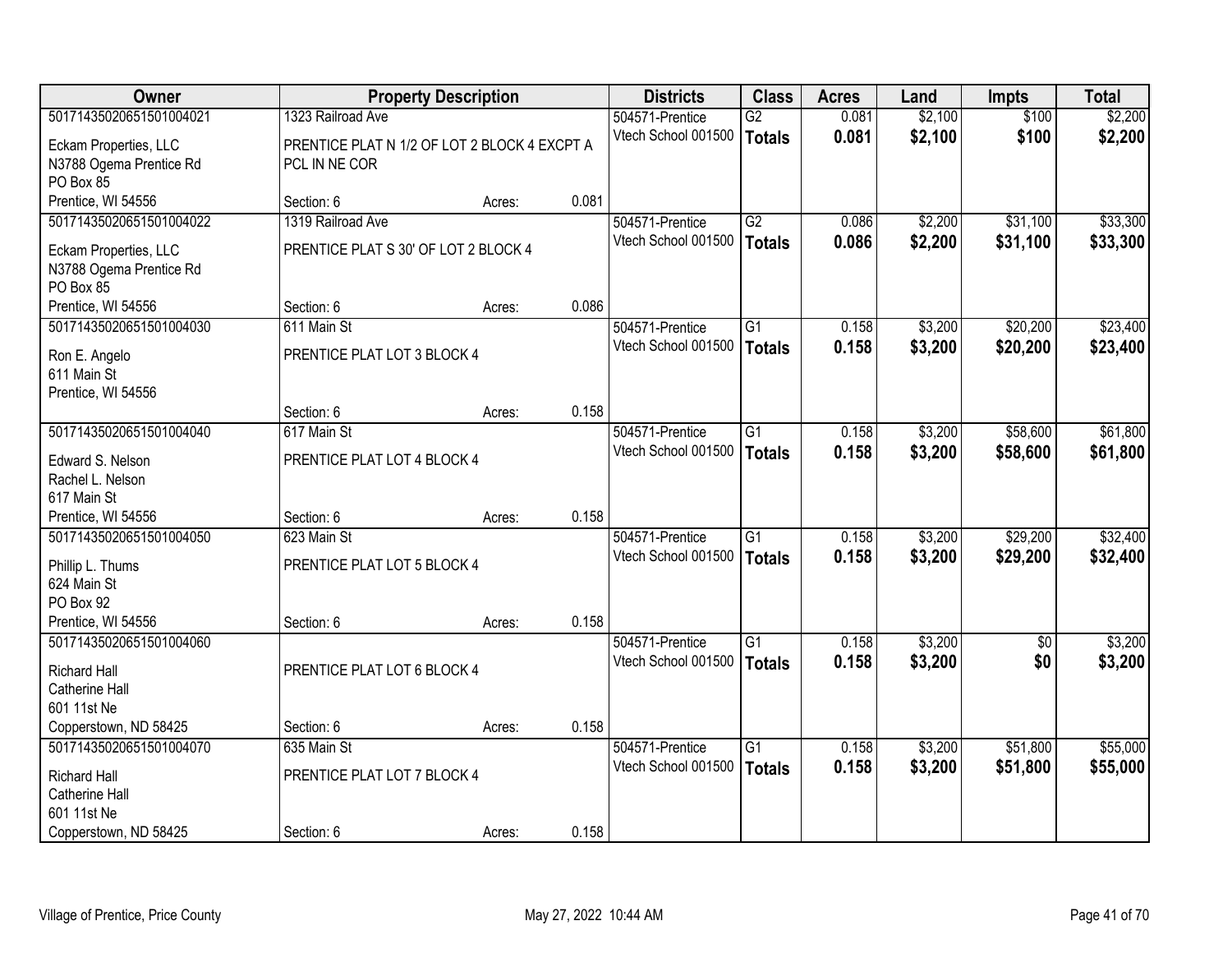| Owner                                 |                                                                  | <b>Property Description</b> |       | <b>Districts</b>    | <b>Class</b>    | <b>Acres</b> | Land    | <b>Impts</b>    | <b>Total</b> |
|---------------------------------------|------------------------------------------------------------------|-----------------------------|-------|---------------------|-----------------|--------------|---------|-----------------|--------------|
| 50171435020651501004080               | 641 Main St                                                      |                             |       | 504571-Prentice     | G1              | 0.158        | \$3,200 | \$36,900        | \$40,100     |
| Travis R. Erickson                    | PRENTICE PLAT LOT 8 BLOCK 4                                      |                             |       | Vtech School 001500 | <b>Totals</b>   | 0.158        | \$3,200 | \$36,900        | \$40,100     |
| Ashley E. Erickson                    |                                                                  |                             |       |                     |                 |              |         |                 |              |
| 446 E 149th St                        |                                                                  |                             |       |                     |                 |              |         |                 |              |
| Apt 2b                                | Section: 6                                                       | Acres:                      | 0.158 |                     |                 |              |         |                 |              |
| Bronx, NY 10455                       |                                                                  |                             |       |                     |                 |              |         |                 |              |
| 50171435020651501004090               | 647 Main St                                                      |                             |       | 504571-Prentice     | $\overline{G1}$ | 0.277        | \$4,700 | \$47,700        | \$52,400     |
| Wayne R. Hora                         | PRENTICE PLAT LOT 9 BLOCK 4 E 45' OF LOT 10                      |                             |       | Vtech School 001500 | <b>Totals</b>   | 0.277        | \$4,700 | \$47,700        | \$52,400     |
| Mary F. Hora                          | BLOCK 4                                                          |                             |       |                     |                 |              |         |                 |              |
| 647 Main St                           |                                                                  |                             |       |                     |                 |              |         |                 |              |
| Prentice, WI 54556                    | Section: 6                                                       | Acres:                      | 0.277 |                     |                 |              |         |                 |              |
| 50171435020651501004100               | 659 Main St                                                      |                             |       | 504571-Prentice     | G1              | 0.158        | \$3,200 | \$36,400        | \$39,600     |
|                                       |                                                                  |                             |       | Vtech School 001500 | <b>Totals</b>   | 0.158        | \$3,200 | \$36,400        | \$39,600     |
| Judy E. Swenson<br>W8744 Tennesons Rd | PRENTICE PLAT W 15' OF LOT 10 BLOCK 4 E 45' OF<br>LOT 11 BLOCK 4 |                             |       |                     |                 |              |         |                 |              |
| Catawba, WI 54515                     |                                                                  |                             |       |                     |                 |              |         |                 |              |
|                                       | Section: 6                                                       | Acres:                      | 0.158 |                     |                 |              |         |                 |              |
| 50171435020651501004110               | 665 Main St                                                      |                             |       | 504571-Prentice     | $\overline{G1}$ | 0.119        | \$2,400 | \$28,200        | \$30,600     |
|                                       |                                                                  |                             |       | Vtech School 001500 | <b>Totals</b>   | 0.119        | \$2,400 | \$28,200        | \$30,600     |
| Joseph C. Skittino                    | PRENTICE PLAT W 15' OF LOT 11 BLOCK 4 E 30' OF                   |                             |       |                     |                 |              |         |                 |              |
| 33494 Lone Rock Rd                    | LOT 12 BLOCK 4                                                   |                             |       |                     |                 |              |         |                 |              |
| Wildwood, IL 60030                    |                                                                  |                             |       |                     |                 |              |         |                 |              |
|                                       | Section: 6                                                       | Acres:                      | 0.119 |                     |                 |              |         |                 |              |
| 50171435020651501004120               | 671 Main St                                                      |                             |       | 504571-Prentice     | G1              | 0.135        | \$2,400 | \$36,200        | \$38,600     |
| Janice A. Malchow                     | PRENTICE PLAT PRT OF LOT 12 BLOCK 4 W 48.5'                      |                             |       | Vtech School 001500 | <b>Totals</b>   | 0.135        | \$2,400 | \$36,200        | \$38,600     |
| 643 E 6th St                          | FRONT & 37' BACK OF LOT 12 BLOCK 4                               |                             |       |                     |                 |              |         |                 |              |
| Owen, WI 54460                        |                                                                  |                             |       |                     |                 |              |         |                 |              |
|                                       | Section: 6                                                       | Acres:                      | 0.135 |                     |                 |              |         |                 |              |
| 50171435020651501004130               |                                                                  |                             |       | 504571-Prentice     | $\overline{G1}$ | 0.172        | \$3,800 | $\overline{50}$ | \$3,800      |
| Nathan D. Koehler                     | PRENTICE PLAT LOT 13 BLOCK 4                                     |                             |       | Vtech School 001500 | <b>Totals</b>   | 0.172        | \$3,800 | \$0             | \$3,800      |
| Evelyn G. Koehler                     |                                                                  |                             |       |                     |                 |              |         |                 |              |
| 654 Center St                         |                                                                  |                             |       |                     |                 |              |         |                 |              |
| Prentice, WI 54556                    | Section: 6                                                       | Acres:                      | 0.172 |                     |                 |              |         |                 |              |
| 50171435020651501004140               | 654 Center St                                                    |                             |       | 504571-Prentice     | $\overline{G1}$ | 0.158        | \$3,200 | \$39,900        | \$43,100     |
| Nathan D. Koehler                     | PRENTICE PLAT LOT 14 BLOCK 4                                     |                             |       | Vtech School 001500 | <b>Totals</b>   | 0.158        | \$3,200 | \$39,900        | \$43,100     |
| Evelyn G. Koehler                     |                                                                  |                             |       |                     |                 |              |         |                 |              |
| 654 Center St                         |                                                                  |                             |       |                     |                 |              |         |                 |              |
| Prentice, WI 54556                    | Section: 6                                                       | Acres:                      | 0.158 |                     |                 |              |         |                 |              |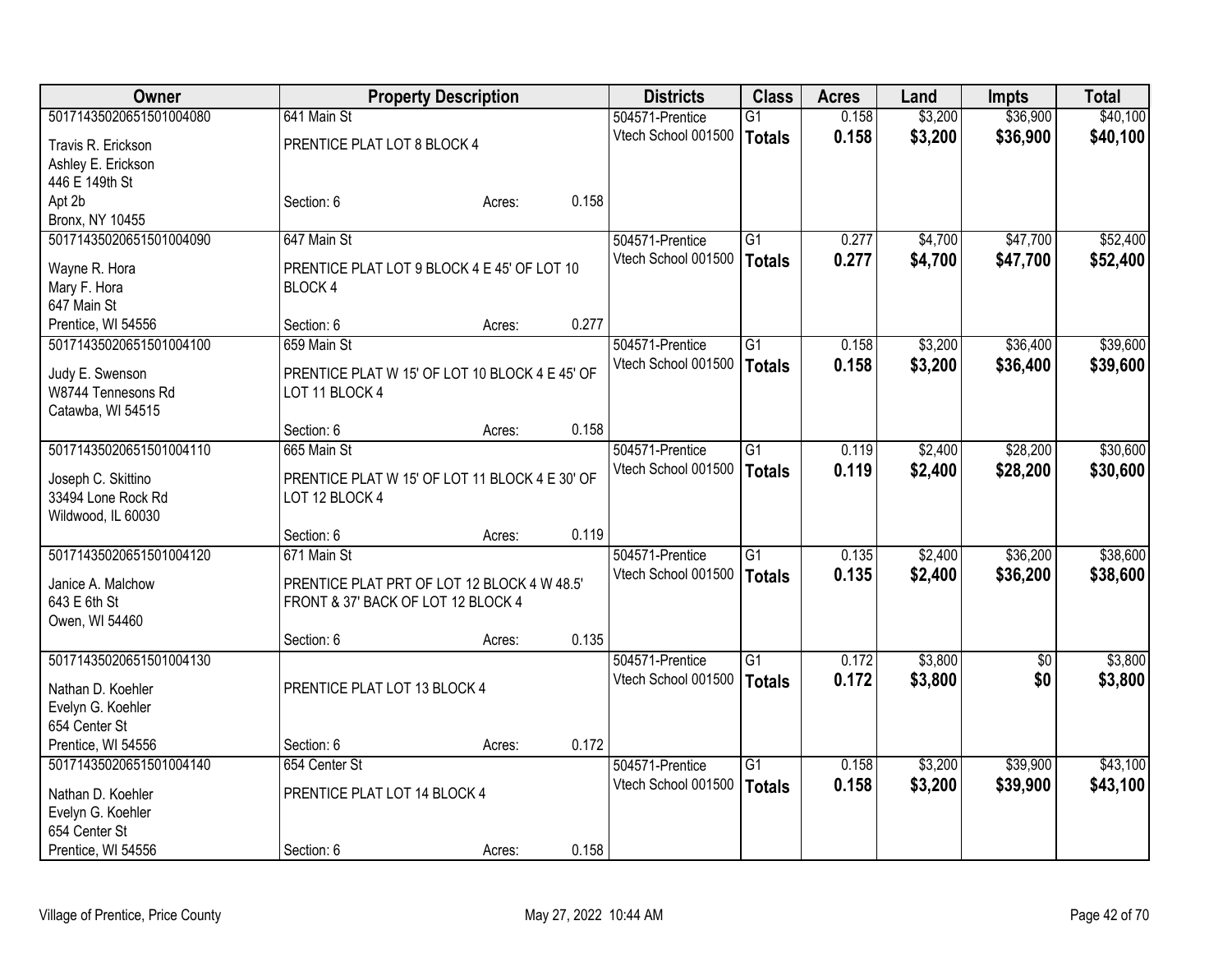| <b>Owner</b>            |                                                | <b>Property Description</b> |       | <b>Districts</b>    | <b>Class</b>    | <b>Acres</b> | Land            | <b>Impts</b> | <b>Total</b> |
|-------------------------|------------------------------------------------|-----------------------------|-------|---------------------|-----------------|--------------|-----------------|--------------|--------------|
| 50171435020651501004150 | 650 Center St                                  |                             |       | 504571-Prentice     | $\overline{G1}$ | 0.079        | \$1,600         | \$0          | \$1,600      |
| Nathan D. Koehler       | PRENTICE PLAT W 30' OF LOT 15 BLOCK 4          |                             |       | Vtech School 001500 | <b>Totals</b>   | 0.079        | \$1,600         | \$0          | \$1,600      |
| Evelyn G. Koehler       |                                                |                             |       |                     |                 |              |                 |              |              |
| 654 Center St           |                                                |                             |       |                     |                 |              |                 |              |              |
| Prentice, WI 54556      | Section: 6                                     | Acres:                      | 0.079 |                     |                 |              |                 |              |              |
| 50171435020651501004161 | 644 Center St                                  |                             |       | 504571-Prentice     | $\overline{G1}$ | 0.158        | \$3,200         | \$37,100     | \$40,300     |
| Brent S. Tollaksen      | PRENTICE PLAT LOT 15 BLOCK 4 EXCPT W 30' W 1/2 |                             |       | Vtech School 001500 | <b>Totals</b>   | 0.158        | \$3,200         | \$37,100     | \$40,300     |
| PO Box 1                | LOT 16 BLOCK 4                                 |                             |       |                     |                 |              |                 |              |              |
| WI Dells, WI 53965-0001 |                                                |                             |       |                     |                 |              |                 |              |              |
|                         | Section: 6                                     | Acres:                      | 0.158 |                     |                 |              |                 |              |              |
| 50171435020651501004162 | 640 Center St                                  |                             |       | 504571-Prentice     | X4              | 0.079        | $\overline{50}$ | \$0          | $\sqrt{50}$  |
| Village of Prentice     | PRENTICE PLAT E 1/2 OF LOT 16 BLOCK 4          |                             |       | Vtech School 001500 | Totals          | 0.079        | \$0             | \$0          | \$0          |
| PO Box 78               |                                                |                             |       |                     |                 |              |                 |              |              |
| Prentice, WI 54556      |                                                |                             |       |                     |                 |              |                 |              |              |
|                         | Section: 6                                     | Acres:                      | 0.079 |                     |                 |              |                 |              |              |
| 50171435020651501004170 | 634 Center St                                  |                             |       | 504571-Prentice     | $\overline{G1}$ | 0.158        | \$3,200         | \$8,600      | \$11,800     |
| Lorne M. Gustafson      | PRENTICE PLAT LOT 17 BLOCK 4                   |                             |       | Vtech School 001500 | <b>Totals</b>   | 0.158        | \$3,200         | \$8,600      | \$11,800     |
| 634 Center St           |                                                |                             |       |                     |                 |              |                 |              |              |
| Prentice, WI 54556      |                                                |                             |       |                     |                 |              |                 |              |              |
|                         | Section: 6                                     | Acres:                      | 0.158 |                     |                 |              |                 |              |              |
| 50171435020651501004180 | 630 Center St                                  |                             |       | 504571-Prentice     | $\overline{G1}$ | 0.158        | \$3,200         | \$42,200     | \$45,400     |
| Wayne E. Robertson      | PRENTICE PLAT LOT 18 BLOCK 4                   |                             |       | Vtech School 001500 | Totals          | 0.158        | \$3,200         | \$42,200     | \$45,400     |
| N1320 County Rd M       |                                                |                             |       |                     |                 |              |                 |              |              |
| Ogema, WI 54459         |                                                |                             |       |                     |                 |              |                 |              |              |
|                         | Section: 6                                     | Acres:                      | 0.158 |                     |                 |              |                 |              |              |
| 50171435020651501004190 | 630 Center St                                  |                             |       | 504571-Prentice     | G1              | 0.158        | \$3,200         | \$2,100      | \$5,300      |
| Wayne E. Robertson      | PRENTICE PLAT LOT 19 BLOCK 4                   |                             |       | Vtech School 001500 | <b>Totals</b>   | 0.158        | \$3,200         | \$2,100      | \$5,300      |
| N1320 County Rd M       |                                                |                             |       |                     |                 |              |                 |              |              |
| Ogema, WI 54459         |                                                |                             |       |                     |                 |              |                 |              |              |
|                         | Section: 6                                     | Acres:                      | 0.158 |                     |                 |              |                 |              |              |
| 50171435020651501004200 | 620 Center St                                  |                             |       | 504571-Prentice     | $\overline{G1}$ | 0.317        | \$6,500         | \$60,600     | \$67,100     |
| Quan A. Banh            | PRENTICE PLAT LOT 20 BLOCK 4 LOT 21 BLOCK 4    |                             |       | Vtech School 001500 | <b>Totals</b>   | 0.317        | \$6,500         | \$60,600     | \$67,100     |
| 620 Center St           |                                                |                             |       |                     |                 |              |                 |              |              |
| Prentice, WI 54556      |                                                |                             |       |                     |                 |              |                 |              |              |
|                         | Section: 6                                     | Acres:                      | 0.317 |                     |                 |              |                 |              |              |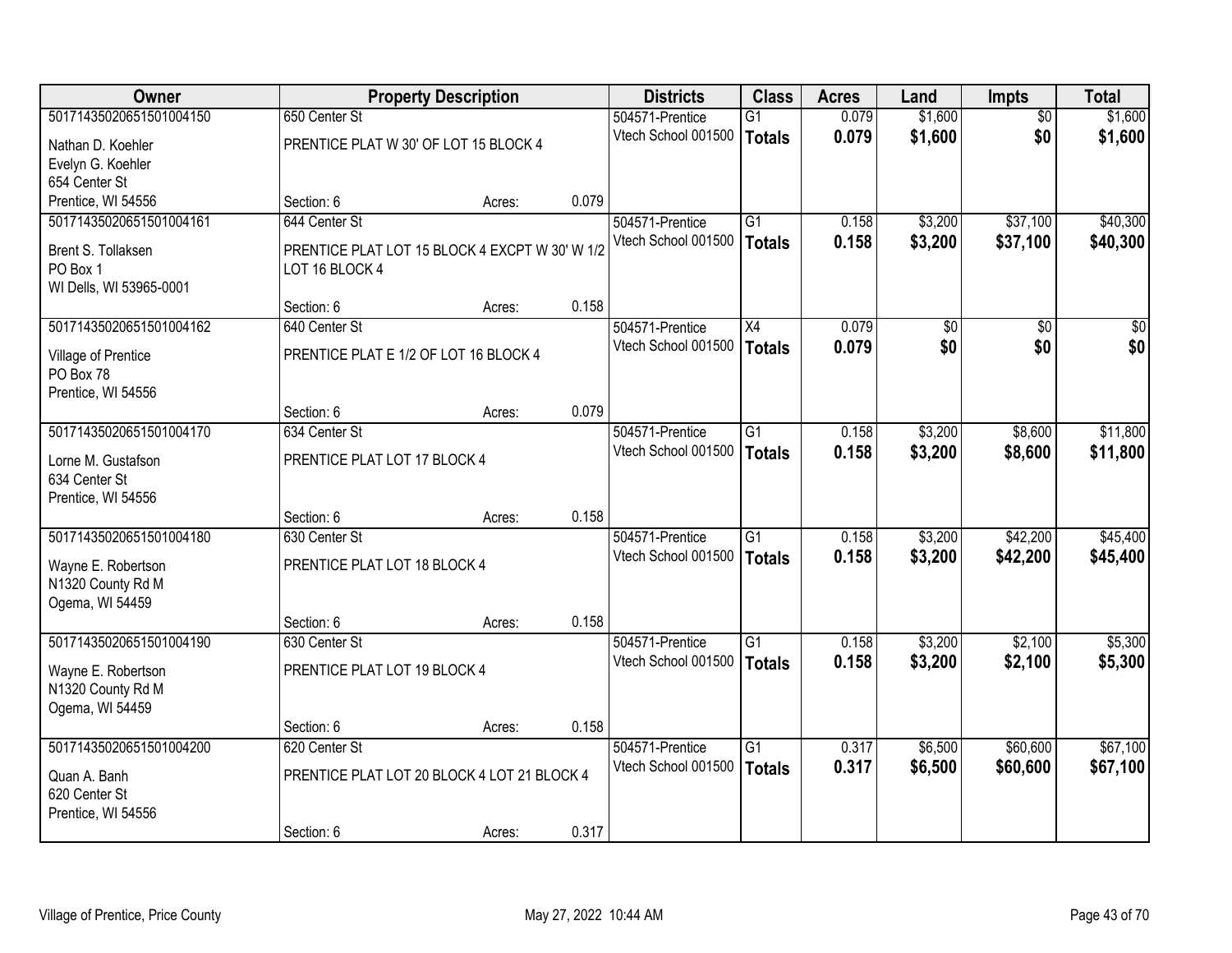| <b>Owner</b>                        |                                            | <b>Property Description</b> |       | <b>Districts</b>    | <b>Class</b>    | <b>Acres</b> | Land            | Impts           | <b>Total</b>     |
|-------------------------------------|--------------------------------------------|-----------------------------|-------|---------------------|-----------------|--------------|-----------------|-----------------|------------------|
| 50171435020651501004220             | 614 Center St                              |                             |       | 504571-Prentice     | G1              | 0.158        | \$3,200         | \$11,000        | \$14,200         |
| Barbara Esterholm                   | PRENTICE PLAT LOT 22 BLOCK 4               |                             |       | Vtech School 001500 | Totals          | 0.158        | \$3,200         | \$11,000        | \$14,200         |
| 614 Center St                       |                                            |                             |       |                     |                 |              |                 |                 |                  |
| Prentice, WI 54556                  |                                            |                             |       |                     |                 |              |                 |                 |                  |
|                                     | Section: 6                                 | Acres:                      | 0.158 |                     |                 |              |                 |                 |                  |
| 50171435020651501004231             | 1305 Railroad Ave                          |                             |       | 504571-Prentice     | $\overline{G2}$ | 0.066        | \$1,700         | \$41,600        | \$43,300         |
| Stan Lach                           | PRENTICE PLAT N 24' OF LOT 23 BLOCK 4      |                             |       | Vtech School 001500 | <b>Totals</b>   | 0.066        | \$1,700         | \$41,600        | \$43,300         |
| Luann Lach                          |                                            |                             |       |                     |                 |              |                 |                 |                  |
| 840 County Rd A                     |                                            |                             |       |                     |                 |              |                 |                 |                  |
| Prentice, WI 54556                  | Section: 6                                 | Acres:                      | 0.066 |                     |                 |              |                 |                 |                  |
| 50171435020651501004232             |                                            |                             |       | 504571-Prentice     | G2              | 0.106        | \$2,800         | \$0             | \$2,800          |
| Prentice Petroleum Products Inc     | PRENTICE PLAT LOT 23 BLOCK 4 EXCPT N 24'   |                             |       | Vtech School 001500 | Totals          | 0.106        | \$2,800         | \$0             | \$2,800          |
| 840 County Rd A                     |                                            |                             |       |                     |                 |              |                 |                 |                  |
| Prentice, WI 54556                  |                                            |                             |       |                     |                 |              |                 |                 |                  |
|                                     | Section: 6                                 | Acres:                      | 0.106 |                     |                 |              |                 |                 |                  |
| 50171435020651501004240             | 1315 Railroad Ave                          |                             |       | 504571-Prentice     | $\overline{G2}$ | 0.172        | \$4,600         | \$36,400        | \$41,000         |
| Prentice Petroleum Products Inc     | PRENTICE PLAT LOT 24 BLOCK 4               |                             |       | Vtech School 001500 | Totals          | 0.172        | \$4,600         | \$36,400        | \$41,000         |
| 840 County Rd A                     |                                            |                             |       |                     |                 |              |                 |                 |                  |
| Prentice, WI 54556                  |                                            |                             |       |                     |                 |              |                 |                 |                  |
|                                     | Section: 6                                 | Acres:                      | 0.172 |                     |                 |              |                 |                 |                  |
| 50171435020651501005010             | 1223 Railroad Ave                          |                             |       | 504571-Prentice     | $\overline{X4}$ | 0.172        | $\overline{50}$ | \$0             | $\overline{\$0}$ |
| New Beginnings Lutheran Church, Inc | PRENTICE PLAT LOT 1 BLOCK 5                |                             |       | Vtech School 001500 | Totals          | 0.172        | \$0             | \$0             | \$0              |
| PO Box 585                          |                                            |                             |       |                     |                 |              |                 |                 |                  |
| Ogema, WI 54459                     |                                            |                             |       |                     |                 |              |                 |                 |                  |
|                                     | Section: 6                                 | Acres:                      | 0.172 |                     |                 |              |                 |                 |                  |
| 50171435020651501005023             | Railroad Ave                               |                             |       | 504571-Prentice     | X4              | 0.172        | $\overline{50}$ | $\overline{50}$ | $\sqrt{50}$      |
| New Beginnings Lutheran Church, Inc | PRENTICE PLAT LOT 2 BLOCK 5                |                             |       | Vtech School 001500 | Totals          | 0.172        | \$0             | \$0             | \$0              |
| PO Box 585                          |                                            |                             |       |                     |                 |              |                 |                 |                  |
| Ogema, WI 54459                     |                                            |                             |       |                     |                 |              |                 |                 |                  |
|                                     | Section: 6                                 | Acres:                      | 0.172 |                     |                 |              |                 |                 |                  |
| 50171435020651501005030             | 611 Center St                              |                             |       | 504571-Prentice     | $\overline{G1}$ | 0.238        | \$4,900         | \$52,100        | \$57,000         |
| Julie A. Staples                    | PRENTICE PLAT LOT 3 BLOCK 5 E 1/2 OF LOT 4 |                             |       | Vtech School 001500 | Totals          | 0.238        | \$4,900         | \$52,100        | \$57,000         |
| 611 Center St                       | <b>BLOCK 5</b>                             |                             |       |                     |                 |              |                 |                 |                  |
| Prentice, WI 54556                  |                                            |                             |       |                     |                 |              |                 |                 |                  |
|                                     | Section: 6                                 | Acres:                      | 0.238 |                     |                 |              |                 |                 |                  |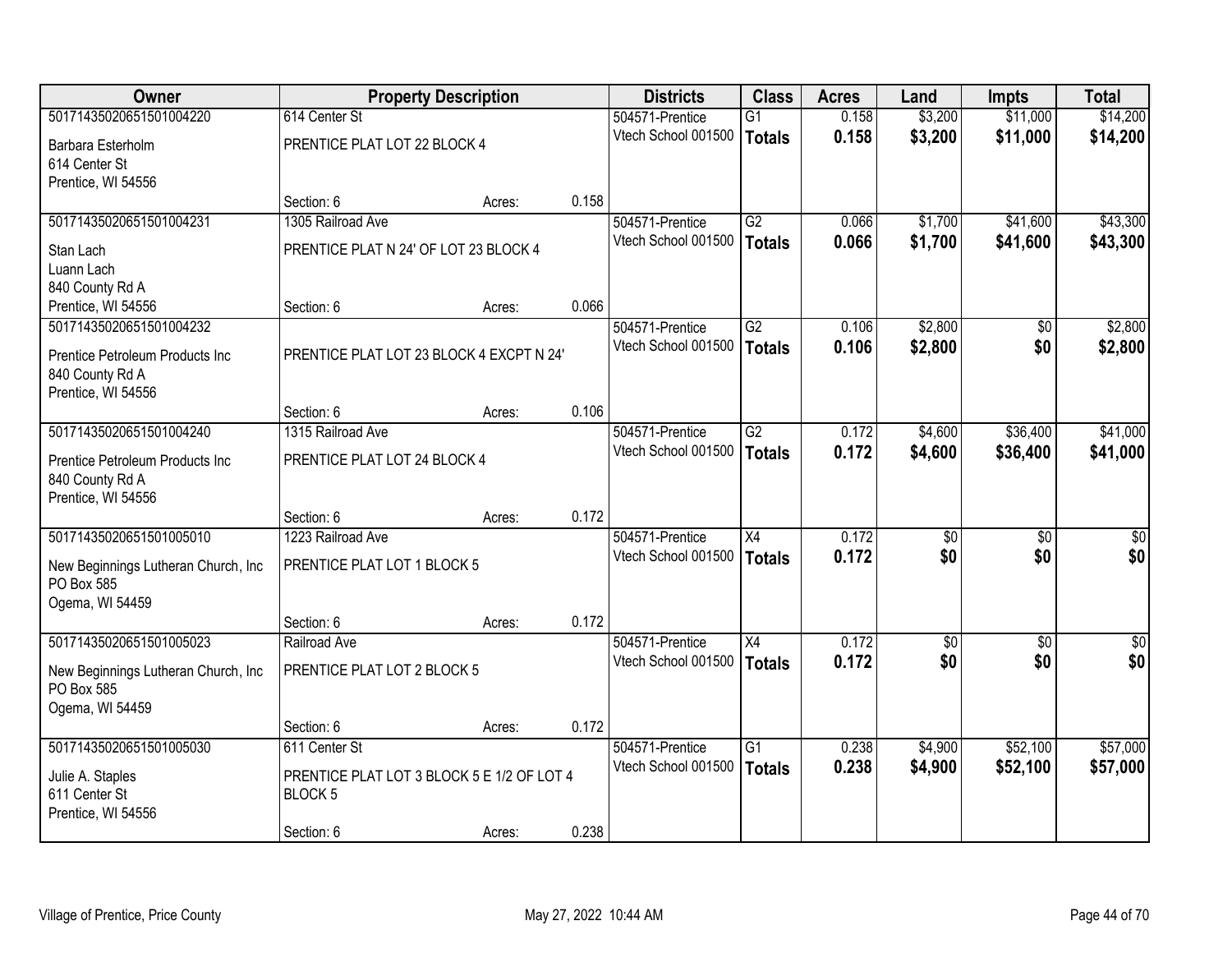| Owner                   |                                            | <b>Property Description</b> |       | <b>Districts</b>    | <b>Class</b>    | <b>Acres</b> | Land    | <b>Impts</b>    | <b>Total</b> |
|-------------------------|--------------------------------------------|-----------------------------|-------|---------------------|-----------------|--------------|---------|-----------------|--------------|
| 50171435020651501005050 | 619 Center St                              |                             |       | 504571-Prentice     | $\overline{G1}$ | 0.238        | \$4,900 | \$87,300        | \$92,200     |
| Teresa J. Zielke        | PRENTICE PLAT W 1/2 OF LOT 4 BLOCK 5 LOT 5 |                             |       | Vtech School 001500 | <b>Totals</b>   | 0.238        | \$4,900 | \$87,300        | \$92,200     |
| 619 Center St           | BLOCK <sub>5</sub>                         |                             |       |                     |                 |              |         |                 |              |
| PO Box 43               |                                            |                             |       |                     |                 |              |         |                 |              |
| Prentice, WI 54556      | Section: 6                                 | Acres:                      | 0.238 |                     |                 |              |         |                 |              |
| 50171435020651501005060 | 625 Center St                              |                             |       | 504571-Prentice     | G1              | 0.158        | \$3,200 | \$70,200        | \$73,400     |
| Darlene T. McMullen     | PRENTICE PLAT LOT 6 BLOCK 5                |                             |       | Vtech School 001500 | <b>Totals</b>   | 0.158        | \$3,200 | \$70,200        | \$73,400     |
| 625 Center St           |                                            |                             |       |                     |                 |              |         |                 |              |
| Prentice, WI 54556      |                                            |                             |       |                     |                 |              |         |                 |              |
|                         | Section: 6                                 | Acres:                      | 0.158 |                     |                 |              |         |                 |              |
| 50171435020651501005070 | 631 Center St                              |                             |       | 504571-Prentice     | $\overline{G1}$ | 0.158        | \$3,200 | \$34,100        | \$37,300     |
| Crossing Point Cafe LLC | PRENTICE PLAT LOT 7 BLOCK 5                |                             |       | Vtech School 001500 | <b>Totals</b>   | 0.158        | \$3,200 | \$34,100        | \$37,300     |
| 421 Green Tree Dr       |                                            |                             |       |                     |                 |              |         |                 |              |
| Prentice, WI 54556      |                                            |                             |       |                     |                 |              |         |                 |              |
|                         | Section: 6                                 | Acres:                      | 0.158 |                     |                 |              |         |                 |              |
| 50171435020651501005080 | 637 Center St                              |                             |       | 504571-Prentice     | $\overline{G1}$ | 0.317        | \$6,500 | \$70,300        | \$76,800     |
| Philip L. Youngs        | PRENTICE PLAT LOT 8 BLOCK 5 LOT 9 BLOCK 5  |                             |       | Vtech School 001500 | <b>Totals</b>   | 0.317        | \$6,500 | \$70,300        | \$76,800     |
| 637 Center St           |                                            |                             |       |                     |                 |              |         |                 |              |
| Prentice, WI 54556      |                                            |                             |       |                     |                 |              |         |                 |              |
|                         | Section: 6                                 | Acres:                      | 0.317 |                     |                 |              |         |                 |              |
| 50171435020651501005100 |                                            |                             |       | 504571-Prentice     | $\overline{G1}$ | 0.158        | \$3,200 | $\overline{50}$ | \$3,200      |
| Philip L. Youngs        | PRENTICE PLAT LOT 10 BLOCK 5               |                             |       | Vtech School 001500 | <b>Totals</b>   | 0.158        | \$3,200 | \$0             | \$3,200      |
| 637 Center St           |                                            |                             |       |                     |                 |              |         |                 |              |
| Prentice, WI 54556      |                                            |                             |       |                     |                 |              |         |                 |              |
|                         | Section: 6                                 | Acres:                      | 0.158 |                     |                 |              |         |                 |              |
| 50171435020651501005110 | 651 Center St                              |                             |       | 504571-Prentice     | G1              | 0.158        | \$3,200 | \$14,600        | \$17,800     |
| Roger A. Pilsner        | PRENTICE PLAT LOT 11 BLOCK 5               |                             |       | Vtech School 001500 | <b>Totals</b>   | 0.158        | \$3,200 | \$14,600        | \$17,800     |
| N6104 Lindow Rd         |                                            |                             |       |                     |                 |              |         |                 |              |
| Prentice, WI 54556      |                                            |                             |       |                     |                 |              |         |                 |              |
|                         | Section: 6                                 | Acres:                      | 0.158 |                     |                 |              |         |                 |              |
| 50171435020651501005120 | 657 Center St                              |                             |       | 504571-Prentice     | $\overline{G1}$ | 0.115        | \$3,200 | $\overline{50}$ | \$3,200      |
| Roger A. Pilsner        | PRENTICE PLAT LOT 12 BLOCK 5               |                             |       | Vtech School 001500 | <b>Totals</b>   | 0.115        | \$3,200 | \$0             | \$3,200      |
| N6104 Lindow Rd         |                                            |                             |       |                     |                 |              |         |                 |              |
| Prentice, WI 54556      |                                            |                             |       |                     |                 |              |         |                 |              |
|                         | Section: 6                                 | Acres:                      | 0.115 |                     |                 |              |         |                 |              |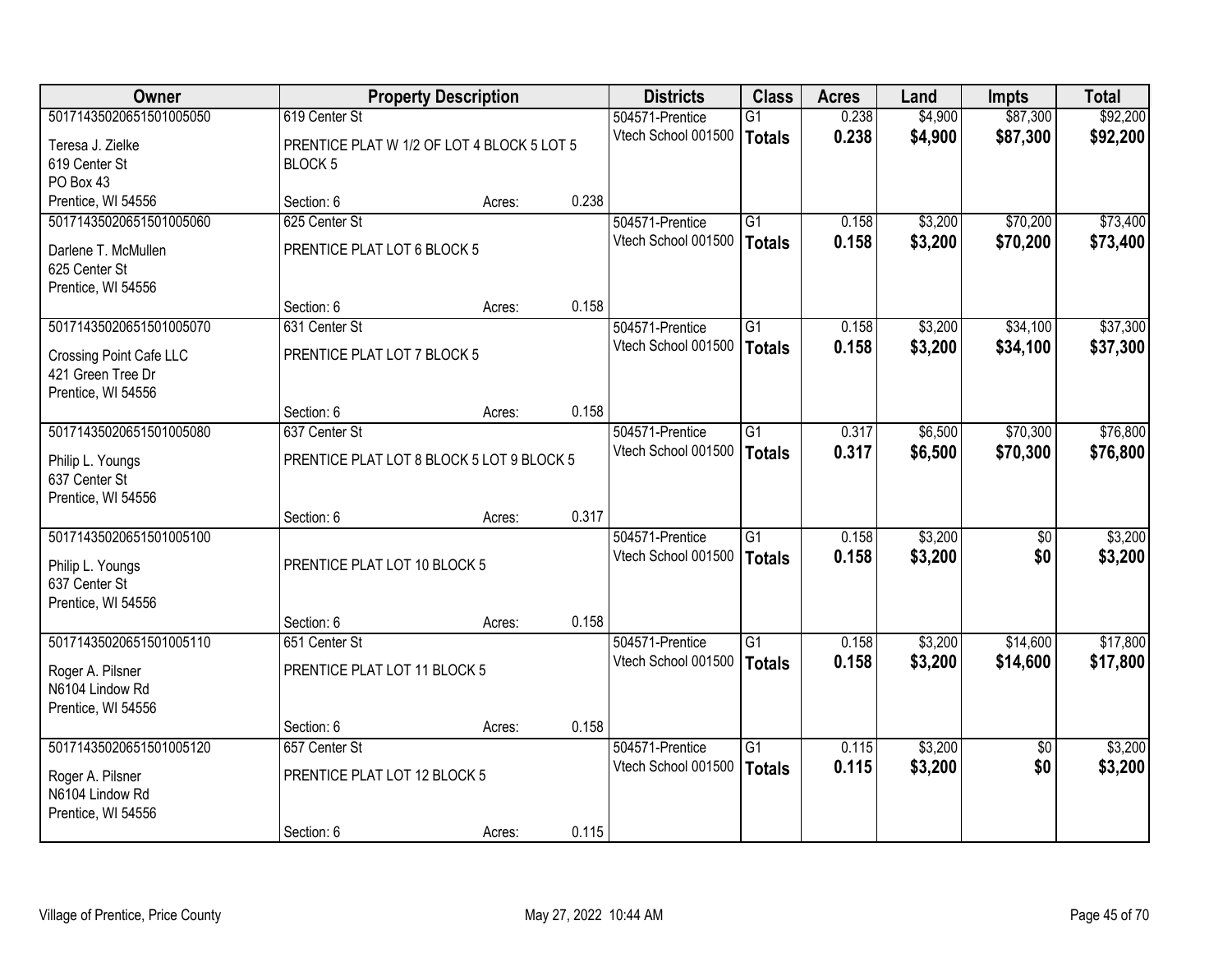| <b>Owner</b>                      |                                          | <b>Property Description</b> |       | <b>Districts</b>                       | <b>Class</b>    | <b>Acres</b>   | Land    | <b>Impts</b> | <b>Total</b> |
|-----------------------------------|------------------------------------------|-----------------------------|-------|----------------------------------------|-----------------|----------------|---------|--------------|--------------|
| 50171435020651501005141           | 1204 Town St                             |                             |       | 504571-Prentice                        | $\overline{G1}$ | 0.126          | \$2,900 | \$47,100     | \$50,000     |
| Doris A. Barnes                   | PRENTICE PLAT LOT 14 BLOCK 5 EXCPT N 50' |                             |       | Vtech School 001500                    | Totals          | 0.126          | \$2,900 | \$47,100     | \$50,000     |
| N1320 County Rd M                 |                                          |                             |       |                                        |                 |                |         |              |              |
| Ogema, WI 54459                   |                                          |                             |       |                                        |                 |                |         |              |              |
|                                   | Section: 6                               | Acres:                      | 0.126 |                                        |                 |                |         |              |              |
| 50171435020651501005142           | 1204 Town St                             |                             |       | 504571-Prentice                        | $\overline{G1}$ | 0.105          | \$2,300 | \$5,600      | \$7,900      |
| Doris A. Barnes                   | PRENTICE PLAT N 50' OF LOT 14 BLOCK 5    |                             |       | Vtech School 001500                    | Totals          | 0.105          | \$2,300 | \$5,600      | \$7,900      |
| N1320 County Rd M                 |                                          |                             |       |                                        |                 |                |         |              |              |
| Ogema, WI 54459                   |                                          |                             |       |                                        |                 |                |         |              |              |
|                                   | Section: 6                               | Acres:                      | 0.105 |                                        |                 |                |         |              |              |
| 50171435020651501005150           | 658 Knox St                              |                             |       | 504571-Prentice                        | $\overline{G1}$ | 0.158          | \$3,200 | \$0          | \$3,200      |
| Knox Street Properties, LLC       | PRENTICE PLAT LOT 15 BLOCK 5             |                             |       | Vtech School 001500                    | <b>Totals</b>   | 0.158          | \$3,200 | \$0          | \$3,200      |
| 642 Knox St                       |                                          |                             |       |                                        |                 |                |         |              |              |
| Prentice, WI 54556                |                                          |                             |       |                                        |                 |                |         |              |              |
| 50171435020651501005160           | Section: 6                               | Acres:                      | 0.158 |                                        |                 |                |         |              |              |
|                                   |                                          |                             |       | 504571-Prentice<br>Vtech School 001500 | $\overline{G1}$ | 0.158<br>0.158 | \$3,200 | \$0<br>\$0   | \$3,200      |
| Knox Street Properties, LLC       | PRENTICE PLAT LOT 16 BLOCK 5             |                             |       |                                        | Totals          |                | \$3,200 |              | \$3,200      |
| 642 Knox St                       |                                          |                             |       |                                        |                 |                |         |              |              |
| Prentice, WI 54556                |                                          |                             |       |                                        |                 |                |         |              |              |
| 50171435020651501005170           | Section: 6<br>642 Knox St                | Acres:                      | 0.158 |                                        | $\overline{G1}$ | 0.158          | \$3,200 | \$21,100     | \$24,300     |
|                                   |                                          |                             |       | 504571-Prentice<br>Vtech School 001500 |                 | 0.158          | \$3,200 | \$21,100     | \$24,300     |
| Knox Street Properties, LLC       | PRENTICE PLAT LOT 17 BLOCK 5             |                             |       |                                        | Totals          |                |         |              |              |
| 642 Knox St                       |                                          |                             |       |                                        |                 |                |         |              |              |
| Prentice, WI 54556                |                                          |                             | 0.158 |                                        |                 |                |         |              |              |
| 50171435020651501005180           | Section: 6<br>636 Knox St                | Acres:                      |       | 504571-Prentice                        | $\overline{G1}$ | 0.158          | \$3,200 | \$55,400     | \$58,600     |
|                                   |                                          |                             |       | Vtech School 001500                    | <b>Totals</b>   | 0.158          | \$3,200 | \$55,400     | \$58,600     |
| David T. Moenssen                 | PRENTICE PLAT LOT 18 BLOCK 5             |                             |       |                                        |                 |                |         |              |              |
| 636 Knox St                       |                                          |                             |       |                                        |                 |                |         |              |              |
| PO Box 74<br>Prentice, WI 54556   | Section: 6                               | Acres:                      | 0.158 |                                        |                 |                |         |              |              |
| 50171435020651501005190           | 630 Knox St                              |                             |       | 504571-Prentice                        | $\overline{G1}$ | 0.158          | \$3,200 | \$41,800     | \$45,000     |
|                                   |                                          |                             |       | Vtech School 001500                    | Totals          | 0.158          | \$3,200 | \$41,800     | \$45,000     |
| James W. Stendahl                 | PRENTICE PLAT LOT 19 BLOCK 5             |                             |       |                                        |                 |                |         |              |              |
| 630 Knox St<br>Prentice, WI 54556 |                                          |                             |       |                                        |                 |                |         |              |              |
|                                   | Section: 6                               | Acres:                      | 0.158 |                                        |                 |                |         |              |              |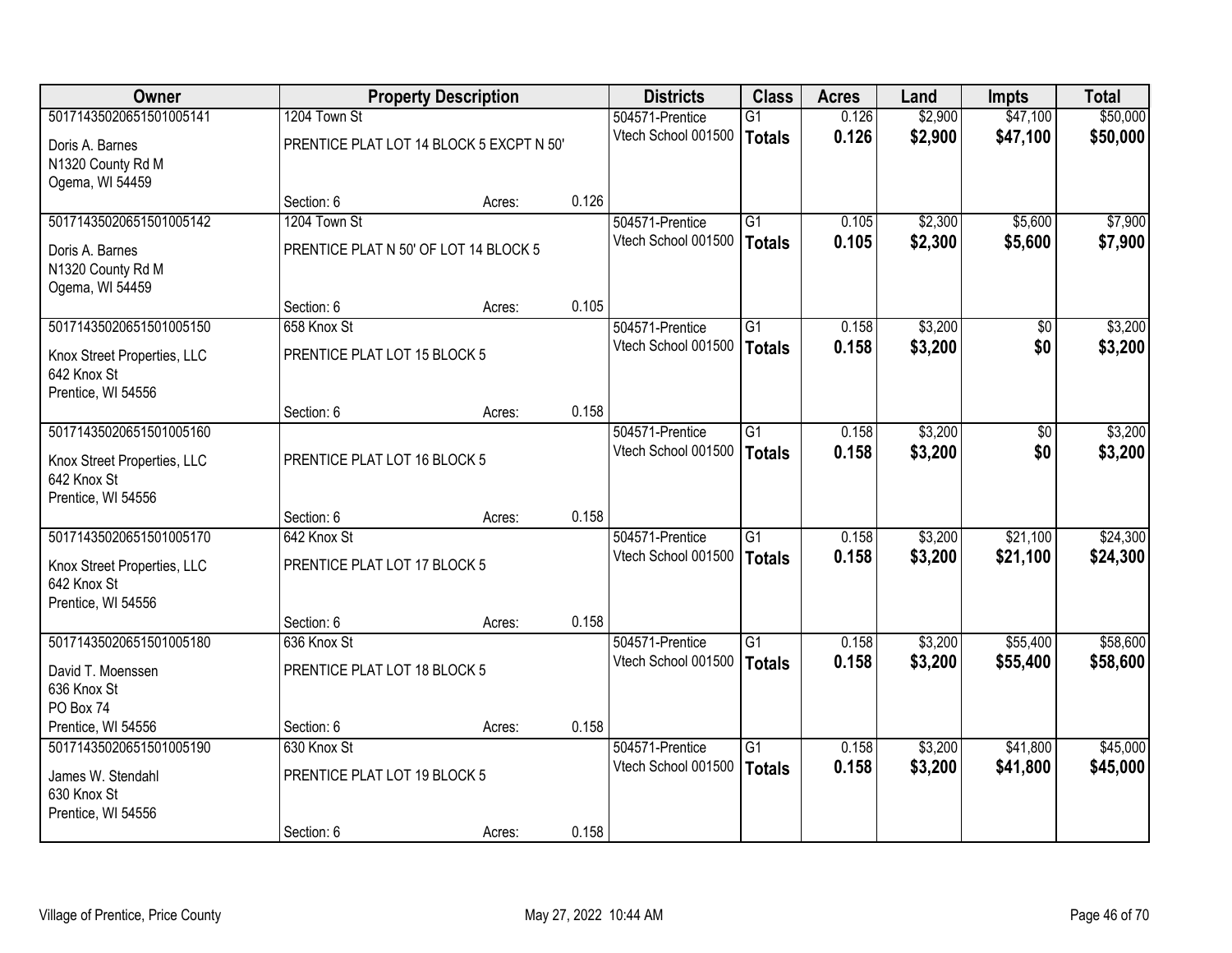| <b>Owner</b>                         |                                              | <b>Property Description</b> |       | <b>Districts</b>    | <b>Class</b>    | <b>Acres</b> | Land            | <b>Impts</b>    | <b>Total</b>    |
|--------------------------------------|----------------------------------------------|-----------------------------|-------|---------------------|-----------------|--------------|-----------------|-----------------|-----------------|
| 50171435020651501005200              | 624 Knox St                                  |                             |       | 504571-Prentice     | $\overline{G1}$ | 0.158        | \$3,200         | \$23,600        | \$26,800        |
| Ezra Graumann                        | PRENTICE PLAT LOT 20 BLOCK 5                 |                             |       | Vtech School 001500 | <b>Totals</b>   | 0.158        | \$3,200         | \$23,600        | \$26,800        |
| N7097 3rd St                         |                                              |                             |       |                     |                 |              |                 |                 |                 |
| Medford, WI 54451                    |                                              |                             |       |                     |                 |              |                 |                 |                 |
|                                      | Section: 6                                   | Acres:                      | 0.158 |                     |                 |              |                 |                 |                 |
| 50171435020651501005210              | 618 Knox St                                  |                             |       | 504571-Prentice     | G1              | 0.158        | \$3,200         | \$21,400        | \$24,600        |
| Lynn R. Granberg                     | PRENTICE PLAT LOT 21 BLOCK 5                 |                             |       | Vtech School 001500 | <b>Totals</b>   | 0.158        | \$3,200         | \$21,400        | \$24,600        |
| 618 Knox St                          |                                              |                             |       |                     |                 |              |                 |                 |                 |
| PO Box 252                           |                                              |                             |       |                     |                 |              |                 |                 |                 |
| Prentice, WI 54556                   | Section: 6                                   | Acres:                      | 0.158 |                     |                 |              |                 |                 |                 |
| 50171435020651501005220              | 612 Knox St                                  |                             |       | 504571-Prentice     | $\overline{G1}$ | 0.158        | \$3,200         | \$73,300        | \$76,500        |
| Knox Street Properties, LLC          | PRENTICE PLAT LOT 22 BLOCK 5                 |                             |       | Vtech School 001500 | <b>Totals</b>   | 0.158        | \$3,200         | \$73,300        | \$76,500        |
| 642 Knox St                          |                                              |                             |       |                     |                 |              |                 |                 |                 |
| Prentice, WI 54556                   |                                              |                             |       |                     |                 |              |                 |                 |                 |
|                                      | Section: 6                                   | Acres:                      | 0.158 |                     |                 |              |                 |                 |                 |
| 50171435020651501005231              |                                              |                             |       | 504571-Prentice     | $\overline{X4}$ | 0.019        | $\overline{50}$ | $\overline{30}$ | $\overline{50}$ |
| New Beginnings Lutheran Church, Inc. | PRENTICE PLAT PRT OF LOT 23 BLOCK 5 PCL DESC |                             |       | Vtech School 001500 | <b>Totals</b>   | 0.019        | \$0             | \$0             | \$0             |
| PO Box 585                           | IN 372610                                    |                             |       |                     |                 |              |                 |                 |                 |
| Ogema, WI 54459                      |                                              |                             |       |                     |                 |              |                 |                 |                 |
|                                      | Section: 6                                   | Acres:                      | 0.019 |                     |                 |              |                 |                 |                 |
| 50171435020651501005232              | 1215 Railroad Ave                            |                             |       | 504571-Prentice     | $\overline{G2}$ | 0.153        | \$4,000         | \$82,600        | \$86,600        |
| Lance S. Severson                    | PRENTICE PLAT LOT 23 BLOCK 5 EXCPT N 7'      |                             |       | Vtech School 001500 | <b>Totals</b>   | 0.153        | \$4,000         | \$82,600        | \$86,600        |
| Dallas L. Severson                   |                                              |                             |       |                     |                 |              |                 |                 |                 |
| W1499 Adams Rd                       |                                              |                             |       |                     |                 |              |                 |                 |                 |
| Brantwood, WI 54513                  | Section: 6                                   | Acres:                      | 0.153 |                     |                 |              |                 |                 |                 |
| 50171435020651501005241              | 1211 Railroad Ave                            |                             |       | 504571-Prentice     | $\overline{G2}$ | 0.047        | \$1,200         | \$13,600        | \$14,800        |
| Lance S. Severson                    | PRENTICE PLAT N 17' LOT 24 BLOCK 5           |                             |       | Vtech School 001500 | <b>Totals</b>   | 0.047        | \$1,200         | \$13,600        | \$14,800        |
| Dallas L. Severson                   |                                              |                             |       |                     |                 |              |                 |                 |                 |
| W1499 Adams Rd                       |                                              |                             |       |                     |                 |              |                 |                 |                 |
| Brantwood, WI 54513                  | Section: 6                                   | Acres:                      | 0.047 |                     |                 |              |                 |                 |                 |
| 50171435020651501005242              | 1209 Railroad Ave                            |                             |       | 504571-Prentice     | $\overline{X4}$ | 0.125        | \$0             | $\overline{50}$ | $\overline{30}$ |
| Northern Utility Services, LLC       | PRENTICE PLAT LOT 24 BLOCK 5 EXCPT N 17'     |                             |       | Vtech School 001500 | <b>Totals</b>   | 0.125        | \$0             | \$0             | \$0             |
| N3852 Ogema Prentice Rd              |                                              |                             |       |                     |                 |              |                 |                 |                 |
| Prentice, WI 54556                   |                                              |                             |       |                     |                 |              |                 |                 |                 |
|                                      | Section: 6                                   | Acres:                      | 0.125 |                     |                 |              |                 |                 |                 |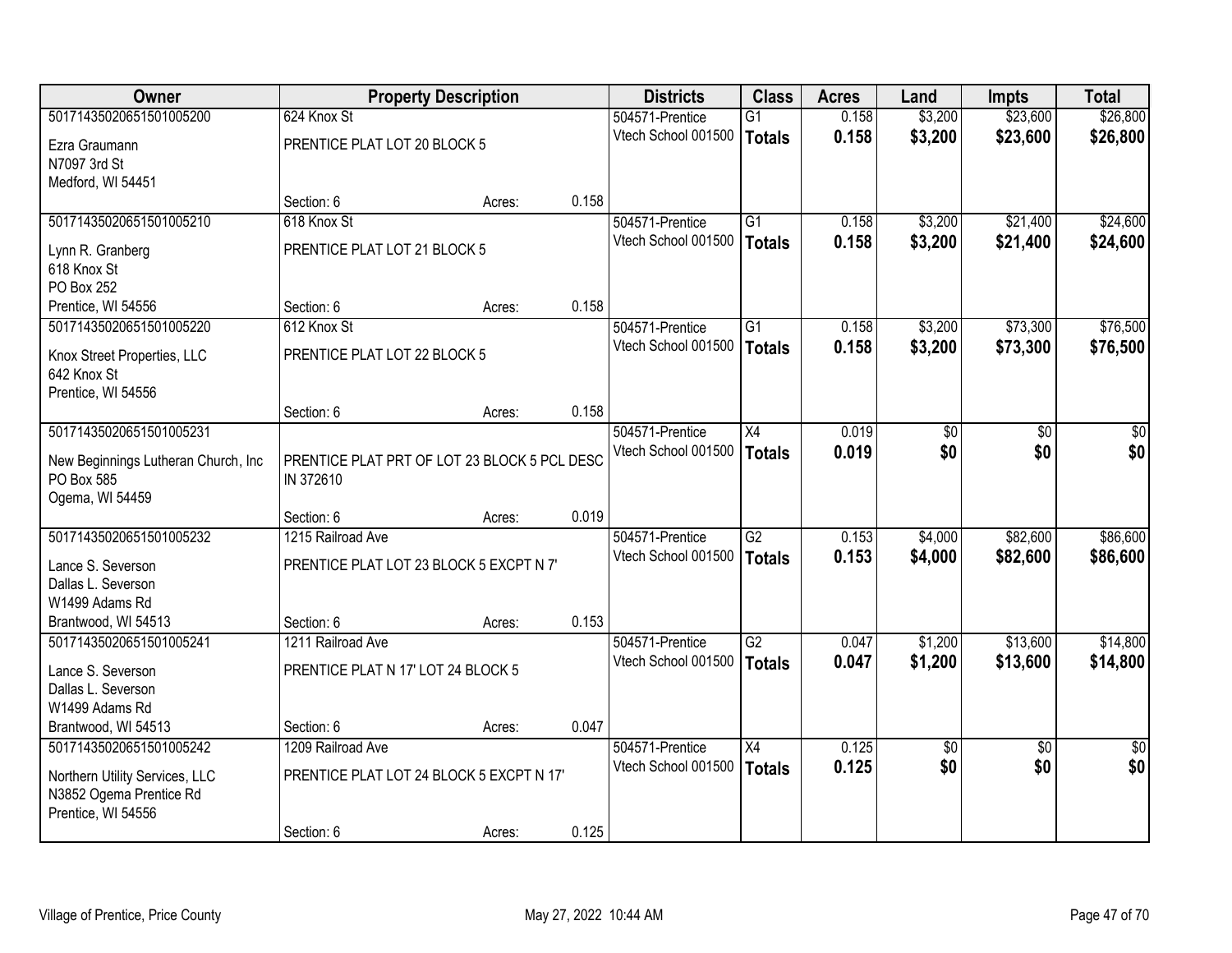| Owner                                                              |                                                                 | <b>Property Description</b> |       | <b>Districts</b>                       | <b>Class</b>                     | <b>Acres</b>   | Land                   | <b>Impts</b>           | <b>Total</b>         |
|--------------------------------------------------------------------|-----------------------------------------------------------------|-----------------------------|-------|----------------------------------------|----------------------------------|----------------|------------------------|------------------------|----------------------|
| 50171435020651501008010<br>Village of Prentice                     | PRENTICE PLAT LOT 1 BLOCK 8 PRT OF LOT 2                        |                             |       | 504571-Prentice<br>Vtech School 001500 | X4<br><b>Totals</b>              | 0.177<br>0.177 | $\overline{50}$<br>\$0 | $\overline{50}$<br>\$0 | $\sqrt{30}$<br>\$0   |
| PO Box 78<br>Prentice, WI 54556                                    | <b>BLOCK 8 N 1.875'</b>                                         |                             |       |                                        |                                  |                |                        |                        |                      |
|                                                                    | Section: 6                                                      | Acres:                      | 0.177 |                                        |                                  |                |                        |                        |                      |
| 50171435020651501008020<br><b>TMG Entertainments, LLC</b>          | 1117 Railroad Ave<br>PRENTICE PLAT LOT 2 BLOCK 8 EXCPT PCL DESC |                             |       | 504571-Prentice<br>Vtech School 001500 | $\overline{G2}$<br><b>Totals</b> | 0.167<br>0.167 | \$4,400<br>\$4,400     | \$86,500<br>\$86,500   | \$90,900<br>\$90,900 |
| 1117 Railroad Ave<br>PO Box 31                                     | IN 392R-351                                                     |                             |       |                                        |                                  |                |                        |                        |                      |
| Prentice, WI 54556                                                 | Section: 6                                                      | Acres:                      | 0.167 |                                        |                                  |                |                        |                        |                      |
| 50171435020651501008030                                            | 617 Knox St                                                     |                             |       | 504571-Prentice                        | $\overline{G1}$                  | 0.317          | \$5,800                | \$89,000               | \$94,800             |
| Gavin M. Makovsky<br>N3852 Ogema Prentice Rd<br>Prentice, WI 54556 | PRENTICE PLAT LOT 3 BLOCK 8 LOT 4 BLOCK 8                       |                             |       | Vtech School 001500                    | <b>Totals</b>                    | 0.317          | \$5,800                | \$89,000               | \$94,800             |
|                                                                    | Section: 6                                                      | Acres:                      | 0.317 |                                        |                                  |                |                        |                        |                      |
| 50171435020651501008050                                            | 625 Knox St                                                     |                             |       | 504571-Prentice                        | $\overline{G1}$                  | 0.158          | \$3,200                | \$40,400               | \$43,600             |
| David W. Dettmering<br>Jane M. Dettmering<br>625 Knox St           | PRENTICE PLAT LOT 5 BLOCK 8                                     |                             |       | Vtech School 001500                    | <b>Totals</b>                    | 0.158          | \$3,200                | \$40,400               | \$43,600             |
| PO Box 13<br>Prentice, WI 54556                                    | Section: 6                                                      | Acres:                      | 0.158 |                                        |                                  |                |                        |                        |                      |
| 50171435020651501008060                                            | 635 Knox St                                                     |                             |       | 504571-Prentice                        | $\overline{G1}$                  | 0.317          | \$6,500                | \$40,500               | \$47,000             |
| Jeanine G. Wilund<br>W5152 County Rd A<br>Prentice, WI 54556       | PRENTICE PLAT LOT 6 BLOCK 8 LOT 7 BLOCK 8                       |                             |       | Vtech School 001500                    | <b>Totals</b>                    | 0.317          | \$6,500                | \$40,500               | \$47,000             |
|                                                                    | Section: 6                                                      | Acres:                      | 0.317 |                                        |                                  |                |                        |                        |                      |
| 50171435020651501008080                                            | 643 Knox St                                                     |                             |       | 504571-Prentice                        | $\overline{G1}$                  | 0.158          | \$3,200                | \$51,700               | \$54,900             |
| Savannah Aj Sutton<br>643 Knox St<br>Prentice, WI 54556            | PRENTICE PLAT LOT 8 BLOCK 8                                     |                             |       | Vtech School 001500                    | <b>Totals</b>                    | 0.158          | \$3,200                | \$51,700               | \$54,900             |
|                                                                    | Section: 6                                                      | Acres:                      | 0.158 |                                        |                                  |                |                        |                        |                      |
| 50171435020651501008090                                            | 651 Knox St                                                     |                             |       | 504571-Prentice                        | $\overline{G1}$                  | 0.158          | \$3,200                | \$45,300               | \$48,500             |
| Douglas J. Hagen<br>Lisa K. Hagen                                  | PRENTICE PLAT LOT 9 BLOCK 8                                     |                             |       | Vtech School 001500                    | <b>Totals</b>                    | 0.158          | \$3,200                | \$45,300               | \$48,500             |
| 651 Knox St<br>Prentice, WI 54556                                  | Section: 6                                                      | Acres:                      | 0.158 |                                        |                                  |                |                        |                        |                      |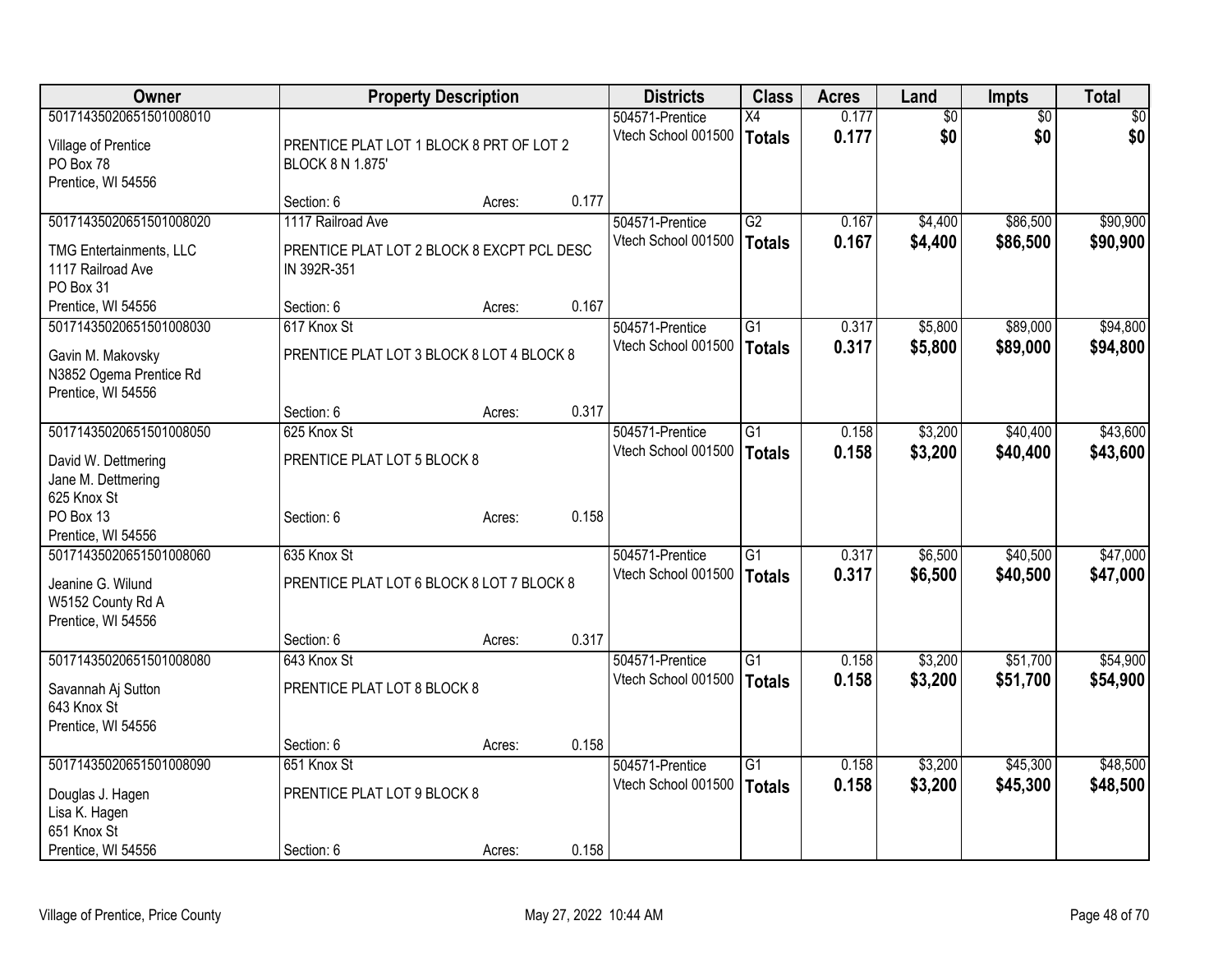| <b>Owner</b>            |                                             | <b>Property Description</b> |       | <b>Districts</b>                       | <b>Class</b>    | <b>Acres</b>   | Land       | <b>Impts</b>           | <b>Total</b>           |
|-------------------------|---------------------------------------------|-----------------------------|-------|----------------------------------------|-----------------|----------------|------------|------------------------|------------------------|
| 50171435020651501008100 | 655 Knox St                                 |                             |       | 504571-Prentice                        | $\overline{G1}$ | 0.158          | \$3,200    | \$44,500               | \$47,700               |
| Barbra Ann Lutzke       | PRENTICE PLAT LOT 10 BLOCK 8                |                             |       | Vtech School 001500                    | <b>Totals</b>   | 0.158          | \$3,200    | \$44,500               | \$47,700               |
| 655 Knox St             |                                             |                             |       |                                        |                 |                |            |                        |                        |
| Prentice, WI 54556      |                                             |                             |       |                                        |                 |                |            |                        |                        |
|                         | Section: 6                                  | Acres:                      | 0.158 |                                        |                 |                |            |                        |                        |
| 50171435020651501008110 | 657 Knox St                                 |                             |       | 504571-Prentice                        | G1              | 0.175          | \$3,200    | \$68,500               | \$71,700               |
| Timothy J. Hanson       | PRENTICE PLAT LOT 11 BLOCK 8                |                             |       | Vtech School 001500                    | <b>Totals</b>   | 0.175          | \$3,200    | \$68,500               | \$71,700               |
| 657 Knox St             |                                             |                             |       |                                        |                 |                |            |                        |                        |
| Prentice, WI 54556      |                                             |                             |       |                                        |                 |                |            |                        |                        |
|                         | Section: 6                                  | Acres:                      | 0.175 |                                        |                 |                |            |                        |                        |
| 50171435020651501008140 | 1104 Town St                                |                             |       | 504571-Prentice                        | $\overline{G1}$ | 0.291          | \$6,500    | \$49,900               | \$56,400               |
| Alan G. Rhyner          | PRENTICE PLAT LOT 14 BLOCK 8 LOT 15 BLOCK 8 |                             |       | Vtech School 001500                    | <b>Totals</b>   | 0.291          | \$6,500    | \$49,900               | \$56,400               |
| Dorothy A. Rhyner       |                                             |                             |       |                                        |                 |                |            |                        |                        |
| 1104 Town St            |                                             |                             |       |                                        |                 |                |            |                        |                        |
| Prentice, WI 54556      | Section: 6                                  | Acres:                      | 0.291 |                                        |                 |                |            |                        |                        |
| 50171435020651501008160 | 638 Spruce St                               |                             |       | 504571-Prentice                        | $\overline{G1}$ | 0.158          | \$3,200    | \$11,200               | \$14,400               |
| Douglas D. Koch         | PRENTICE PLAT LOT 16 BLOCK 8                |                             |       | Vtech School 001500                    | <b>Totals</b>   | 0.158          | \$3,200    | \$11,200               | \$14,400               |
| Donna M. Koch           |                                             |                             |       |                                        |                 |                |            |                        |                        |
| 638 Spruce St           |                                             |                             |       |                                        |                 |                |            |                        |                        |
| Prentice, WI 54556      | Section: 6                                  | Acres:                      | 0.158 |                                        |                 |                |            |                        |                        |
| 50171435020651501008170 | 638 Spruce St                               |                             |       | 504571-Prentice                        | $\overline{G1}$ | 0.317          | \$6,500    | \$46,200               | \$52,700               |
| Douglas D. Koch         | PRENTICE PLAT LOT 17 BLOCK 8 LOT 18 BLOCK 8 |                             |       | Vtech School 001500                    | <b>Totals</b>   | 0.317          | \$6,500    | \$46,200               | \$52,700               |
| Donna M. Koch           |                                             |                             |       |                                        |                 |                |            |                        |                        |
| 638 Spruce St           |                                             |                             |       |                                        |                 |                |            |                        |                        |
| Prentice, WI 54556      | Section: 6                                  | Acres:                      | 0.317 |                                        |                 |                |            |                        |                        |
| 50171435020651501008190 | 624 Spruce St                               |                             |       | 504571-Prentice                        | $\overline{G1}$ | 0.158          | \$3,200    | \$9,900                | \$13,100               |
| <b>Todd Potter</b>      | PRENTICE PLAT LOT 19 BLOCK 8                |                             |       | Vtech School 001500                    | <b>Totals</b>   | 0.158          | \$3,200    | \$9,900                | \$13,100               |
| 28591 County Ew         |                                             |                             |       |                                        |                 |                |            |                        |                        |
| Warrens, WI 54666       |                                             |                             |       |                                        |                 |                |            |                        |                        |
|                         | Section: 6                                  | Acres:                      | 0.158 |                                        |                 |                |            |                        |                        |
| 50171435020651501008200 |                                             |                             |       | 504571-Prentice<br>Vtech School 001500 | $\overline{X4}$ | 0.238<br>0.238 | \$0<br>\$0 | $\overline{30}$<br>\$0 | $\overline{30}$<br>\$0 |
| Village of Prentice     | PRENTICE PLAT LOT 20 BLOCK 8 W 1/2 LOT 21   |                             |       |                                        | <b>Totals</b>   |                |            |                        |                        |
| PO Box 78               | BLOCK <sub>8</sub>                          |                             |       |                                        |                 |                |            |                        |                        |
| Prentice, WI 54556      |                                             |                             |       |                                        |                 |                |            |                        |                        |
|                         | Section: 6                                  | Acres:                      | 0.238 |                                        |                 |                |            |                        |                        |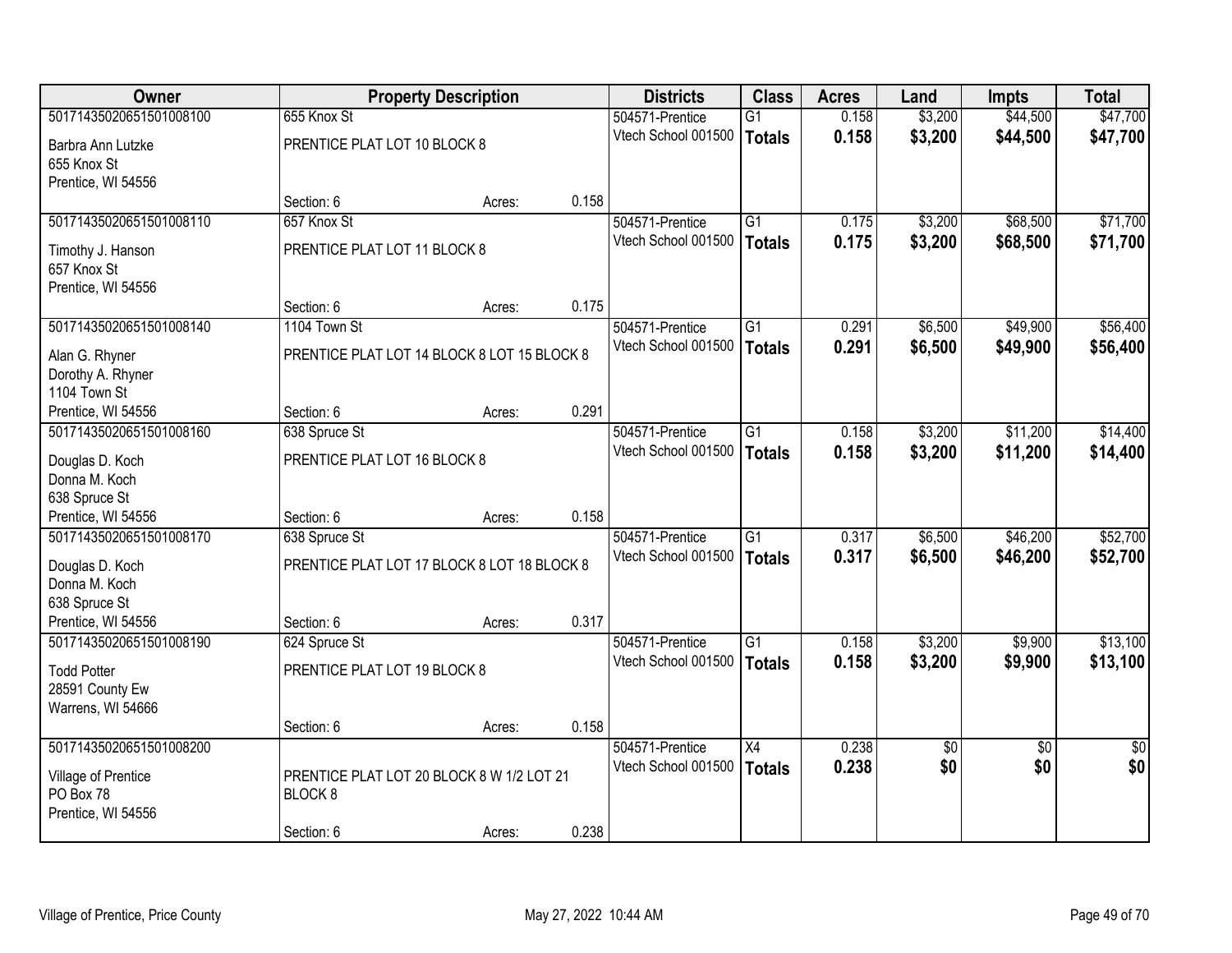| Owner                   |                                            | <b>Property Description</b> |       | <b>Districts</b>    | <b>Class</b>    | <b>Acres</b> | Land            | <b>Impts</b>    | <b>Total</b>    |
|-------------------------|--------------------------------------------|-----------------------------|-------|---------------------|-----------------|--------------|-----------------|-----------------|-----------------|
| 50171435020651501008210 |                                            |                             |       | 504571-Prentice     | $\overline{X4}$ | 0.079        | $\overline{50}$ | $\overline{50}$ | $\overline{30}$ |
| Village of Prentice     | PRENTICE PLAT E 1/2 LOT 21 BLOCK 8         |                             |       | Vtech School 001500 | <b>Totals</b>   | 0.079        | \$0             | \$0             | \$0             |
| PO Box 78               |                                            |                             |       |                     |                 |              |                 |                 |                 |
| Prentice, WI 54556      |                                            |                             |       |                     |                 |              |                 |                 |                 |
|                         | Section: 6                                 | Acres:                      | 0.079 |                     |                 |              |                 |                 |                 |
| 50171435020651501008220 |                                            |                             |       | 504571-Prentice     | X4              | 0.158        | $\overline{50}$ | $\overline{50}$ | $\overline{50}$ |
| Village of Prentice     | PRENTICE PLAT LOT 22 BLOCK 8               |                             |       | Vtech School 001500 | <b>Totals</b>   | 0.158        | \$0             | \$0             | \$0             |
| PO Box 78               |                                            |                             |       |                     |                 |              |                 |                 |                 |
| Prentice, WI 54556      |                                            |                             |       |                     |                 |              |                 |                 |                 |
|                         | Section: 6                                 | Acres:                      | 0.158 |                     |                 |              |                 |                 |                 |
| 50171435020651501008230 | 1109 Railroad Ave                          |                             |       | 504571-Prentice     | G2              | 0.211        | \$5,500         | \$118,700       | \$124,200       |
| Eckam Properties, LLC   | PRENTICE PLAT LOTS 23 & 24 BLOCK 8 EXCPT S |                             |       | Vtech School 001500 | <b>Totals</b>   | 0.211        | \$5,500         | \$118,700       | \$124,200       |
| N3788 Ogema Prentice Rd | 48'3' OF LOT 24                            |                             |       |                     |                 |              |                 |                 |                 |
| PO Box 85               |                                            |                             |       |                     |                 |              |                 |                 |                 |
| Prentice, WI 54556      | Section: 6                                 | Acres:                      | 0.211 |                     |                 |              |                 |                 |                 |
| 50171435020651501008240 | 1107 Railroad Ave                          |                             |       | 504571-Prentice     | $\overline{G2}$ | 0.133        | \$3,300         | \$44,800        | \$48,100        |
| Eckam Properties, LLC   | PRENTICE PLAT PRT OF LOT 24 BLOCK 8 S 48'3 |                             |       | Vtech School 001500 | <b>Totals</b>   | 0.133        | \$3,300         | \$44,800        | \$48,100        |
| N3788 Ogema Prentice Rd | inches                                     |                             |       |                     |                 |              |                 |                 |                 |
| PO Box 85               |                                            |                             |       |                     |                 |              |                 |                 |                 |
| Prentice, WI 54556      | Section: 6                                 | Acres:                      | 0.133 |                     |                 |              |                 |                 |                 |
| 50171435020651501009010 | 605 Spruce St                              |                             |       | 504571-Prentice     | X4              | 0.172        | \$0             | $\overline{50}$ | \$0             |
| Village of Prentice     | PRENTICE PLAT LOT 1 BLOCK 9                |                             |       | Vtech School 001500 | <b>Totals</b>   | 0.172        | \$0             | \$0             | \$0             |
| PO Box 78               |                                            |                             |       |                     |                 |              |                 |                 |                 |
| Prentice, WI 54556      |                                            |                             |       |                     |                 |              |                 |                 |                 |
|                         | Section: 6                                 | Acres:                      | 0.172 |                     |                 |              |                 |                 |                 |
| 50171435020651501009021 |                                            |                             |       | 504571-Prentice     | X4              | 0.086        | $\overline{50}$ | $\overline{50}$ | $\sqrt{50}$     |
| Village of Prentice     | PRENTICE PLAT N 1/2 OF LOT 2 BLOCK 9       |                             |       | Vtech School 001500 | <b>Totals</b>   | 0.086        | \$0             | \$0             | \$0             |
| PO Box 78               |                                            |                             |       |                     |                 |              |                 |                 |                 |
| Prentice, WI 54556      |                                            |                             |       |                     |                 |              |                 |                 |                 |
|                         | Section: 6                                 | Acres:                      | 0.086 |                     |                 |              |                 |                 |                 |
| 50171435020651501009022 |                                            |                             |       | 504571-Prentice     | $\overline{G2}$ | 0.086        | \$700           | $\overline{30}$ | \$700           |
| Sadie O Properties LLC  | PRENTICE PLAT S 1/2 OF LOT 2 BLOCK 9       |                             |       | Vtech School 001500 | <b>Totals</b>   | 0.086        | \$700           | \$0             | \$700           |
| 1005 Railroad Ave       |                                            |                             |       |                     |                 |              |                 |                 |                 |
| Prentice, WI 54556      |                                            |                             |       |                     |                 |              |                 |                 |                 |
|                         | Section: 6                                 | Acres:                      | 0.086 |                     |                 |              |                 |                 |                 |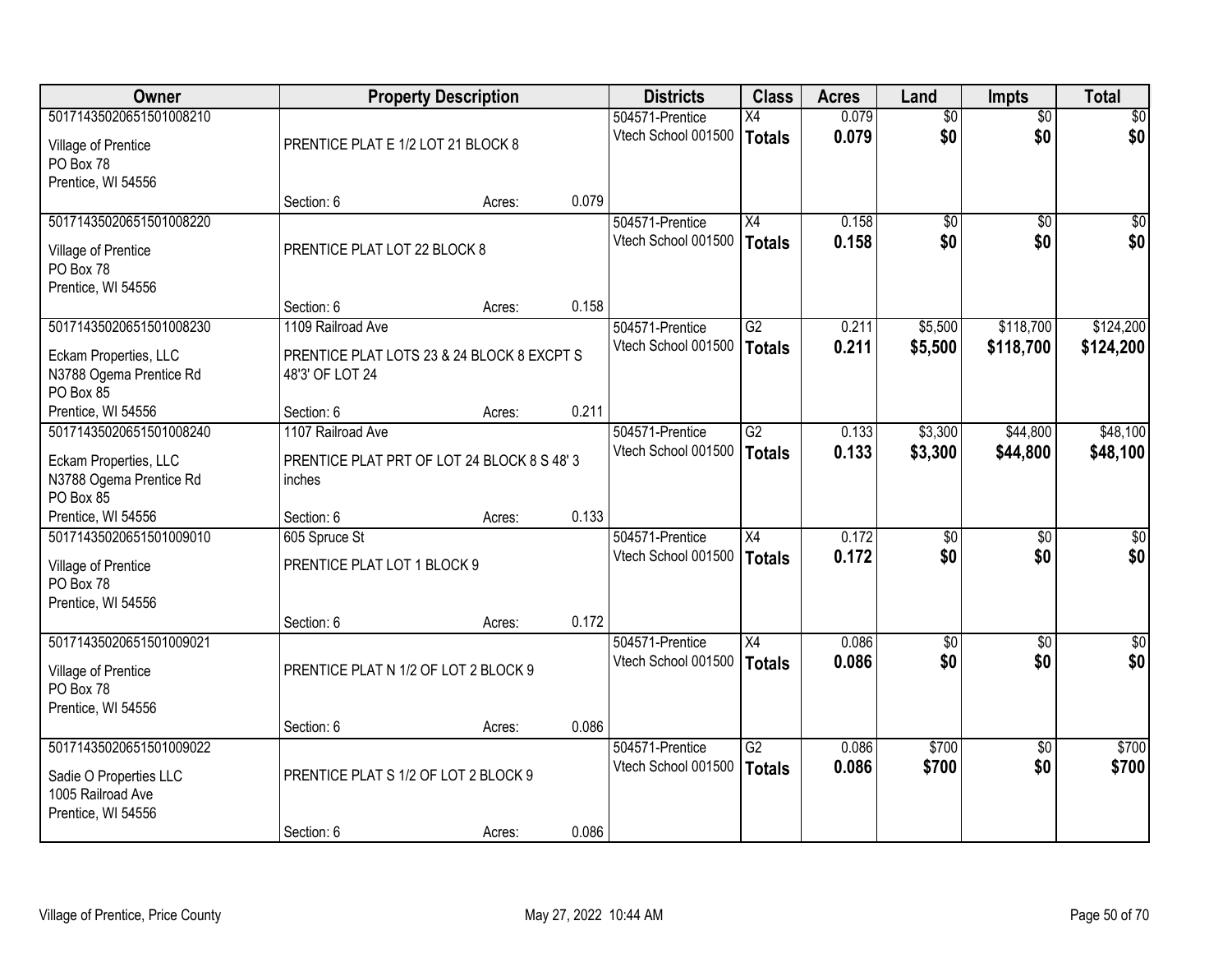| Owner                   |                                           | <b>Property Description</b> |       | <b>Districts</b>    | <b>Class</b>    | <b>Acres</b> | Land            | <b>Impts</b>    | <b>Total</b>  |
|-------------------------|-------------------------------------------|-----------------------------|-------|---------------------|-----------------|--------------|-----------------|-----------------|---------------|
| 50171435020651501009030 | 611 Spruce St                             |                             |       | 504571-Prentice     | $\overline{X4}$ | 0.475        | $\overline{50}$ | $\overline{50}$ | $\sqrt{50}$   |
| Village of Prentice     | PRENTICE PLAT LOTS 3-4-5 BLOCK 9          |                             |       | Vtech School 001500 | Totals          | 0.475        | \$0             | \$0             | \$0           |
| PO Box 78               |                                           |                             |       |                     |                 |              |                 |                 |               |
| Prentice, WI 54556      |                                           |                             |       |                     |                 |              |                 |                 |               |
|                         | Section: 6                                | Acres:                      | 0.475 |                     |                 |              |                 |                 |               |
| 50171435020651501009060 | 619 Spruce St                             |                             |       | 504571-Prentice     | G1              | 0.317        | \$6,500         | \$51,700        | \$58,200      |
| Brianna A. Hartmann     | PRENTICE PLAT LOT 6 BLOCK 9 LOT 7 BLOCK 9 |                             |       | Vtech School 001500 | Totals          | 0.317        | \$6,500         | \$51,700        | \$58,200      |
| 619 Spruce St           |                                           |                             |       |                     |                 |              |                 |                 |               |
| Prentice, WI 54556      |                                           |                             |       |                     |                 |              |                 |                 |               |
|                         | Section: 6                                | Acres:                      | 0.317 |                     |                 |              |                 |                 |               |
| 50171435020651501009080 | 623 Spruce St                             |                             |       | 504571-Prentice     | $\overline{G1}$ | 0.317        | \$4,900         | \$54,600        | \$59,500      |
| Gregory G. Krause       | PRENTICE PLAT LOTS 8 & 9 BLOCK 9          |                             |       | Vtech School 001500 | <b>Totals</b>   | 0.317        | \$4,900         | \$54,600        | \$59,500      |
| Patricia Krause         |                                           |                             |       |                     |                 |              |                 |                 |               |
| N4298 Englund Rd        |                                           |                             |       |                     |                 |              |                 |                 |               |
| Prentice, WI 54556      | Section: 6                                | Acres:                      | 0.317 |                     |                 |              |                 |                 |               |
| 50171435020651501009100 | 1022 Town St                              |                             |       | 504571-Prentice     | $\overline{G1}$ | 0.220        | \$3,200         | \$77,800        | \$81,000      |
| Charles S. Knaack       | PRENTICE PLAT LOT 10 BLOCK 9              |                             |       | Vtech School 001500 | Totals          | 0.220        | \$3,200         | \$77,800        | \$81,000      |
| Julianna Knaack         |                                           |                             |       |                     |                 |              |                 |                 |               |
| 1022 Town St            |                                           |                             |       |                     |                 |              |                 |                 |               |
| Prentice, WI 54556      | Section: 6                                | Acres:                      | 0.220 |                     |                 |              |                 |                 |               |
| 50171435020651501009150 |                                           |                             |       | 504571-Prentice     | $\overline{X4}$ | 0.334        | \$0             | \$0             | \$0           |
| Prentice School Dist    | PRENTICE PLAT LOTS 15-16 BLOCK 9          |                             |       | Vtech School 001500 | Totals          | 0.334        | \$0             | \$0             | \$0           |
| 1025 Town St            |                                           |                             |       |                     |                 |              |                 |                 |               |
| PO Box 110              |                                           |                             |       |                     |                 |              |                 |                 |               |
| Prentice, WI 54556      | Section: 6                                | Acres:                      | 0.334 |                     |                 |              |                 |                 |               |
| 50171435020651501009180 | 632 South St                              |                             |       | 504571-Prentice     | X4              | 0.317        | $\overline{50}$ | $\overline{50}$ | $\sqrt{50}$   |
| Price Co Telephone Co   | PRENTICE PLAT LOT 18 & LOT 17 BLOCK 9     |                             |       | Vtech School 001500 | Totals          | 0.317        | \$0             | \$0             | \$0           |
| 105 N Avon Ave          |                                           |                             |       |                     |                 |              |                 |                 |               |
| Phillips, WI 54555      |                                           |                             |       |                     |                 |              |                 |                 |               |
|                         | Section: 6                                | Acres:                      | 0.317 |                     |                 |              |                 |                 |               |
| 50171435020651501009190 |                                           |                             |       | 504571-Prentice     | $\overline{X4}$ | 0.158        | $\overline{50}$ | $\overline{50}$ | $\frac{1}{2}$ |
| Prentice School Dist    | PRENTICE PLAT LOT 19 BLOCK 9              |                             |       | Vtech School 001500 | Totals          | 0.158        | \$0             | \$0             | \$0           |
| 1025 Town St            |                                           |                             |       |                     |                 |              |                 |                 |               |
| PO Box 110              |                                           |                             |       |                     |                 |              |                 |                 |               |
| Prentice, WI 54556      | Section: 6                                | Acres:                      | 0.158 |                     |                 |              |                 |                 |               |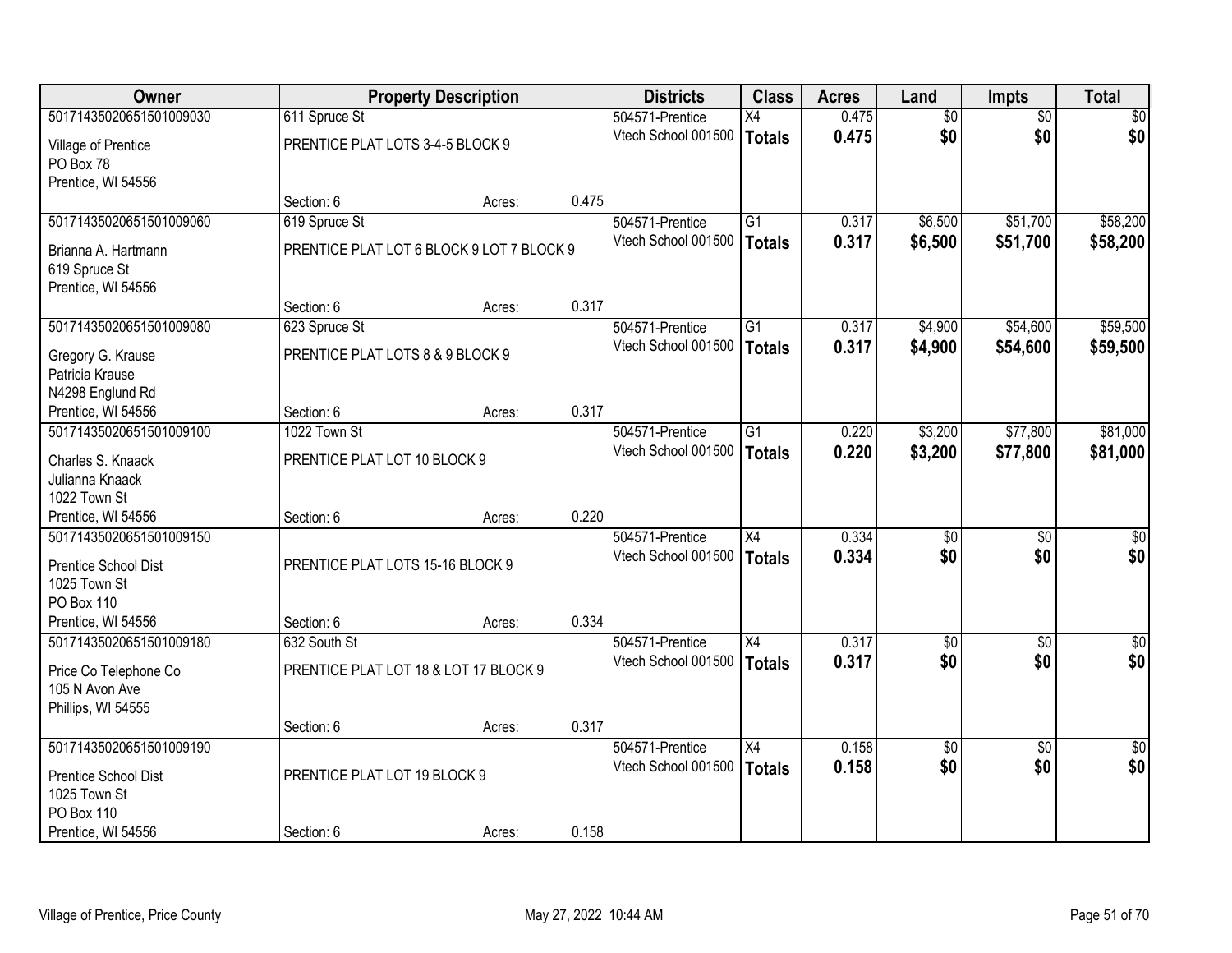| <b>Owner</b>                                        |                                             | <b>Property Description</b> |       | <b>Districts</b>                       | <b>Class</b>    | <b>Acres</b> | Land     | <b>Impts</b>    | <b>Total</b> |
|-----------------------------------------------------|---------------------------------------------|-----------------------------|-------|----------------------------------------|-----------------|--------------|----------|-----------------|--------------|
| 50171435020651501009200                             | 622 South St                                |                             |       | 504571-Prentice                        | $\overline{G1}$ | 0.317        | \$6,500  | \$53,200        | \$59,700     |
| Debra A. Hulce                                      | PRENTICE PLAT LOTS 20 & 21 BLOCK 9          |                             |       | Vtech School 001500                    | <b>Totals</b>   | 0.317        | \$6,500  | \$53,200        | \$59,700     |
| 7615 E Marie Ln                                     |                                             |                             |       |                                        |                 |              |          |                 |              |
| Minocqua, WI 54548                                  |                                             |                             |       |                                        |                 |              |          |                 |              |
|                                                     | Section: 6                                  | Acres:                      | 0.317 |                                        |                 |              |          |                 |              |
| 50171435020651501009220                             |                                             |                             |       | 504571-Prentice                        | $\overline{G1}$ | 0.158        | \$800    | $\overline{50}$ | \$800        |
| Debra A. Hulce                                      | PRENTICE PLAT LOT 22 BLOCK 9 (SUBJECT TO    |                             |       | Vtech School 001500                    | Totals          | 0.158        | \$800    | \$0             | \$800        |
| 7615 E Marie Ln                                     | <b>VILLAGE EASEMENT)</b>                    |                             |       |                                        |                 |              |          |                 |              |
| Minocqua, WI 54548                                  |                                             |                             |       |                                        |                 |              |          |                 |              |
|                                                     | Section: 6                                  | Acres:                      | 0.158 |                                        |                 |              |          |                 |              |
| 50171435020651501009230                             | 1005 Railroad Ave                           |                             |       | 504571-Prentice<br>Vtech School 001500 | G2              | 0.344        | \$9,100  | \$52,700        | \$61,800     |
| Sadie O Properties LLC                              | PRENTICE PLAT LOT 23 BLOCK 9 LOT 24 BLOCK 9 |                             |       |                                        | <b>Totals</b>   | 0.344        | \$9,100  | \$52,700        | \$61,800     |
| 1005 Railroad Ave                                   |                                             |                             |       |                                        |                 |              |          |                 |              |
| Prentice, WI 54556                                  |                                             |                             |       |                                        |                 |              |          |                 |              |
| 50171435020651501401000                             | Section: 6                                  | Acres:                      | 0.344 | 504571-Prentice                        | $\overline{G2}$ | 0.852        | \$2,200  | \$0             | \$2,200      |
|                                                     |                                             |                             |       | Vtech School 001500                    | Totals          | 0.852        | \$2,200  | \$0             | \$2,200      |
| Sandstone Lake Partners, LLC                        | RAILWAY ADDITION TO PRENTICE ALL OF BLOCK 1 |                             |       |                                        |                 |              |          |                 |              |
| 3250 S Fox Ranch Rd<br>Rhinelander, WI 54501        |                                             |                             |       |                                        |                 |              |          |                 |              |
|                                                     | Section: 6                                  | Acres:                      | 0.852 |                                        |                 |              |          |                 |              |
| 50171435020651501402000                             |                                             |                             |       | 504571-Prentice                        | $\overline{G2}$ | 1.350        | \$2,700  | \$0             | \$2,700      |
|                                                     |                                             |                             |       | Vtech School 001500                    | Totals          | 1.350        | \$2,700  | \$0             | \$2,700      |
| Sandstone Lake Partners, LLC<br>3250 S Fox Ranch Rd | RAILWAY ADDITION TO PRENTICE ALL OF BLOCK 2 |                             |       |                                        |                 |              |          |                 |              |
| Rhinelander, WI 54501                               |                                             |                             |       |                                        |                 |              |          |                 |              |
|                                                     | Section: 6                                  | Acres:                      | 1.350 |                                        |                 |              |          |                 |              |
| 50171435020651501403010                             | 406 Air Park Dr                             |                             |       | 504571-Prentice                        | $\overline{G2}$ | 1.440        | \$11,000 | \$332,300       | \$343,300    |
| Sandstone Lake Partners, LLC                        | RAILWAY ADDITION TO PRENTICE LOTS 1 THRU 20 |                             |       | Vtech School 001500                    | <b>Totals</b>   | 1.440        | \$11,000 | \$332,300       | \$343,300    |
| 3250 S Fox Ranch Rd                                 | BLOCK <sub>3</sub>                          |                             |       |                                        |                 |              |          |                 |              |
| Rhinelander, WI 54501                               |                                             |                             |       |                                        |                 |              |          |                 |              |
|                                                     | Section: 6                                  | Acres:                      | 1.440 |                                        |                 |              |          |                 |              |
| 50171435020651501404010                             |                                             |                             |       | 504571-Prentice                        | $\overline{G2}$ | 1.120        | \$2,200  | $\overline{30}$ | \$2,200      |
| Sandstone Lake Partners, LLC                        | RAILWAY ADDITION TO PRENTICE LOTS 1 THRU 9  |                             |       | Vtech School 001500                    | Totals          | 1.120        | \$2,200  | \$0             | \$2,200      |
| 3250 S Fox Ranch Rd                                 | BLOCK 4 EXCPT PCL IN LOTS 8 & 9             |                             |       |                                        |                 |              |          |                 |              |
| Rhinelander, WI 54501                               |                                             |                             |       |                                        |                 |              |          |                 |              |
|                                                     | Section: 6                                  | Acres:                      | 1.120 |                                        |                 |              |          |                 |              |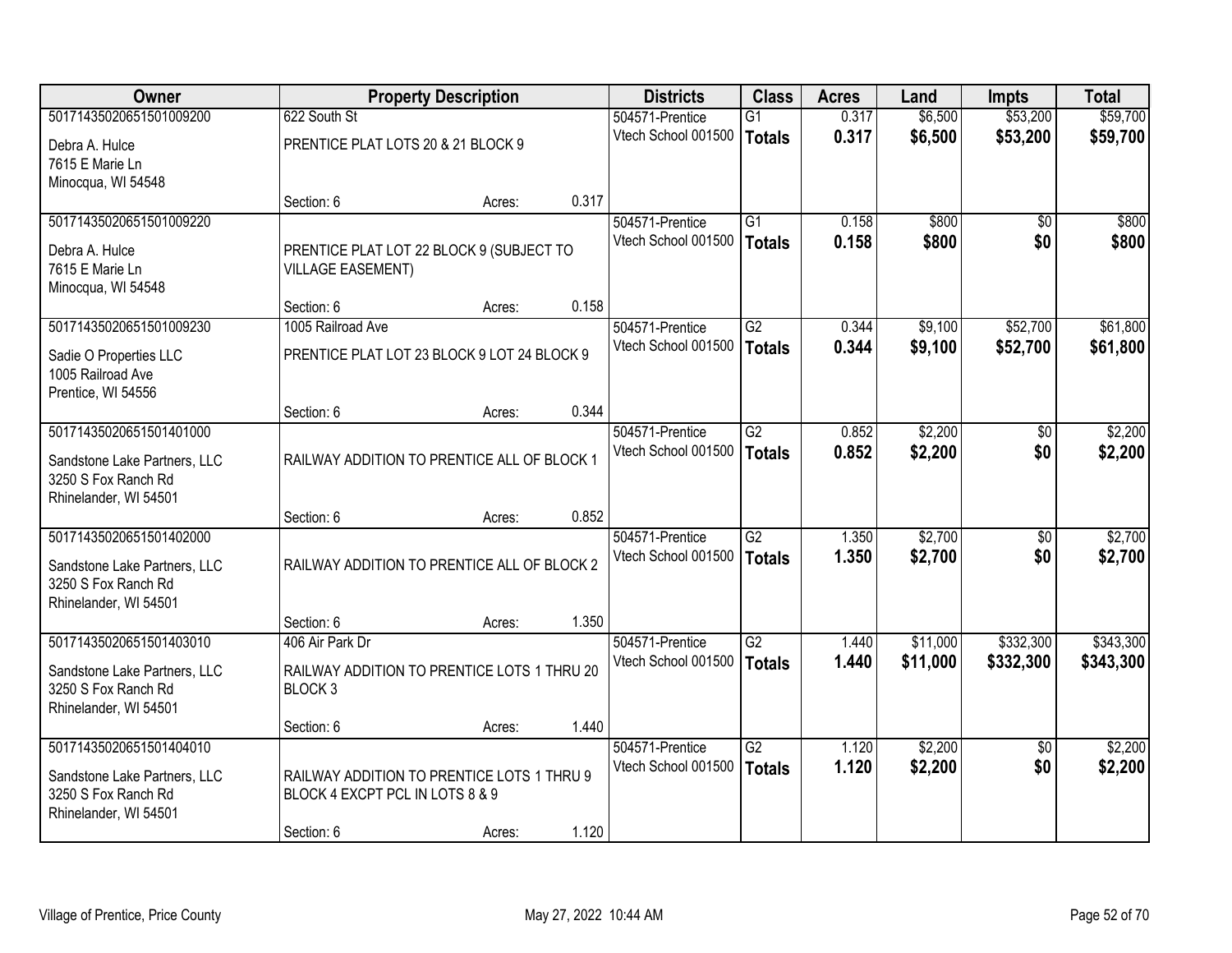| <b>Owner</b>                       |                                              | <b>Property Description</b> |       | <b>Districts</b>    | <b>Class</b>    | <b>Acres</b> | Land            | <b>Impts</b>    | <b>Total</b> |
|------------------------------------|----------------------------------------------|-----------------------------|-------|---------------------|-----------------|--------------|-----------------|-----------------|--------------|
| 50171435020651501404080            |                                              |                             |       | 504571-Prentice     | X4              | 0.280        | $\overline{50}$ | $\overline{50}$ | $\sqrt{50}$  |
| Village of Prentice                | RAILWAY ADDITION TO PRENTICE BLOCK 4 PRT OF  |                             |       | Vtech School 001500 | Totals          | 0.280        | \$0             | \$0             | \$0          |
| PO Box 78                          | LOTS 8, 9, 10, 11 & 12                       |                             |       |                     |                 |              |                 |                 |              |
| Prentice, WI 54556                 |                                              |                             |       |                     |                 |              |                 |                 |              |
|                                    | Section: 6                                   | Acres:                      | 0.280 |                     |                 |              |                 |                 |              |
| 50171435020651501404100            |                                              |                             |       | 504571-Prentice     | G2              | 0.500        | \$2,600         | $\overline{50}$ | \$2,600      |
| Sandstone Lake Partners, LLC       | RAILWAY ADDITION TO PRENTICE LOTS 10 THRU 17 |                             |       | Vtech School 001500 | Totals          | 0.500        | \$2,600         | \$0             | \$2,600      |
| 3250 S Fox Ranch Rd                | BLOCK 4 EXCPT PCL IN LOTS 10,11 & 12         |                             |       |                     |                 |              |                 |                 |              |
| Rhinelander, WI 54501              |                                              |                             |       |                     |                 |              |                 |                 |              |
|                                    | Section: 6                                   | Acres:                      | 0.500 |                     |                 |              |                 |                 |              |
| 50171435020651501404180            | 406 Air Park Dr                              |                             |       | 504571-Prentice     | G2              | 0.860        | \$10,000        | \$73,800        | \$83,800     |
| Sandstone Lake Partners, LLC       | RAILWAY ADDITION TO PRENTICE LOTS 18 THRU 29 |                             |       | Vtech School 001500 | <b>Totals</b>   | 0.860        | \$10,000        | \$73,800        | \$83,800     |
| 3250 S Fox Ranch Rd                | <b>BLOCK4</b>                                |                             |       |                     |                 |              |                 |                 |              |
| Rhinelander, WI 54501              |                                              |                             |       |                     |                 |              |                 |                 |              |
|                                    | Section: 6                                   | Acres:                      | 0.860 |                     |                 |              |                 |                 |              |
| 50171435020651501810010            | 929 Railroad Ave                             |                             |       | 504571-Prentice     | G2              | 0.333        | \$8,700         | \$101,400       | \$110,100    |
| Northern Utility Services          | GALLETT'S ADDITION LOTS 1-2-3-4 BLOCK 10     |                             |       | Vtech School 001500 | <b>Totals</b>   | 0.333        | \$8,700         | \$101,400       | \$110,100    |
| N3852 Ogema Prentice Rd            |                                              |                             |       |                     |                 |              |                 |                 |              |
| Prentice, WI 54556                 |                                              |                             |       |                     |                 |              |                 |                 |              |
|                                    | Section: 6                                   | Acres:                      | 0.333 |                     |                 |              |                 |                 |              |
| 50171435020651501810050            | 935 Railroad Ave                             |                             |       | 504571-Prentice     | $\overline{X4}$ | 0.333        | $\overline{50}$ | $\overline{50}$ | \$0          |
| Veterans of Foreign Wars Post 8491 | GALLETT'S ADDITION LOTS 5-6-7-8 BLOCK 10     |                             |       | Vtech School 001500 | Totals          | 0.333        | \$0             | \$0             | \$0          |
| 935 Railroad Ave                   |                                              |                             |       |                     |                 |              |                 |                 |              |
| Prentice, WI 54556                 |                                              |                             |       |                     |                 |              |                 |                 |              |
|                                    | Section: 6                                   | Acres:                      | 0.333 |                     |                 |              |                 |                 |              |
| 50171435020651501810090            | 611 South St                                 |                             |       | 504571-Prentice     | $\overline{G1}$ | 0.165        | \$3,200         | \$44,200        | \$47,400     |
| Cynthia E. Gillett                 | GALLETT'S ADDITION LOT 9 BLOCK 10 PRT OF     |                             |       | Vtech School 001500 | Totals          | 0.165        | \$3,200         | \$44,200        | \$47,400     |
| 611 South St                       | VACATED ALLEY                                |                             |       |                     |                 |              |                 |                 |              |
| PO Box 152                         |                                              |                             |       |                     |                 |              |                 |                 |              |
| Prentice, WI 54556                 | Section: 6                                   | Acres:                      | 0.165 |                     |                 |              |                 |                 |              |
| 50171435020651501810100            |                                              |                             |       | 504571-Prentice     | G1              | 0.165        | \$3,200         | $\overline{50}$ | \$3,200      |
| Cynthia E. Gillett                 | GALLETT'S ADDITION LOT 10 BLOCK 10 PRT OF    |                             |       | Vtech School 001500 | Totals          | 0.165        | \$3,200         | \$0             | \$3,200      |
| 611 South St                       | VACATED ALLEY                                |                             |       |                     |                 |              |                 |                 |              |
| PO Box 152                         |                                              |                             |       |                     |                 |              |                 |                 |              |
| Prentice, WI 54556                 | Section: 6                                   | Acres:                      | 0.165 |                     |                 |              |                 |                 |              |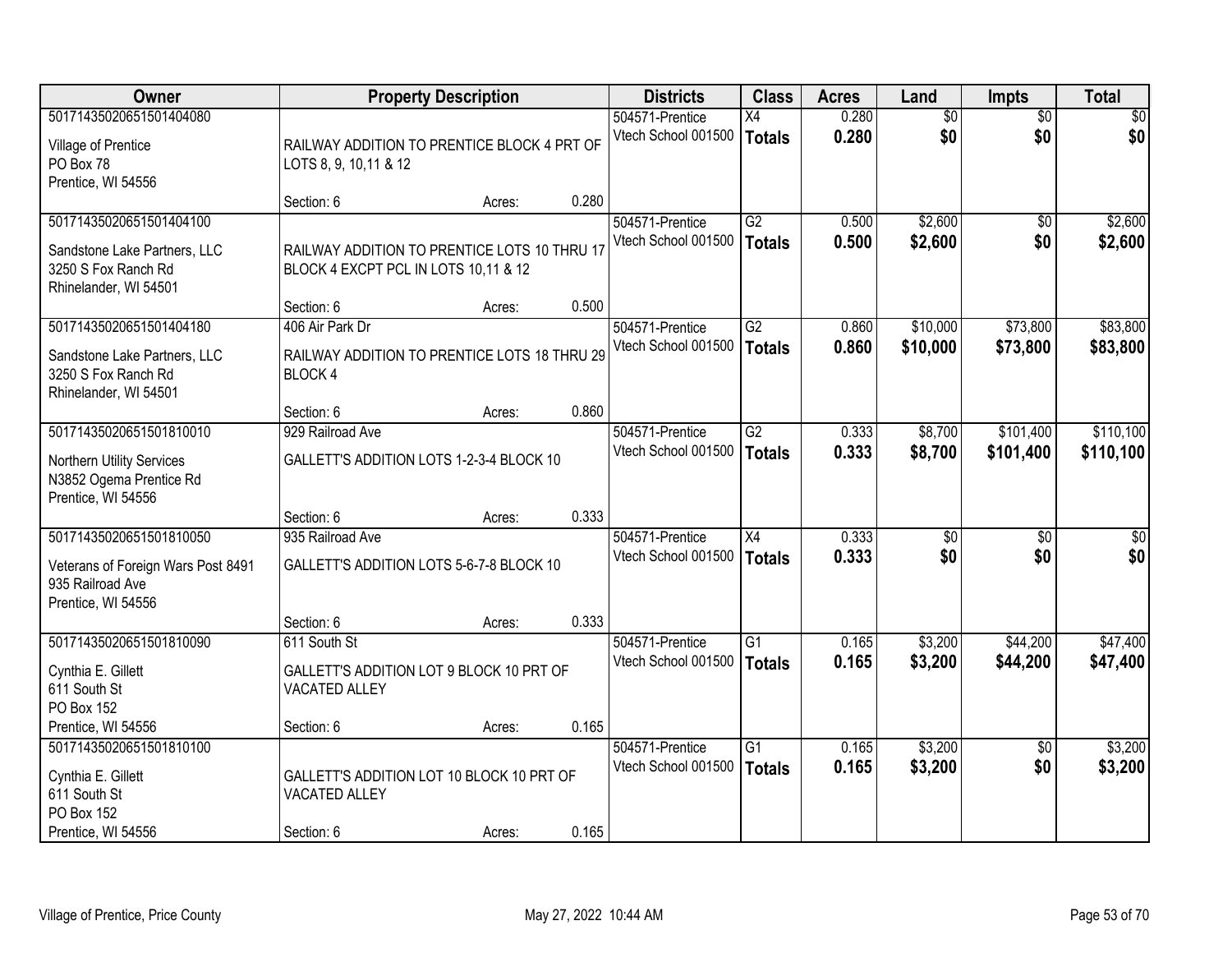| Owner                             | <b>Property Description</b>                   |        |       | <b>Districts</b>    | <b>Class</b>    | <b>Acres</b> | Land    | <b>Impts</b>    | <b>Total</b> |
|-----------------------------------|-----------------------------------------------|--------|-------|---------------------|-----------------|--------------|---------|-----------------|--------------|
| 50171435020651501810110           |                                               |        |       | 504571-Prentice     | $\overline{G1}$ | 0.165        | \$1,900 | $\overline{50}$ | \$1,900      |
| Thorp Properties LLC              | GALLETT'S ADDITION LOT 11 BLOCK 10 PRT OF     |        |       | Vtech School 001500 | <b>Totals</b>   | 0.165        | \$1,900 | \$0             | \$1,900      |
| 6871 Alpine Trl                   | VACATED ALLEY                                 |        |       |                     |                 |              |         |                 |              |
| Eden Prairie, MN 55346            |                                               |        |       |                     |                 |              |         |                 |              |
|                                   | Section: 6                                    | Acres: | 0.165 |                     |                 |              |         |                 |              |
| 50171435020651501810120           |                                               |        |       | 504571-Prentice     | G2              | 0.495        | \$8,500 | $\sqrt{6}$      | \$8,500      |
|                                   |                                               |        |       | Vtech School 001500 | <b>Totals</b>   | 0.495        | \$8,500 | \$0             | \$8,500      |
| Northern Utility Services         | GALLETT'S ADDITION LOTS 12-21&22 BLOCK 10 PRT |        |       |                     |                 |              |         |                 |              |
| N3852 Ogema Prentice Rd           | OF VACATED ALLEY                              |        |       |                     |                 |              |         |                 |              |
| Prentice, WI 54556                | Section: 6                                    | Acres: | 0.495 |                     |                 |              |         |                 |              |
| 50171435020651501810130           | 629 South St                                  |        |       | 504571-Prentice     | $\overline{G1}$ | 0.165        | \$3,200 | \$36,600        | \$39,800     |
|                                   |                                               |        |       | Vtech School 001500 |                 |              |         |                 |              |
| Darwin B. Hartmann                | GALLETT'S ADDITION LOT 13 BLOCK 10 PRT OF     |        |       |                     | <b>Totals</b>   | 0.165        | \$3,200 | \$36,600        | \$39,800     |
| Beverly A. Hartmann               | VACATED ALLEY                                 |        |       |                     |                 |              |         |                 |              |
| 629 South St                      |                                               |        |       |                     |                 |              |         |                 |              |
| PO Box 227                        | Section: 6                                    | Acres: | 0.165 |                     |                 |              |         |                 |              |
| Prentice, WI 54556-0227           |                                               |        |       |                     |                 |              |         |                 |              |
| 50171435020651501810140           | 938 Town St                                   |        |       | 504571-Prentice     | $\overline{G1}$ | 0.447        | \$7,700 | \$51,600        | \$59,300     |
| Kevin R. Gullickson               | GALLETT'S ADDITION LOTS 14-15-16 BLOCK 10 PRT |        |       | Vtech School 001500 | Totals          | 0.447        | \$7,700 | \$51,600        | \$59,300     |
| Marguerite Gullickson             | OF VACATED ALLEY                              |        |       |                     |                 |              |         |                 |              |
| 938 Town St                       |                                               |        |       |                     |                 |              |         |                 |              |
| Prentice, WI 54556                | Section: 6                                    | Acres: | 0.447 |                     |                 |              |         |                 |              |
| 50171435020651501810170           | 924 Town St                                   |        |       | 504571-Prentice     | G1              | 0.406        | \$7,300 | \$54,900        | \$62,200     |
|                                   |                                               |        |       | Vtech School 001500 | <b>Totals</b>   | 0.406        | \$7,300 | \$54,900        | \$62,200     |
| Robert C. Hora                    | GALLETT'S ADDITION LOTS 17-18-19 BLOCK 10 PRT |        |       |                     |                 |              |         |                 |              |
| Beverly A. Hora                   | OF VACATED ALLEY                              |        |       |                     |                 |              |         |                 |              |
| 924 Town St<br>Prentice, WI 54556 | Section: 6                                    |        | 0.406 |                     |                 |              |         |                 |              |
| 50171435020651501810200           | 924 Town St                                   | Acres: |       | 504571-Prentice     | $\overline{G1}$ | 0.165        | \$3,200 | \$4,700         | \$7,900      |
|                                   |                                               |        |       |                     |                 |              |         |                 |              |
| Robert C. Hora                    | GALLETT'S ADDITION LOT 20 BLOCK 10 PRT OF     |        |       | Vtech School 001500 | <b>Totals</b>   | 0.165        | \$3,200 | \$4,700         | \$7,900      |
| Beverly A. Hora                   | VACATED ALLEY                                 |        |       |                     |                 |              |         |                 |              |
| 924 Town St                       |                                               |        |       |                     |                 |              |         |                 |              |
| Prentice, WI 54556                | Section: 6                                    | Acres: | 0.165 |                     |                 |              |         |                 |              |
| 50171435020651501810230           |                                               |        |       | 504571-Prentice     | $\overline{G2}$ | 0.330        | \$6,600 | $\overline{50}$ | \$6,600      |
| Northern Utility Services         | GALLETT'S ADDITION LOTS 23 & 24 BLOCK 10 PRT  |        |       | Vtech School 001500 | <b>Totals</b>   | 0.330        | \$6,600 | \$0             | \$6,600      |
| N3852 Ogema Prentice Rd           | OF VACATED ALLEY                              |        |       |                     |                 |              |         |                 |              |
| Prentice, WI 54556                |                                               |        |       |                     |                 |              |         |                 |              |
|                                   | Section: 6                                    | Acres: | 0.330 |                     |                 |              |         |                 |              |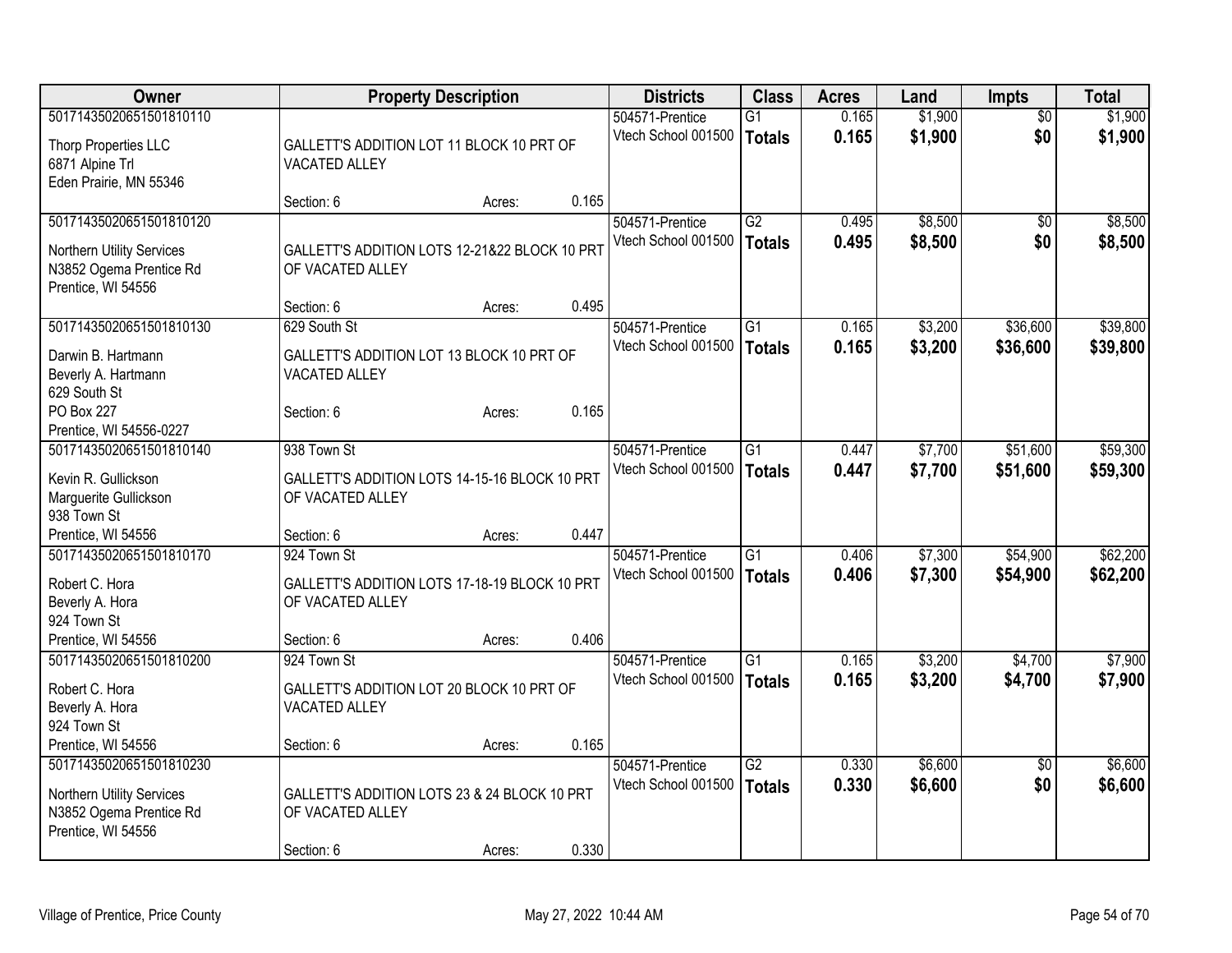| <b>Owner</b>                                                                       |                                                                            | <b>Property Description</b> |       | <b>Districts</b>                       | <b>Class</b>                     | <b>Acres</b>   | Land               | <b>Impts</b>         | <b>Total</b>         |
|------------------------------------------------------------------------------------|----------------------------------------------------------------------------|-----------------------------|-------|----------------------------------------|----------------------------------|----------------|--------------------|----------------------|----------------------|
| 50171435020651501811010                                                            |                                                                            |                             |       | 504571-Prentice                        | $\overline{G2}$                  | 0.233          | \$4,800            | $\overline{50}$      | \$4,800              |
| Northern Utility Services<br>N3852 Ogema Prentice Rd<br>Prentice, WI 54556         | GALLETT'S ADDITION LOTS 1 & 2 BLOCK 11                                     |                             |       | Vtech School 001500                    | Totals                           | 0.233          | \$4,800            | \$0                  | \$4,800              |
|                                                                                    | Section: 6                                                                 | Acres:                      | 0.233 |                                        |                                  |                |                    |                      |                      |
| 50171435020651501820010                                                            | 1612 Town St                                                               |                             |       | 504571-Prentice                        | $\overline{X4}$                  | 0.543          | $\overline{50}$    | $\overline{30}$      | $\overline{50}$      |
| First Baptist Church of Prentice<br>757 Cherry St<br>Prentice, WI 54556            | GALLETT'S ADDITION LOT 1 BLOCK 20 & 6-35-2E<br>PRT OF SW-NW DESC IN 376724 |                             |       | Vtech School 001500                    | Totals                           | 0.543          | \$0                | \$0                  | \$0                  |
|                                                                                    | Section: 6                                                                 | Acres:                      | 0.543 |                                        |                                  |                |                    |                      |                      |
| 50171435020651501820021                                                            | 1620 Town St                                                               |                             |       | 504571-Prentice                        | $\overline{G1}$                  | 0.203          | \$3,800            | \$30,500             | \$34,300             |
| Daniel E. Gustafson<br>1620 Town St<br>Prentice, WI 54556                          | GALLETT'S ADDITION LOT 2 BLOCK 20 LESS PCL                                 |                             |       | Vtech School 001500                    | <b>Totals</b>                    | 0.203          | \$3,800            | \$30,500             | \$34,300             |
|                                                                                    | Section: 6                                                                 | Acres:                      | 0.203 |                                        |                                  |                |                    |                      |                      |
| 50171435020651501820022                                                            | 1619 Washington St                                                         |                             |       | 504571-Prentice                        | G1                               | 0.200          | \$3,800            | \$49,800             | \$53,600             |
| Tyler R. Enders<br>1619 Washington St<br>Prentice, WI 54556                        | GALLETT'S ADDITION PRT OF LOT 2 BLOCK 20 PCL<br><b>DESC IN 380278</b>      |                             |       | Vtech School 001500                    | Totals                           | 0.200          | \$3,800            | \$49,800             | \$53,600             |
|                                                                                    | Section: 6                                                                 | Acres:                      | 0.200 |                                        |                                  |                |                    |                      |                      |
| 50171435020651501820030<br>Walter H. Kalander<br>Edith L. Kalander<br>1626 Town St | 1626 Town St<br>GALLETT'S ADDITION LOT 3 BLOCK 20 S 1/2 LOT 4<br>BLOCK 20  |                             |       | 504571-Prentice<br>Vtech School 001500 | $\overline{G1}$<br><b>Totals</b> | 0.709<br>0.709 | \$6,700<br>\$6,700 | \$54,400<br>\$54,400 | \$61,100<br>\$61,100 |
| Prentice, WI 54556                                                                 | Section: 6                                                                 | Acres:                      | 0.709 |                                        |                                  |                |                    |                      |                      |
| 50171435020651501820040<br>Jack M. Kalander<br>Diana J. Kalander<br>1632 Town St   | 1632 Town St<br>GALLETT'S ADDITION N 1/2 LOT 4 BLOCK 20                    |                             |       | 504571-Prentice<br>Vtech School 001500 | $\overline{G1}$<br><b>Totals</b> | 0.246<br>0.246 | \$2,900<br>\$2,900 | \$50,400<br>\$50,400 | \$53,300<br>\$53,300 |
| Prentice, WI 54556                                                                 | Section: 6                                                                 | Acres:                      | 0.246 |                                        |                                  |                |                    |                      |                      |
| 50171435020651501820050                                                            | 1640 Town St                                                               |                             |       | 504571-Prentice                        | $\overline{G1}$                  | 0.492          | \$5,100            | \$46,000             | \$51,100             |
| Diane J. Teele<br>1640 Town St<br>Prentice, WI 54556                               | <b>GALLETT'S ADDITION LOT 5 BLOCK 20</b>                                   |                             |       | Vtech School 001500                    | <b>Totals</b>                    | 0.492          | \$5,100            | \$46,000             | \$51,100             |
|                                                                                    | Section: 6                                                                 | Acres:                      | 0.492 |                                        |                                  |                |                    |                      |                      |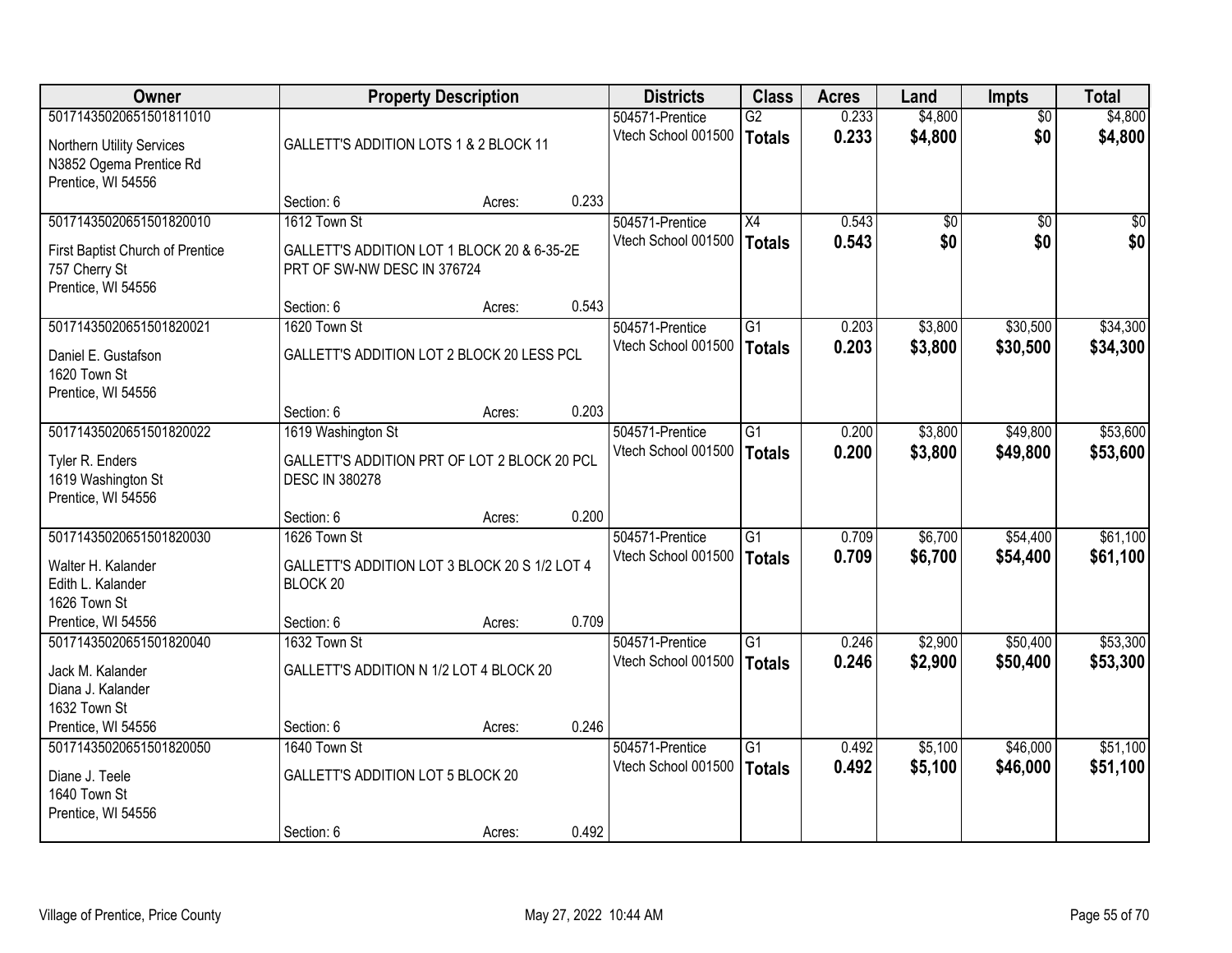| Owner                   |                                                 | <b>Property Description</b> |       | <b>Districts</b>                       | <b>Class</b>    | <b>Acres</b>   | Land    | <b>Impts</b> | <b>Total</b> |
|-------------------------|-------------------------------------------------|-----------------------------|-------|----------------------------------------|-----------------|----------------|---------|--------------|--------------|
| 50171435020651501820060 | 1644 Town St                                    |                             |       | 504571-Prentice                        | $\overline{G1}$ | 0.492          | \$5,100 | \$43,100     | \$48,200     |
| Sherry J. Moore         | GALLETT'S ADDITION LOT 6 BLOCK 20               |                             |       | Vtech School 001500                    | <b>Totals</b>   | 0.492          | \$5,100 | \$43,100     | \$48,200     |
| 1644 Town St            |                                                 |                             |       |                                        |                 |                |         |              |              |
| Prentice, WI 54556      |                                                 |                             |       |                                        |                 |                |         |              |              |
|                         | Section: 6                                      | Acres:                      | 0.492 |                                        |                 |                |         |              |              |
| 50171435020651501820070 | 625 Cherry St                                   |                             |       | 504571-Prentice                        | $\overline{G1}$ | 0.492          | \$5,800 | \$12,200     | \$18,000     |
| Skipp A. Swanson        | GALLETT'S ADDITION LOT 7 BLOCK 20               |                             |       | Vtech School 001500                    | <b>Totals</b>   | 0.492          | \$5,800 | \$12,200     | \$18,000     |
| 110 N Main St           |                                                 |                             |       |                                        |                 |                |         |              |              |
| <b>PO Box 143</b>       |                                                 |                             |       |                                        |                 |                |         |              |              |
| Greenwood, WI 54437     | Section: 6                                      | Acres:                      | 0.492 |                                        |                 |                |         |              |              |
| 50171435020651501821010 | 1702 Town St                                    |                             |       | 504571-Prentice                        | $\overline{G1}$ | 0.277          | \$4,400 | \$24,300     | \$28,700     |
| Justin Dancing Hawk     | GALLETT'S ADDITION LOT 1 BLOCLK 21 EXCPT E      |                             |       | Vtech School 001500                    | <b>Totals</b>   | 0.277          | \$4,400 | \$24,300     | \$28,700     |
| 1702 Town St            | 114'                                            |                             |       |                                        |                 |                |         |              |              |
| Prentice, WI 54556      |                                                 |                             |       |                                        |                 |                |         |              |              |
|                         | Section: 6                                      | Acres:                      | 0.277 |                                        |                 |                |         |              |              |
| 50171435020651501821020 | 1711 Washington St                              |                             |       | 504571-Prentice                        | $\overline{G1}$ | 0.708          | \$9,700 | \$93,400     | \$103,100    |
| Dale W. Heikkinen       | GALLETT'S ADDITION E 114' OF LOT 1 BLOCK 21 LOT |                             |       | Vtech School 001500                    | <b>Totals</b>   | 0.708          | \$9,700 | \$93,400     | \$103,100    |
| 1711 Washington St      | 2 BLOCK 21                                      |                             |       |                                        |                 |                |         |              |              |
| PO Box 108              |                                                 |                             |       |                                        |                 |                |         |              |              |
| Prentice, WI 54556      | Section: 6                                      | Acres:                      | 0.708 |                                        |                 |                |         |              |              |
| 50171435020651501821031 | 1718 Town St                                    |                             |       | 504571-Prentice                        | $\overline{G1}$ | 0.246          | \$2,900 | \$50,400     | \$53,300     |
| Jeanne L. Mcgrady       | GALLETT'S ADDITION W 1/2 OF LOT 3 BLOCK 21      |                             |       | Vtech School 001500                    | <b>Totals</b>   | 0.246          | \$2,900 | \$50,400     | \$53,300     |
| 1718 Town St            |                                                 |                             |       |                                        |                 |                |         |              |              |
| Prentice, WI 54556      |                                                 |                             |       |                                        |                 |                |         |              |              |
|                         | Section: 6                                      | Acres:                      | 0.246 |                                        |                 |                |         |              |              |
| 50171435020651501821032 |                                                 |                             |       | 504571-Prentice                        | $\overline{G1}$ | 0.246          | \$2,900 | $\sqrt{6}$   | \$2,900      |
| Dale W. Heikkinen       | GALLETT'S ADDITION E 1/2 OF LOT 3 BLOCK 21      |                             |       | Vtech School 001500                    | <b>Totals</b>   | 0.246          | \$2,900 | \$0          | \$2,900      |
| 1711 Washington St      |                                                 |                             |       |                                        |                 |                |         |              |              |
| PO Box 108              |                                                 |                             |       |                                        |                 |                |         |              |              |
| Prentice, WI 54556      | Section: 6<br>1724 Town St                      | Acres:                      | 0.246 |                                        |                 |                |         |              |              |
| 50171435020651501821040 |                                                 |                             |       | 504571-Prentice<br>Vtech School 001500 | $\overline{G1}$ | 0.314<br>0.314 | \$4,700 | \$42,900     | \$47,600     |
| Lonnie E. Dunbar        | GALLETT'S ADDITION W 170' OF LOT 4 BLOCK 21     |                             |       |                                        | <b>Totals</b>   |                | \$4,700 | \$42,900     | \$47,600     |
| Margaret Dunbar         |                                                 |                             |       |                                        |                 |                |         |              |              |
| 1724 Town St            |                                                 |                             |       |                                        |                 |                |         |              |              |
| Prentice, WI 54556      | Section: 6                                      | Acres:                      | 0.314 |                                        |                 |                |         |              |              |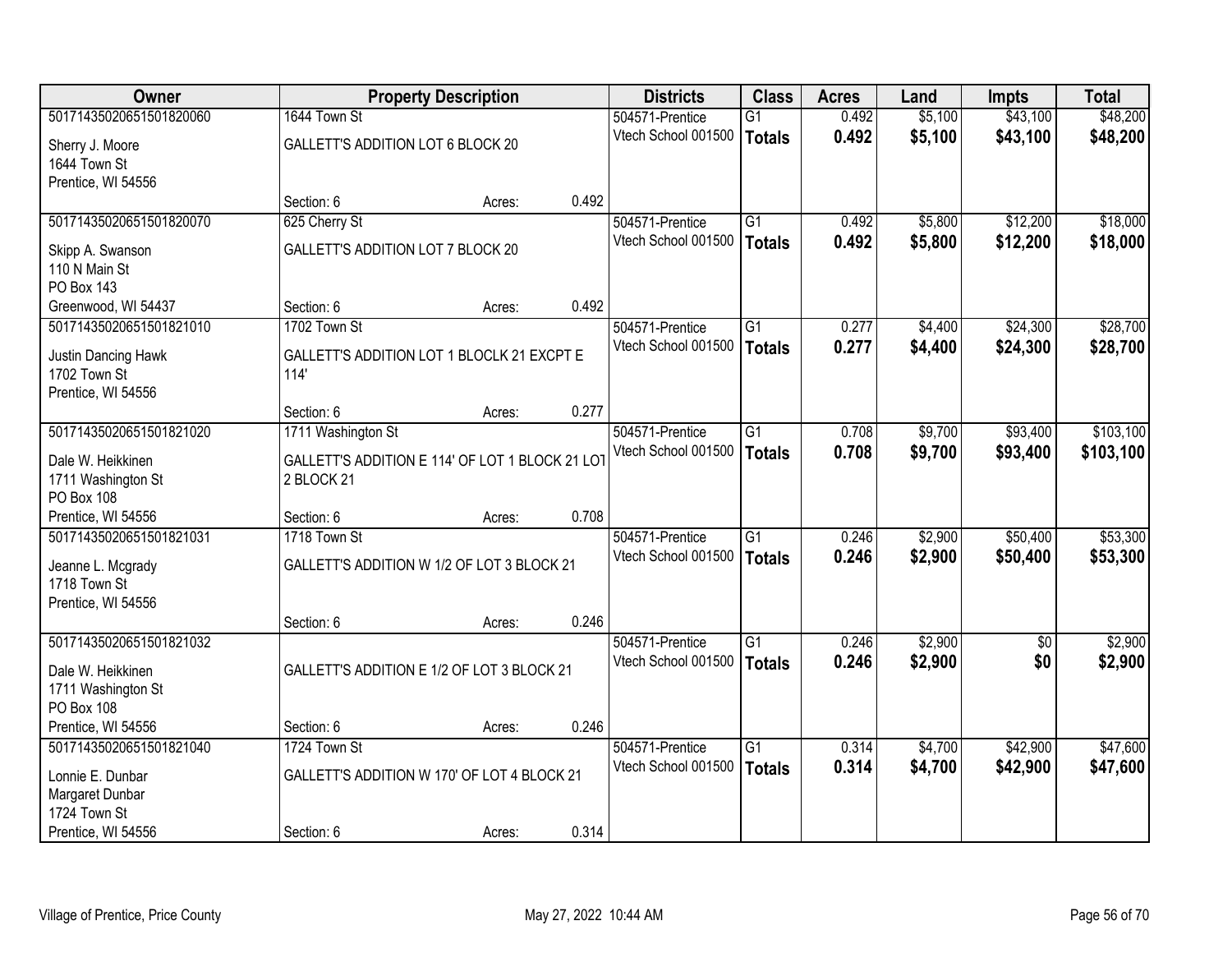| Owner                                         |                                                  | <b>Property Description</b> |       | <b>Districts</b>    | <b>Class</b>    | <b>Acres</b> | Land    | Impts      | <b>Total</b> |
|-----------------------------------------------|--------------------------------------------------|-----------------------------|-------|---------------------|-----------------|--------------|---------|------------|--------------|
| 50171435020651501821051                       | 1728 Town St                                     |                             |       | 504571-Prentice     | $\overline{G1}$ | 0.246        | \$4,200 | \$29,800   | \$34,000     |
| Trisha Kielsmeier                             | GALLETT'S ADDITION LOT 5 BLOCK 21 EXCPT E 1/2    |                             |       | Vtech School 001500 | <b>Totals</b>   | 0.246        | \$4,200 | \$29,800   | \$34,000     |
| A Adam Kielsmeier                             |                                                  |                             |       |                     |                 |              |         |            |              |
| 1647 Town St                                  |                                                  |                             |       |                     |                 |              |         |            |              |
| Prentice, WI 54556                            | Section: 6                                       | Acres:                      | 0.246 |                     |                 |              |         |            |              |
| 50171435020651501821052                       | 1719 Washington St                               |                             |       | 504571-Prentice     | $\overline{G1}$ | 0.424        | \$7,100 | \$94,000   | \$101,100    |
| Aaron Hickerson                               | GALLETT'S ADDITION E 94' OF LOT 4 BLOCK 21 E 1/2 |                             |       | Vtech School 001500 | <b>Totals</b>   | 0.424        | \$7,100 | \$94,000   | \$101,100    |
| Kristine Hickerson                            | OF LOT 5 BLOCK 21                                |                             |       |                     |                 |              |         |            |              |
| 1719 Washington St                            |                                                  |                             |       |                     |                 |              |         |            |              |
| Prentice, WI 54556                            | Section: 6                                       | Acres:                      | 0.424 |                     |                 |              |         |            |              |
| 50171435020651501821060                       | 1730 Town St                                     |                             |       | 504571-Prentice     | $\overline{G1}$ | 0.492        | \$5,100 | \$65,800   | \$70,900     |
| Lee M. Bagley                                 | GALLETT'S ADDITION LOT 6 BLOCK 21                |                             |       | Vtech School 001500 | <b>Totals</b>   | 0.492        | \$5,100 | \$65,800   | \$70,900     |
| 1250 SW Wright PI                             |                                                  |                             |       |                     |                 |              |         |            |              |
| Mountian Home, ID 83647                       |                                                  |                             |       |                     |                 |              |         |            |              |
|                                               | Section: 6                                       | Acres:                      | 0.492 |                     |                 |              |         |            |              |
| 50171435020651501821070                       | 1740 Town St                                     |                             |       | 504571-Prentice     | $\overline{G1}$ | 0.492        | \$5,100 | \$25,600   | \$30,700     |
| Ron E. Angelo                                 | GALLETT'S ADDITION LOT 7 BLOCK 21                |                             |       | Vtech School 001500 | <b>Totals</b>   | 0.492        | \$5,100 | \$25,600   | \$30,700     |
| 611 Main St                                   |                                                  |                             |       |                     |                 |              |         |            |              |
| Prentice, WI 54556                            |                                                  |                             |       |                     |                 |              |         |            |              |
|                                               | Section: 6                                       | Acres:                      | 0.492 |                     |                 |              |         |            |              |
| 50171435020651501821080                       | 1752 Town St                                     |                             |       | 504571-Prentice     | $\overline{G1}$ | 0.900        | \$9,200 | \$30,300   | \$39,500     |
| Paul R. Blomberg                              | GALLETT'S ADDITION LOT 8 BLOCK 21 LOT 9 BLOCK    |                             |       | Vtech School 001500 | <b>Totals</b>   | 0.900        | \$9,200 | \$30,300   | \$39,500     |
| 1739 Town St                                  | 21 EXCPT PCL                                     |                             |       |                     |                 |              |         |            |              |
| PO Box 229                                    |                                                  |                             |       |                     |                 |              |         |            |              |
| Prentice, WI 54556                            | Section: 6                                       | Acres:                      | 0.900 |                     |                 |              |         |            |              |
| 50171435020651501821090                       |                                                  |                             |       | 504571-Prentice     | G2              | 0.010        | \$200   | $\sqrt{6}$ | \$200        |
| Johnson's Inc                                 | GALLETT'S ADDITION LOT 9 BLOCK 21 PRT LYING E    |                             |       | Vtech School 001500 | <b>Totals</b>   | 0.010        | \$200   | \$0        | \$200        |
| 11831 80th St S                               | OF HWY IN NE COR                                 |                             |       |                     |                 |              |         |            |              |
| WI Rapids, WI 54494                           |                                                  |                             |       |                     |                 |              |         |            |              |
|                                               | Section: 6                                       | Acres:                      | 0.010 |                     |                 |              |         |            |              |
| 50171435020651501821100                       | 1791 Railroad Ave                                |                             |       | 504571-Prentice     | $\overline{G2}$ | 0.492        | \$6,900 | \$143,800  | \$150,700    |
|                                               | GALLETT'S ADDITION LOT 10 BLOCK 21 EXCPT HWY     |                             |       | Vtech School 001500 | <b>Totals</b>   | 0.492        | \$6,900 | \$143,800  | \$150,700    |
| Chuck's Little Station LLC<br>W4341 Morner Rd |                                                  |                             |       |                     |                 |              |         |            |              |
| Prentice, WI 54556                            |                                                  |                             |       |                     |                 |              |         |            |              |
|                                               | Section: 6                                       | Acres:                      | 0.492 |                     |                 |              |         |            |              |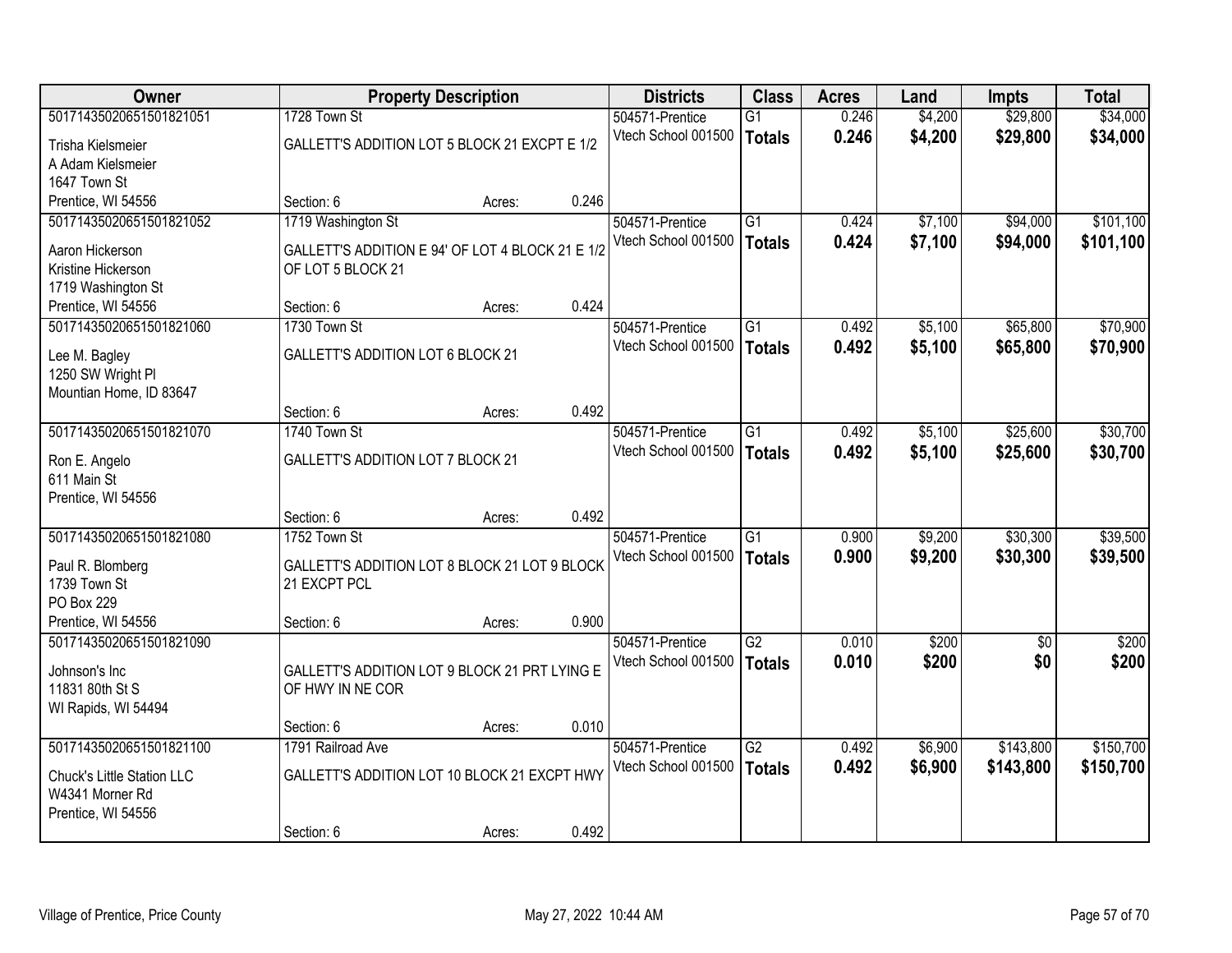| <b>Owner</b>                 |                                                | <b>Property Description</b> |       | <b>Districts</b>    | <b>Class</b>    | <b>Acres</b> | Land     | <b>Impts</b> | <b>Total</b> |
|------------------------------|------------------------------------------------|-----------------------------|-------|---------------------|-----------------|--------------|----------|--------------|--------------|
| 50171435020651501822010      | 634 Cherry St                                  |                             |       | 504571-Prentice     | $\overline{G1}$ | 1.380        | \$15,000 | \$109,500    | \$124,500    |
| Ronald E. Deboth             | GALLETT'S ADDITION LOTS 1-2-3 BLOCK 22         |                             |       | Vtech School 001500 | <b>Totals</b>   | 1.380        | \$15,000 | \$109,500    | \$124,500    |
| Arlene H. Deboth             |                                                |                             |       |                     |                 |              |          |              |              |
| 634 Cherry St                |                                                |                             |       |                     |                 |              |          |              |              |
| Prentice, WI 54556           | Section: 6                                     | Acres:                      | 1.380 |                     |                 |              |          |              |              |
| 50171435020651501822040      |                                                |                             |       | 504571-Prentice     | $\overline{G1}$ | 0.400        | \$1,500  | $\sqrt{$0}$  | \$1,500      |
| Paul R. Blomberg             | GALLETT'S ADDITION LOTS 1-2-3-4 BLOCK 22 LYING |                             |       | Vtech School 001500 | <b>Totals</b>   | 0.400        | \$1,500  | \$0          | \$1,500      |
| 1739 Town St                 | E OF HWY                                       |                             |       |                     |                 |              |          |              |              |
| <b>PO Box 229</b>            |                                                |                             |       |                     |                 |              |          |              |              |
| Prentice, WI 54556           | Section: 6                                     | Acres:                      | 0.400 |                     |                 |              |          |              |              |
| 50171435020651501822060      | 1736 Washington St                             |                             |       | 504571-Prentice     | $\overline{G1}$ | 0.376        | \$5,100  | \$54,200     | \$59,300     |
| <b>Crystal Gillett</b>       | GALLETT'S ADDITION PRT OF LOTS 4,5 & 6 BLOCK   |                             |       | Vtech School 001500 | <b>Totals</b>   | 0.376        | \$5,100  | \$54,200     | \$59,300     |
| 1736 Washington St           | 22 LYING W OF HWY                              |                             |       |                     |                 |              |          |              |              |
| Prentice, WI 54556           |                                                |                             |       |                     |                 |              |          |              |              |
|                              | Section: 6                                     | Acres:                      | 0.376 |                     |                 |              |          |              |              |
| 50171435020651501822071      | 1750 Railroad Ave                              |                             |       | 504571-Prentice     | G1              | 2.047        | \$3,800  | \$133,600    | \$137,400    |
| Edward A. Raleigh            | GALLETT'S ADDITION LOTS 5, 6, 7 & 8 BLOCK 22   |                             |       | Vtech School 001500 | <b>Totals</b>   | 2.047        | \$3,800  | \$133,600    | \$137,400    |
| N2502 Thunder Hills Rd       | LYING E OF HWY 13                              |                             |       |                     |                 |              |          |              |              |
| Lodi, WI 53555               |                                                |                             |       |                     |                 |              |          |              |              |
|                              | Section: 6                                     | Acres:                      | 2.047 |                     |                 |              |          |              |              |
| 50171435020651501822101      | 581 Us Highway 8                               |                             |       | 504571-Prentice     | $\overline{G1}$ | 1.765        | \$8,000  | \$69,000     | \$77,000     |
| Nicole L. Rick               | GALLETT'S ADDITION LOTS 9-10 & 11 BLOCK 22     |                             |       | Vtech School 001500 | <b>Totals</b>   | 1.765        | \$8,000  | \$69,000     | \$77,000     |
| 581 Us Highway 8             |                                                |                             |       |                     |                 |              |          |              |              |
| Prentice, WI 54556           |                                                |                             |       |                     |                 |              |          |              |              |
|                              | Section: 6                                     | Acres:                      | 1.765 |                     |                 |              |          |              |              |
| 50171435020651501823000      | 1609 Railroad Ave                              |                             |       | 504571-Prentice     | $\overline{G1}$ | 1.284        | \$10,000 | \$52,200     | \$62,200     |
| Robert A. Orlandi            | GALLETT'S ADDITION PRT OF VACATED BLOCK 23 &   |                             |       | Vtech School 001500 | <b>Totals</b>   | 1.284        | \$10,000 | \$52,200     | \$62,200     |
| Brenda Orlandi               | 24 DESC IN 376445                              |                             |       |                     |                 |              |          |              |              |
| 736 N Dryden                 |                                                |                             |       |                     |                 |              |          |              |              |
| Arlilngton Heights, IL 60004 | Section: 6                                     | Acres:                      | 1.284 |                     |                 |              |          |              |              |
| 50171435020651501824050      | 636 Bridge St                                  |                             |       | 504571-Prentice     | $\overline{G1}$ | 0.133        | \$3,300  | \$60,700     | \$64,000     |
| Michelle L. Ciaccio          | GALLETT'S ADDITION LOT 5 BLOCK 24 6-35-2E PCL  |                             |       | Vtech School 001500 | <b>Totals</b>   | 0.133        | \$3,300  | \$60,700     | \$64,000     |
| 636 Bridge St                | IN SW-NW DESC IN 390636                        |                             |       |                     |                 |              |          |              |              |
| Prentice, WI 54556           |                                                |                             |       |                     |                 |              |          |              |              |
|                              | Section: 6                                     | Acres:                      | 0.133 |                     |                 |              |          |              |              |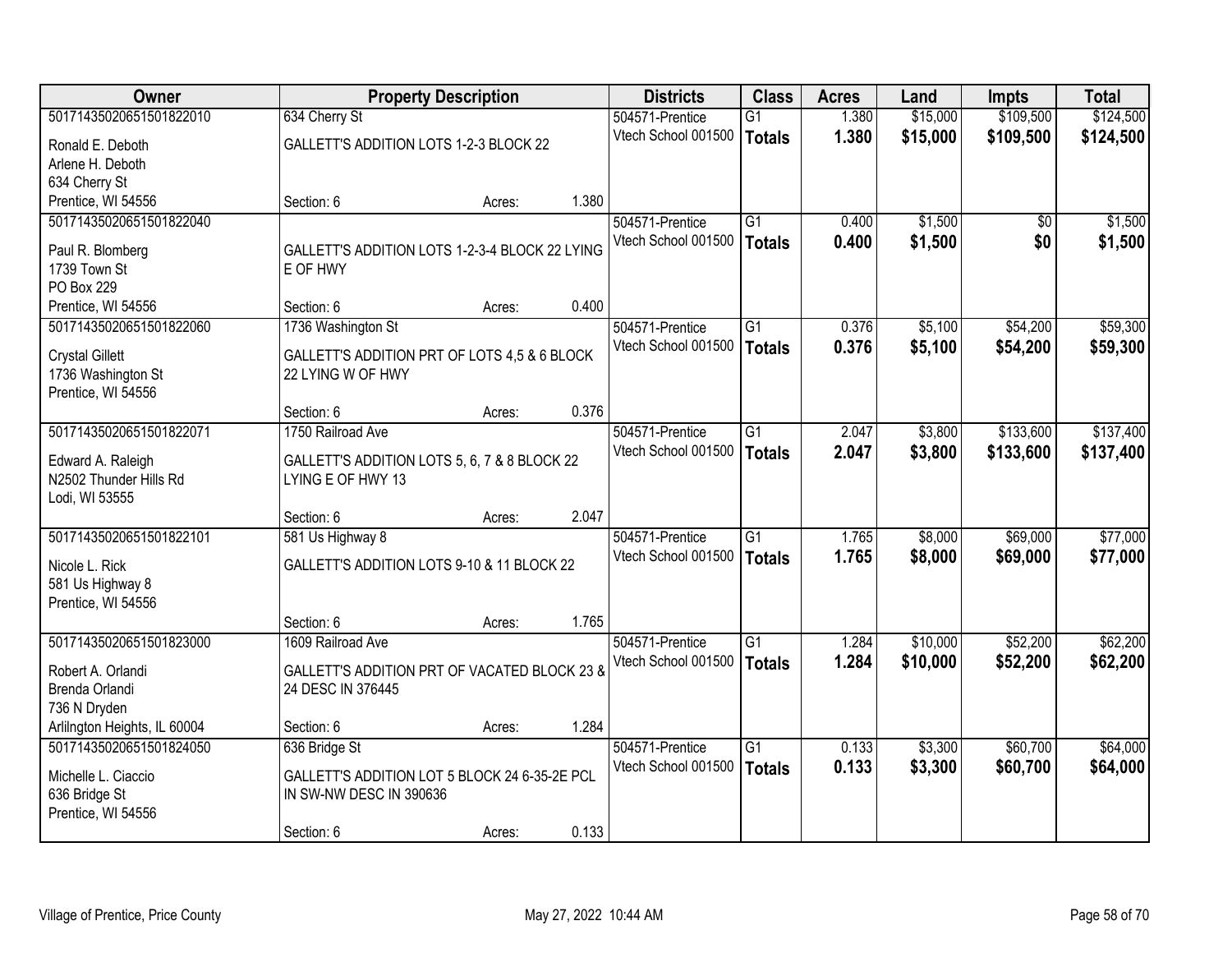| Owner                                                                                     |                                                                                           | <b>Property Description</b> |       | <b>Districts</b>                       | <b>Class</b>                     | <b>Acres</b>   | Land               | <b>Impts</b>         | <b>Total</b>         |
|-------------------------------------------------------------------------------------------|-------------------------------------------------------------------------------------------|-----------------------------|-------|----------------------------------------|----------------------------------|----------------|--------------------|----------------------|----------------------|
| 50171435020651501825010                                                                   | 1501 Railroad Ave                                                                         |                             |       | 504571-Prentice                        | $\overline{G2}$                  | 0.248          | \$6,600            | \$83,500             | \$90,100             |
| Bethany Hartmann<br>W9281 Us Highway 8<br>Catawba, WI 54515                               | GALLETT'S ADDITION LOTS 1-2-3 BLOCK 25                                                    |                             |       | Vtech School 001500                    | <b>Totals</b>                    | 0.248          | \$6,600            | \$83,500             | \$90,100             |
|                                                                                           | Section: 6                                                                                | Acres:                      | 0.248 |                                        |                                  |                |                    |                      |                      |
| 50171435020651501825040                                                                   | 1511 Railroad Ave                                                                         |                             |       | 504571-Prentice                        | G2                               | 0.413          | \$10,900           | \$180,200            | \$191,100            |
| <b>Memorial Health Center</b><br>135 S Gibson<br>Medford, WI 54451                        | GALLETT'S ADDITION LOTS 4 THRU 8 BLOCK 25                                                 |                             |       | Vtech School 001500                    | <b>Totals</b>                    | 0.413          | \$10,900           | \$180,200            | \$191,100            |
|                                                                                           | Section: 6                                                                                | Acres:                      | 0.413 |                                        |                                  |                |                    |                      |                      |
| 50171435020651501825090                                                                   | 619 Bridge St                                                                             |                             |       | 504571-Prentice                        | X4                               | 0.248          | $\overline{50}$    | \$0                  | $\overline{30}$      |
| <b>Memorial Health Center</b><br>135 S Gibson<br>Medford, WI 54451                        | GALLETT'S ADDITION LOT 9 BLOCK 25 E 1/2 LOT 10<br>BLOCK 25 & PRT OF VACATED ALLEY 367402  |                             |       | Vtech School 001500                    | <b>Totals</b>                    | 0.248          | \$0                | \$0                  | \$0                  |
|                                                                                           | Section: 6                                                                                | Acres:                      | 0.248 |                                        |                                  |                |                    |                      |                      |
| 50171435020651501825110                                                                   | 631 Bridge St                                                                             |                             |       | 504571-Prentice                        | $\overline{G1}$                  | 0.248          | \$4,900            | \$48,600             | \$53,500             |
| Zachary T. Rick<br>631 Bridge St<br>Prentice, WI 54556                                    | GALLETT'S ADDITION W 1/2 LOT 10 BLOCK 25 LOT 1<br>BLOCK 25 & PRT OF VACATED ALLEY 367402  |                             |       | Vtech School 001500                    | Totals                           | 0.248          | \$4,900            | \$48,600             | \$53,500             |
|                                                                                           | Section: 6                                                                                | Acres:                      | 0.248 |                                        |                                  |                |                    |                      |                      |
| 50171435020651501825120<br><b>Christian Barnes</b><br>635 Bridge St<br>Prentice, WI 54556 | 635 Bridge St<br>GALLETT'S ADDITION LOT 12 BLOCK 25 & PRT OF<br>VACATED ALLEY 367402      |                             |       | 504571-Prentice<br>Vtech School 001500 | $\overline{G1}$<br><b>Totals</b> | 0.165<br>0.165 | \$3,500<br>\$3,500 | \$36,500<br>\$36,500 | \$40,000<br>\$40,000 |
|                                                                                           | Section: 6                                                                                | Acres:                      | 0.165 |                                        |                                  |                |                    |                      |                      |
| 50171435020651501825130<br>Brad C. Podeweltz<br>639 Bridge St<br>Prentice, WI 54556       | 639 Bridge St<br>GALLETT'S ADDITION LOT 13 BLOCK 25 & PRT OF<br>VACATED ALLEY 367402      |                             |       | 504571-Prentice<br>Vtech School 001500 | $\overline{G1}$<br>Totals        | 0.292<br>0.292 | \$6,900<br>\$6,900 | \$84,900<br>\$84,900 | \$91,800<br>\$91,800 |
|                                                                                           | Section: 6                                                                                | Acres:                      | 0.292 |                                        |                                  |                |                    |                      |                      |
| 50171435020651501825140<br>Jessie Bergquist<br>W7076 Us Highway 8<br>Prentice, WI 54556   | 638 Park St<br>GALLETT'S ADDITION LOTS 14-15-16 BLOCK 25 &<br>PRT OF VACATED ALLEY 367402 |                             |       | 504571-Prentice<br>Vtech School 001500 | $\overline{G1}$<br>Totals        | 0.473<br>0.473 | \$7,600<br>\$7,600 | \$42,900<br>\$42,900 | \$50,500<br>\$50,500 |
|                                                                                           | Section: 6                                                                                | Acres:                      | 0.473 |                                        |                                  |                |                    |                      |                      |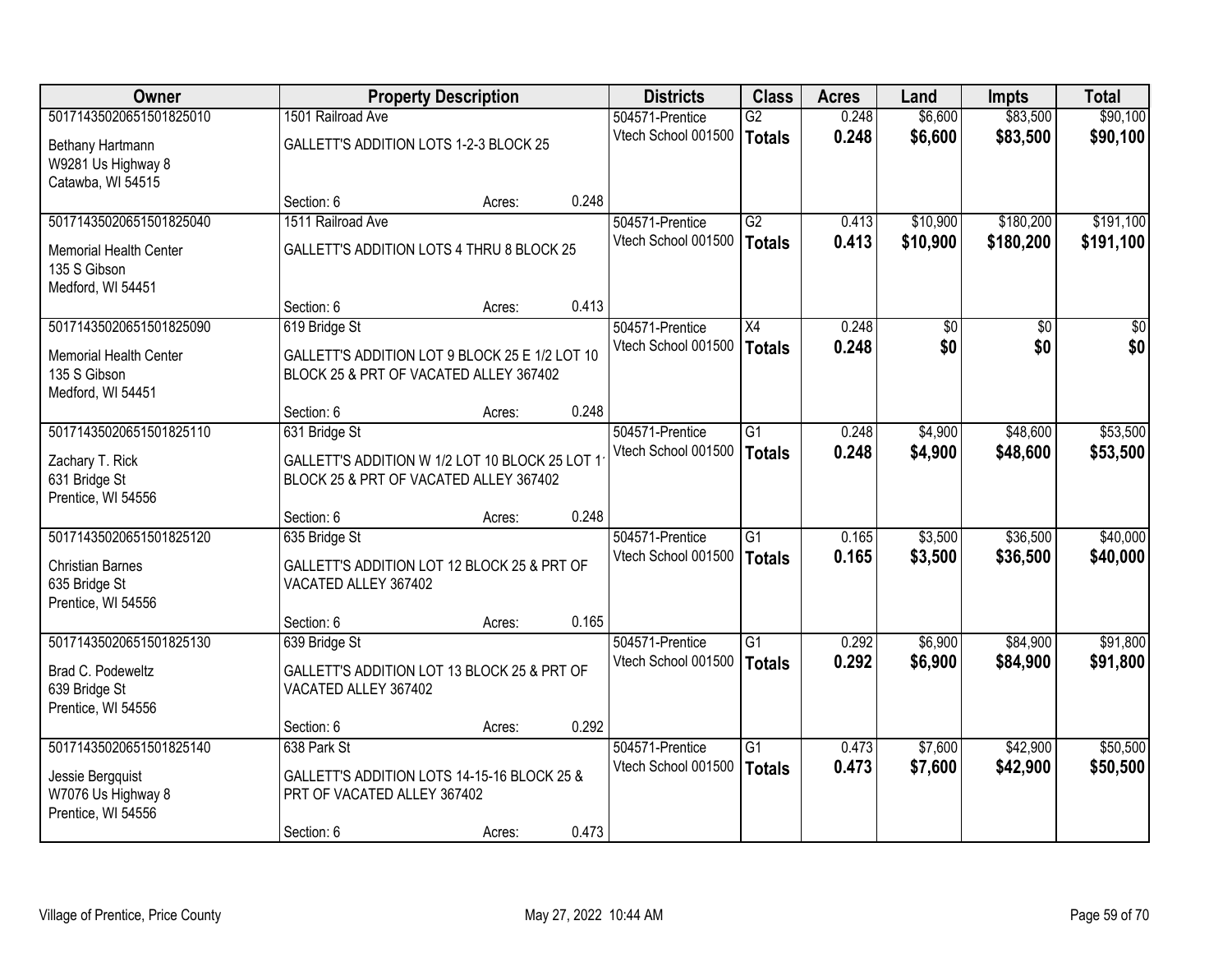| <b>Owner</b>                |                                                 | <b>Property Description</b> |       | <b>Districts</b>    | <b>Class</b>    | <b>Acres</b> | Land    | <b>Impts</b>    | <b>Total</b>   |
|-----------------------------|-------------------------------------------------|-----------------------------|-------|---------------------|-----------------|--------------|---------|-----------------|----------------|
| 50171435020651501825170     | 624 Park St                                     |                             |       | 504571-Prentice     | $\overline{G1}$ | 0.661        | \$8,300 | \$48,200        | \$56,500       |
| Ryan W. Draeger             | GALLETT'S ADDITION LOTS 17, 18, 19 & 20 BLCK 25 |                             |       | Vtech School 001500 | Totals          | 0.661        | \$8,300 | \$48,200        | \$56,500       |
| Gerilynn L. Draeger         | & PRT OF VACATED ALLEY 367402                   |                             |       |                     |                 |              |         |                 |                |
| 624 Park St                 |                                                 |                             |       |                     |                 |              |         |                 |                |
| Prentice, WI 54556          | Section: 6                                      | Acres:                      | 0.661 |                     |                 |              |         |                 |                |
| 50171435020651502311170     | 929 Railroad Ave                                |                             |       | 504571-Prentice     | $\overline{G3}$ | 0.830        | \$0     | $\overline{50}$ | $\frac{1}{20}$ |
| Northern Utility Services   | VAN DUSEN'S ADDITION TO PRENTICE LOTS 17        |                             |       | Vtech School 001500 | Totals          | 0.830        | \$0     | \$0             | \$0            |
| N3852 Ogema Prentice Rd     | THRU 24 BLOCK 11                                |                             |       |                     |                 |              |         |                 |                |
| Prentice, WI 54556          |                                                 |                             |       |                     |                 |              |         |                 |                |
|                             | Section: 6                                      | Acres:                      | 0.830 |                     |                 |              |         |                 |                |
| 50171435020651502326010     |                                                 |                             |       | 504571-Prentice     | G2              | 0.220        | \$2,000 | \$0             | \$2,000        |
| James A. Okrasinski         | VAN DUSEN'S ADDITION TO PRENTICE LOTS 1 & 2     |                             |       | Vtech School 001500 | Totals          | 0.220        | \$2,000 | \$0             | \$2,000        |
| Gail M. Okrasinski          | BLOCK 26 SLY 20' OF LOT 3 BLOCK 26              |                             |       |                     |                 |              |         |                 |                |
| N5033 County Rd A           |                                                 |                             |       |                     |                 |              |         |                 |                |
| Prentice, WI 54556          | Section: 6                                      | Acres:                      | 0.220 |                     |                 |              |         |                 |                |
| 50171435020651502326030     | 815 Railroad Ave                                |                             |       | 504571-Prentice     | $\overline{G2}$ | 0.193        | \$5,100 | \$34,700        | \$39,800       |
| Gene S. Johnson             | VAN DUSEN'S ADDITION TO PRENTICE LOTS 3-4-5     |                             |       | Vtech School 001500 | <b>Totals</b>   | 0.193        | \$5,100 | \$34,700        | \$39,800       |
| N3490 Johnson Rd            | BLOCK 26 EXCPT SLY 20' OF LOT 3                 |                             |       |                     |                 |              |         |                 |                |
| Winter, WI 54896            |                                                 |                             |       |                     |                 |              |         |                 |                |
|                             | Section: 6                                      | Acres:                      | 0.193 |                     |                 |              |         |                 |                |
| 50171435020651502326060     | 816 Railroad Ave                                |                             |       | 504571-Prentice     | $\overline{G2}$ | 0.248        | \$6,600 | \$13,100        | \$19,700       |
| Knox Street Properties, LLC | VAN DUSEN'S ADDITION TO PRENTICE LOTS 6-7-8     |                             |       | Vtech School 001500 | Totals          | 0.248        | \$6,600 | \$13,100        | \$19,700       |
| 642 Knox St                 | BLOCK <sub>26</sub>                             |                             |       |                     |                 |              |         |                 |                |
| Prentice, WI 54556          |                                                 |                             |       |                     |                 |              |         |                 |                |
|                             | Section: 6                                      | Acres:                      | 0.248 |                     |                 |              |         |                 |                |
| 50171435020651502327010     | 709 Railroad Ave                                |                             |       | 504571-Prentice     | $\overline{G2}$ | 0.255        | \$6,600 | \$23,800        | \$30,400       |
| John A. Hamann              | VAN DUSEN'S ADDITION TO PRENTICE PRT OF LOT     |                             |       | Vtech School 001500 | Totals          | 0.255        | \$6,600 | \$23,800        | \$30,400       |
| W14955 Silver Creek Rd      | 1 BLOCK 27 6-35-2E PRT OF SW-SW LOT 1 CSM #935  |                             |       |                     |                 |              |         |                 |                |
| Birnamwood, WI 54414        | <b>VOL 5 PG 71</b>                              |                             |       |                     |                 |              |         |                 |                |
|                             | Section: 6                                      | Acres:                      | 0.255 |                     |                 |              |         |                 |                |
| 50171435020651502327020     | 707 Railroad Ave                                |                             |       | 504571-Prentice     | $\overline{G2}$ | 0.538        | \$8,600 | \$46,400        | \$55,000       |
| Ronald R. Giovannoni        | VAN DUSEN'S ADDITION TO PRENTICE LOTS 2         |                             |       | Vtech School 001500 | Totals          | 0.538        | \$8,600 | \$46,400        | \$55,000       |
| 707 Railroad Ave            | THRU 6 BLOCK 27 & PRT OF LOT 1 BLOK 27 LOT 2    |                             |       |                     |                 |              |         |                 |                |
| PO Box 161                  | CSM #935 VOL 5 PG 71                            |                             |       |                     |                 |              |         |                 |                |
| Prentice, WI 54556          | Section: 6                                      | Acres:                      | 0.538 |                     |                 |              |         |                 |                |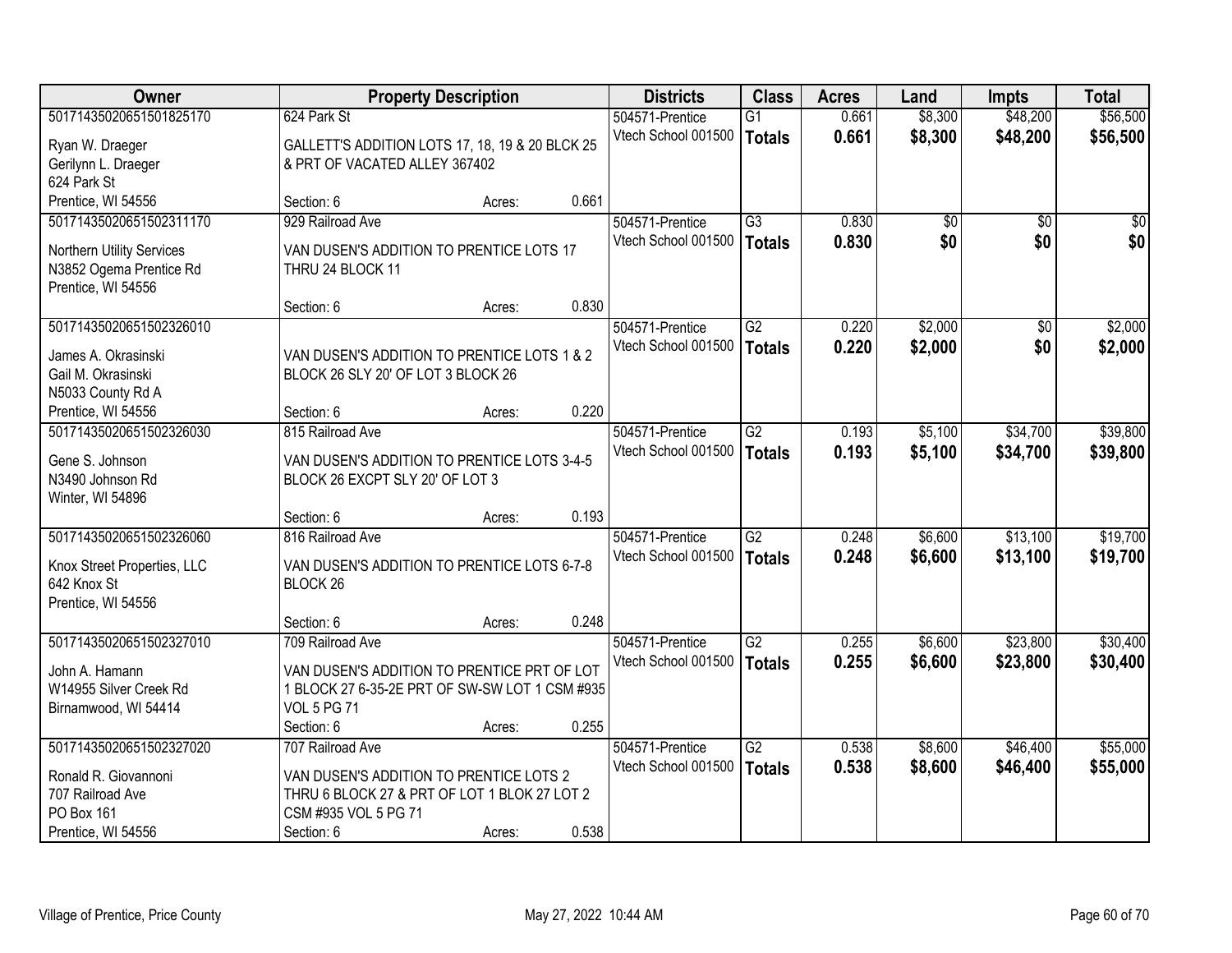| <b>Owner</b>            |                                             | <b>Property Description</b> |       | <b>Districts</b>    | <b>Class</b>    | <b>Acres</b> | Land    | Impts           | <b>Total</b> |
|-------------------------|---------------------------------------------|-----------------------------|-------|---------------------|-----------------|--------------|---------|-----------------|--------------|
| 50171435020651502327070 | 715 Railroad Ave                            |                             |       | 504571-Prentice     | $\overline{G2}$ | 0.165        | \$4,400 | \$45,500        | \$49,900     |
| David A. Haskins        | VAN DUSEN'S ADDITION TO PRENTICE LOT 7 & 8  |                             |       | Vtech School 001500 | <b>Totals</b>   | 0.165        | \$4,400 | \$45,500        | \$49,900     |
| 715 Railroad Ave        | BLOCK <sub>27</sub>                         |                             |       |                     |                 |              |         |                 |              |
| Prentice, WI 54556-1052 |                                             |                             |       |                     |                 |              |         |                 |              |
|                         | Section: 6                                  | Acres:                      | 0.165 |                     |                 |              |         |                 |              |
| 50171435020651502327090 | 723 Railroad Ave                            |                             |       | 504571-Prentice     | $\overline{G1}$ | 0.083        | \$2,200 | \$7,100         | \$9,300      |
| James A. Okrasinski     | VAN DUSEN'S ADDITION TO PRENTICE LOT 9      |                             |       | Vtech School 001500 | <b>Totals</b>   | 0.083        | \$2,200 | \$7,100         | \$9,300      |
| Gail M. Okrasinski      | BLOCK <sub>27</sub>                         |                             |       |                     |                 |              |         |                 |              |
| N5033 County Rd A       |                                             |                             |       |                     |                 |              |         |                 |              |
| Prentice, WI 54556      | Section: 6                                  | Acres:                      | 0.083 |                     |                 |              |         |                 |              |
| 50171435020651502327100 | 723 Railroad Ave                            |                             |       | 504571-Prentice     | G2              | 0.165        | \$4,400 | \$62,400        | \$66,800     |
| James A. Okrasinski     | VAN DUSEN'S ADDITION TO PRENTICE LOTS 10-11 |                             |       | Vtech School 001500 | <b>Totals</b>   | 0.165        | \$4,400 | \$62,400        | \$66,800     |
| Gail M. Okrasinski      | BLOCK <sub>27</sub>                         |                             |       |                     |                 |              |         |                 |              |
| N5033 County Rd A       |                                             |                             |       |                     |                 |              |         |                 |              |
| Prentice, WI 54556      | Section: 6                                  | Acres:                      | 0.165 |                     |                 |              |         |                 |              |
| 50171435020651502327110 |                                             |                             |       | 504571-Prentice     | $\overline{G2}$ | 0.182        | \$2,000 | $\overline{30}$ | \$2,000      |
|                         |                                             |                             |       | Vtech School 001500 | <b>Totals</b>   | 0.182        | \$2,000 | \$0             | \$2,000      |
| James A. Okrasinski     | VAN DUSEN'S ADDITION TO PRENTICE AN         |                             |       |                     |                 |              |         |                 |              |
| Gail M. Okrasinski      | UNCONSTRUCTED STREET BTWN LOT 11 BLOCK 27   |                             |       |                     |                 |              |         |                 |              |
| N5033 County Rd A       | & LOT 1 BLOCK 26 SD PRT OF STREET 66' N & S |                             |       |                     |                 |              |         |                 |              |
| Prentice, WI 54556      | Section: 6                                  | Acres:                      | 0.182 |                     |                 |              |         |                 |              |
| 50171435020651514201000 | 399 Green Tree Dr                           |                             |       | 504571-Prentice     | $\overline{G1}$ | 0.517        | \$7,300 | \$82,100        | \$89,400     |
| John C. Wieland         | <b>GREEN RIDGE SUBDIVISION LOT 1</b>        |                             |       | Vtech School 001500 | <b>Totals</b>   | 0.517        | \$7,300 | \$82,100        | \$89,400     |
| Coreena J. Wieland      |                                             |                             |       |                     |                 |              |         |                 |              |
| 399 Green Tree Dr       |                                             |                             |       |                     |                 |              |         |                 |              |
| Prentice, WI 54556      | Section: 6                                  | Acres:                      | 0.517 |                     |                 |              |         |                 |              |
| 50171435020651514202000 |                                             |                             |       | 504571-Prentice     | G1              | 0.487        | \$3,300 | $\sqrt{6}$      | \$3,300      |
| Jacqueline A. Adams     | <b>GREEN RIDGE SUBDIVISION LOT 2</b>        |                             |       | Vtech School 001500 | <b>Totals</b>   | 0.487        | \$3,300 | \$0             | \$3,300      |
| 395 Green Tree Dr       |                                             |                             |       |                     |                 |              |         |                 |              |
| Prentice, WI 54556      |                                             |                             |       |                     |                 |              |         |                 |              |
|                         | Section: 6                                  | Acres:                      | 0.487 |                     |                 |              |         |                 |              |
| 50171435020651514203000 | 395 Green Tree Dr                           |                             |       | 504571-Prentice     | $\overline{G1}$ | 0.487        | \$6,600 | \$58,200        | \$64,800     |
| Jacqueline A. Adams     | <b>GREEN RIDGE SUBDIVISION LOT 3</b>        |                             |       | Vtech School 001500 | <b>Totals</b>   | 0.487        | \$6,600 | \$58,200        | \$64,800     |
| 395 Green Tree Dr       |                                             |                             |       |                     |                 |              |         |                 |              |
| Prentice, WI 54556      |                                             |                             |       |                     |                 |              |         |                 |              |
|                         | Section: 6                                  | Acres:                      | 0.487 |                     |                 |              |         |                 |              |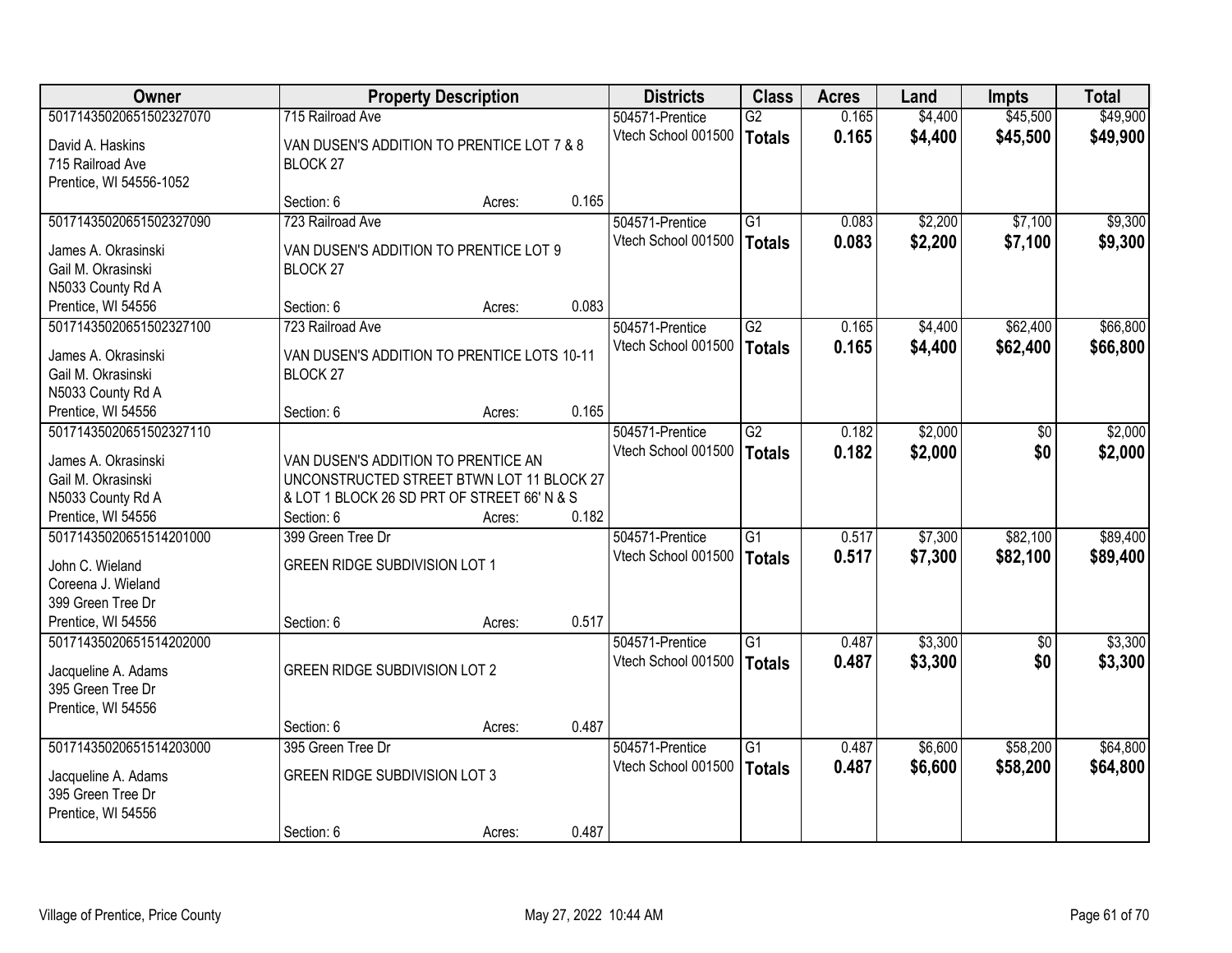| <b>Owner</b>            |                                       | <b>Property Description</b> |       | <b>Districts</b>    | <b>Class</b>    | <b>Acres</b> | Land            | <b>Impts</b>    | <b>Total</b>    |
|-------------------------|---------------------------------------|-----------------------------|-------|---------------------|-----------------|--------------|-----------------|-----------------|-----------------|
| 50171435020651514204000 |                                       |                             |       | 504571-Prentice     | G1              | 0.487        | \$6,600         | $\overline{50}$ | \$6,600         |
| Jacqueline A. Adams     | GREEN RIDGE SUBDIVISION LOT 4         |                             |       | Vtech School 001500 | Totals          | 0.487        | \$6,600         | \$0             | \$6,600         |
| 395 Green Tree Dr       |                                       |                             |       |                     |                 |              |                 |                 |                 |
| Prentice, WI 54556      |                                       |                             |       |                     |                 |              |                 |                 |                 |
|                         | Section: 6                            | Acres:                      | 0.487 |                     |                 |              |                 |                 |                 |
| 50171435020651514205000 | 391 Green Tree Dr                     |                             |       | 504571-Prentice     | $\overline{G1}$ | 0.584        | \$7,300         | \$78,900        | \$86,200        |
| Stephen R. Anderson     | <b>GREEN RIDGE SUBDIVISION LOT 5</b>  |                             |       | Vtech School 001500 | Totals          | 0.584        | \$7,300         | \$78,900        | \$86,200        |
| 391 Green Tree Dr       |                                       |                             |       |                     |                 |              |                 |                 |                 |
| Prentice, WI 54556      |                                       |                             |       |                     |                 |              |                 |                 |                 |
|                         | Section: 6                            | Acres:                      | 0.584 |                     |                 |              |                 |                 |                 |
| 50171435020651514206000 | 390 Green Tree Dr                     |                             |       | 504571-Prentice     | $\overline{G1}$ | 0.471        | \$6,700         | \$78,600        | \$85,300        |
| Ronald N. Sandquist     | GREEN RIDGE SUBDIVISION LOT 6         |                             |       | Vtech School 001500 | <b>Totals</b>   | 0.471        | \$6,700         | \$78,600        | \$85,300        |
| Karen L. Sandquist      |                                       |                             |       |                     |                 |              |                 |                 |                 |
| 390 Green Tree Dr       |                                       |                             |       |                     |                 |              |                 |                 |                 |
| Prentice, WI 54556      | Section: 6                            | Acres:                      | 0.471 |                     |                 |              |                 |                 |                 |
| 50171435020651514207000 | 392 Green Tree Dr                     |                             |       | 504571-Prentice     | $\overline{G1}$ | 0.524        | \$7,100         | \$67,300        | \$74,400        |
| Andrew S. Carlson       | <b>GREEN RIDGE SUBDIVISION LOT 7</b>  |                             |       | Vtech School 001500 | Totals          | 0.524        | \$7,100         | \$67,300        | \$74,400        |
| 392 Green Tree Dr       |                                       |                             |       |                     |                 |              |                 |                 |                 |
| Prentice, WI 54556      |                                       |                             |       |                     |                 |              |                 |                 |                 |
|                         | Section: 6                            | Acres:                      | 0.524 |                     |                 |              |                 |                 |                 |
| 50171435020651514208000 |                                       |                             |       | 504571-Prentice     | $\overline{X4}$ | 0.377        | \$0             | \$0             | $\sqrt{50}$     |
| Village of Prentice     | <b>GREEN RIDGE SUBDIVISION LOT 8</b>  |                             |       | Vtech School 001500 | <b>Totals</b>   | 0.377        | \$0             | \$0             | \$0             |
| PO Box 78               |                                       |                             |       |                     |                 |              |                 |                 |                 |
| Prentice, WI 54556      |                                       |                             |       |                     |                 |              |                 |                 |                 |
|                         | Section: 6                            | Acres:                      | 0.377 |                     |                 |              |                 |                 |                 |
| 50171435020651514209000 |                                       |                             |       | 504571-Prentice     | $\overline{X4}$ | 0.424        | $\overline{50}$ | \$0             | $\sqrt{50}$     |
| Village of Prentice     | <b>GREEN RIDGE SUBDIVISION LOT 9</b>  |                             |       | Vtech School 001500 | <b>Totals</b>   | 0.424        | \$0             | \$0             | \$0             |
| PO Box 78               |                                       |                             |       |                     |                 |              |                 |                 |                 |
| Prentice, WI 54556      |                                       |                             |       |                     |                 |              |                 |                 |                 |
|                         | Section: 6                            | Acres:                      | 0.424 |                     |                 |              |                 |                 |                 |
| 50171435020651514210000 |                                       |                             |       | 504571-Prentice     | $\overline{X4}$ | 0.340        | $\overline{60}$ | $\overline{30}$ | $\overline{50}$ |
| Village of Prentice     | <b>GREEN RIDGE SUBDIVISION LOT 10</b> |                             |       | Vtech School 001500 | Totals          | 0.340        | \$0             | \$0             | \$0             |
| PO Box 78               |                                       |                             |       |                     |                 |              |                 |                 |                 |
| Prentice, WI 54556      |                                       |                             |       |                     |                 |              |                 |                 |                 |
|                         | Section: 6                            | Acres:                      | 0.340 |                     |                 |              |                 |                 |                 |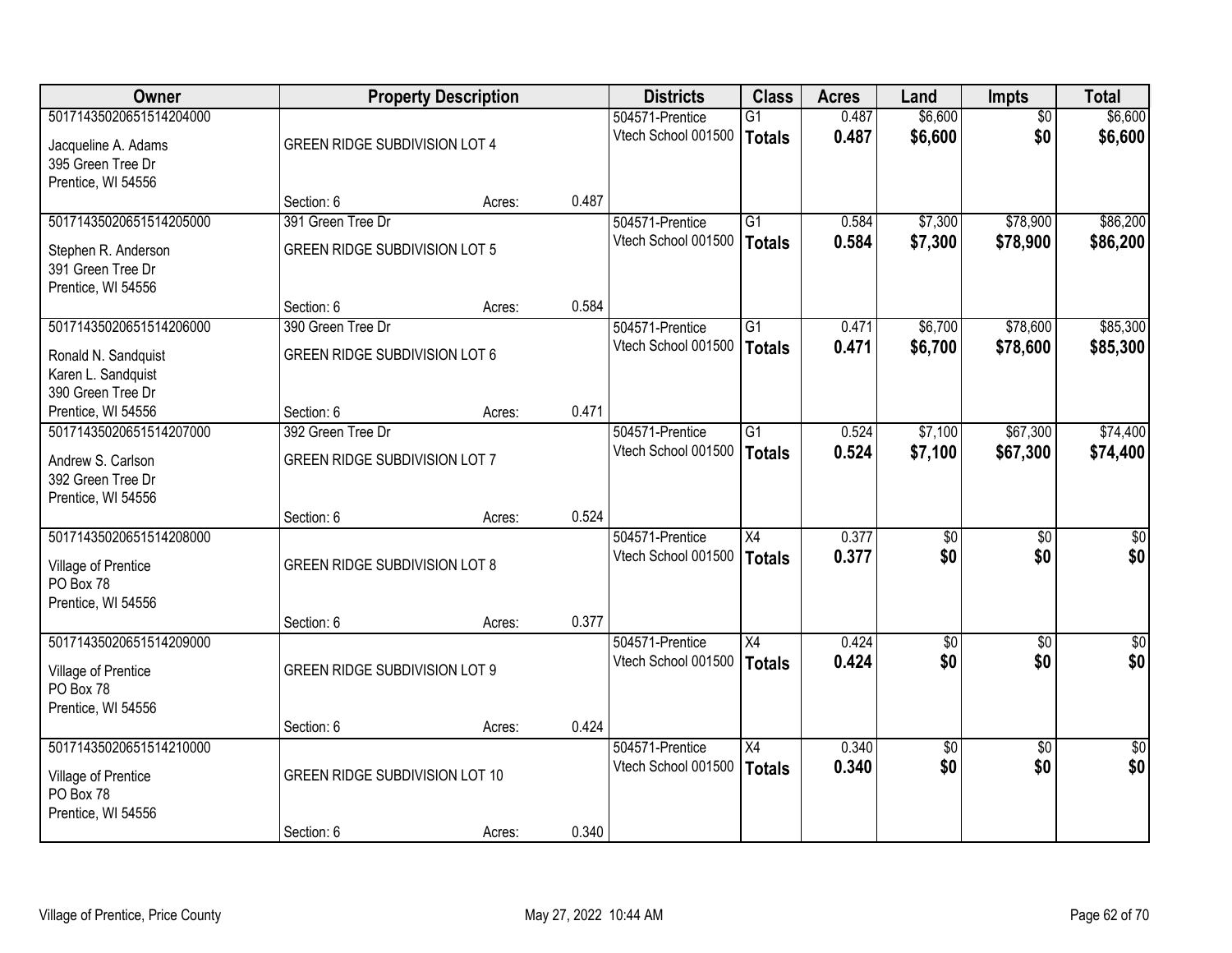| Owner                         |                                       | <b>Property Description</b> |       | <b>Districts</b>    | <b>Class</b>    | <b>Acres</b> | Land            | <b>Impts</b>    | <b>Total</b>    |
|-------------------------------|---------------------------------------|-----------------------------|-------|---------------------|-----------------|--------------|-----------------|-----------------|-----------------|
| 50171435020651514211000       |                                       |                             |       | 504571-Prentice     | $\overline{X4}$ | 0.642        | $\overline{50}$ | $\overline{50}$ | $\sqrt{50}$     |
| Village of Prentice           | <b>GREEN RIDGE SUBDIVISION LOT 11</b> |                             |       | Vtech School 001500 | <b>Totals</b>   | 0.642        | \$0             | \$0             | \$0             |
| PO Box 78                     |                                       |                             |       |                     |                 |              |                 |                 |                 |
| Prentice, WI 54556            |                                       |                             |       |                     |                 |              |                 |                 |                 |
|                               | Section: 6                            | Acres:                      | 0.642 |                     |                 |              |                 |                 |                 |
| 50171435020651514212000       | 402 Green Tree Dr                     |                             |       | 504571-Prentice     | $\overline{G1}$ | 0.523        | \$7,100         | \$78,400        | \$85,500        |
| Michael J. Kofler             | <b>GREEN RIDGE SUBDIVISION LOT 12</b> |                             |       | Vtech School 001500 | <b>Totals</b>   | 0.523        | \$7,100         | \$78,400        | \$85,500        |
| Kathy A. Kofler               |                                       |                             |       |                     |                 |              |                 |                 |                 |
| 402 Green Tree Dr             |                                       |                             |       |                     |                 |              |                 |                 |                 |
| Prentice, WI 54556            | Section: 6                            | Acres:                      | 0.523 |                     |                 |              |                 |                 |                 |
| 50171435020651514213000       | 404 Green Tree Dr                     |                             |       | 504571-Prentice     | $\overline{G1}$ | 0.645        | \$7,800         | \$116,600       | \$124,400       |
|                               |                                       |                             |       | Vtech School 001500 | <b>Totals</b>   | 0.645        | \$7,800         | \$116,600       | \$124,400       |
| Margaret T. Kelnhofer         | <b>GREEN RIDGE SUBDIVISION LOT 13</b> |                             |       |                     |                 |              |                 |                 |                 |
| 404 Green Tree Dr             |                                       |                             |       |                     |                 |              |                 |                 |                 |
| Prentice, WI 54556            |                                       |                             | 0.645 |                     |                 |              |                 |                 |                 |
| 50171435020651514214000       | Section: 6<br>406 Green Tree Dr       | Acres:                      |       |                     | $\overline{G1}$ | 0.487        |                 | \$83,900        | \$91,600        |
|                               |                                       |                             |       | 504571-Prentice     |                 |              | \$7,700         |                 |                 |
| William G. Gierman            | <b>GREEN RIDGE SUBDIVISION LOT 14</b> |                             |       | Vtech School 001500 | <b>Totals</b>   | 0.487        | \$7,700         | \$83,900        | \$91,600        |
| Dianne D. Gierman             |                                       |                             |       |                     |                 |              |                 |                 |                 |
| 406 Green Tree Dr             |                                       |                             |       |                     |                 |              |                 |                 |                 |
| PO Box 213                    | Section: 6                            | Acres:                      | 0.487 |                     |                 |              |                 |                 |                 |
| Prentice, WI 54556-0213       |                                       |                             |       |                     |                 |              |                 |                 |                 |
| 50171435020651514215000       | 408 Green Tree Dr                     |                             |       | 504571-Prentice     | G1              | 0.428        | \$7,300         | \$148,000       | \$155,300       |
| Gerald E. Larson              | <b>GREEN RIDGE SUBDIVISION LOT 15</b> |                             |       | Vtech School 001500 | <b>Totals</b>   | 0.428        | \$7,300         | \$148,000       | \$155,300       |
| Sarah J. Larson               |                                       |                             |       |                     |                 |              |                 |                 |                 |
| 408 Green Tree Dr             |                                       |                             |       |                     |                 |              |                 |                 |                 |
| Prentice, WI 54556-1122       | Section: 6                            | Acres:                      | 0.428 |                     |                 |              |                 |                 |                 |
| 50171435020651514216000       |                                       |                             |       | 504571-Prentice     | $\overline{G1}$ | 0.391        | \$7,300         | $\overline{50}$ | \$7,300         |
| Gerald E. Larson              | <b>GREEN RIDGE SUBDIVISION LOT 16</b> |                             |       | Vtech School 001500 | <b>Totals</b>   | 0.391        | \$7,300         | \$0             | \$7,300         |
| Sarah J. Larson               |                                       |                             |       |                     |                 |              |                 |                 |                 |
| 408 Green Tree Dr             |                                       |                             |       |                     |                 |              |                 |                 |                 |
| Prentice, WI 54556-1122       | Section: 6                            | Acres:                      | 0.391 |                     |                 |              |                 |                 |                 |
| 50171435020651514217000       |                                       |                             |       | 504571-Prentice     | $\overline{X1}$ | 0.381        | $\overline{30}$ | $\overline{50}$ | $\overline{50}$ |
|                               |                                       |                             |       | Vtech School 001500 | <b>Totals</b>   | 0.381        | \$0             | \$0             | \$0             |
| Secretary of Veterans Affairs | <b>GREEN RIDGE SUBDIVISION LOT 17</b> |                             |       |                     |                 |              |                 |                 |                 |
| 810 Vermont Ave NW            |                                       |                             |       |                     |                 |              |                 |                 |                 |
| Washington, DC 20420          |                                       |                             |       |                     |                 |              |                 |                 |                 |
|                               | Section: 6                            | Acres:                      | 0.381 |                     |                 |              |                 |                 |                 |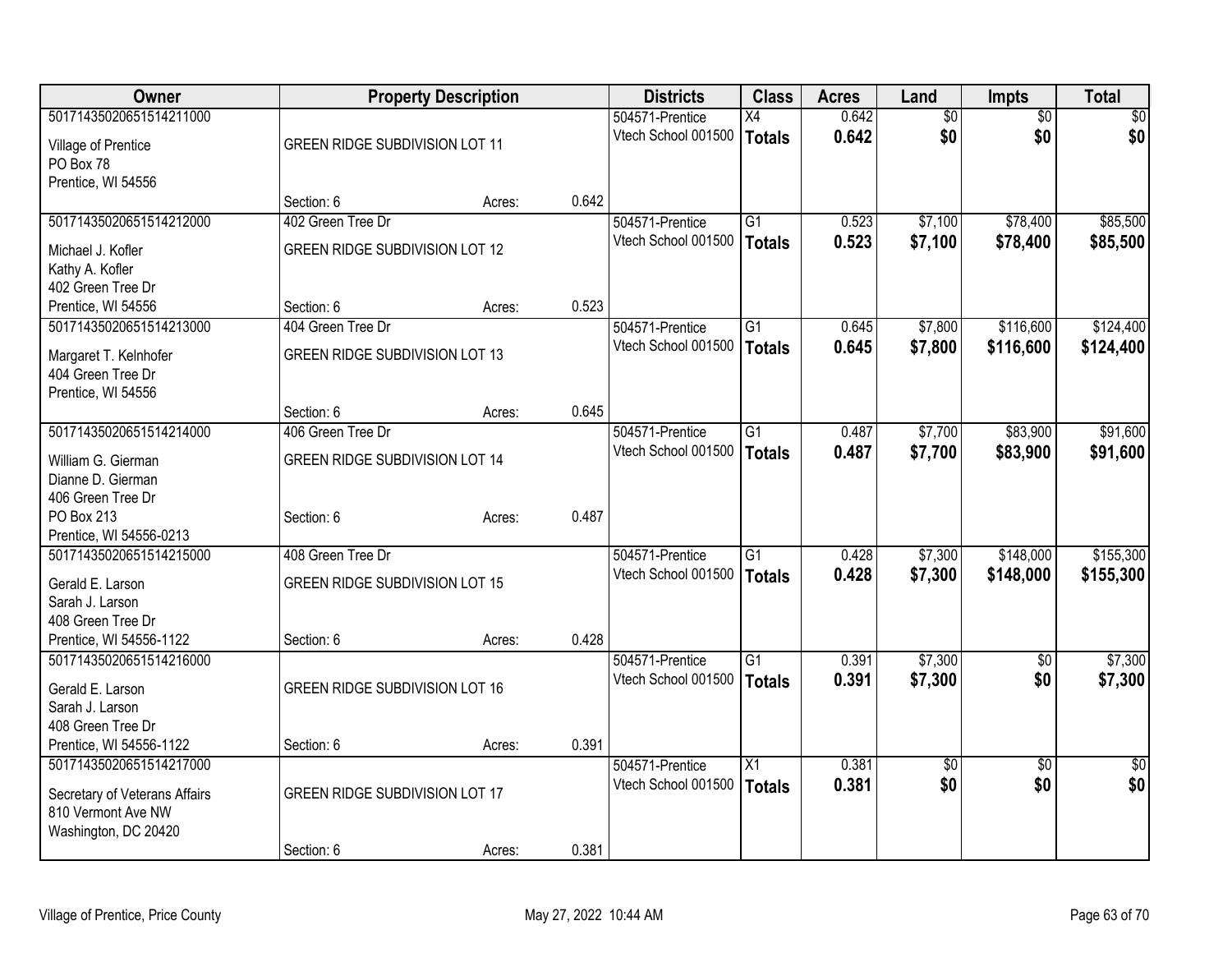| Owner                                                                                    |                                                                       | <b>Property Description</b> |       | <b>Districts</b>                       | <b>Class</b>              | <b>Acres</b>   | Land               | <b>Impts</b>         | <b>Total</b>           |
|------------------------------------------------------------------------------------------|-----------------------------------------------------------------------|-----------------------------|-------|----------------------------------------|---------------------------|----------------|--------------------|----------------------|------------------------|
| 50171435020651516420000                                                                  | 412 Green Tree Dr                                                     |                             |       | 504571-Prentice                        | X1                        | 0.300          | $\overline{50}$    | $\overline{50}$      | $\overline{30}$        |
| Secretary of Veterans Affairs<br>810 Vermont Ave NW<br>Washington, DC 20420              | GREEN RIDGE SUBDIVISION FIRST ADDITION LOT<br>20                      |                             |       | Vtech School 001500                    | Totals                    | 0.300          | \$0                | \$0                  | \$0                    |
|                                                                                          | Section: 6                                                            | Acres:                      | 0.300 |                                        |                           |                |                    |                      |                        |
| 50171435020651516421000                                                                  | 416 Green Tree Dr                                                     |                             |       | 504571-Prentice                        | G1                        | 0.400          | \$2,500            | \$11,300             | \$13,800               |
| Patrick D. Lord<br>Julie D. Lord<br>416 Green Tree Dr                                    | GREEN RIDGE SUBDIVISION FIRST ADDITION LOT<br>21                      |                             |       | Vtech School 001500                    | Totals                    | 0.400          | \$2,500            | \$11,300             | \$13,800               |
| Prentice, WI 54556                                                                       | Section: 6                                                            | Acres:                      | 0.400 |                                        |                           |                |                    |                      |                        |
| 50171435020651516422000                                                                  |                                                                       |                             |       | 504571-Prentice                        | X4                        | 0.350          | $\overline{50}$    | \$0                  | $\overline{\$0}$       |
| Village of Prentice<br>PO Box 78<br>Prentice, WI 54556                                   | GREEN RIDGE SUBDIVISION FIRST ADDITION LOT<br>22                      |                             |       | Vtech School 001500                    | <b>Totals</b>             | 0.350          | \$0                | \$0                  | \$0                    |
|                                                                                          | Section: 6                                                            | Acres:                      | 0.350 |                                        |                           |                |                    |                      |                        |
| 50171435020651516423000                                                                  |                                                                       |                             |       | 504571-Prentice                        | $\overline{X4}$           | 0.350          | $\overline{30}$    | $\overline{30}$      | $\overline{30}$        |
| Village of Prentice<br>PO Box 78<br>Prentice, WI 54556                                   | GREEN RIDGE SUBDIVISION FIRST ADDITION LOT<br>23                      |                             |       | Vtech School 001500                    | Totals                    | 0.350          | \$0                | \$0                  | \$0                    |
|                                                                                          | Section: 6                                                            | Acres:                      | 0.350 |                                        |                           |                |                    |                      |                        |
| 50171435020651516424000<br>Jessica L. Gillett<br>421 Green Tree Dr<br>Prentice, WI 54556 | 421 Green Tree Dr<br>GREEN RIDGE SUBDIVISION FIRST ADDITION LOT<br>24 |                             |       | 504571-Prentice<br>Vtech School 001500 | $\overline{G1}$<br>Totals | 0.690<br>0.690 | \$6,300<br>\$6,300 | \$97,400<br>\$97,400 | \$103,700<br>\$103,700 |
|                                                                                          | Section: 6                                                            | Acres:                      | 0.690 |                                        |                           |                |                    |                      |                        |
| 50171435020651516425000                                                                  | 419 Green Tree Dr                                                     |                             |       | 504571-Prentice                        | X4                        | 0.840          | $\overline{50}$    | $\overline{50}$      | $\overline{50}$        |
| Maxwell J. Hartmann<br>N5503 County Rd A<br>Prentice, WI 54556                           | GREEN RIDGE SUBDIVISION FIRST ADDITION LOT<br>25                      |                             |       | Vtech School 001500                    | Totals                    | 0.840          | \$0                | \$0                  | \$0                    |
|                                                                                          | Section: 6                                                            | Acres:                      | 0.840 |                                        |                           |                |                    |                      |                        |
| 50171435020651516427000                                                                  | 415 Green Tree Dr                                                     |                             |       | 504571-Prentice                        | $\overline{G1}$           | 1.020          | \$11,300           | \$86,200             | \$97,500               |
| Judith Erdmann<br>415 Green Tree Dr<br>Prentice, WI 54556                                | GREEN RIDGE SUBDIVISION FIRST ADDITION LOTS<br>26 & 27                |                             |       | Vtech School 001500                    | Totals                    | 1.020          | \$11,300           | \$86,200             | \$97,500               |
|                                                                                          | Section: 6                                                            | Acres:                      | 1.020 |                                        |                           |                |                    |                      |                        |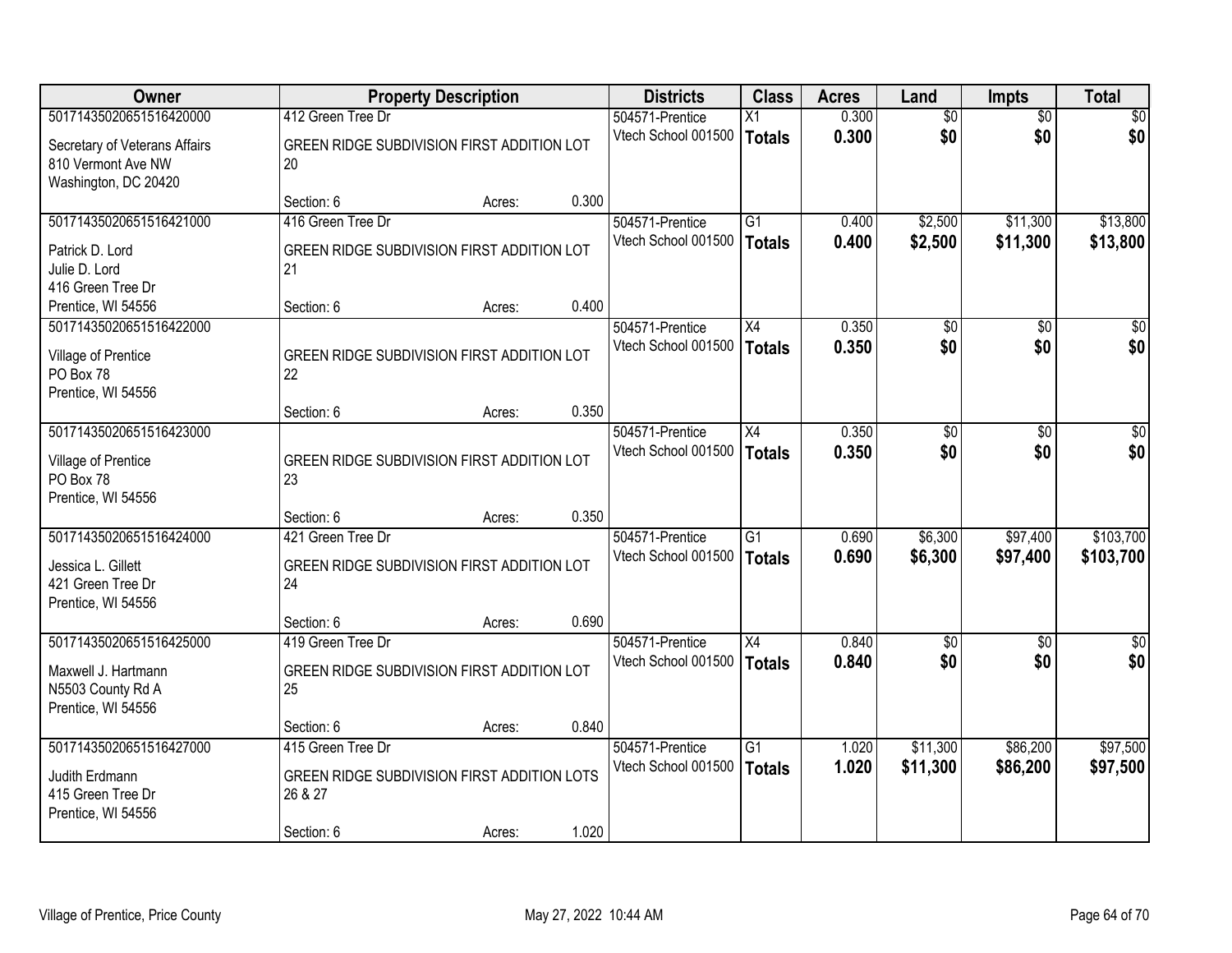| <b>Owner</b>                                                                        | <b>Property Description</b>                                                          |        |       | <b>Districts</b>                       | <b>Class</b>                     | <b>Acres</b>   | Land               | <b>Impts</b>           | <b>Total</b>           |
|-------------------------------------------------------------------------------------|--------------------------------------------------------------------------------------|--------|-------|----------------------------------------|----------------------------------|----------------|--------------------|------------------------|------------------------|
| 50171435020651516628100                                                             | 418 Green Tree Dr                                                                    |        |       | 504571-Prentice                        | $\overline{G1}$                  | 0.420          | \$7,500            | \$92,800               | \$100,300              |
| Timothy F. Pritzl<br>418 Green Tree Dr<br>Prentice, WI 54556                        | GREEN RIDGE SUBDIVISION SECOND ADDITION W<br>1/2 LOT 28                              |        |       | Vtech School 001500                    | <b>Totals</b>                    | 0.420          | \$7,500            | \$92,800               | \$100,300              |
|                                                                                     | Section: 6                                                                           | Acres: | 0.420 |                                        |                                  |                |                    |                        |                        |
| 50171435020651516628200<br>Patrick D. Lord<br>Julie D. Lord                         | 416 Green Tree Dr<br>GREEN RIDGE SUBDIVISION SECOND ADDITION E<br>1/2 LOT 28         |        |       | 504571-Prentice<br>Vtech School 001500 | G1<br><b>Totals</b>              | 0.420<br>0.420 | \$7,600<br>\$7,600 | \$113,200<br>\$113,200 | \$120,800<br>\$120,800 |
| 416 Green Tree Dr<br>Prentice, WI 54556                                             | Section: 6                                                                           | Acres: | 0.420 |                                        |                                  |                |                    |                        |                        |
| 50171435020651516629000                                                             |                                                                                      |        |       | 504571-Prentice                        | G1                               | 0.423          | \$7,400            | \$0                    | \$7,400                |
| Timothy F. Pritzl<br>418 Green Tree Dr<br>Prentice, WI 54556                        | GREEN RIDGE SUBDIVISION SECOND ADDITION<br><b>LOT 29</b>                             |        |       | Vtech School 001500                    | <b>Totals</b>                    | 0.423          | \$7,400            | \$0                    | \$7,400                |
|                                                                                     | Section: 6                                                                           | Acres: | 0.423 |                                        |                                  |                |                    |                        |                        |
| 50171435020651516630000                                                             | 422 Green Tree Dr                                                                    |        |       | 504571-Prentice                        | $\overline{G1}$                  | 0.432          | \$7,800            | \$124,200              | \$132,000              |
| Gary L. Slightam<br>Christiana Slightam<br>422 Green Tree Dr                        | GREEN RIDGE SUBDIVISION SECOND ADDITION<br>LOT 30 EXCPT S 33'                        |        |       | Vtech School 001500                    | <b>Totals</b>                    | 0.432          | \$7,800            | \$124,200              | \$132,000              |
| Prentice, WI 54556                                                                  | Section: 6                                                                           | Acres: | 0.432 |                                        |                                  |                |                    |                        |                        |
| 50171435020651516630100<br>Village of Prentice<br>PO Box 78<br>Prentice, WI 54556   | GREEN RIDGE SUBDIVISION SECOND SDDITION<br>PRT OF LOT 30 S 33' LYING W OF CUL-DE SAC |        |       | 504571-Prentice<br>Vtech School 001500 | $\overline{X4}$<br><b>Totals</b> | 0.041<br>0.041 | \$0<br>\$0         | $\overline{50}$<br>\$0 | \$0<br>\$0             |
|                                                                                     | Section: 6                                                                           | Acres: | 0.041 |                                        |                                  |                |                    |                        |                        |
| 50171435020651516631000<br>William E. Hurst Jr<br>Mandy Hurst<br>W5994 Greenwood Rd | 433 Green Tree Dr<br>GREEN RIDGE SUBDIVISION SECOND ADDITION<br><b>LOT 31</b>        |        |       | 504571-Prentice<br>Vtech School 001500 | $\overline{G1}$<br><b>Totals</b> | 0.421<br>0.421 | \$6,500<br>\$6,500 | \$70,600<br>\$70,600   | \$77,100<br>\$77,100   |
| Tomahawk, WI 54487                                                                  | Section: 6                                                                           | Acres: | 0.421 |                                        |                                  |                |                    |                        |                        |
| 50171435020651516632000<br>Village of Prentice<br>PO Box 78<br>Prentice, WI 54556   | GREEN RIDGE SUBDIVISION SECOND ADDITION<br><b>LOT 32</b><br>Section: 6               | Acres: | 0.380 | 504571-Prentice<br>Vtech School 001500 | $\overline{X4}$<br><b>Totals</b> | 0.380<br>0.380 | \$0<br>\$0         | $\overline{30}$<br>\$0 | $\overline{30}$<br>\$0 |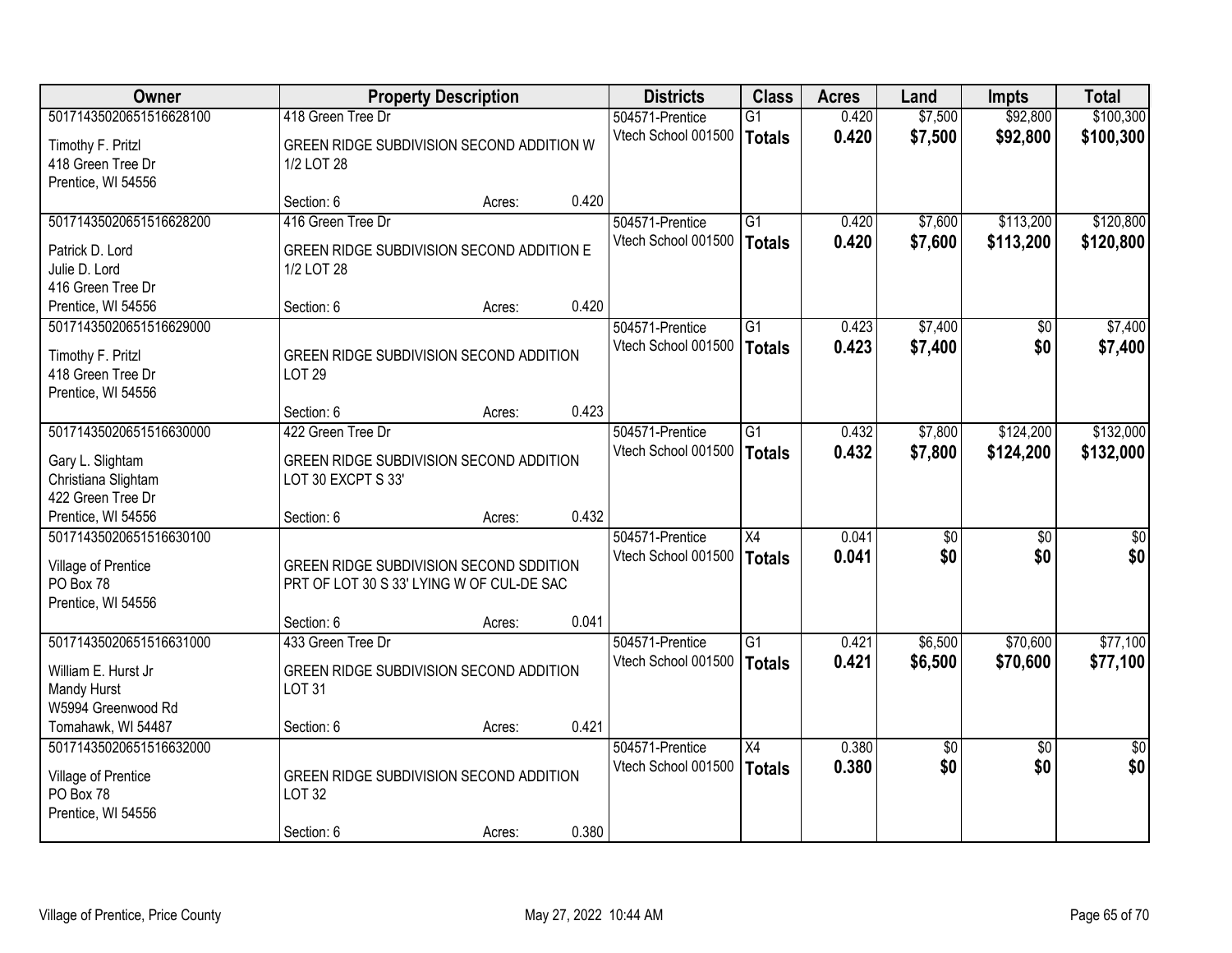| Owner                                                                     |                                                                                                                                     | <b>Property Description</b> |       | <b>Districts</b>    | <b>Class</b>    | <b>Acres</b> | Land            | <b>Impts</b>    | <b>Total</b>     |
|---------------------------------------------------------------------------|-------------------------------------------------------------------------------------------------------------------------------------|-----------------------------|-------|---------------------|-----------------|--------------|-----------------|-----------------|------------------|
| 50171435020651516633000                                                   |                                                                                                                                     |                             |       | 504571-Prentice     | X4              | 0.390        | $\overline{50}$ | $\overline{50}$ | \$0              |
| Village of Prentice<br>PO Box 78<br>Prentice, WI 54556                    | GREEN RIDGE SUBDIVISION SECOND ADDITION<br><b>LOT 33</b>                                                                            |                             |       | Vtech School 001500 | Totals          | 0.390        | \$0             | \$0             | \$0              |
|                                                                           | Section: 6                                                                                                                          | Acres:                      | 0.390 |                     |                 |              |                 |                 |                  |
| 50171435020651516634000                                                   |                                                                                                                                     |                             |       | 504571-Prentice     | X4              | 0.390        | $\overline{50}$ | $\overline{50}$ | \$0              |
| Village of Prentice<br>PO Box 78<br>Prentice, WI 54556                    | GREEN RIDGE SUBDIVISION SECOND ADDITION<br><b>LOT 34</b>                                                                            |                             |       | Vtech School 001500 | Totals          | 0.390        | \$0             | \$0             | \$0              |
|                                                                           | Section: 6                                                                                                                          | Acres:                      | 0.390 |                     |                 |              |                 |                 |                  |
| 50171435020710100010000                                                   |                                                                                                                                     |                             |       | 504571-Prentice     | X4              | 9.200        | \$0             | \$0             | $\overline{50}$  |
| Village of Prentice<br>PO Box 78<br>Prentice, WI 54556                    | 7-35-2E PRT OF NE-NE NLY 300' & LOT 2 CSM #1002<br><b>VOL 5 PG 231</b>                                                              |                             |       | Vtech School 001500 | <b>Totals</b>   | 9.200        | \$0             | \$0             | \$0              |
|                                                                           | Section: 7                                                                                                                          | Acres:                      | 9.200 |                     |                 |              |                 |                 |                  |
| 50171435020710100020000                                                   | N4449 Cemetery Rd                                                                                                                   |                             |       | 504571-Prentice     | X4              | 3.800        | \$0             | $\sqrt{6}$      | \$0              |
| <b>Prentice Cemetery Assoc</b><br>N4449 Cemetery Rd<br>Prentice, WI 54556 | 7-35-2E PRT OF NE-NE N OF RR ROW EXCPT PCLS                                                                                         |                             |       | Vtech School 001500 | Totals          | 3.800        | \$0             | \$0             | \$0              |
|                                                                           | Section: 7                                                                                                                          | Acres:                      | 3.800 |                     |                 |              |                 |                 |                  |
| 50171435020710200010000                                                   |                                                                                                                                     |                             |       | 504571-Prentice     | $\overline{X4}$ | 5.600        | $\overline{50}$ | $\overline{50}$ | $\overline{50}$  |
| Village of Prentice<br>PO Box 78<br>Prentice, WI 54556                    | 7-35-2E PRT OF NW-NE & NE-NW N OF RR ROW &<br>LOT 7 CSM 1001 VOL 5 PG 229 & LOT 9 CSM #1000<br>VOL 5 PG 227 EXCPT PCL<br>Section: 7 | Acres:                      | 5.600 | Vtech School 001500 | Totals          | 5.600        | \$0             | \$0             | \$0              |
| 50171435020710200020000                                                   |                                                                                                                                     |                             |       | 504571-Prentice     | $\overline{X4}$ | 6.400        | $\overline{50}$ | $\overline{30}$ | $\overline{\$0}$ |
| <b>Prentice Cemetery Assoc</b><br>N4449 Cemetery Rd<br>Prentice, WI 54556 | 7-35-2E PRT OF NW-NE & NE-NW PCL DESC IN<br>214709 EXCPT CSM #1000 & #1001                                                          |                             |       | Vtech School 001500 | Totals          | 6.400        | \$0             | \$0             | \$0              |
|                                                                           | Section: 7                                                                                                                          | Acres:                      | 6.400 |                     |                 |              |                 |                 |                  |
| 50171435020720100010000                                                   | 428 Birch St                                                                                                                        |                             |       | 504571-Prentice     | G1              | 2.600        | \$9,800         | \$70,900        | \$80,700         |
| Brody B. Hartmann<br>Jody J. Hartmann<br>428 Birch St                     | 7-35-2E PRT OF NE-NW LOT 1 CSM #432 VOL 2 PG<br>177                                                                                 |                             |       | Vtech School 001500 | Totals          | 2.600        | \$9,800         | \$70,900        | \$80,700         |
| Prentice, WI 54556                                                        | Section: 7                                                                                                                          | Acres:                      | 2.600 |                     |                 |              |                 |                 |                  |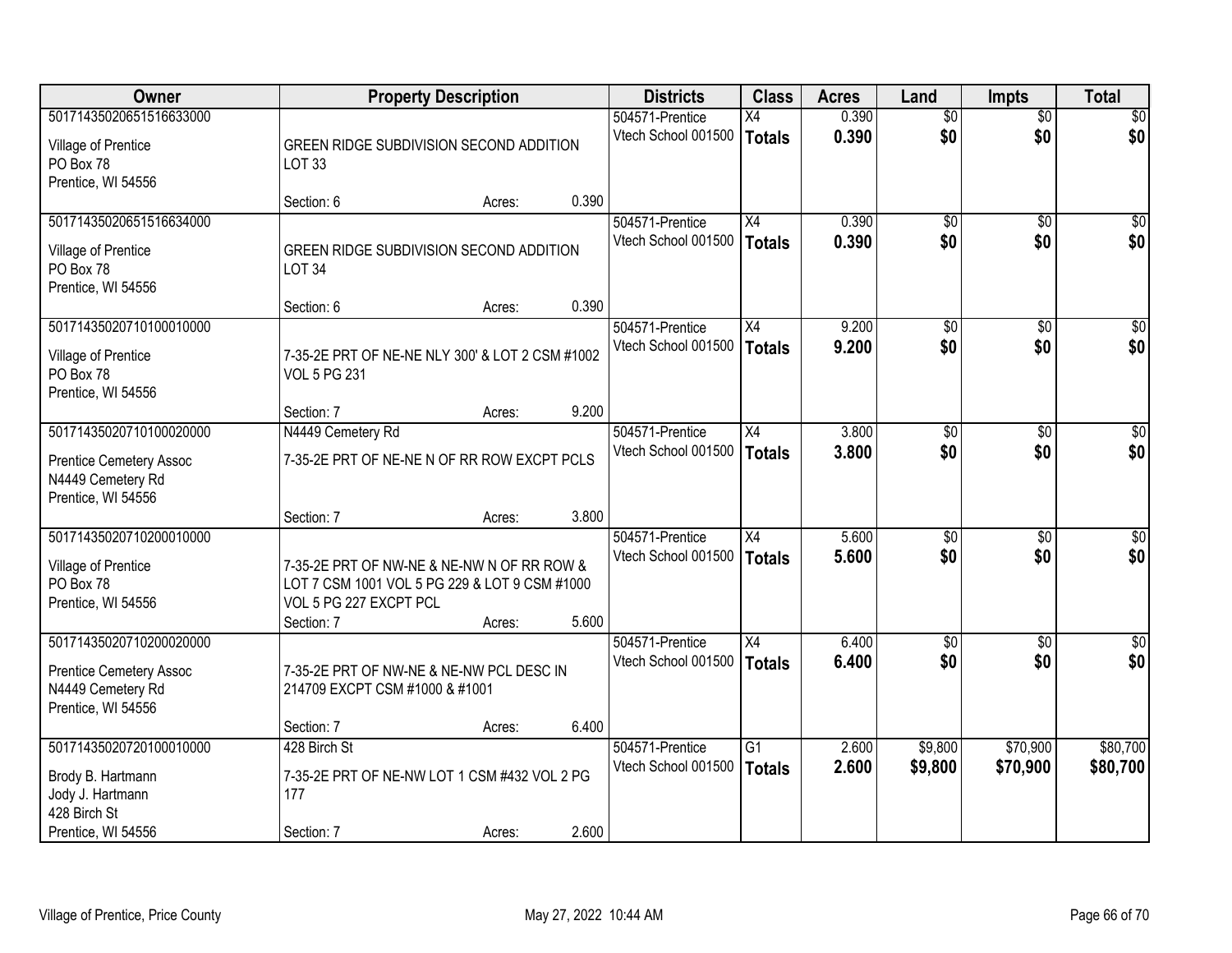| Owner                   |                                                | <b>Property Description</b> |       | <b>Districts</b>    | <b>Class</b>    | <b>Acres</b> | Land     | <b>Impts</b>    | <b>Total</b> |
|-------------------------|------------------------------------------------|-----------------------------|-------|---------------------|-----------------|--------------|----------|-----------------|--------------|
| 50171435020720100020000 | 416 Birch St                                   |                             |       | 504571-Prentice     | $\overline{G1}$ | 2.000        | \$9,200  | \$98,100        | \$107,300    |
| Donald H. Anderson Jr   | 7-35-2E PRT OF NE-NW LOT 2 CSM #432 VOL 2 PG   |                             |       | Vtech School 001500 | <b>Totals</b>   | 2.000        | \$9,200  | \$98,100        | \$107,300    |
| Paula Anderson          | 177                                            |                             |       |                     |                 |              |          |                 |              |
| 416 Birch St            |                                                |                             |       |                     |                 |              |          |                 |              |
| Prentice, WI 54556-1104 | Section: 7                                     | Acres:                      | 2.000 |                     |                 |              |          |                 |              |
| 50171435020720100030000 | 404 Birch St                                   |                             |       | 504571-Prentice     | $\overline{G1}$ | 4.000        | \$11,200 | \$86,100        | \$97,300     |
| David Raleigh           | 7-35-2E PRT OF NE-NW LOT 3 CSM #432 VOL 2 PG   |                             |       | Vtech School 001500 | <b>Totals</b>   | 4.000        | \$11,200 | \$86,100        | \$97,300     |
| Rosemary Raleigh        | 177                                            |                             |       |                     |                 |              |          |                 |              |
| 404 Birch St            |                                                |                             |       |                     |                 |              |          |                 |              |
| Prentice, WI 54556      | Section: 7                                     | Acres:                      | 4.000 |                     |                 |              |          |                 |              |
| 50171435020720100040000 | 402 Birch St                                   |                             |       | 504571-Prentice     | G1              | 2.100        | \$9,300  | \$93,500        | \$102,800    |
| William J. Bogdan       | 7-35-2E PRT OF NE-NW LOT 4 CSM #432 VOL 2 PG   |                             |       | Vtech School 001500 | <b>Totals</b>   | 2.100        | \$9,300  | \$93,500        | \$102,800    |
| 402 Birch St            | 177                                            |                             |       |                     |                 |              |          |                 |              |
| Prentice, WI 54556      |                                                |                             |       |                     |                 |              |          |                 |              |
|                         | Section: 7                                     | Acres:                      | 2.100 |                     |                 |              |          |                 |              |
| 50171435020720100050000 | 400 Birch St                                   |                             |       | 504571-Prentice     | $\overline{G1}$ | 2.340        | \$9,400  | \$121,500       | \$130,900    |
| <b>Brian Schmidt</b>    | 7-35-2E PRT OF NE-NW LOT 5 CSM #433 VOL 2 PG   |                             |       | Vtech School 001500 | <b>Totals</b>   | 2.340        | \$9,400  | \$121,500       | \$130,900    |
| Kristin Schmidt         | 178                                            |                             |       |                     |                 |              |          |                 |              |
| 400 Birch St            |                                                |                             |       |                     |                 |              |          |                 |              |
| PO Box 55               | Section: 7                                     | Acres:                      | 2.340 |                     |                 |              |          |                 |              |
| Prentice, WI 54556      |                                                |                             |       |                     |                 |              |          |                 |              |
| 50171435020720100060000 | 398 Birch St                                   |                             |       | 504571-Prentice     | $\overline{G1}$ | 3.680        | \$10,800 | \$116,200       | \$127,000    |
| David A. Nehls          | 7-35-2E PRT OF NE-NW LOTS 6 & 7 CSM #433 VOL 2 |                             |       | Vtech School 001500 | <b>Totals</b>   | 3.680        | \$10,800 | \$116,200       | \$127,000    |
| 398 Birch St            | PG 178                                         |                             |       |                     |                 |              |          |                 |              |
| Prentice, WI 54556      |                                                |                             |       |                     |                 |              |          |                 |              |
|                         | Section: 7                                     | Acres:                      | 3.680 |                     |                 |              |          |                 |              |
| 50171435020720100070000 |                                                |                             |       | 504571-Prentice     | $\overline{G1}$ | 1.610        | \$600    | $\overline{50}$ | \$600        |
| David A. Nehls          | 7-35-2E PRT OF NE-NW LOT 8 CSM #433 VOL 2 PG   |                             |       | Vtech School 001500 | <b>Totals</b>   | 1.610        | \$600    | \$0             | \$600        |
| 398 Birch St            | 178                                            |                             |       |                     |                 |              |          |                 |              |
| Prentice, WI 54556      |                                                |                             |       |                     |                 |              |          |                 |              |
|                         | Section: 7                                     | Acres:                      | 1.610 |                     |                 |              |          |                 |              |
| 50171435020720100080000 | 399 Birch St                                   |                             |       | 504571-Prentice     | $\overline{G1}$ | 9.510        | \$16,700 | \$40,900        | \$57,600     |
| Natzke Leasing LLC      | 7-35-2E PRT OF NE-NW LYING S & W OF COUNTY RD  |                             |       | Vtech School 001500 | <b>Totals</b>   | 9.510        | \$16,700 | \$40,900        | \$57,600     |
| 16201 N Lane Dr         | C EXCPT LOT 1 CSM #718                         |                             |       |                     |                 |              |          |                 |              |
| Marathon, WI 54448      |                                                |                             |       |                     |                 |              |          |                 |              |
|                         | Section: 7                                     | Acres:                      | 9.510 |                     |                 |              |          |                 |              |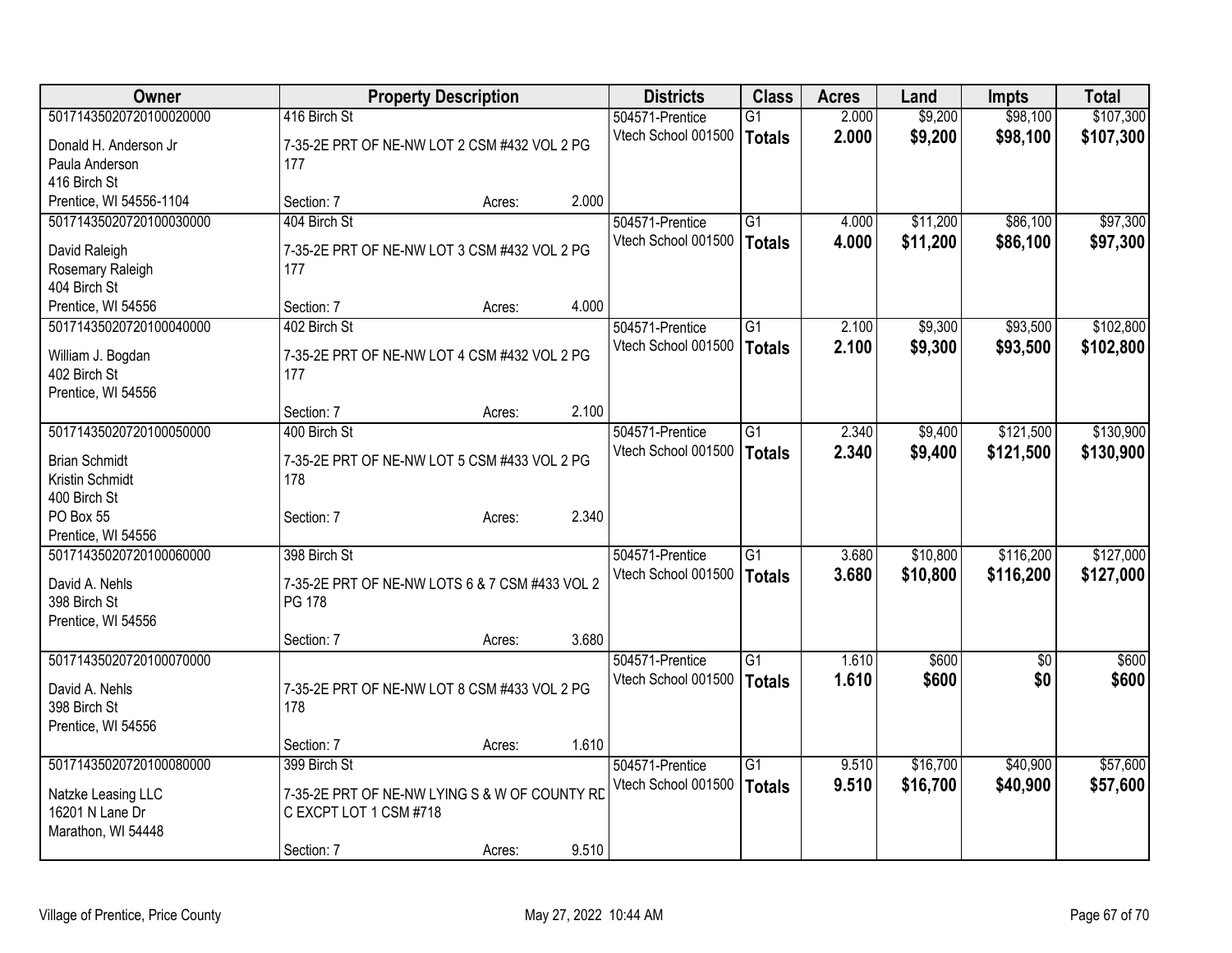| <b>Owner</b>                                                                                        | <b>Property Description</b>                                                                               |                  | <b>Districts</b>                       | <b>Class</b>                                       | <b>Acres</b>              | Land                           | <b>Impts</b>                | <b>Total</b>                    |
|-----------------------------------------------------------------------------------------------------|-----------------------------------------------------------------------------------------------------------|------------------|----------------------------------------|----------------------------------------------------|---------------------------|--------------------------------|-----------------------------|---------------------------------|
| 50171435020720200010000                                                                             | 444 Birch St                                                                                              |                  | 504571-Prentice                        | $\overline{G3}$                                    | 11.170                    | $\overline{50}$                | $\overline{50}$             | \$0                             |
| Cmw Wisconsin Properties LLC<br>121 1st St N<br>Montevideo, MN 56265                                | 7-35-2E PRT OF NW-NW PCL DESC IN 376859 AS<br>(PCL 1)                                                     |                  | Vtech School 001500                    | <b>Totals</b>                                      | 11.170                    | \$0                            | \$0                         | \$0                             |
|                                                                                                     | Section: 7                                                                                                | 11.170<br>Acres: |                                        |                                                    |                           |                                |                             |                                 |
| 50171435020720200020000                                                                             | 474 Birch St                                                                                              |                  | 504571-Prentice                        | $\overline{G3}$                                    | 2.480                     | $\overline{50}$                | $\overline{50}$             | $\overline{30}$                 |
| Cmw Wisconsin Properties LLC<br>121 1st St N<br>Montevideo, MN 56265                                | 7-35-2E PRT OF NW-NW PCL DESC IN 376859 AS<br>(PCL 1)                                                     |                  | Vtech School 001500                    | <b>Totals</b>                                      | 2.480                     | \$0                            | \$0                         | \$0                             |
|                                                                                                     | Section: 7                                                                                                | 2.480<br>Acres:  |                                        |                                                    |                           |                                |                             |                                 |
| 50171435020720200030000                                                                             | 475 Birch St                                                                                              |                  | 504571-Prentice                        | $\overline{G3}$                                    | 5.790                     | $\overline{50}$                | \$0                         | $\overline{50}$                 |
| Cmw Wisconsin Properties LLC<br>121 1st St N<br>Montevideo, MN 56265                                | 7-35-2E PRT OF NW-NW & SW-NW LOT 1 CSM #739<br><b>VOL 4 PG 35</b>                                         |                  | Vtech School 001500                    | Totals                                             | 5.790                     | \$0                            | \$0                         | \$0                             |
|                                                                                                     | Section: 7                                                                                                | 5.790<br>Acres:  |                                        |                                                    |                           |                                |                             |                                 |
| 50171435020720200040000                                                                             | 400 Fir St                                                                                                |                  | 504571-Prentice                        | $\overline{G3}$                                    | 6.350                     | $\overline{50}$                | \$0                         | $\sqrt{50}$                     |
| Cmw Wisconsin Properties LLC<br>121 1st St N<br>Montevideo, MN 56265                                | 7-35-2E PRT OF NW-NW & SW-NW LOT 2 CSM #739<br><b>VOL 4 PG 35</b>                                         |                  | Vtech School 001500                    | <b>Totals</b>                                      | 6.350                     | \$0                            | \$0                         | \$0                             |
|                                                                                                     | Section: 7                                                                                                | 6.350<br>Acres:  |                                        |                                                    |                           |                                |                             |                                 |
| 50171435020720200050000<br>Cmw Wisconsin Properties LLC<br>121 1st St N<br>Montevideo, MN 56265     | 7-35-2E PRT OF NW-NW PCL DESC IN 376859 EXCPT<br>PCL TO VILLAGE                                           |                  | 504571-Prentice<br>Vtech School 001500 | $\overline{G3}$<br><b>Totals</b>                   | 6.340<br>6.340            | \$0<br>\$0                     | \$0<br>\$0                  | \$0<br>\$0                      |
|                                                                                                     | Section: 7                                                                                                | 6.340<br>Acres:  |                                        |                                                    |                           |                                |                             |                                 |
| 50171435020720200060000<br>Laurie L. Thurston<br>502 W 2nd St<br>Neillsville, WI 54456              | 495 Birch St<br>7-35-2E PRT OF NW-NW PCL DESC IN 379917                                                   |                  | 504571-Prentice<br>Vtech School 001500 | G1<br><b>Totals</b>                                | 0.240<br>0.240            | \$2,500<br>\$2,500             | \$75,800<br>\$75,800        | \$78,300<br>\$78,300            |
|                                                                                                     | Section: 7                                                                                                | 0.240<br>Acres:  |                                        |                                                    |                           |                                |                             |                                 |
| 50171435020720200070000<br>James A and Ellen O Regner<br>4002 Mayflower Ct<br>Murrysville, PA 15668 | 505 Birch St<br>7-35-2E PRT OF NW-NW ALL LYING W OF RR EXCPT<br>PCLS & STREETS & RDS AS LAID OUT 298R-367 |                  | 504571-Prentice<br>Vtech School 001500 | $\overline{G1}$<br>G <sub>5</sub><br><b>Totals</b> | 1.000<br>11.150<br>12.150 | \$7,600<br>\$6,100<br>\$13,700 | \$53,400<br>\$0<br>\$53,400 | \$61,000<br>\$6,100<br>\$67,100 |
|                                                                                                     | Section: 7                                                                                                | 12.150<br>Acres: |                                        |                                                    |                           |                                |                             |                                 |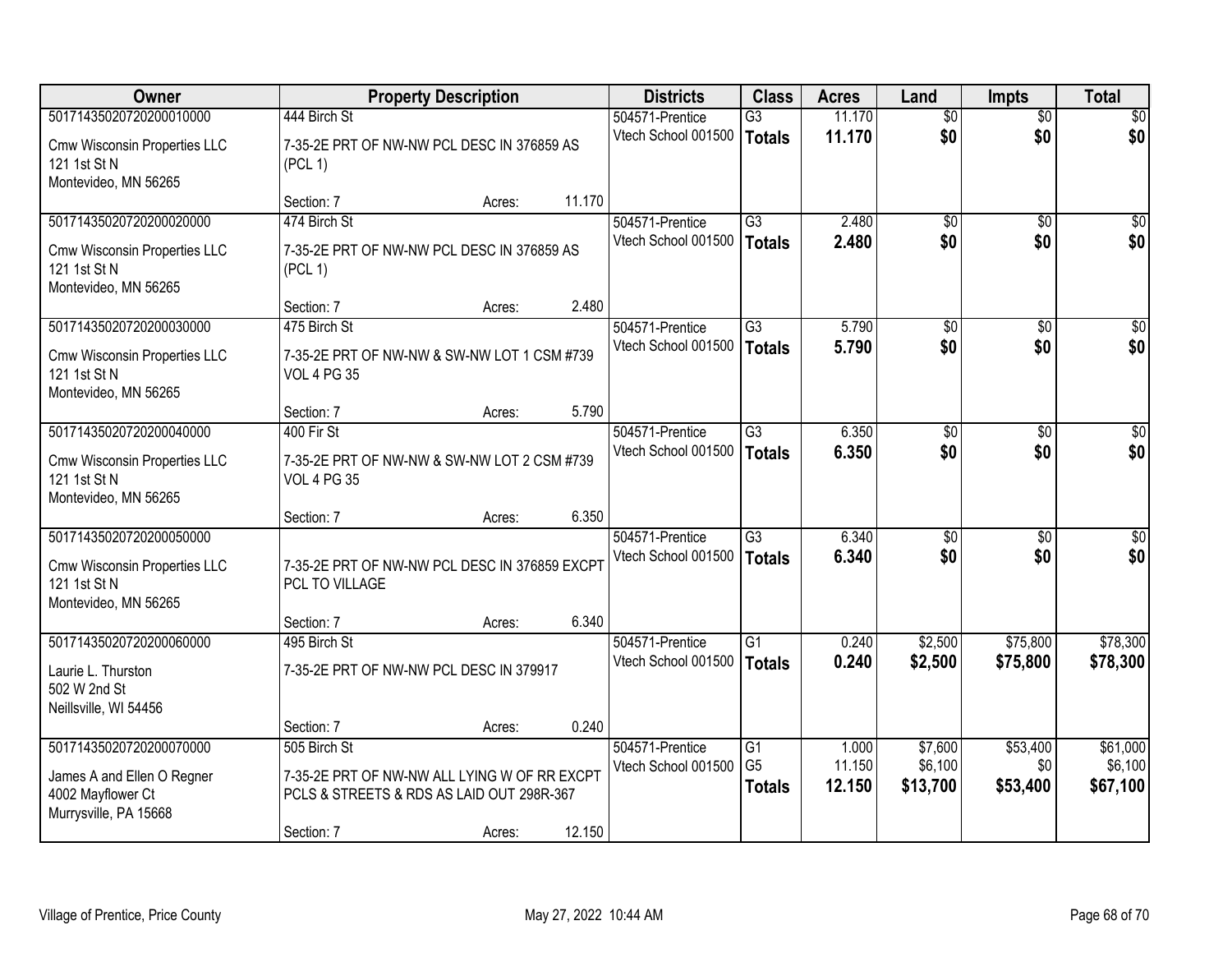| Owner                                                                                               |                                                                                     | <b>Property Description</b> |        | <b>Districts</b>                       | <b>Class</b>                                                  | <b>Acres</b>                                  | Land                                                 | <b>Impts</b>                                        | <b>Total</b>                                          |
|-----------------------------------------------------------------------------------------------------|-------------------------------------------------------------------------------------|-----------------------------|--------|----------------------------------------|---------------------------------------------------------------|-----------------------------------------------|------------------------------------------------------|-----------------------------------------------------|-------------------------------------------------------|
| 50171435020720200080000<br>Village of Prentice<br>PO Box 78<br>Prentice, WI 54556                   | 7-35-2E PRT OF W 1/2 OF NW 1/4 PCL DESC IN<br>196023                                |                             |        | 504571-Prentice<br>Vtech School 001500 | X4<br><b>Totals</b>                                           | 0.370<br>0.370                                | $\overline{50}$<br>\$0                               | $\overline{50}$<br>\$0                              | $\sqrt{50}$<br>\$0                                    |
|                                                                                                     | Section: 7                                                                          | Acres:                      | 0.370  |                                        |                                                               |                                               |                                                      |                                                     |                                                       |
| 50171435020720300010000<br>Cmw Wisconsin Properties LLC<br>121 1st St N<br>Montevideo, MN 56265     | 7-35-2E PRT OF SW-NW PCL DESC IN 376859 EXCPT<br>PCL TO VILLAGE                     |                             |        | 504571-Prentice<br>Vtech School 001500 | $\overline{G3}$<br><b>Totals</b>                              | 2.840<br>2.840                                | $\overline{50}$<br>\$0                               | $\overline{50}$<br>\$0                              | $\sqrt{50}$<br>\$0                                    |
|                                                                                                     | Section: 7                                                                          | Acres:                      | 2.840  |                                        |                                                               |                                               |                                                      |                                                     |                                                       |
| 50171435020720300020000<br>Biewer-WI Sawmill Inc<br>PO Box 497<br>St Clair, MI 48079                | 400 Red Pine Ct<br>7-35-2E PRT OF SW-NW ALL THT PRT LYING E OF<br>RR ROW EXCPT PCLS |                             |        | 504571-Prentice<br>Vtech School 001500 | $\overline{G3}$<br><b>Totals</b>                              | 25.290<br>25.290                              | \$0<br>\$0                                           | \$0<br>\$0                                          | $\overline{30}$<br>\$0                                |
|                                                                                                     | Section: 7                                                                          | Acres:                      | 25.290 |                                        |                                                               |                                               |                                                      |                                                     |                                                       |
| 50171435020720300030010<br>James A and Ellen O Regner<br>4002 Mayflower Ct<br>Murrysville, PA 15668 | 7-35-2E PRT OF SW-NW ALL LYING W OF RR EXCPT<br>S 307' & RD DESC IN 398R-367        |                             |        | 504571-Prentice<br>Vtech School 001500 | $\overline{G6}$<br><b>Totals</b>                              | 5.710<br>5.710                                | \$8,600<br>\$8,600                                   | \$0<br>\$0                                          | \$8,600<br>\$8,600                                    |
|                                                                                                     | Section: 7                                                                          | Acres:                      | 5.710  |                                        |                                                               |                                               |                                                      |                                                     |                                                       |
| 50171435020720300030100<br>Biewer-WI Sawmill Inc<br>PO Box 497<br>St Clair, MI 48079                | 7-35-2E PRT OF SW-NW S 307' ALL LYING W OF RR<br>EXCPT RD DESC IN 298R-367          |                             |        | 504571-Prentice<br>Vtech School 001500 | $\overline{G3}$<br><b>Totals</b>                              | 1.610<br>1.610                                | $\overline{50}$<br>\$0                               | \$0<br>\$0                                          | $\overline{\$0}$<br>\$0                               |
|                                                                                                     | Section: 7                                                                          | Acres:                      | 1.610  |                                        |                                                               |                                               |                                                      |                                                     |                                                       |
| 50171435020720400010000<br>Natzke Leasing LLC<br>16201 N Lane Dr<br>Marathon, WI 54448              | 399 Birch St<br>7-35-2E SE-NW EXCPT LOTS 2,3,&4 CSM #719<br>Section: 7              | Acres:                      | 45.870 | 504571-Prentice<br>Vtech School 001500 | G4<br>G <sub>5</sub><br>G7<br>G <sub>8</sub><br><b>Totals</b> | 22.000<br>11.870<br>1.000<br>11.000<br>45.870 | \$2,700<br>\$5,900<br>\$3,800<br>\$8,300<br>\$20,700 | $\overline{50}$<br>\$0<br>\$7,200<br>\$0<br>\$7,200 | \$2,700<br>\$5,900<br>\$11,000<br>\$8,300<br>\$27,900 |
| 50171435020730200010000                                                                             | 400 Red Pine Ct                                                                     |                             |        | 504571-Prentice                        | $\overline{G3}$                                               | 13.270                                        | $\overline{50}$                                      | $\overline{30}$                                     | $\overline{50}$                                       |
| John A Biewer Co of Biewer<br>PO Box 497<br>St Clair, MI 48079                                      | 7-35-2E PRT OF NW-SW PCL DESC IN 249472<br>Section: 7                               | Acres:                      | 13.270 | Vtech School 001500                    | <b>Totals</b>                                                 | 13.270                                        | \$0                                                  | \$0                                                 | \$0                                                   |